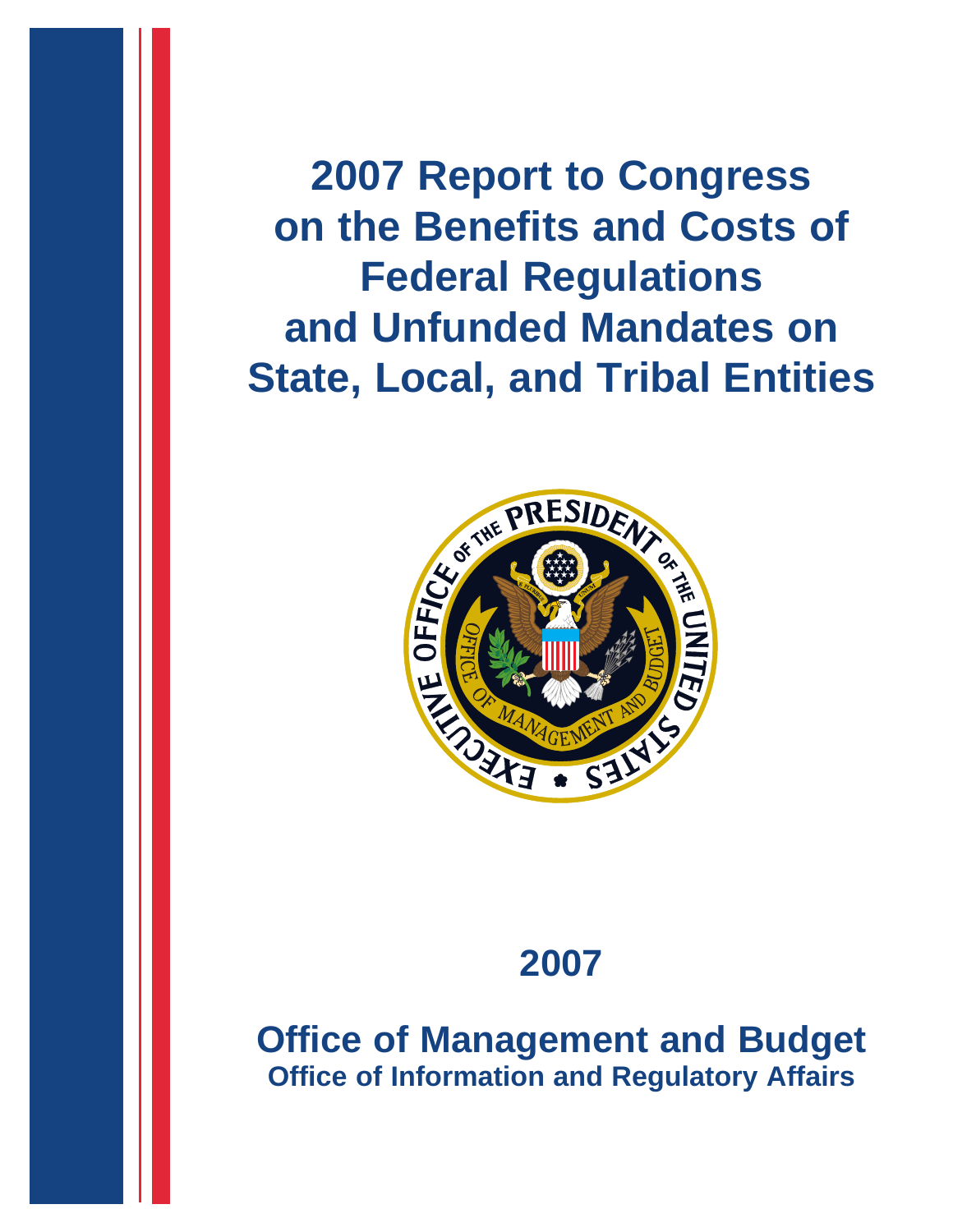# **2007 REPORT TO CONGRESS ON THE BENEFITS AND COSTS OF FEDERAL REGULATIONS AND UNFUNDED MANDATES ON STATE, LOCAL, AND TRIBAL ENTITIES**

| PART I: 2007 REPORT TO CONGRESS ON THE BENEFITS AND COSTS OF FEDERAL<br><b>REGULATIONS</b>                                                                          |  |
|---------------------------------------------------------------------------------------------------------------------------------------------------------------------|--|
|                                                                                                                                                                     |  |
|                                                                                                                                                                     |  |
| A. Estimates of the Total Benefits and Costs of Regulations Reviewed by OMB3                                                                                        |  |
| C. Regulations Implementing or Adjusting Federal Budgetary Programs 10                                                                                              |  |
| E. Response to Peer Reviews and Public Comments on the Accounting Statement19<br>F. The Impact of Federal Regulation on State, Local, and Tribal Governments, Small |  |
|                                                                                                                                                                     |  |
| B. Response to Peer Reviews and Public Comments on Trends in Benefit                                                                                                |  |
|                                                                                                                                                                     |  |
|                                                                                                                                                                     |  |
| C. Response to Peer Reviews and Public Comments on Update on the Implementation                                                                                     |  |
|                                                                                                                                                                     |  |
|                                                                                                                                                                     |  |
|                                                                                                                                                                     |  |
|                                                                                                                                                                     |  |
| Appendix C-3: Links for Agencies that Do Not Produce or Sponsor Information                                                                                         |  |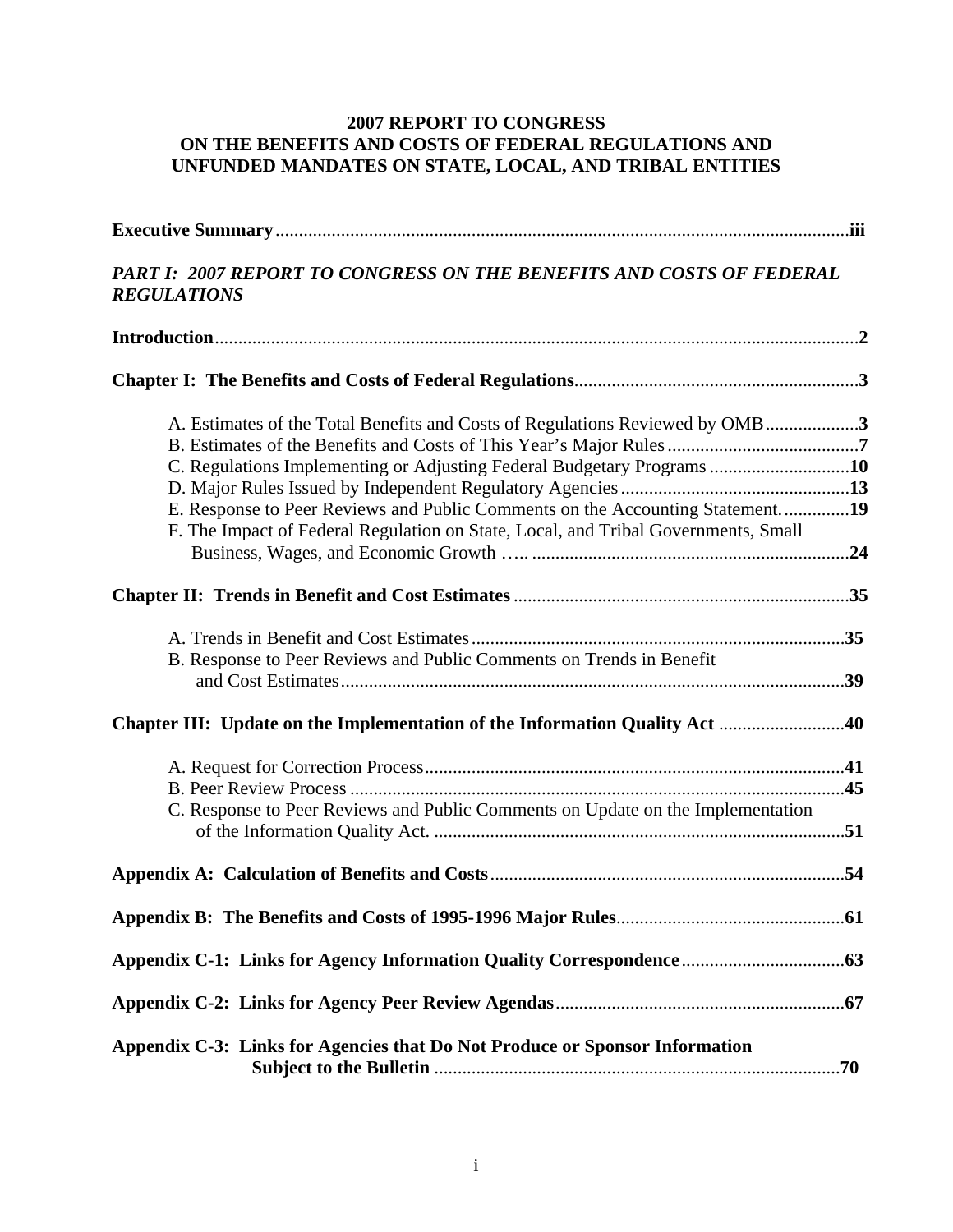| PART II: TWELFTH ANNUAL REPORT TO CONGRESS ON AGENCY COMPLIANCE<br>WITH THE UNFUNDED MANDATES REFORM ACT                                               |  |
|--------------------------------------------------------------------------------------------------------------------------------------------------------|--|
|                                                                                                                                                        |  |
|                                                                                                                                                        |  |
| B. Response to Peer Reviews and Public Comments on Twelfth Annual Report<br>to Congress on Agency Compliance with the Unfunded Mandates Reform Act. 82 |  |
| Appendix E: Agency Consultation Activities under the Unfunded Mandates                                                                                 |  |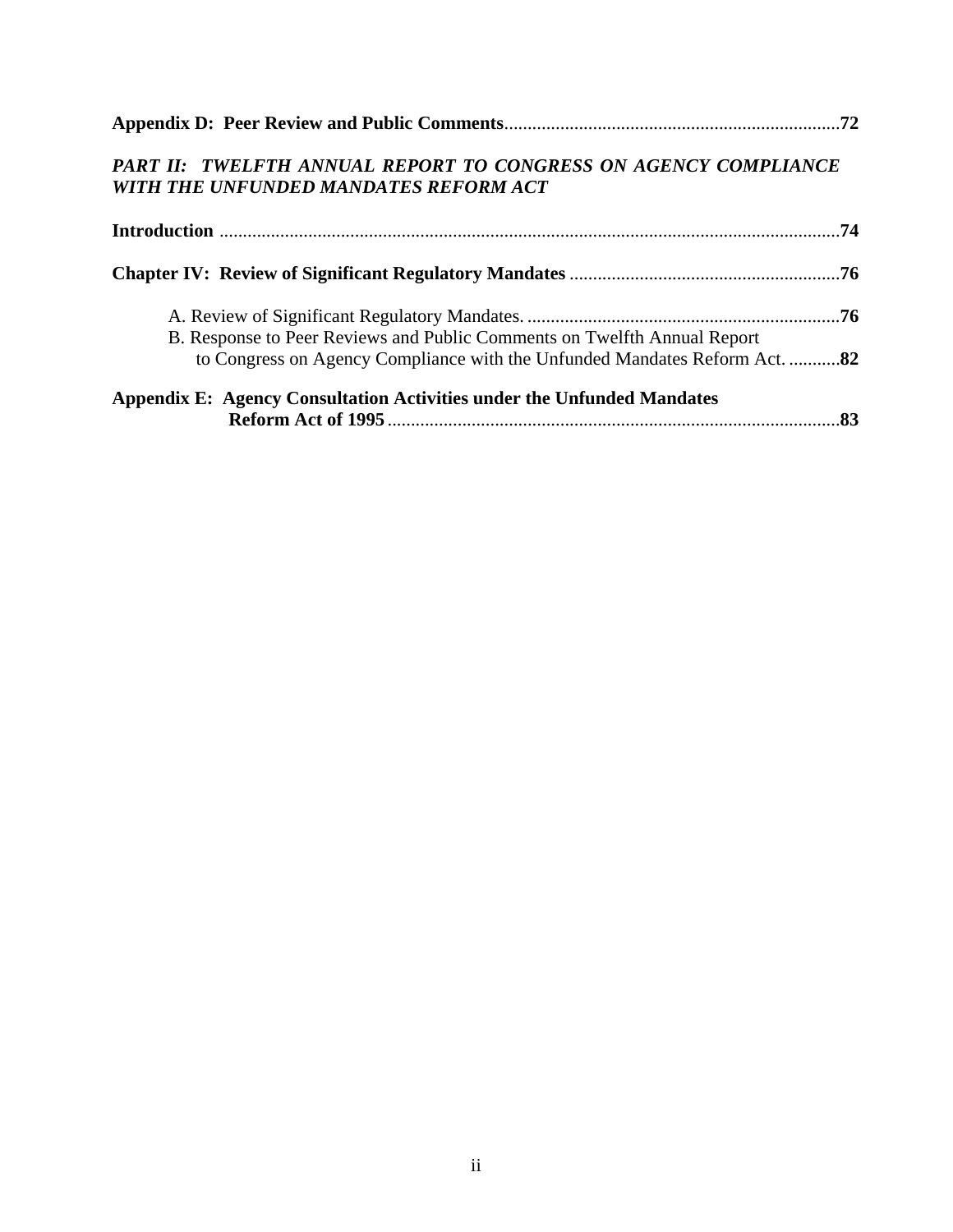# **EXECUTIVE SUMMARY**

This Report to Congress on the Benefits and Costs of Federal Regulations (Report) was prepared to implement Section 624 of the Treasury and General Government Appropriations Act of 2001 (Pub. L. No. 106-554, 31 U.S.C. § 1105 note), commonly known as the "Regulatory Right-to-Know Act." This is the tenth annual Report since the Office of Management and Budget (OMB) began issuing this Report in 1997.

A key feature of this Report is the estimates of the total benefits and costs of regulations reviewed by OMB. Similar to previous Reports, the Report includes a ten-year look-back of major Federal regulations reviewed by OMB to examine their quantified and monetized benefits and costs:

- The estimated annual benefits of major Federal regulations reviewed by OMB from October 1, 1996 to September 30, 2006 range from \$99 billion to \$484 billion, while the estimated annual costs range from \$40 billion to \$46 billion. These totals are somewhat higher than those reported last year. The difference is largely due to the addition this year of the Environmental Protection Agency's (EPA) Review of the National Ambient Air Quality Standards (NAAQS) for Particulate Matter (PM).
- During the past year, seven "major" final rules were adopted that had quantified and monetized benefits and costs. These rules added \$6.3 billion to \$44.8 billion in annual benefits compared to \$3.7 billion to \$4.3 billion in annual costs. One rule, EPA's NAAQS for PM, accounts for 60 to 89 percent of these estimated benefits and for 62 to 64 percent of the corresponding costs.
- There were an additional three major final rules that were adopted last year that did not have quantified and monetized estimates of both benefits and costs. One of these three rules implemented an air cargo security program where the benefits of improved security are very difficult to quantify and monetize. The other two implemented migratory bird hunting regulations and estimated only the net benefits of bird hunting activities.

In addition, we report the latest results of our ongoing historical examination of the trends in Federal regulatory activity by noting the estimated benefits and costs of earlier rules and other analyses as appropriate back to 1992 and additional cost data for major rules dating back to 1981. As explained in Chapter II of this Report, the data reveal that:

- The average yearly cost of the major regulations issued between 2001 and 2006 is about 47 percent less than over the previous 20 years.
- Over the last 26 years, the major regulations reviewed by OMB have added at least \$126.9 billion to the overall yearly costs of regulations on the public.
- The benefits of major regulations issued from 1992 to 2006 exceed the costs by more than three fold.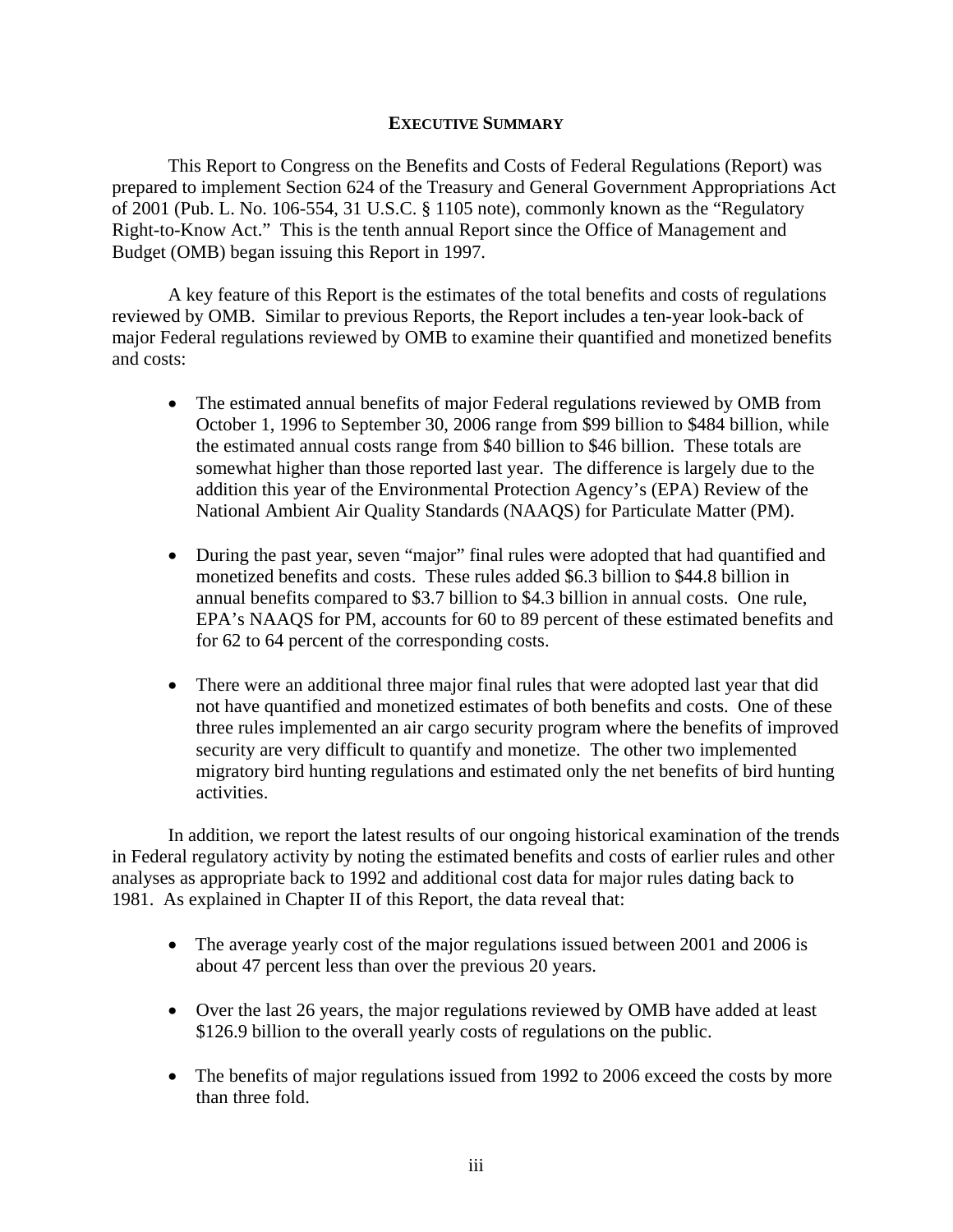The Report also provides a summary of the analysis of major regulatory activity by the so-called "independent" regulatory agencies over the past ten years.

Chapter III provides an update on agency implementation of the Information Quality Act (IQA) (Section 515 of the Treasury and General Government Appropriations Act, 2001 (Pub. L. No. 106-554, 31 U.S.C. § 3516 note)). The chapter summarizes the current status of correction requests that were received by agencies in FY 2006, and includes an update on the status of requests received in FY 2003, FY 2004, and FY 2005. The chapter also summarizes agency annual reports for the Information Quality Bulletin for Peer Review. This is the first year for which reports on the implementation of the Bulletin were required.

This Report is being submitted along with the Twelfth Annual Report to Congress on Agency Compliance with the Unfunded Mandates Reform Act (UMRA), (Pub. L. No. 104-4, 2 U.S.C. § 1538). This year we are again publishing, as Chapter IV, the UMRA report with the Report to Congress on the Benefits and Costs of Federal Regulations. OMB reports on agency compliance with Title II of UMRA, which requires that each agency, before promulgating any proposed or final rule that may result in expenditures of more than \$100 million (adjusted for inflation) in any one year by State, local, and tribal governments, or by the private sector, to conduct a cost-benefit analysis and select the least costly, most cost-effective, or least burdensome alternative. Each agency must also seek input from State, local, and tribal government.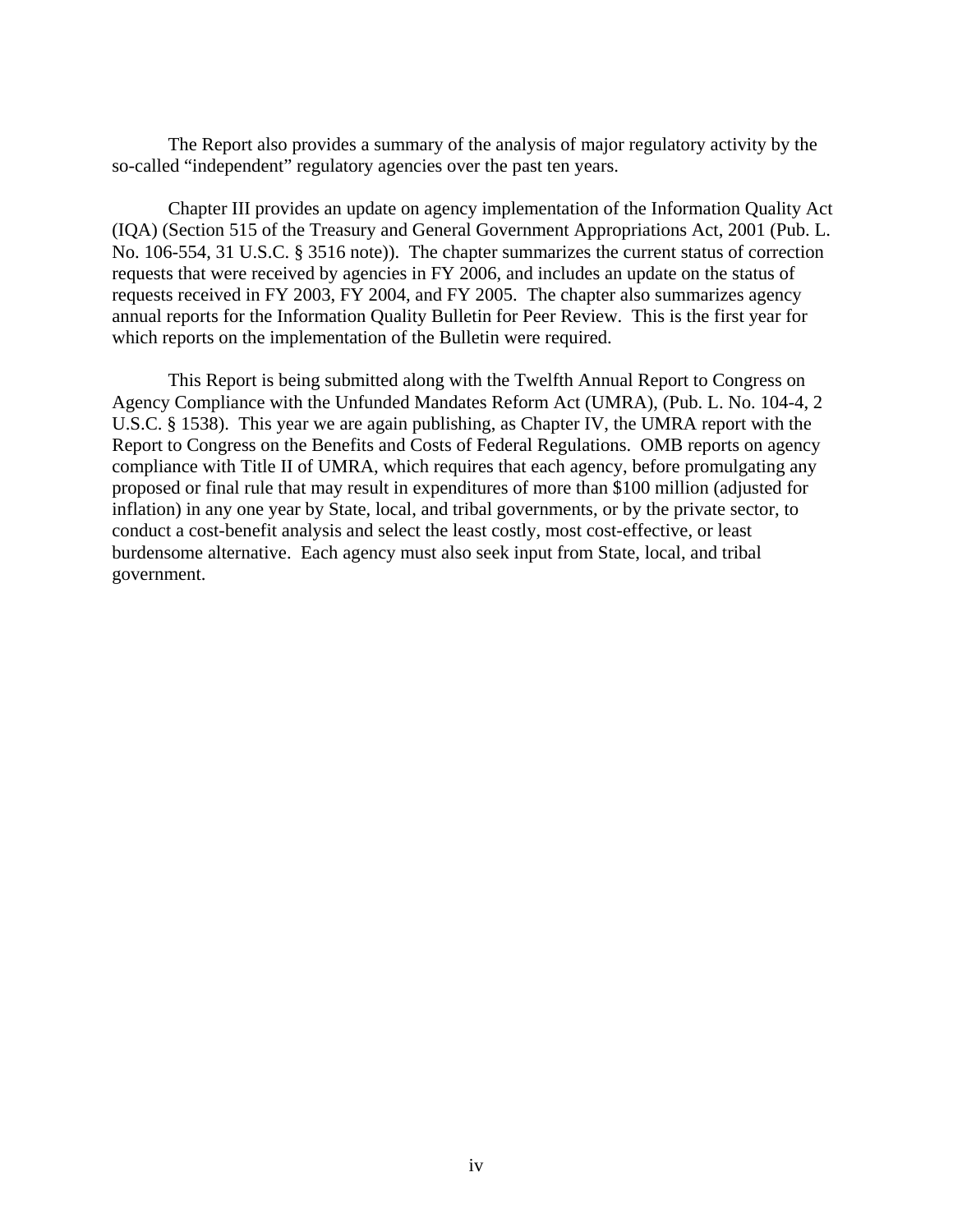# **PART I: 2007 REPORT TO CONGRESS ON THE BENEFITS AND COSTS OF FEDERAL REGULATIONS**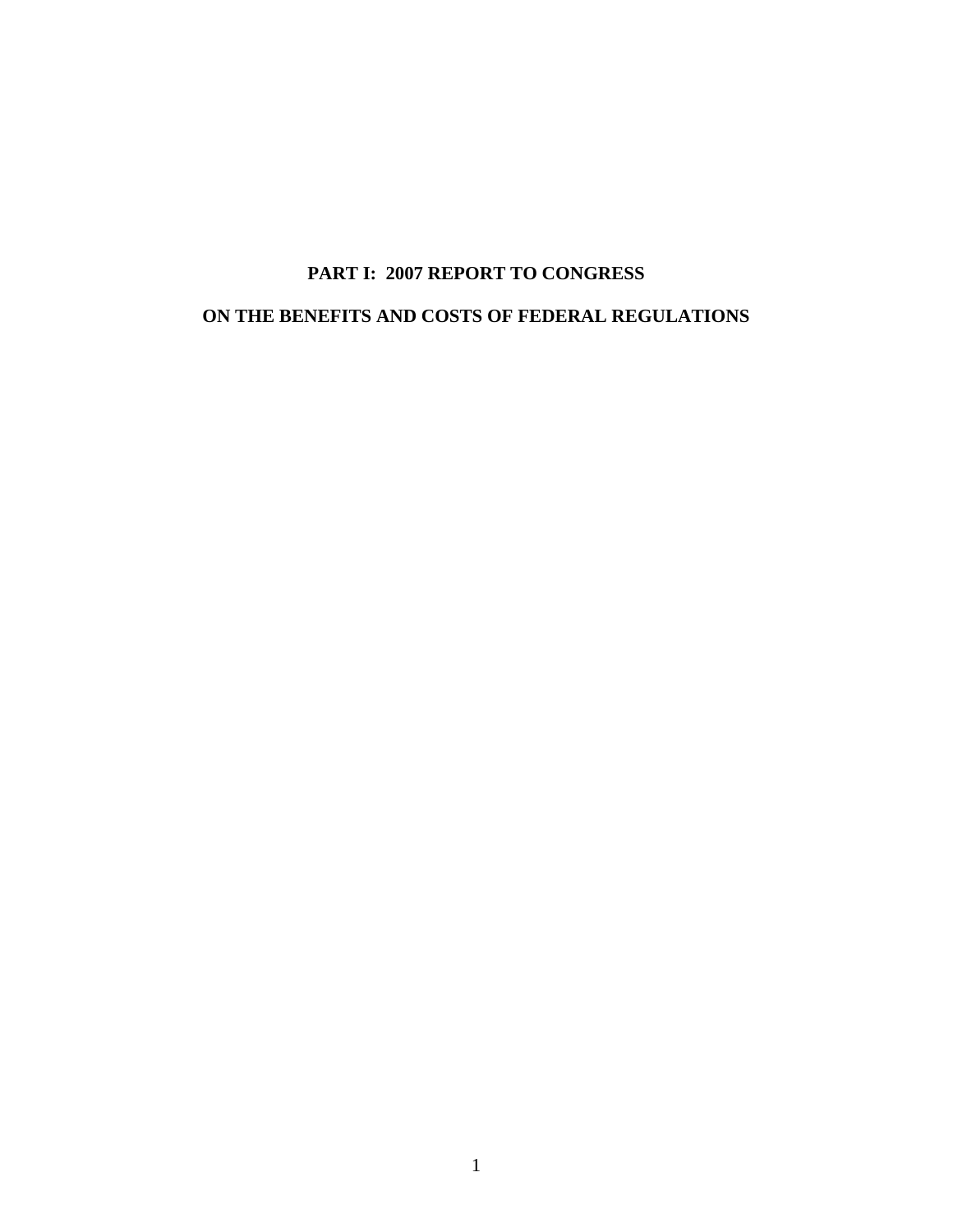## **INTRODUCTION**

The Regulatory Right-to-Know Act calls for the Office of Management and Budget (OMB) to submit each year to Congress "an accounting statement and associated report" including:

(A) an estimate of the total annual benefits and costs (including quantifiable and nonquantifiable effects) of Federal rules and paperwork, to the extent feasible:

(1) in the aggregate;

- (2) by agency and agency program; and
- (3) by major rule;

(B) an analysis of impacts of Federal regulation on State, local, and tribal government, small business, wages, and economic growth; and

(C) recommendations for reform.

 $\overline{a}$ 

Since the statutory language does not further define "major," for the purposes of this Report, we are broadly inclusive in defining "major" rules. We have included all final rules promulgated by an Executive Branch agency that meet any one of the following three measures:

- Rules designated as "major" under  $5 \text{ U.S.C. }$  \$804(2);<sup>[1](#page-6-0)</sup>
- Rules designated as meeting the analysis threshold under UMRA, $<sup>2</sup>$  $<sup>2</sup>$  $<sup>2</sup>$  and</sup>
- Rules designated as "economically significant" under section  $3(f)(1)$  of Executive Order 12866.<sup>[3](#page-6-2)</sup>

Chapter I examines the benefits and costs of major Federal regulations issued in fiscal year 2006 and summarizes the benefits and costs of major regulations issued between September 1996 and 2006. It also discusses regulatory impacts on Sate, local, and tribal governments, small business, wages, and economic growth. Chapter II examines trends in regulation since OMB began to compile benefit and cost estimates records in 1981. Chapter III provides an update on implementation of the IQA, and Chapter IV summarizes agency compliance with UMRA.

<span id="page-6-0"></span><sup>&</sup>lt;sup>1</sup>A "major rule" is defined in Subtitle E of the Small Business Regulatory Enforcement Fairness Act of 1996: Congressional Review of Agency Rulemaking (5 U.S.C. 804(2)) as a rule that is likely to result in: "(A) an annual effect on the economy of \$100,000,000 or more; (B) a major increase in costs or prices for consumers, individual industries, Federal, State, or local government agencies, or geographic regions; or (C) significant adverse effects on competition, employment, investment, productivity, innovation, or on the ability of United States-based enterprises to compete with foreign-based enterprises in domestic and export markets."

<span id="page-6-1"></span><sup>&</sup>lt;sup>2</sup>A written statement containing a qualitative and quantitative assessment of the anticipated benefits and costs of the Federal mandate is required under the Section 202(a) of the Unfunded Mandates Reform Act of 1995 (2 U.S.C. 1532(a)) for all rules that may result in: "the expenditure by State, local, and tribal governments, in the aggregate, or

by the private sector, of \$100,000,000 or more (adjusted annually for inflation) in any one year."

<span id="page-6-2"></span> $3A$  regulatory action is considered "economically significant" under Executive Order 12866 §3(f)(1) if it is likely to result in a rule that may have: "an annual effect on the economy of \$100 million or more or adversely affect in a material way the economy, a sector of the economy, productivity, competition, jobs, the environment, public health or safety, or State, local, or tribal governments or communities."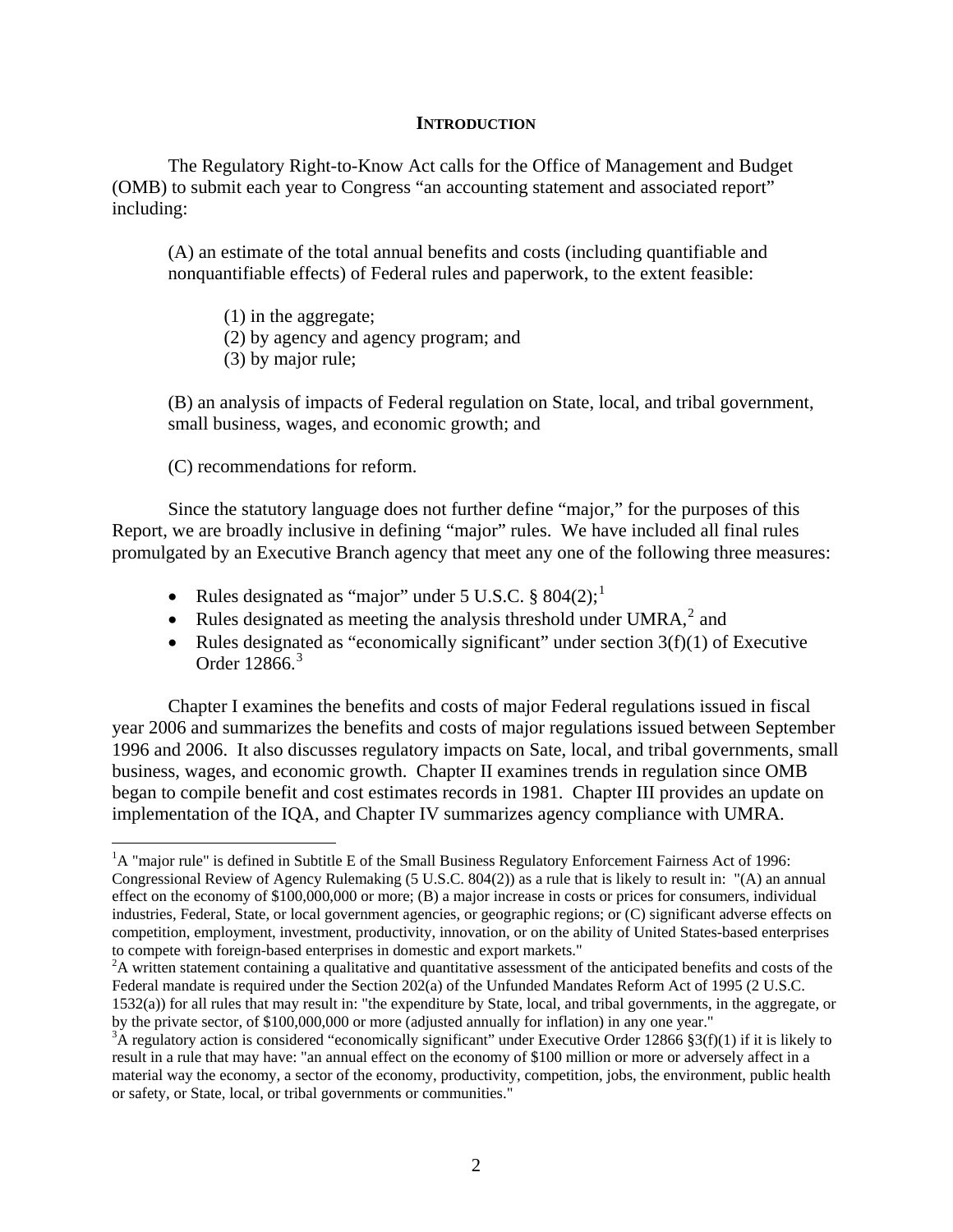## **CHAPTER I: THE BENEFITS AND COSTS OF FEDERAL REGULATIONS**

This chapter consists of two parts: the accounting statement, and a brief report on regulatory impacts on State, local, and tribal governments, small business, wages, and economic growth. Part A revises the benefit-cost estimates in last year's Report by updating the estimates to the end of fiscal year 2006 (September 30, 2006). Like the 2006 and prior-year Reports, this chapter uses a ten-year look-back: estimates are based on the major regulations reviewed by OMB from October 1, 1996 to September 30, 2006. $4$  This means that 12 rules reviewed from October 1, 1995 to September 30, 1996 (fiscal year 1996) were included in the totals for the 2006 Report but are not included in the 2007 Report. A list of these FY 1996 rules can be found in Appendix B (see Table B-1). The dropping of the FY 1996 rules from the ten-year window is accompanied by the adding of seven FY 2006 rules.

All estimates presented in this chapter are based on agency information or transparent modifications of agency information performed by  $OMB$ <sup>[5](#page-7-1)</sup>. We also include in this chapter a discussion of major rules issued by independent regulatory agencies, although OMB does not review these rules under Executive Order 128[6](#page-7-2)6.<sup>6</sup> This discussion is based primarily on data provided by these agencies to the Government Accountability Office (GAO) under the Congressional Review Act.

# **A. Estimates of the Total Benefits and Costs of Regulations Reviewed by OMB**

Table 1-1 presents an estimate of the total benefits and costs of 91 regulations reviewed by OMB over the ten-year period from October 1, 1996 to September 30, 2006 that met two conditions:<sup>[7](#page-7-3)</sup> (1) each rule generated costs or benefits of at least \$100 million in any one year, and (2) a substantial portion of its benefits and costs were quantified and monetized by the agency or, in some cases, monetized by OMB. The estimates are therefore not a complete accounting of all the benefits and costs of all regulations issued by the Federal Government

 $\overline{a}$ 

<span id="page-7-0"></span><sup>&</sup>lt;sup>4</sup>All previous Reports are available at: <u>[http://www.whitehouse.gov/omb/inforeg/regpol-reports\\_congress.html](http://www.whitehouse.gov/omb/inforeg/regpol-reports_congress.html)</u>. 5<br><sup>5</sup>OMB used agapay actimates where available. If an agapay quantified by did not manatize estimates, we used

<span id="page-7-1"></span><sup>&</sup>lt;sup>5</sup>OMB used agency estimates where available. If an agency quantified but did not monetize estimates, we used standard assumptions to monetize them, as explained in Appendix A. Inflation adjustments are performed using the latest available Gross Domestic Product (GDP) deflator and all amortizations are performed using a discount rate of 7 percent, unless the agency has already presented annualized, monetized results using a different explicit discount rate.

<span id="page-7-2"></span><sup>&</sup>lt;sup>6</sup>Section 3(b) of Executive Order 12866 excludes "independent regulatory agencies as defined in 44 U.S.C. 3502(10)."

<span id="page-7-3"></span> $7$ OMB discusses, in this report and in previous reports, the difficulty of estimating and aggregating the benefits and costs of different regulations over long time periods and across many agencies using different methodologies. Any aggregation involves the assemblage of benefit and cost estimates that are not strictly comparable. In part to address this issue, the 2003 Report included OMB's new regulatory analysis guidance, OMB Circular A-4 that took effect on January 1, 2004 for proposed rules and January 1, 2005 for final rules. The guidance recommends what OMB defines as "best practices" in regulatory analysis, with a goal of strengthening the role of science, engineering, and economics in rulemaking. The overall goal of this guidance is a more competent and credible regulatory process and a more consistent regulatory environment. OMB expects that as more agencies adopt our recommended best practices, the benefits and costs we present in future reports will become more comparable across agencies and programs. OMB is working with the agencies to ensure that their impact analyses follow the new guidance.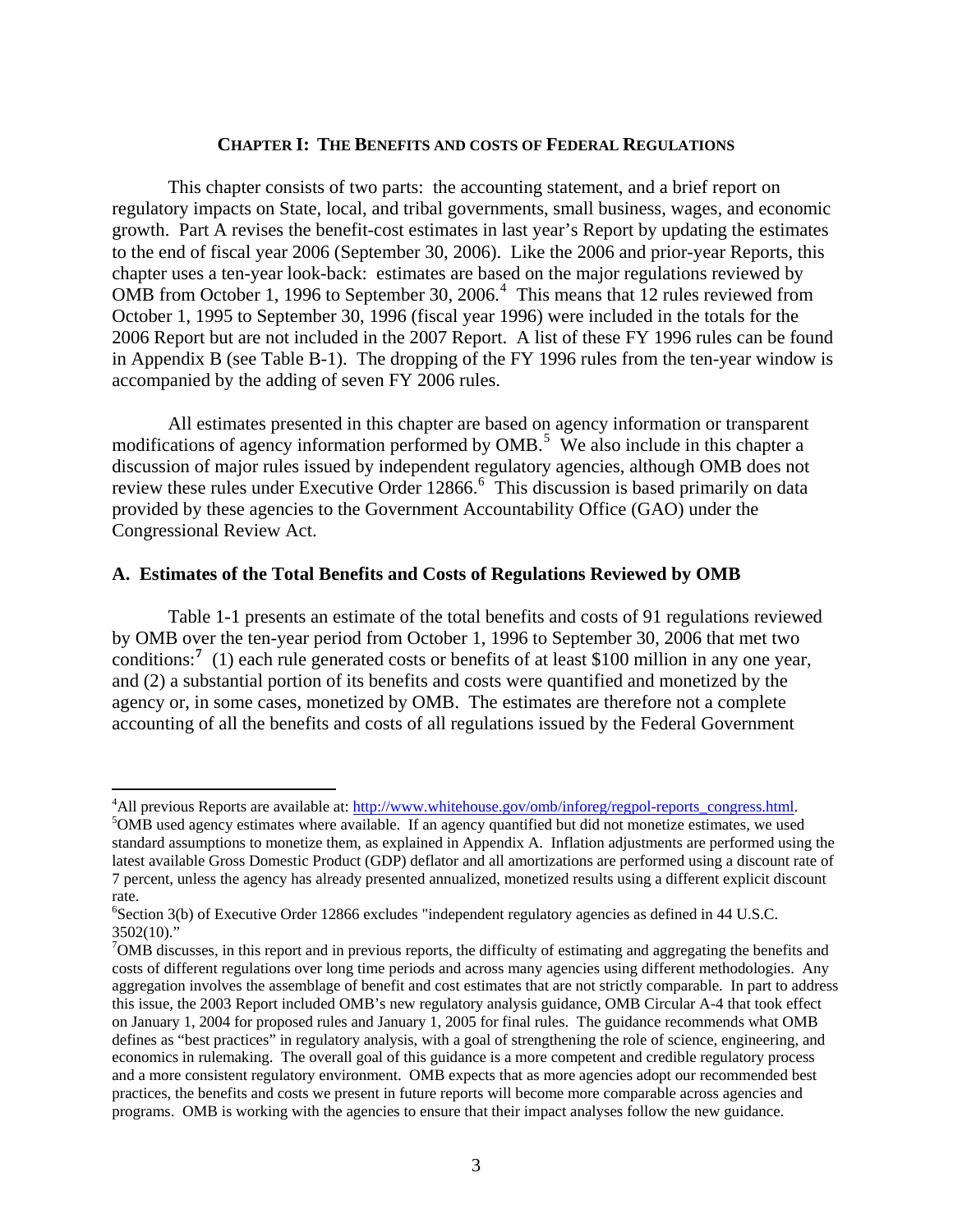<span id="page-8-0"></span>during this period.<sup>[8](#page-8-0)</sup> As discussed in previous Reports, OMB has chosen a ten-year period for aggregation because pre-regulation estimates prepared for rules adopted more than ten years ago are of questionable relevance today. The estimates of the benefits and costs of Federal regulations over the period October 1, 1996 to September 30, 2006 are based on agency analyses subject to public notice and comments and OMB review under Executive Order 12866.

The aggregate benefits and costs reported in Table 1-1 are larger than those presented in the 2006 Report. The increase in benefits is due primarily to the addition of an Environmental Protection Agency (EPA) rulemaking: the Review of the National Ambient Air Quality Standards (NAAQS) for Particulate Matter (PM). This rule will yield estimated average yearly benefits of \$4 billion to \$40 billion. The increase in costs is also due primarily to this PM rule, with estimated costs of about \$2.5 - \$2.8 billion per year. As can be seen in Tables 1-1 and 1-2, EPA rules continue, as in prior years, to be responsible for the majority of benefits and costs generated by Federal regulation.

| Agency                          | Number of    | <b>Benefits</b>  | Costs             |  |
|---------------------------------|--------------|------------------|-------------------|--|
|                                 | <b>Rules</b> |                  |                   |  |
| Department of Agriculture       | 6            | 3,454-3,692      | 2,106-2,215       |  |
| Department of Education         |              | 633-786          | 349-589           |  |
| Department of Energy            | 6            | 5,194-5,260      | 2,958             |  |
| Department of Health and        | 17           | 20,746-32,946    |                   |  |
| <b>Human Services</b>           |              |                  | 3,781-4,071       |  |
| Department of Housing and       |              | 190              | 150               |  |
| <b>Urban Development</b>        |              |                  |                   |  |
| Department of Justice           |              | 275              | 108-118           |  |
| Department of Labor             | 5            | 1,173-4,302      | 611-620           |  |
| Department of Transportation    | 15           | 3,913-6,147      | 3,879-7,377       |  |
| <b>Environmental Protection</b> | 39           | 62,917-430,004   | 25, 235 - 28, 055 |  |
| Agency                          |              |                  |                   |  |
| <b>Total</b>                    | 91           | 98, 492-483, 603 | 39,176-46,152     |  |

**Table 1-1: Estimates of the Total Annual Benefits and Costs of Major Federal Rules, October 1, 1996 to September 30, 2006 (millions of 2001 dollars)** 

Table 1-2 provides additional information on aggregate benefits and costs for specific agency programs. In order for a program to be included in Table 1-2, the program needed to have finalized three or more rules in the last ten years with monetized benefits and costs.

The ranges of benefits and costs presented in Tables 1-1 and 1-2 are not necessarily correlated. In other words, when interpreting the meaning of these ranges, the reader should not assume that the low end of the benefit range is necessarily associated with the low end of the cost range, or similarly, that the high end of the benefit range is necessarily associated with the high

1

 ${}^{8}$ In many instances, agencies were unable to quantify all benefits and costs. We have conveyed the essence of these unquantified effects on a rule-by-rule basis in the columns titled "Other Information" in Appendix A of this and previous Reports. The monetized estimates we present necessarily exclude these unquantified effects.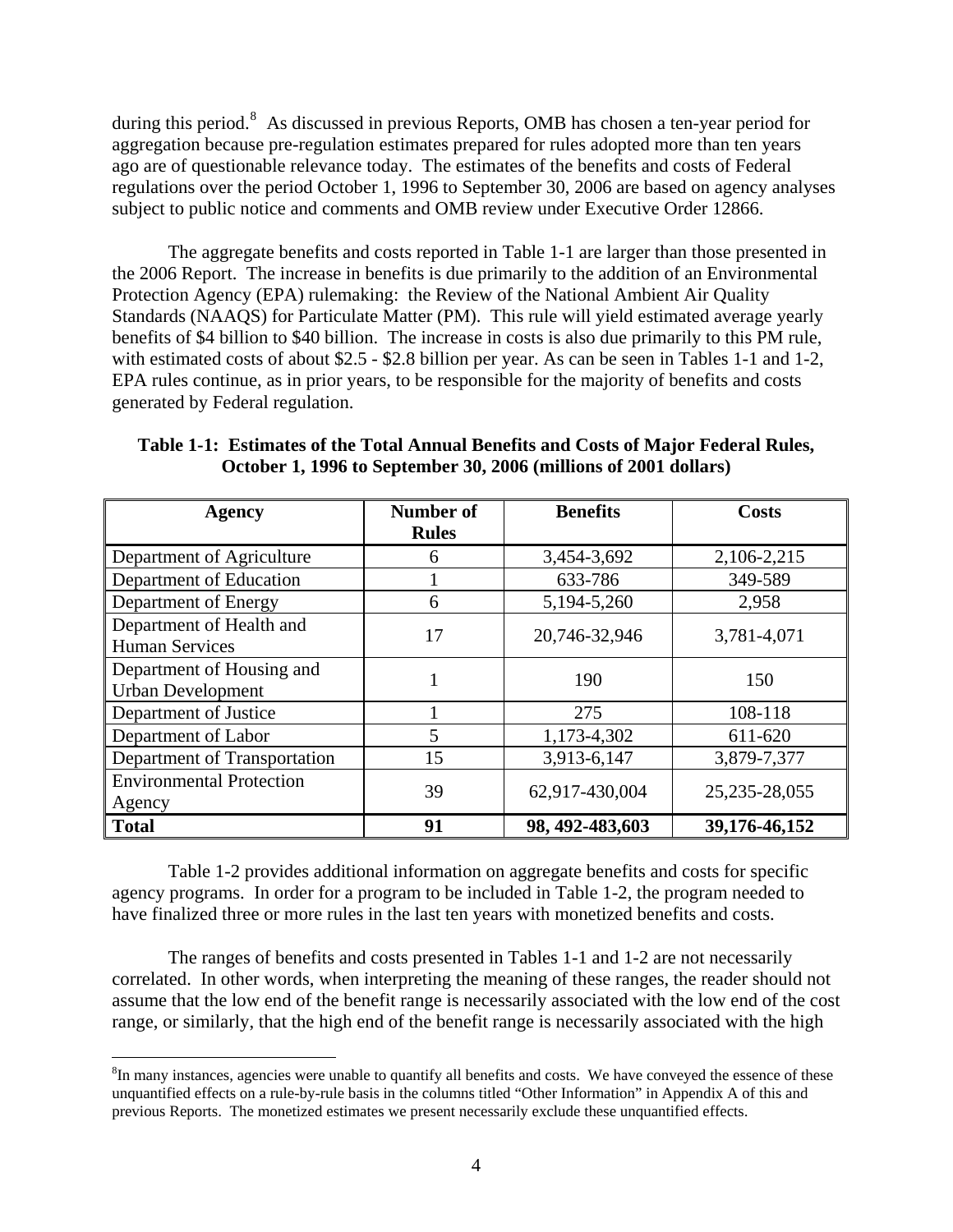end of the cost range. Thus, for example, it is possible that the net benefits of EPA's water program rules, taken together, could range from negative \$1.6 billion to positive \$8.3 billion per year.

**Table 1-2: Estimates of Annual Benefits and Costs of Major Federal Rules: Selected Programs and Agencies, October 1, 1996-September 30, 2006 (millions of 2001 dollars)** 

| Agency                                                   | Number of <b>S</b> | <b>Benefits</b> | <b>Costs</b>  |
|----------------------------------------------------------|--------------------|-----------------|---------------|
|                                                          | <b>Rules</b>       |                 |               |
| <b>Department of Energy</b>                              |                    |                 |               |
| <b>Energy Efficiency and Renewable Energy</b>            | 6                  | 5, 194 - 5, 260 | 2,958         |
| <b>Department of Health and Human</b><br><b>Services</b> |                    |                 |               |
| Food and Drug Administration                             | 10                 | 2,671-13,966    | 860-959       |
| Center for Medicare and Medicaid                         | 5                  | 16,831-17,300   | 2,626-2,818   |
| <b>Services</b>                                          |                    |                 |               |
| <b>Department of Labor</b>                               |                    |                 |               |
| Occupational Safety and Health                           | 5                  | 1,173-4,302     | 611-620       |
| Administration                                           |                    |                 |               |
| <b>Department of Transportation</b>                      |                    |                 |               |
| National Highway Traffic Safety                          | 9                  | 2,916-5,139     | 2,789-6,287   |
| Administration                                           |                    |                 |               |
| <b>Environmental Protection Agency</b>                   |                    |                 |               |
| Office of Air                                            | 27                 | 58,970-410,763  | 19,244-21,696 |
| Office of Water                                          | 10                 | 2,022-11,539    | 3,277-3,644   |

Based on the information contained in this and the previous nine Reports, the total benefits and costs of all Federal rules now in effect (major and non-major, including those adopted more than ten years ago) may be significantly larger than the sum of the benefits and costs reported in Table 1-1. More research is necessary to provide a stronger analytic foundation for comprehensive estimates of total benefits and costs by agency and program.

In order for comparisons or aggregation to be meaningful, benefit and cost estimates should correctly account for all substantial effects of regulatory actions, not all of which may be reflected in the available data. Any comparison or aggregation across rules should also consider a number of factors that our presentation does not address. To the extent that agencies have adopted different methodologies—for example, different monetized values for effects, different baselines in terms of the regulations and controls already in place, different rates of time preference, different treatments of uncertainty—these differences remain embedded in Tables 1-1 and 1-2. While we have relied in many instances on agency practices in monetizing benefits and costs, our citation of, or reliance on, agency data in this Report should not be taken as an OMB endorsement of all the varied methodologies used to derive benefit and cost estimates.

Many of these major rules have important non-quantified benefits and costs that may have been a key factor in an agency's decision to promulgate a rulemaking. These qualitative issues are discussed in the agency rulemaking documents, in previous editions of this Report, and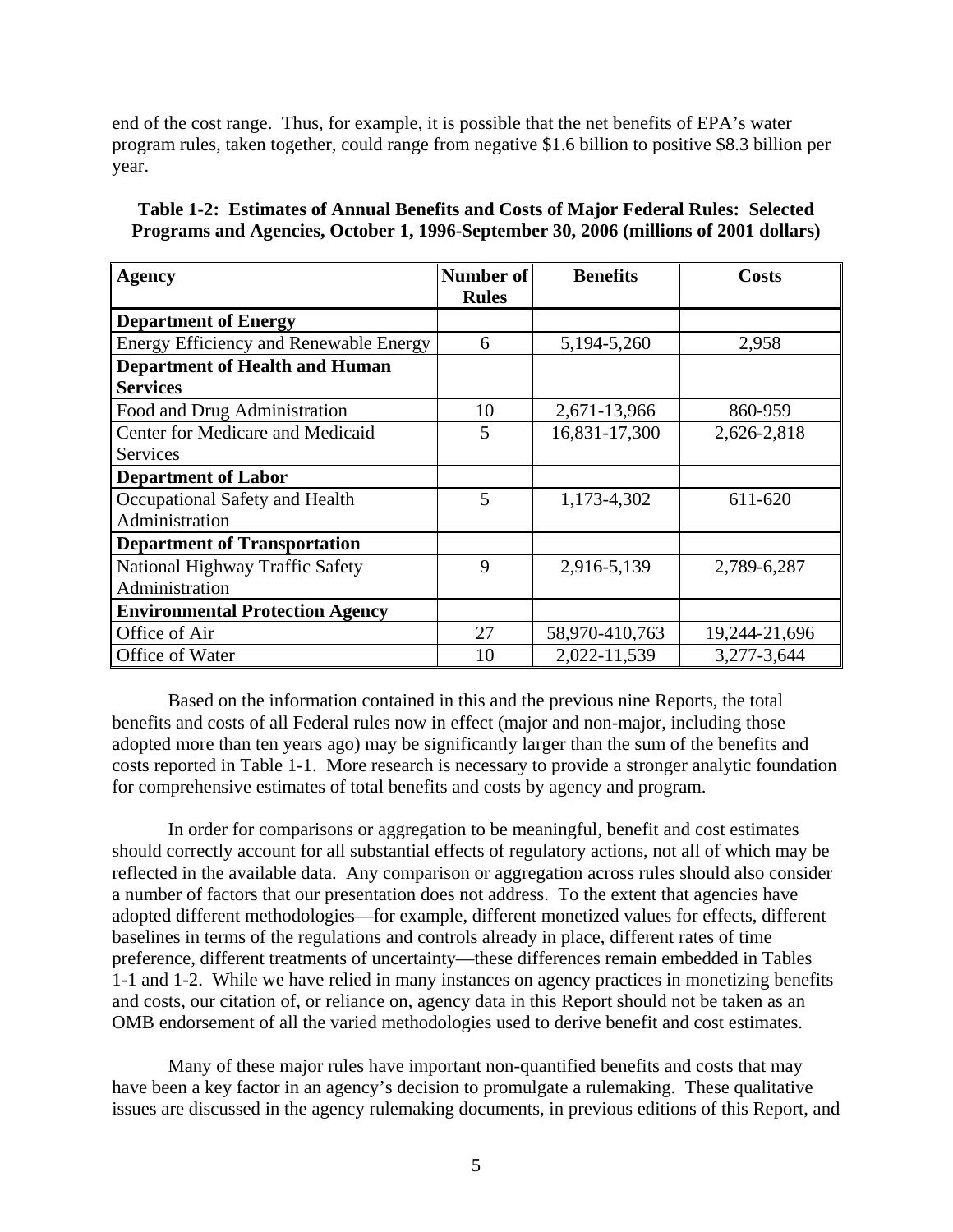in this Report in Table A-1 of Appendix A. Table A-1 also provides links to agency analyses that are available electronically.

The majority of the large estimated benefits of EPA rules are attributable to the reduction in public exposure to a single air pollutant: fine particulate matter. Thus, the favorable benefitcost results for EPA regulation should not be generalized to all types of EPA rules or even to all types of clean-air rules. In addition, the ranges of benefits and costs presented in Tables 1-2 need to be treated with some caution. To the extent that the reasons for uncertainty differ across individual rules, aggregating high- and low-end estimates can result in totals that are extremely unlikely. In the case of the EPA rules reported here, however, a substantial portion of the uncertainty is similar across several rules: this is the uncertainty in the reduction of premature deaths associated with reduction in particulate matter and the monetary value of reducing mortality risk. We continue to work with EPA to revise these ranges for future rules to reflect more fully the uncertainty in these estimates.

As Table 1-2 indicates, the degree of uncertainty in benefit estimates for clean air rules is large. In addition, the wide range of benefits estimates for particle control does not capture the full extent of the scientific uncertainty. The five key assumptions in the benefits estimates are as follows:

- Inhalation of fine particles is causally associated with a risk of premature death at concentrations near those experienced by most Americans on a daily basis. While no definitive studies have yet established any of several potential biological mechanisms for such effects, the weight of the available epidemiological evidence supports an assumption of causality.
- All fine particles, regardless of their chemical composition, are equally potent in causing premature mortality. This is an important assumption, because fine particles formed from power plant  $SO_2$  and  $NO_x$  emissions are chemically different from fine particles emitted directly from both mobile sources and other industrial facilities, but no clear scientific grounds exist for supporting differential effects by particle type.
- The concentration-response function for fine particles is approximately linear within the range of outdoor concentrations under policy consideration. Thus, the estimates include health benefits from reducing fine particles in both attainment and non-attainment regions.
- The forecasts for future emissions and associated air quality modeling are valid.
- The valuation of the estimated reduction in mortality risk is largely taken from studies of the tradeoff associated with the willingness to accept risk in the labor market.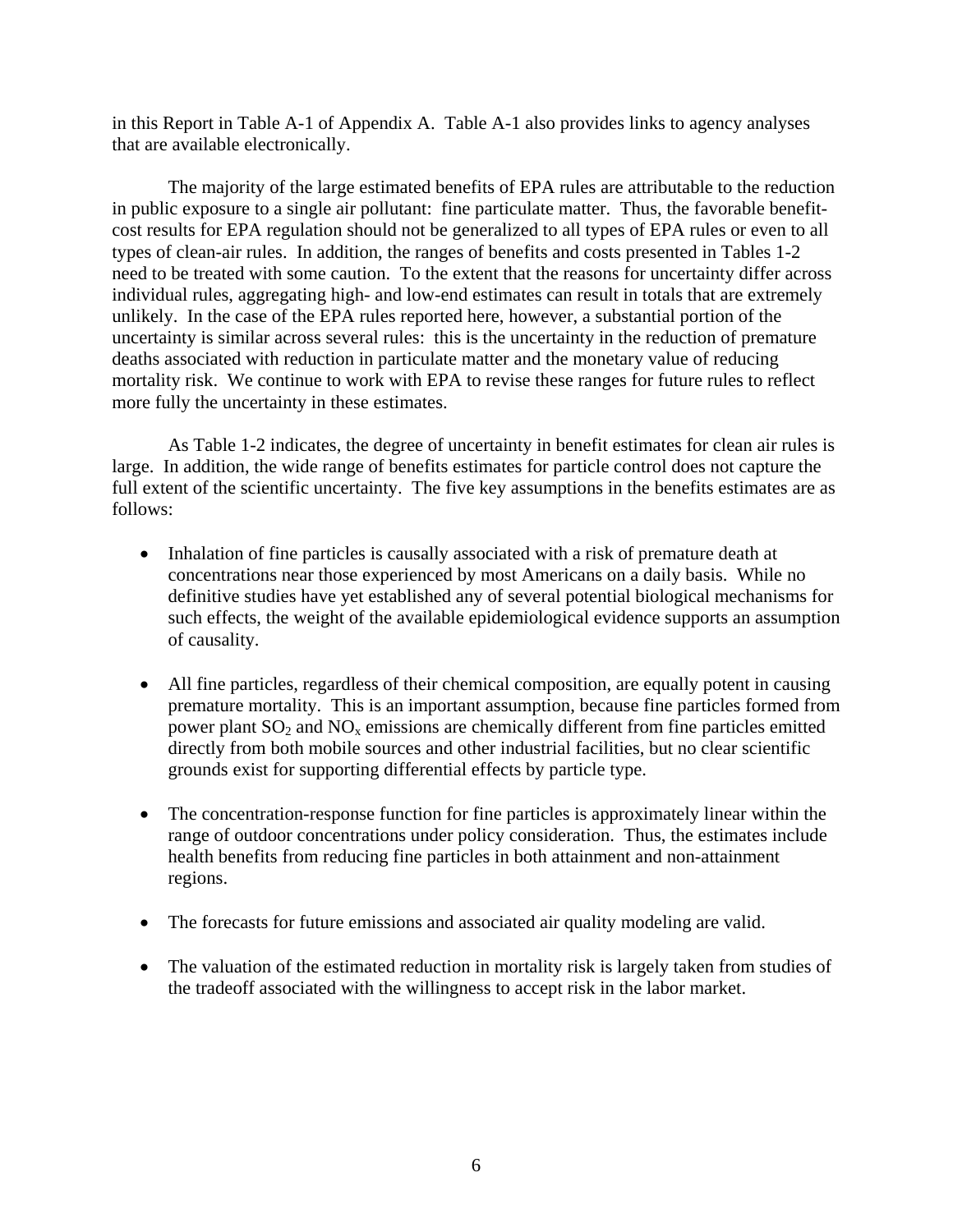<span id="page-11-0"></span>In response to recommendations from a committee of the National Research Council/National Academy of Sciences, EPA is working with OMB to improve methods to quantify the degree of technical uncertainty in benefits estimates.<sup>[9](#page-11-0)</sup>

#### **B. Estimates of the Benefits and Costs of This Year's Major Rules**

In this section, we examine in more detail the benefits and costs of the 28 major final rules for which OMB concluded review during the 12-month period beginning October 1, 2005, and ending September 30, 2006. These major rules represent approximately 9 percent of the 325 final rules reviewed by OMB during this period, and approximately seven-tenths of one percent of the 3,765 final rules published in the *Federal Register* during this period. OMB believes, however, that the benefits and costs of major rules capture the vast majority of the total benefits and costs of all rules subject to OMB review.<sup>[10](#page-11-0)</sup>

Of the 28 rules, ten were "social regulations," which may require substantial additional private expenditures as well as provide new social benefits.<sup>[11](#page-11-0)</sup> Of the ten social regulations, we are able to present estimates of both monetized benefits and costs for seven rules. The estimates are aggregated by agency in Table 1-3, and each rule is summarized in Table 1-4. One of the rules for which we were not able to present estimates of both benefits and costs implemented a program to improve air cargo security. The benefits of improved security are very difficult to quantify and monetize; however, the agency did estimate the cost of this rule, which is summarized in Table 1-5.<sup>[12](#page-11-0)</sup> The other two final rules, both migratory bird hunting rules, are "enabling" rules that permit hunting of migratory birds for which the agency did not estimate costs. Thus we did not include those migratory bird hunting rules in the totals in Tables 1-1 through 1-3. It is difficult to estimate the costs of these two rules since costs are typically associated with requirements or restrictions on activities imposed by rules. Instead, the agency estimated the value the rule provides to hunters. We attempt to summarize the available information on the non-monetized impacts, and/or provide links to such information where available, for all ten of these rules in the "other information" column of Table A-1.

The remaining 18 regulations implemented Federal budgetary programs, which primarily caused income transfers, usually from taxpayers to program beneficiaries. Although rules that facilitate Federal budget programs are subject to Executive Order 12866 and OMB Circular A-4, and are fully reviewed by OMB, past Reports have focused primarily on regulations that impose costs primarily through private sector mandates. This focus was in part because, by their nature, transfer rules are assumed to have a one-to-one effect on benefits and costs.<sup>[13](#page-11-0)</sup> Their effects on

 $\overline{a}$ 

<sup>9</sup> For more information on this study, please see *Estimating the Public Health Benefits of Proposed Air Pollution Regulations*, National Academy of Sciences, 2003 (available at [http://books.nap.edu/catalog/10511.html\)](http://books.nap.edu/catalog/10511.html). <sup>10</sup>We discuss the relative contribution of major rules to the total impact of Federal regulation in detail in the

<sup>&</sup>quot;response-to-comments" section on pages 26-27 of the 2004 Report. In summary, our evaluation of a few representative agencies found that major rules represented the vast majority of the benefits and costs of all rules promulgated by these agencies and reviewed by OMB.

<sup>&</sup>lt;sup>11</sup>The *Federal Register* citations for these major rules are found in Table A-1 in Appendix A. <sup>12</sup>See Chapter 4 in the 2003 Report (pp. 64-80) for a more detailed discussion of this issue.

<sup>&</sup>lt;sup>13</sup> Economists recognize, however, that transfers impose real costs on society because they cause people to change behavior, either by directly prohibiting or mandating certain activities, or by altering prices and costs. The costs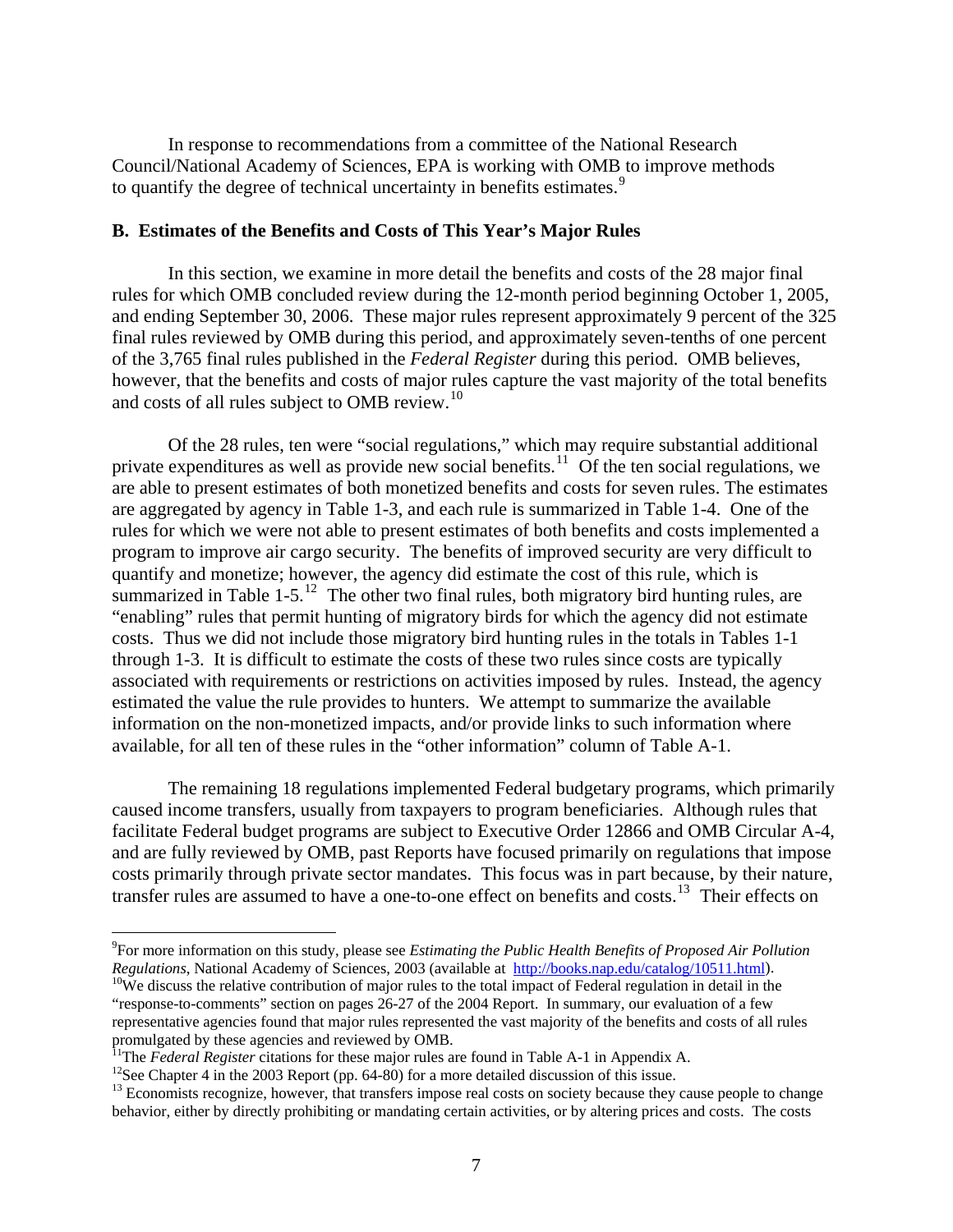net benefits, if any, are much smaller than the magnitude effect on the net benefits of regulations with private sector mandates.

# *Social Regulation*

Of the 28 economically significant rules reviewed by OMB, ten regulations require substantial private expenditures or provide new social benefits. We are able to present monetized benefits and costs for 70 percent (seven of ten) of the rules, and for about 80 percent (seven of nine) of the non-homeland security-related rules. Since OMB began to compile this Report in 1997, this is among the highest percentage of economically significant rules presenting both monetized benefits and monetized costs. Table 1-3 presents total benefits and costs by agency of these major rules reviewed by OMB over the past year, and Table 1-4 provides a summary of each regulation. These tables are the basis for the totals in the accounting statement in Section A of this chapter.

In assembling these tables of estimates of benefits and costs, OMB has applied a uniform format for the presentation of benefit and cost estimates in order to make agency estimates more closely comparable with each other (for example, annualizing benefit and cost estimates), and OMB has monetized quantitative estimates where the agency has not done so. For example, we have converted agency projections of quantified benefits, such as estimated injuries avoided per year or tons of pollutant reductions per year, to dollars using the valuation estimates discussed in Appendix A of this Report and in Appendix B of our 2006 Report, which can be found at http://www.whitehouse.gov/omb/inforeg/2006\_cb/2006\_cb\_final\_report.pdf. Table A-1 in Appendix A also reports the available impact information, as reported by the agencies, on the ten social regulations reviewed by OMB in the time period covered by this Report.

| Agency                          | <b>Number of Rules</b> | <b>Benefits</b> | <b>Costs</b> |
|---------------------------------|------------------------|-----------------|--------------|
| Department of Health and        |                        | 196-660         | 82-274       |
| <b>Human Services</b>           |                        |                 |              |
| Department of Labor             |                        | 35-862          | 263-271      |
| Department of Transportation    |                        | 999-1,199       | 666-755      |
| <b>Environmental Protection</b> |                        | 5,113-42,109    | 2,720-2,965  |
| Agency                          |                        |                 |              |
| <b>Total</b>                    |                        | 6,344-44,830    | 3,731-4,265  |

**Table 1-3: Estimates of the Total Annual Benefits and Costs of Major Federal Rules, October 1, 2005 to September 30, 2006 (millions of 2001 dollars)** 

resulting from these behavior changes are referred to as the "deadweight loss" associated with the transfer. OMB Circular A-94 suggests that transfers that result from increased taxes may be associated with a marginal excess burden (deadweight loss) of 25 cents per dollar of federal revenue collected (p. 12). More recent estimates noted in the 2008 *Economic Report of the President* range from 30 to 50 cents per dollar of federal revenue collected (p. 116). *Economic Report of the President* (2008). Council of Economic Advisers.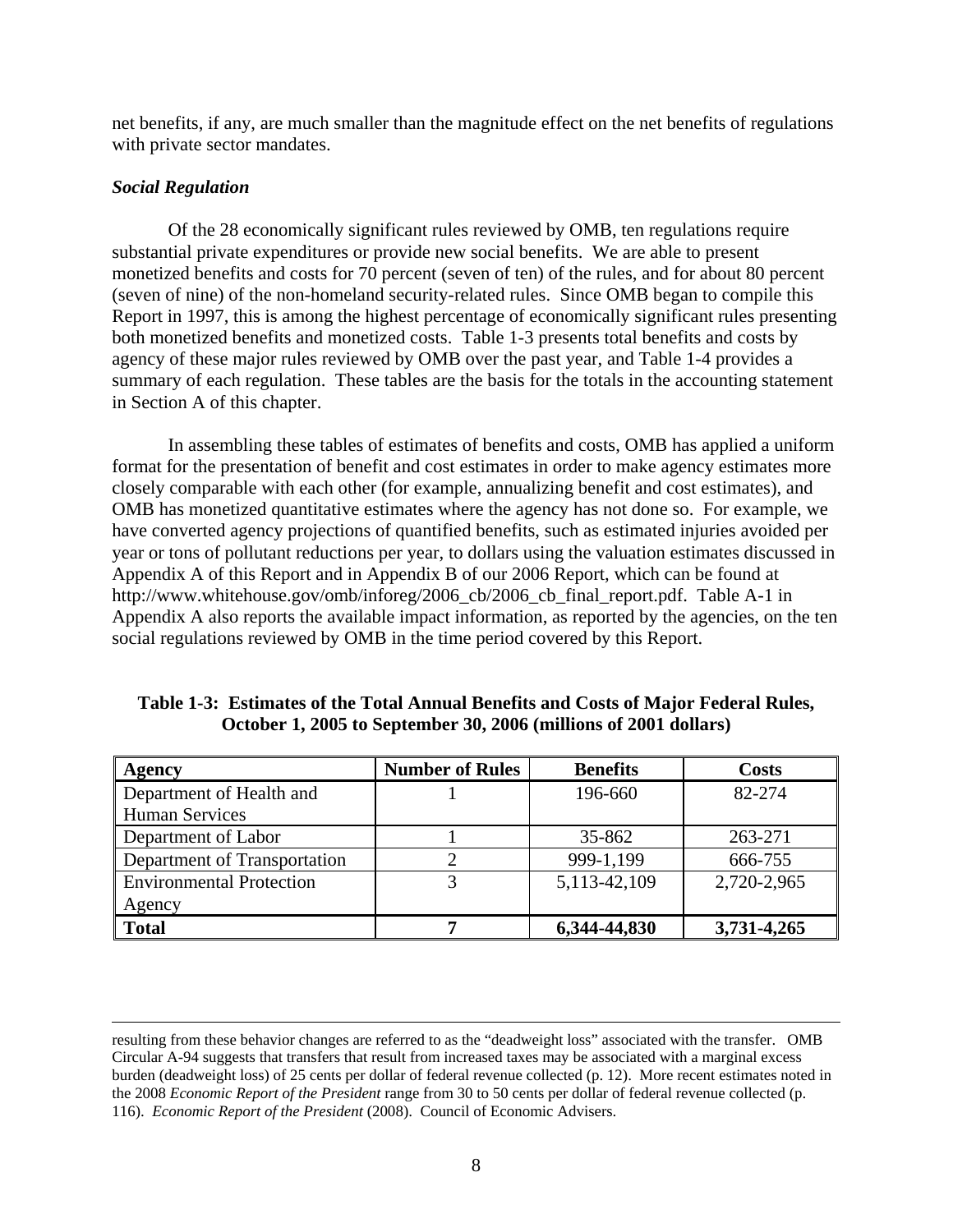# **Table 1-4: Estimates of the Total Annual Benefits and Costs of Major Rules Reviewed Between October 1, 2005 and September 30, 2006 (millions of 2001 dollars)**

| Rule                                                                                                         | <b>Agency</b>        | <b>Benefits</b>  | Costs             | <b>Explanation of OMB Calculations</b>                                                                                                                                                                                                                                                                       |
|--------------------------------------------------------------------------------------------------------------|----------------------|------------------|-------------------|--------------------------------------------------------------------------------------------------------------------------------------------------------------------------------------------------------------------------------------------------------------------------------------------------------------|
| <b>Electronic Prescribing Standards</b>                                                                      | HHS-<br><b>CMS</b>   | 196-660          | 82-274            | We converted agency annual impact<br>estimates to 2001 dollars.                                                                                                                                                                                                                                              |
| Occupational Exposure to<br><b>Hexavalent Chromium</b>                                                       | DOL-<br><b>OSHA</b>  | 35-862           | 263-271           | We converted agency annual impact<br>estimates to 2001 dollars.                                                                                                                                                                                                                                              |
| Congestion and Delay Reduction at<br>Chicago O'Hare International<br>Airport                                 | DOT/<br><b>FAA</b>   | 153-164          | $\cdot$ 3         | We converted agency annual impact<br>estimates to 2001 dollars.                                                                                                                                                                                                                                              |
| Light Truck Average Fuel Economy<br>Standards, Model Years 2008-2011                                         | DOT/<br><b>NHTSA</b> | 847-1,035        | 666-754           | We converted agency annual impact<br>estimates to 2001 dollars and annualized<br>the reported present value impacts over<br>10 years at 3 percent and 7 percent<br>discount rates.                                                                                                                           |
| Standards of Performance for<br><b>Stationary Compression Ignition</b><br><b>Internal Combustion Engines</b> | EPA/<br>Air          | 679-757          | 56                | EPA reported estimated impacts in the<br>year 2015. We linearly interpolated the<br>impact for the transition period and<br>annualized at 7 percent and 3 percent<br>from 2007 to 2015. We also monetized<br>the tons of emissions reduced using the<br>method describe in Appendix B of our<br>2006 Report. |
| Review of the National Ambient Air<br>Quality Standards (NAAQS) for<br>Particulate Matter                    | EPA/<br>Air          | 3,837-<br>39,879 | 2,590-<br>2,833   | EPA reported estimated impacts in the<br>year 2020. We linearly interpolated the<br>impact for the transition period and<br>annualized at 7 percent and 3 percent<br>from 2007 to 2020.                                                                                                                      |
| National Primary Drinking Water<br>Regulations: Stage 2 Disinfection<br><b>Byproducts Rule</b>               | EPA/<br>Water        | 598-1,473        | 74-76             | The uncertainty range on benefits is based<br>on the highest and lowest mean impact<br>across different scenarios EPA reported.<br>It varied the discount rate and the<br>monetization approach across these<br>scenarios. We also converted agency<br>annual impact estimates to 2001 dollars.              |
| <b>Total</b>                                                                                                 |                      | 6,344-<br>44,830 | $3,731-$<br>4,265 |                                                                                                                                                                                                                                                                                                              |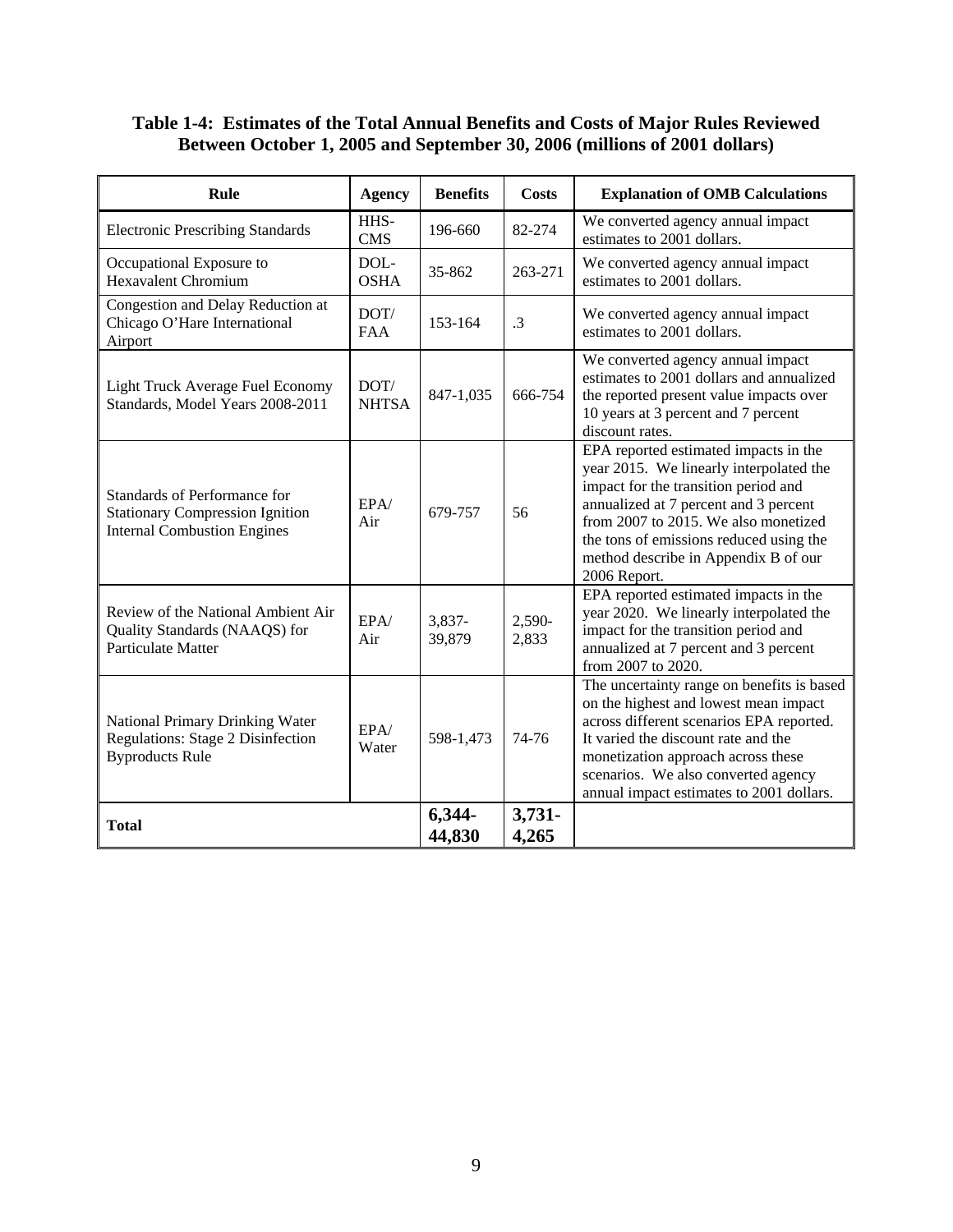# <span id="page-14-0"></span>*Homeland Security Regulation*

<u>.</u>

Table 1-5 presents the available impact information on the one major homeland security regulation adopted in the past year by the Transportation Security Administration (TSA) of the Department of Homeland Security (DHS). Because the benefits of homeland security regulation are a function of the likelihood and severity of a hypothetical future terrorist attack, they are very difficult to forecast, quantify, and monetize. For the purposes of Table 1-5, we have annualized and converted the cost estimates to 2001 dollars in a manner similar to Table 1-4. We have also summarized the available information on how the agency forecasts that the rule will improve security or otherwise prevent or mitigate the consequences of a terrorist attack.

# **Table 1-5: Estimates of the Total Annual Benefits and Costs of Major Federal Rules: Major Homeland Security Regulation, October 1, 2005-September 30, 2006 (millions of 2001 dollars)**

| Rule                                  | Agency             | <b>Benefits</b>                                                                                                                                                                                                                                                                                                                          | Costs   | <b>Other Information</b>                                                                                     |
|---------------------------------------|--------------------|------------------------------------------------------------------------------------------------------------------------------------------------------------------------------------------------------------------------------------------------------------------------------------------------------------------------------------------|---------|--------------------------------------------------------------------------------------------------------------|
| Air Cargo<br>Security<br>Requirements | DHS-<br><b>TSA</b> | The goal of this regulation is to protect<br>our society from acts of terrorism<br>involving the use of aircraft. This<br>regulation contains provisions that would<br>prevent unauthorized persons, explosives,<br>incendiaries, and other destructive<br>substances or items from being<br>introduced into the air cargo supply chain. | 185-187 | <b>OMB</b> converted DHS<br>cost estimates to 2001<br>dollars. No other<br>adjustment to agency<br>estimate. |

OMB has also compiled the total impact of all major, economically significant homeland security rules that have been finalized since the creation of the DHS and that contain monetized costs. Since DHS was created, agencies have finalized ten major homeland security regulations that impose a total cost on the economy of between \$2.2 billion to \$4.1 billion a year.<sup>[14](#page-14-0)</sup>

# **C. Regulations Implementing or Adjusting Federal Budgetary Programs**

Of the 28 economically significant rules reviewed by OMB, 18 implement or adjust Federal budgetary programs. Of these, four rules were issued by the Departments of Agriculture (USDA), two by the Department of Education (ED), nine by the Health and Human Services (HHS), one by Homeland Security (DHS), one by Veterans Affairs (VA), and one by the Social Security Administration (SSA). The budget outlays associated with these rules are "transfers" from taxpayers to program beneficiaries, on behalf of program beneficiaries, or fees collected from program beneficiaries; therefore in past Reports OMB has referred to these rules as "transfer" rules. These rules are summarized below in Table 1-6.

<sup>&</sup>lt;sup>14</sup> Although OMB began compiling this list since the creation of DHS, this list includes rulemakings from other agencies, such as the Food and Drug Administration (FDA) regulations implementing the Public Health Security and Bioterrorism Preparedness and Response Act of 2002, which have improving homeland security as a primary benefit.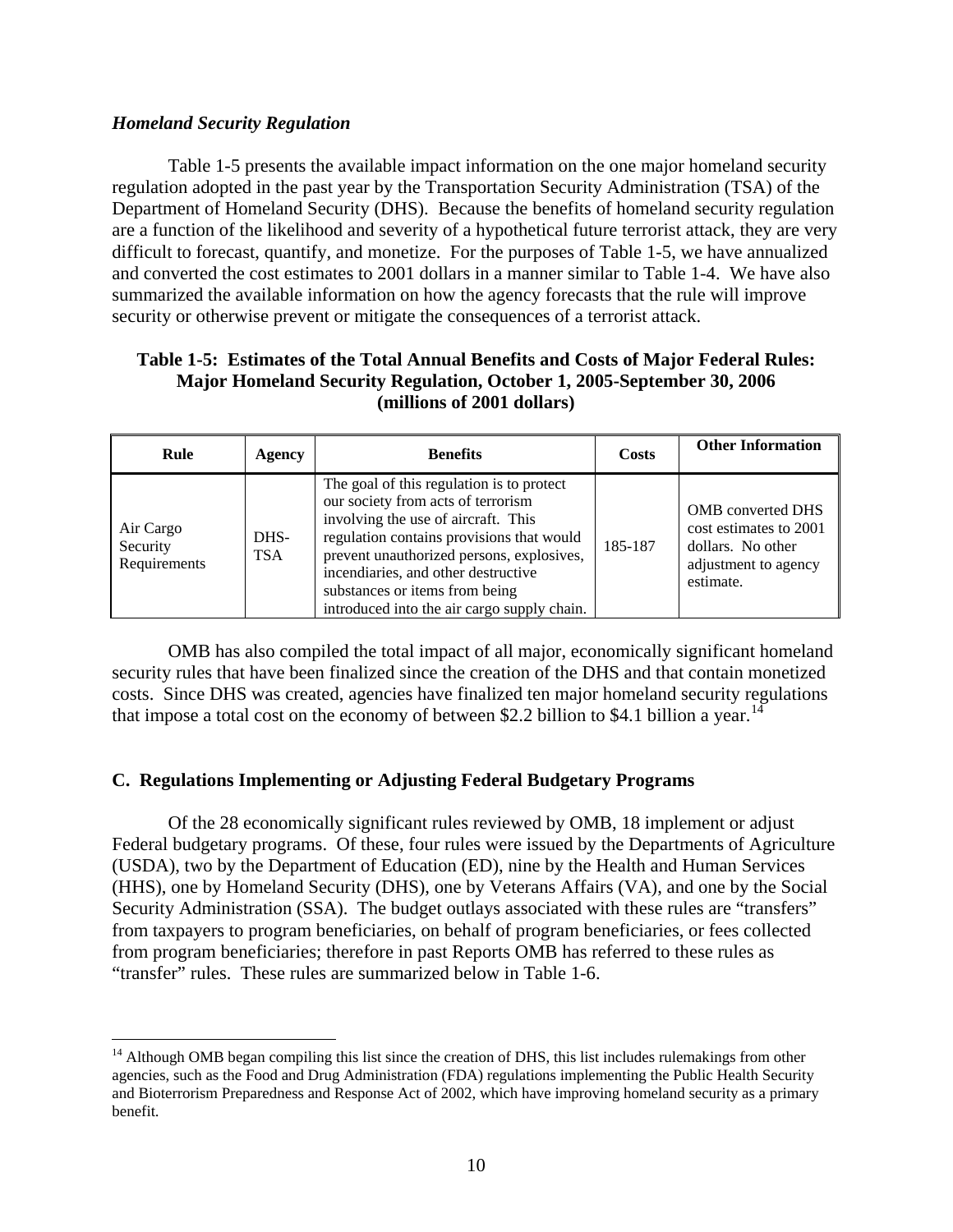# <span id="page-15-0"></span>**Table 1-6: Agency Rules Implementing or Adjusting Federal Budgetary Programs, October 1, 2005 to September 30, 2006[15](#page-15-0)**

| Rule<br>[FR Cite]                                                                                                       | <b>Agency</b> | <b>Beneficiary</b>                                                                                          | <b>Description</b>                                                                                                                                                                                                                                                                                                                                                                                                                                                                                                                                                           |
|-------------------------------------------------------------------------------------------------------------------------|---------------|-------------------------------------------------------------------------------------------------------------|------------------------------------------------------------------------------------------------------------------------------------------------------------------------------------------------------------------------------------------------------------------------------------------------------------------------------------------------------------------------------------------------------------------------------------------------------------------------------------------------------------------------------------------------------------------------------|
| <b>Emergency Forestry</b><br><b>Conservation Reserve</b><br>Program [71 FR 31915]                                       | <b>USDA</b>   | Landowners that experienced a<br>loss of 35 percent or more of<br>merchantable timber due to<br>hurricanes. | \$404.1 million was authorized in 2006 for this<br>program, which may be paid out over a ten-year<br>period as a lump sum or in annual payments; hence<br>annualized estimates may vary substantially. The<br>agency estimates 10-year discounted transfers of<br>between \$353 million and \$378 million (using a 7<br>percent and 3 percent discount rate).                                                                                                                                                                                                                |
| 2005 Hurricane Disaster<br><b>Assistance Programs</b><br>[71 FR 27188]                                                  | <b>USDA</b>   | Producers affected by hurricanes<br>who suffered eligible losses                                            | USDA is providing \$250 million for crop disaster,<br>livestock, tree, and aquaculture assistance from<br>Section 32 funds. These funds will be distributed by<br>five new programs: Hurricane Indemnity Program<br>(HIP); Tree Indemnity Program (TIP); Feed<br>Indemnity Program (FIP); Livestock Indemnity<br>Program (LIP); and Aquaculture Grants.                                                                                                                                                                                                                      |
| Percentages for Direct<br>and Counter-Cyclical<br>Program Advance<br>Payments<br>[71 FR 17982]                          | <b>USDA</b>   | <b>Federal Government</b>                                                                                   | About \$90 million of 2007-crop direct payments is<br>expected to shift from calendar year 2006 into<br>calendar year 2007 because of the direct payment<br>percentage change. While no net impact in nominal<br>dollars on income is expected, the postponement of<br>some advance payments does have some time value.<br>OMB has identified the Federal Government as the<br>beneficiary, because the rulemaking leads to an<br>estimated reduction in the real value of payments of<br>approximately \$3 million for the 2006 crop and \$15<br>million for the 2007 crop. |
| Extension of the Milk<br><b>Income Loss Contract</b><br>(MILC) Program<br>$[71$ FR 19621]                               | <b>USDA</b>   | Dairy Producers                                                                                             | The MILC Program supports the dairy industry by<br>providing direct counter-cyclical payments to milk<br>producers when the Boston Milk Marketing Order<br>Class I price for fluid milk falls below the benchmark<br>of \$16.94 per hundredweight. Transfers during the<br>extended period, FY 2006 and FY 2007, are expected<br>to be between \$700 and \$900 million based on<br>estimated milk prices during the period.                                                                                                                                                  |
| <b>Administrative Review</b><br>Process for<br><b>Adjudicating Initial</b><br><b>Disability Claims</b><br>[71 FR 16424] | <b>SSA</b>    | Disability Beneficiaries.                                                                                   | This rule amends the administrative review process<br>for applications for benefits based on whether you are<br>disabled under title II of the Social Security Act, or<br>applications for Supplemental Security Income<br>payments that are based on whether you are disabled<br>or blind under title XVI of the Act. Annual transfers<br>of the rule are estimated to be \$140.6 million.                                                                                                                                                                                  |
| Traumatic Injury<br>Protection Rider to<br>Servicemembers'<br>Group Life Insurance<br>(SGLI)<br>[70 FR 75940]           | VA            | <b>U.S. Military Service Members</b>                                                                        | This rule provides automatic insurance for any SGLI<br>insured who sustains a serious traumatic injury as<br>prescribed by the Secretary of Veterans Affairs in<br>collaboration with the Secretary of Defense. Annual<br>transfers of the rule are estimated to be \$485 million,<br>\$400 million of which is for retroactive payments.                                                                                                                                                                                                                                    |

<sup>&</sup>lt;sup>15</sup> The benefit and cost estimates for these rules should be treated with caution and may not reflect actual amounts transferred due to a variety of reasons, such as other legislation, changes in program participation, changes in market conditions, etc. Prospective impacts are estimated at the time of rulemaking to reflect, in part or whole, requirements for estimating regulatory impacts as described in Circular A-4 for economically significant rules, and are in general different from annual budget accounting practices, which details current levels of expenditures from these rules. Agencies have used different methodologies and valuations in quantifying and monetizing effects.

 $\overline{a}$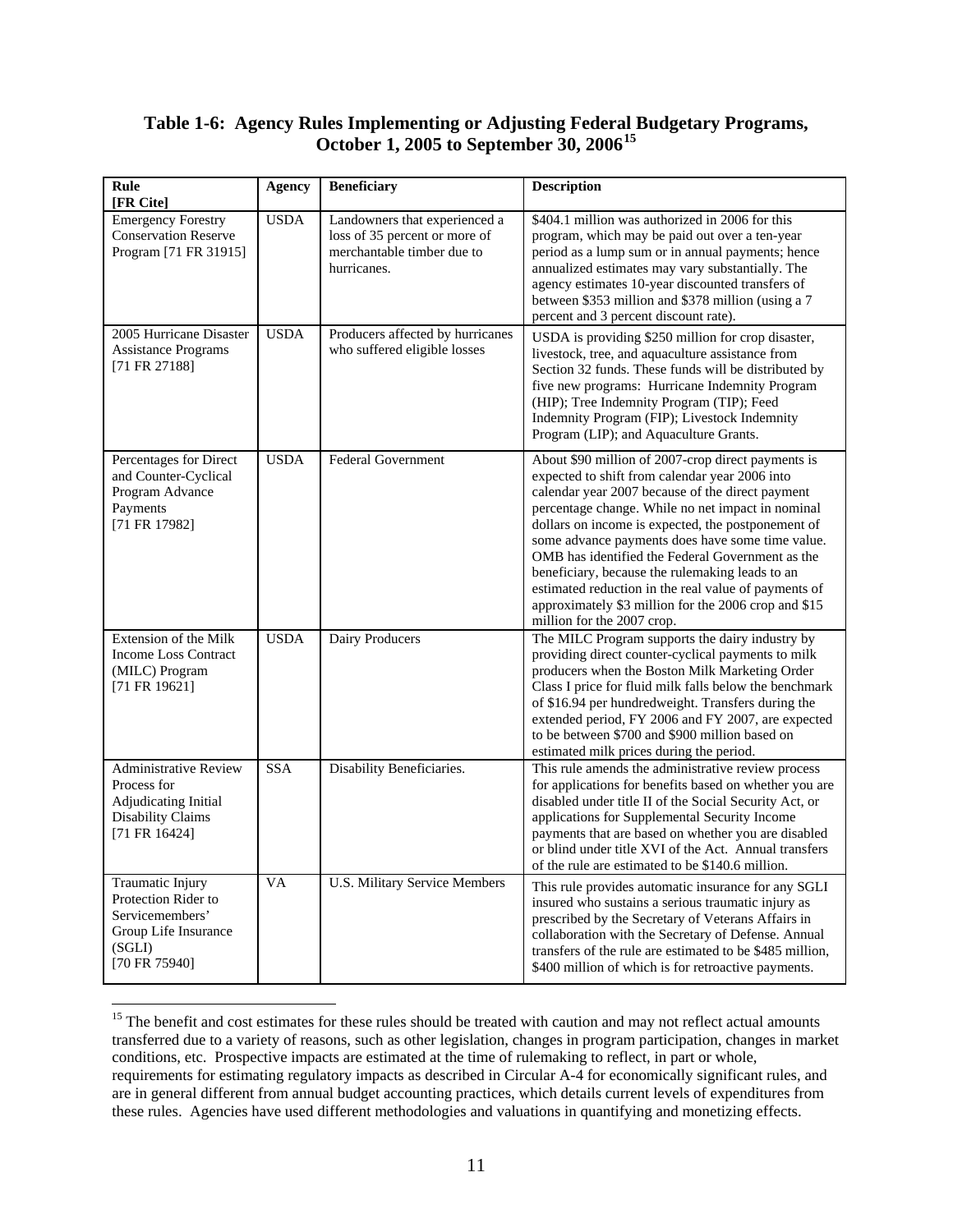<span id="page-16-0"></span>

| <b>Rule</b><br>[FR Cite]                                                                                                                                               | <b>Agency</b> | <b>Beneficiary</b>                            | <b>Description</b>                                                                                                                                                                                                                                                                                                                                                                                                                                                   |
|------------------------------------------------------------------------------------------------------------------------------------------------------------------------|---------------|-----------------------------------------------|----------------------------------------------------------------------------------------------------------------------------------------------------------------------------------------------------------------------------------------------------------------------------------------------------------------------------------------------------------------------------------------------------------------------------------------------------------------------|
| <b>Special Community</b><br>Disaster Loans Program<br>[70 FR 60443]                                                                                                    | <b>DHS</b>    | <b>Local Governments</b>                      | This rule allows the Federal Emergency Management<br>Agency (FEMA) to provide loans greater than \$5<br>million to local governments impacted by Hurricanes<br>Katrina and Rita. As a result, FEMA disbursed over<br>\$1 billion in loans during Fiscal Year 2006.<br>Additional disbursements under the program are not<br>anticipated.                                                                                                                             |
| <b>Student Assistance</b><br><b>General Provisions</b><br>[71 FR 64401]                                                                                                | ED            | Postsecondary Students                        | These rules for the Academic Competitiveness Grants<br>and National SMART Grant programs specify the<br>eligibility requirements for a student to apply for and<br>receive an award under these programs. Annual<br>transfers of the rule are estimated to be \$694 million.                                                                                                                                                                                         |
| Federal Student Aid<br>Programs<br>[71 FR 64377]                                                                                                                       | ED            | Postsecondary Students                        | These rules reflect the provisions of the Higher<br>Education Reconciliation Act of 2006 that affect<br>students, borrowers and program participants in the<br>Federal student aid programs authorized under Title<br>IV of the Higher Education Act. Annual transfers of<br>the rule are estimated to be \$976 million.                                                                                                                                             |
| Conditions for<br>Coverage for Organ<br>Procurement<br>Organizations (OPOs)<br>[71 FR 30982]                                                                           | <b>HHS</b>    | Medicare and Medicaid<br><b>Beneficiaries</b> | This rule establishes new conditions for coverage for<br>OPOs. The estimated benefits are more than \$1<br>billion each year, based on the number of lives HHS<br>expects would be saved and the decrease in associated<br>dialysis costs by increasing organ donation and<br>transplantation due to increased OPO performance.<br>The estimated impact of this rule on the Medicare<br>program is \$37 million in the first year and \$136<br>million over 5 years. |
| <b>Conditions for Payment</b><br>of Power Mobility<br>Devices (PMDs),<br><b>Including Power</b><br>Wheelchairs and<br>Power-Operated<br>Vehicles<br>[71 FR 17021]      | <b>HHS</b>    | <b>Medicare Providers</b>                     | This rule sets forth revised conditions for Medicare<br>payment of PMDs and defines who may prescribe<br>PMDs. No transfer estimates for this rule are<br>available.                                                                                                                                                                                                                                                                                                 |
| Home Health<br>Prospective Payment<br>System Rate Update for<br>Calendar Year 2006<br>[70 FR 68132]                                                                    | <b>HHS</b>    | <b>Medicare Providers</b>                     | This rule updates the 60-day national episode rates<br>and the national per-visit amounts under the Medicare<br>prospective payment system for home health<br>agencies. This rule is estimated to increase<br>expenditures by \$370 million in CY 2006.                                                                                                                                                                                                              |
| Changes to the Hospital HHS<br><b>Outpatient Prospective</b><br>Payment System and<br>Calendar Year 2006<br><b>Payment Rates</b><br>$[70$ FR 68516]                    |               | <b>Medicare Providers</b>                     | This rule revises the Medicare hospital outpatient<br>prospective payment system to implement applicable<br>statutory requirements and to implement certain<br>related provisions of the Medicare Prescription Drug,<br>Improvement, and Modernization Act of 2003. This<br>rule is estimated to increase expenditures by \$1,400<br>million in Calendar Year (CY) 2006. <sup>16</sup>                                                                               |
| Medicare Program;<br>Application of Inherent<br>Reasonableness<br>Payment Policy to<br>Medicare Part B<br>Services (Other Than<br>Physician Services)<br>[70 FR 73623] | <b>HHS</b>    | <b>Federal Government</b>                     | This rule has no immediate economic effect on<br>current Medicare payments. However, it establishes a<br>process that could be used in the future to set<br>reasonable and equitable payment amounts. HHS<br>believes that the future application of the inherent<br>reasonableness authority has the potential to have<br>significant impact on Medicare payment amounts.                                                                                           |

 $16$  Estimated impacts of this rule were revised by the agency (see www.cms.hhs.gov/apps/media/press/release.asp?Counter=1711).

 $\overline{a}$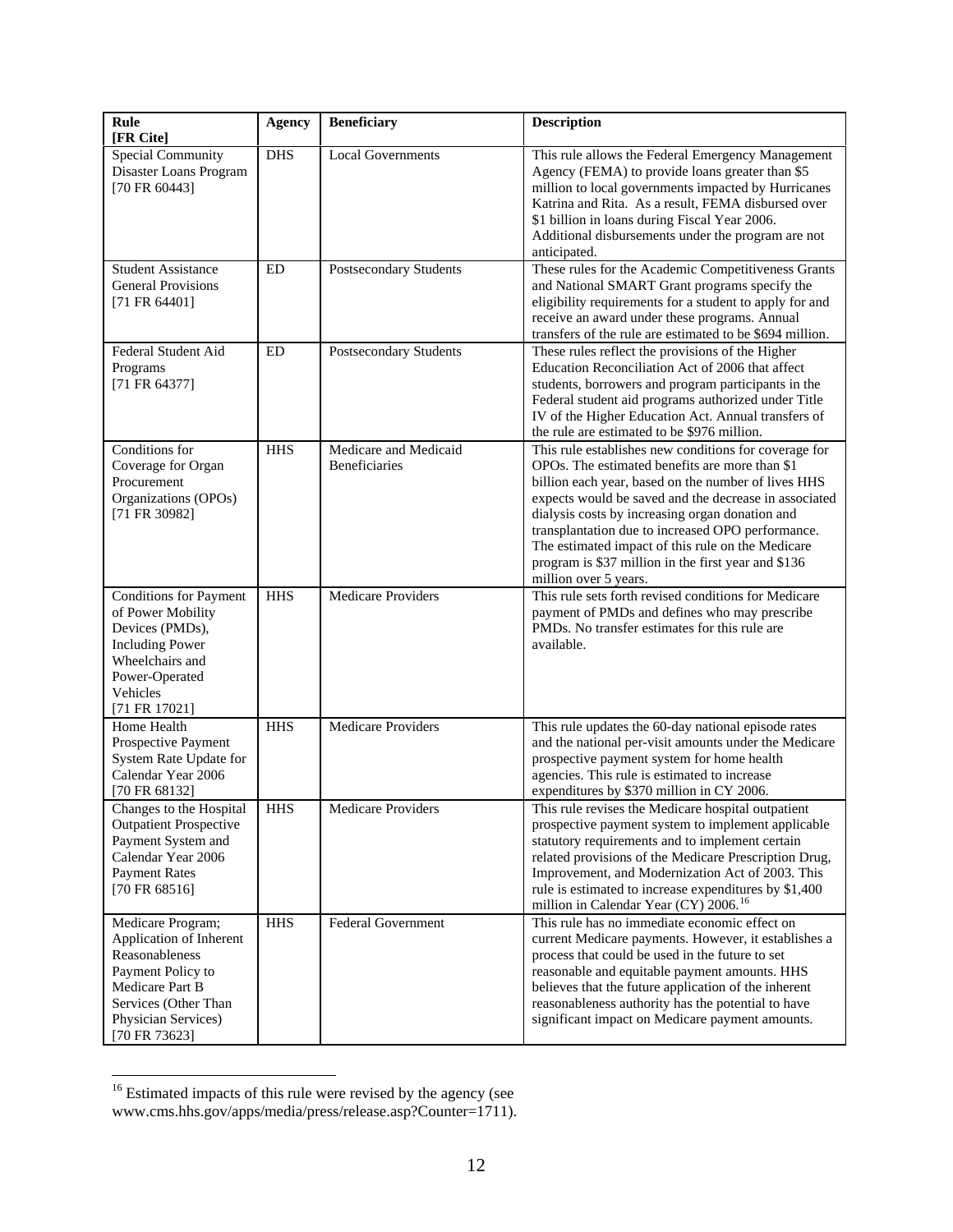| Rule                                                                                                                                                                                                                                                      | <b>Agency</b> | <b>Beneficiary</b>        | <b>Description</b>                                                                                                                                                                                                                                                                                                                                                                   |
|-----------------------------------------------------------------------------------------------------------------------------------------------------------------------------------------------------------------------------------------------------------|---------------|---------------------------|--------------------------------------------------------------------------------------------------------------------------------------------------------------------------------------------------------------------------------------------------------------------------------------------------------------------------------------------------------------------------------------|
| [FR Cite]<br><b>Inpatient Psychiatric</b><br><b>Facilities Prospective</b><br>Payment System<br>Payment Update<br>[71 FR 27040]                                                                                                                           | <b>HHS</b>    | <b>Medicare Providers</b> | This rule updates the prospective payment rates for<br>Medicare inpatient hospital services provided by<br>inpatient psychiatric facilities (IPFs). This rule is<br>estimated to increase expenditures by \$170 million in<br>Rate Year (RY) 2007.                                                                                                                                   |
| Revisions to Payment<br>Policies Under the<br>Physician Fee Schedule<br>for $CY$ 2006 and<br><b>Certain Provisions</b><br>Related to the<br>Competitive<br><b>Acquisition Program</b><br>of Outpatient Drugs and<br>Biologicals - Part B<br>[70 FR 70116] | <b>HHS</b>    | <b>Federal Government</b> | This rule addresses Medicare Part B payment policy,<br>including the physician fee schedule that are<br>applicable for calendar year (CY) 2006; and finalizes<br>certain provisions of the interim final rule to<br>implement the Competitive Acquisition Program<br>(CAP) for Part B Drugs. This rule is expected to<br>reduce Medicare expenditures by \$2,668 million in<br>2006. |
| Prospective Payment<br>System (PPS) for Long-<br>Term Care Hospitals<br>RY 2007 [71 FR 27798]                                                                                                                                                             | <b>HHS</b>    | <b>Federal Government</b> | This rule updates the annual payment rates for the<br>Medicare PPS for inpatient hospital services provided<br>by long-term care hospitals. This rule is expected to<br>reduce expenditures by \$156 million in RY 2007.                                                                                                                                                             |
| Changes to the Hospital<br><b>Inpatient Prospective</b><br><b>Payment Systems</b><br>(IPPS) and Fiscal Year<br>2007 Rates [71 FR<br>478691                                                                                                                | <b>HHS</b>    | <b>Medicare Providers</b> | This rule updates the Medicare hospital IPPS for<br>operating and capital-related costs, implements<br>changes arising from continuing experience with<br>these systems, and implements changes made by the<br>Deficit Reduction Act of 2005 (Pub. L. 109-171).<br>This rule is expected to increase expenditures by<br>\$3,889 million in FY 2007.                                  |

It is important to note that rules that transfer Federal dollars often have opportunity costs or benefits in addition to the budgetary dollars spent because they can affect incentives and thus lead to changes in the way people behave (e.g., in their investment decisions). Including budget programs in the overall totals would, however, confuse the distinction between rules that impose costs primarily through the imposition of taxes, and rules that impose costs primarily through mandates on the private sector. OMB feels this Report is properly focused on regulations that impose costs primarily through private sector mandates. We also caution the reader not to assume that these rules were subject to less stringent analysis and review. In fact, agencies thoroughly analyze and OMB thoroughly reviews all significant Federal budget rules under Executive Order 12866. If economically significant, these rules must be accompanied by regulatory impact analyses.

# **D. Major Rules Issued by Independent Regulatory Agencies**

The congressional review provisions of the Small Business Regulatory Enforcement Fairness Act (SBREFA) (Pub. L. No. 104-121) require the Government Accountability Office (GAO) to submit to Congress reports on major rules, including rules issued by agencies not subject to Executive Order 12866 -- the so-called independent regulatory agencies. In preparing this Report, we reviewed the information on the benefits and costs of major rules contained in GAO reports for the period of October 1, 2005 to September 30, 2006. GAO reported that three of these agencies issued a total of four major rules during this period.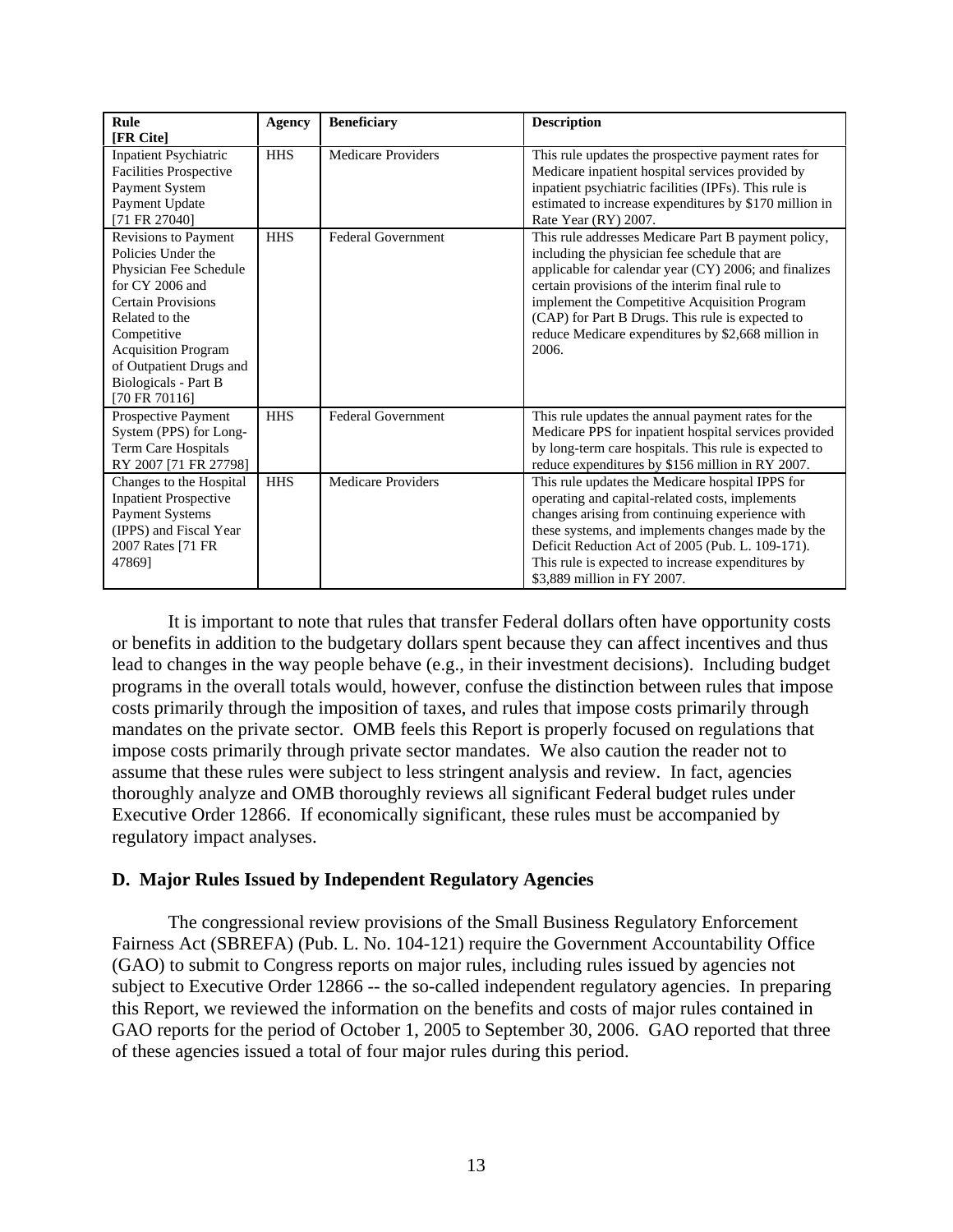<span id="page-18-0"></span>As Table 1-7 indicates, one of the rules included a discussion of benefits and costs, and reported monetized costs. OMB does not know whether the rigor and extent of the analyses conducted by these agencies are similar to those of the analyses performed by agencies subject to Executive Order 12866, since OMB does not review rules from these agencies.

OMB has received a number of requests urging that we expand our role in evaluating benefit-cost analyses from so-called independent agencies<sup>[17](#page-18-0)</sup> by describing the benefits and costs of rules issued by independent agencies consistent with the reports provided for the agencies whose regulations are reviewed by OMB under Executive Order 12866. In response to these requests, we have added to this Report a summary of the information available on the regulatory analyses for major rules by the independent agencies over the past ten years. This summary is similar to the ten-year look-back for social regulation included in recent Reports. It examines the number of major rules promulgated by independent agencies as reported to the GAO from 1997 through 2006, which we present in Table 1-8. Although most of these rulemakings were summarized in previous annual OMB Reports, the reader should note that OMB's 1997 Report did not tabulate major rules from independent agencies, and OMB did not finalize a Report in 1999. OMB reconstructed the estimates for these two time periods based on GAO reports. Prior to the 2003 Report, OMB did not report on independent agency major rules on a fiscal year basis, but rather on an April-March cycle. OMB is reporting all of the rules from 1997 through 2006 on a fiscal year basis (see Table 1-8). The number of rules presented in earlier Reports therefore, may not match the number of rules presented here. We also present information on the extent to which the independent agencies reported benefit and cost information for these rules in Tables 1-9 through 1-11.

 $\overline{a}$ 

<sup>&</sup>lt;sup>17</sup> See, for example, Hahn, Robert W., and Litan, Robert E 2006. An Analysis of the Ninth Government Report on the Costs and Benefits of Federal Regulations. AEI-Brookings Joint Center for Regulatory Studies, Regulatory Analysis 06-05; Belzer, Richard, 2006, Comment on the 2006 Draft Report to Congress on the Costs and Benefits of Federal Regulations; Mannix, Brian, 2005. Comment on the 2005 Draft Report to Congress on the Costs and Benefits of Federal Regulations; Hahn, Robert W., Litan, Robert E., and Malik, Rohit 2005. An Analysis of the Eighth Government Report on the Costs and Benefits of Federal Regulations. AEI-Brookings Joint Center for Regulatory Studies, Regulatory Analysis 05-02; Gattuso, James, 2004. Comment on the 2004 Draft Report to Congress on the Costs and Benefits of Federal Regulations; Hahn, Robert W., and Litan, Robert E 2004. An Analysis of the Seventh Government Report on the Costs and Benefits of Federal Regulations. AEI-Brookings Joint Center for Regulatory Studies, Regulatory Analysis 04-03; Langer, Andrew,2004, Comment on the 2004 Draft Report to Congress on the Costs and Benefits of Federal Rulation. All comments on the draft Reports cited here are available at http://www.whitehouse.gov/omb/inforeg/regpol-reports\_congress.html.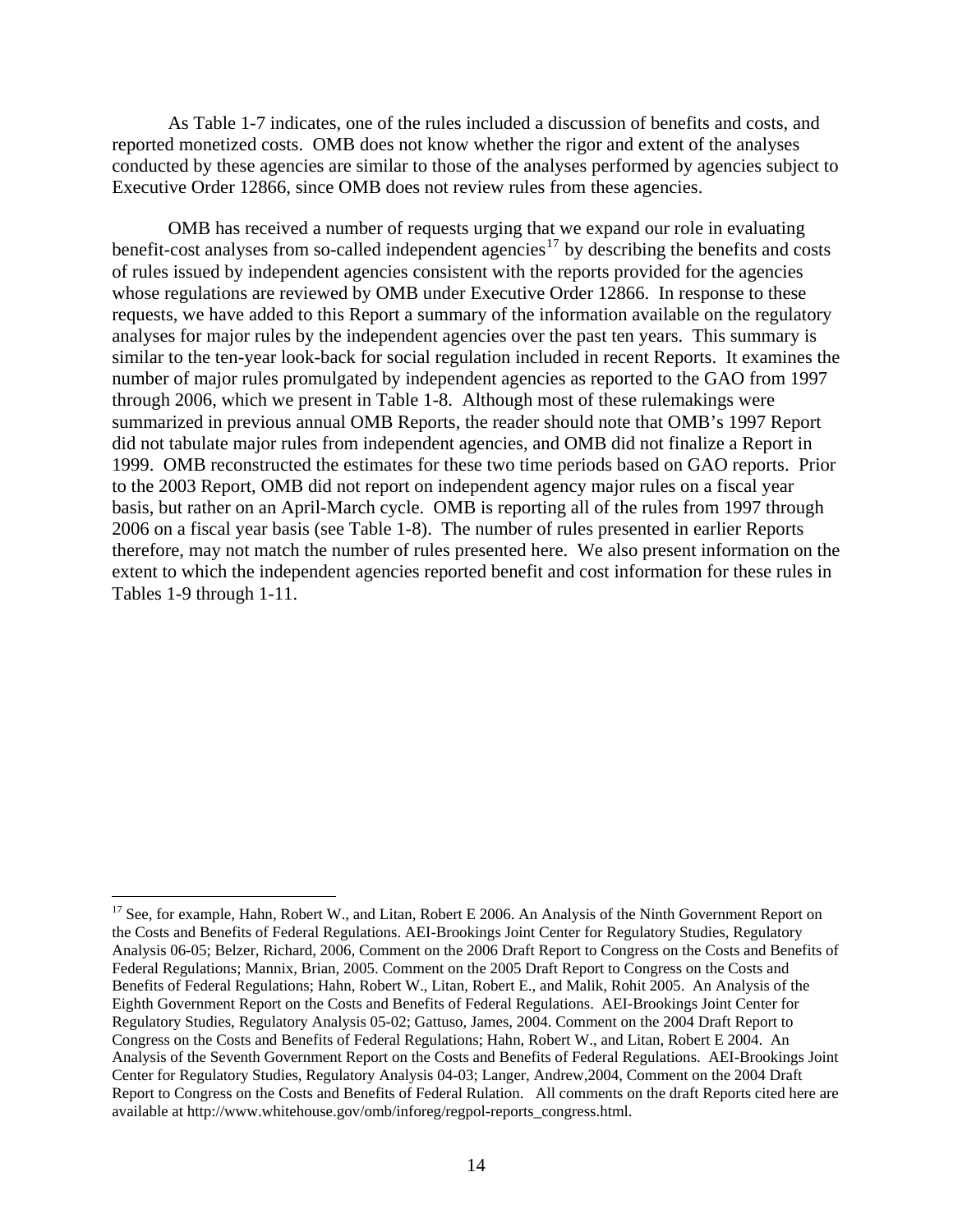<span id="page-19-0"></span>

| <b>Agency</b>                                   | <b>Rule</b>                                                                                                                                                                           | <b>Information on Benefits or</b><br><b>Costs</b>                                                                                 | <b>Monetized</b><br><b>Benefits</b>       | <b>Monetized</b><br>Costs          |
|-------------------------------------------------|---------------------------------------------------------------------------------------------------------------------------------------------------------------------------------------|-----------------------------------------------------------------------------------------------------------------------------------|-------------------------------------------|------------------------------------|
| Federal<br>Communications<br>Commission         | Air-Ground<br><b>Telecommunications</b><br>Services [70 FR 76414]                                                                                                                     | No <sup>18</sup>                                                                                                                  | No                                        | N <sub>0</sub>                     |
| Federal<br>Communications<br>Commission         | Implementation of the<br><b>Commercial Spectrum</b><br>Enhancement Act and<br>Modernization of the<br>Commission's Competitive<br><b>Bidding Rules and</b><br>Procedures [71 FR 6214] | No <sup>18</sup>                                                                                                                  | N <sub>0</sub>                            | No                                 |
| Consumer<br><b>Product Safety</b><br>Commission | Standard for the<br>Flammability (Open Flame)<br>of Mattress Sets [71 FR<br>134721                                                                                                    | Yes<br>The Final Regulatory Analysis is<br>available online at:<br>http://www.cpsc.gov/LIBRARY/FOIA/FOIA06/br<br>ief/matttabc.pdf | $$955-1,166$<br>million/yr.<br>$(\$2005)$ | \$343<br>million/yr.<br>$(\$2005)$ |
| Nuclear<br>Regulatory<br>Commission             | Revision of Fee Schedules;<br>Fee Recovery for FY 2006<br>[71 FR 30722]                                                                                                               | No <sup>18</sup>                                                                                                                  | No.                                       | N <sub>0</sub>                     |

# **Table 1-7: Major Rules Issued by Independent Regulatory Agencies, October 1, 2005 to September 30, 2006**

As we have stated in earlier Reports, there are several challenges associated with assembling and evaluating the available information on regulatory analysis for rules issued by independent agencies. First, in developing our Reports, we have relied on the information assembled by GAO. In many cases, however, the independent agencies provided GAO only limited or no information on their regulatory analysis. In addition, in many cases it is difficult to obtain additional information on their regulatory analyses. For example, the FCC does not provide this information with the publication of their rules in the *Federal Register* or post the associated regulatory analysis on its website.

Second, the type of analysis appropriate for rules issued by the independent regulatory agencies may differ from the analysis needed for most of the rules issued by the regulatory agencies subject to OMB review under Executive Order 12866. Many of the regulations promulgated by the independent agencies are economic regulations, rather than social regulations. While the objective of the analysis is the same for both cases (that is, identifying the social welfare effects due to the regulation), the analysis for economic rules will likely focus primarily on the regulation's impact on the operation of the regulated markets (such as the effects on competition, entry, and the quality of the products offered). In addition, a number of rules issued by the independent agencies are "fee" rules to raise revenues to support agency regulatory activity. For example, ten of twelve major rules issued by the Nuclear Regulatory Commission over the past ten years were fee rules where the agency reported to GAO information on the estimated fees.

1

<sup>&</sup>lt;sup>18</sup>The GAO reported that a Regulatory Flexibility Analysis was conducted to estimate the effect on small businesses, although no Benefit-Cost Analysis was conducted.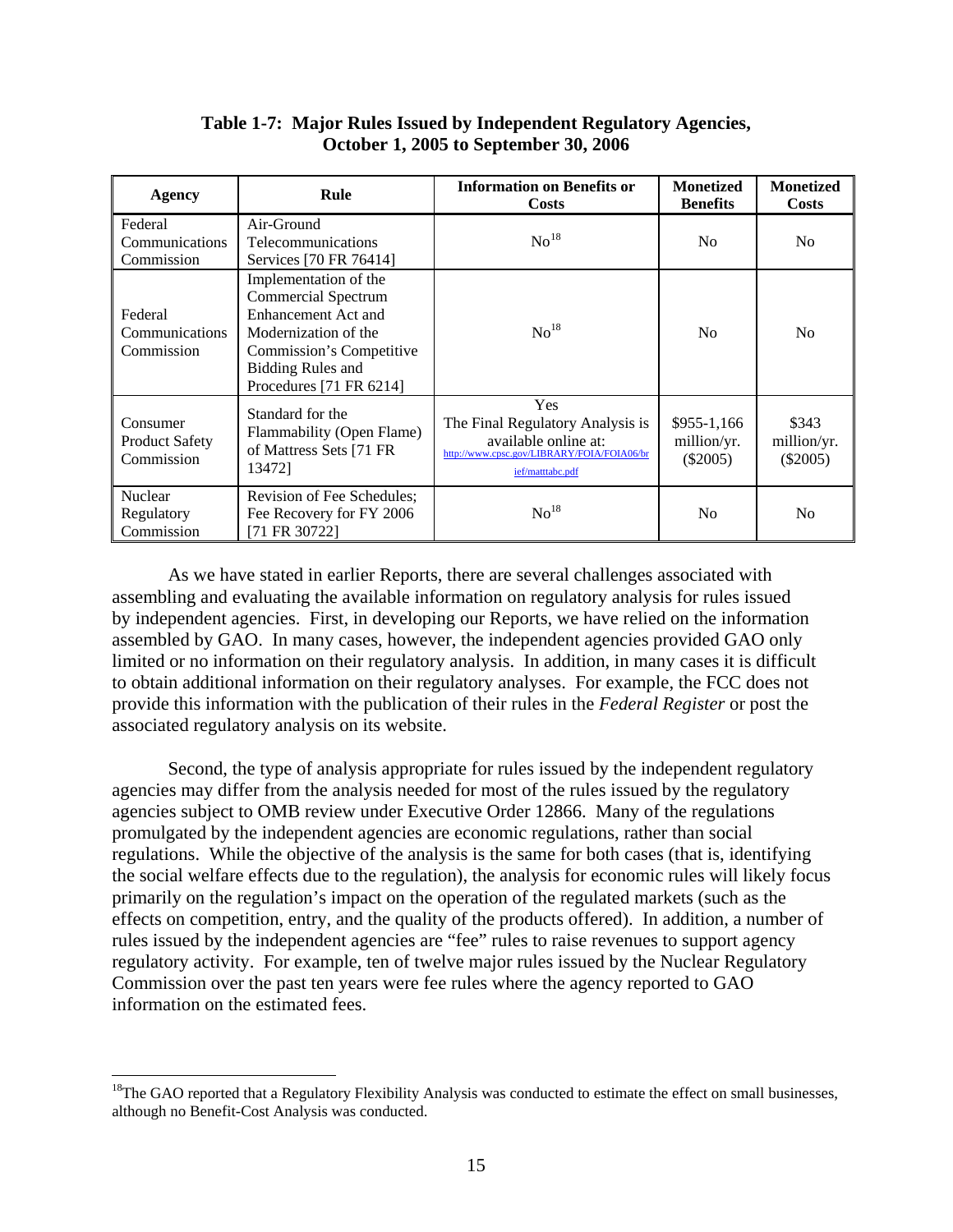In some cases, the independent agencies have conducted extensive regulatory analysis. For example, the Consumer Product Safety Commission's Standard for the Flammability (Open Flame) of Mattress Sets monetized and reported the estimated annual benefits and costs for the rule. We believe, however, that the current efforts by the independent agencies to quantify and monetize benefits and costs are often limited. In many instances, agencies may simply quantify and monetize incidental paperwork burden associated with rules, but not the other effects on the affected entities or sectors of the economy. Since OMB does not review these rules, we do not know the rigor and extent of the analyses conducted when benefits and costs are analyzed.

| Agency                                                    | 1997           | 1998             | 1999           | 2000             | 2001           | 2002             | 2003             | 2004             | 2005           | 2006           |
|-----------------------------------------------------------|----------------|------------------|----------------|------------------|----------------|------------------|------------------|------------------|----------------|----------------|
| Consumer<br><b>Product Safety</b><br>Commission<br>(CPSC) | $\overline{0}$ | $\boldsymbol{0}$ | $\overline{0}$ | $\boldsymbol{0}$ | $\overline{0}$ | $\overline{0}$   | $\overline{0}$   | $\overline{0}$   | $\overline{0}$ | $\mathbf{1}$   |
| Federal<br>Communications<br>Commission<br>(FCC)          | 8              | 19               | $\overline{7}$ | 8                | $\overline{2}$ | $\overline{4}$   | $\overline{0}$   | $\mathbf{1}$     | $\overline{4}$ | $\overline{2}$ |
| Federal Energy<br>Regulatory<br>Commission<br>(FERC)      | $\overline{0}$ | $\overline{0}$   | $\overline{0}$ | $\overline{2}$   | $\overline{0}$ | $\overline{0}$   | $\overline{0}$   | $\overline{0}$   | $\overline{0}$ | $\overline{0}$ |
| <b>Federal Reserve</b><br>System                          | $\mathbf{1}$   | $\boldsymbol{0}$ | $\overline{0}$ | $\mathbf{1}$     | $\overline{0}$ | $\overline{0}$   | $\mathbf{1}$     | $\mathbf{1}$     | $\overline{0}$ | $\overline{0}$ |
| <b>Federal Trade</b><br>Commission<br>(FTC)               | $\overline{0}$ | $\mathbf{0}$     | $\overline{0}$ | $\mathbf{1}$     | $\overline{0}$ | $\boldsymbol{0}$ | $\boldsymbol{0}$ | $\overline{0}$   | $\mathbf{1}$   | $\overline{0}$ |
| National Credit<br>Union<br>Administration<br>(NCUA)      | $\overline{0}$ | $\overline{0}$   | $\mathbf{1}$   | $\boldsymbol{0}$ | $\overline{0}$ | $\overline{0}$   | $\boldsymbol{0}$ | $\boldsymbol{0}$ | $\overline{0}$ | $\overline{0}$ |
| Nuclear<br>Regulatory<br>Commission<br>(NRC)              | $\mathbf{1}$   | $\overline{2}$   | $\mathbf{1}$   | $\overline{2}$   | 1              | $\mathbf{1}$     | $\mathbf{1}$     | $\mathbf{1}$     | $\mathbf{1}$   | $\mathbf{1}$   |
| Pension Benefit<br>Guaranty<br>Corporation<br>(PBGC)      | $\theta$       | $\overline{0}$   | $\mathbf{1}$   | $\overline{0}$   | $\overline{0}$ | $\overline{0}$   | $\overline{0}$   | $\overline{0}$   | $\overline{0}$ | $\overline{0}$ |
| Securities and<br>Exchange<br>Commission<br>(SEC)         | $\overline{7}$ | 5                | $\overline{4}$ | 6                | 3              | $\overline{3}$   | 5                | $\mathbf{1}$     | 5              | $\overline{0}$ |
| Total                                                     | 17             | 26               | 14             | 20               | 6              | 8                | $\overline{7}$   | $\overline{4}$   | 11             | $\overline{4}$ |

**Table 1-8: Total Number of Rules Promulgated by Independent Agencies October 1, 1996 to September 30, 2006**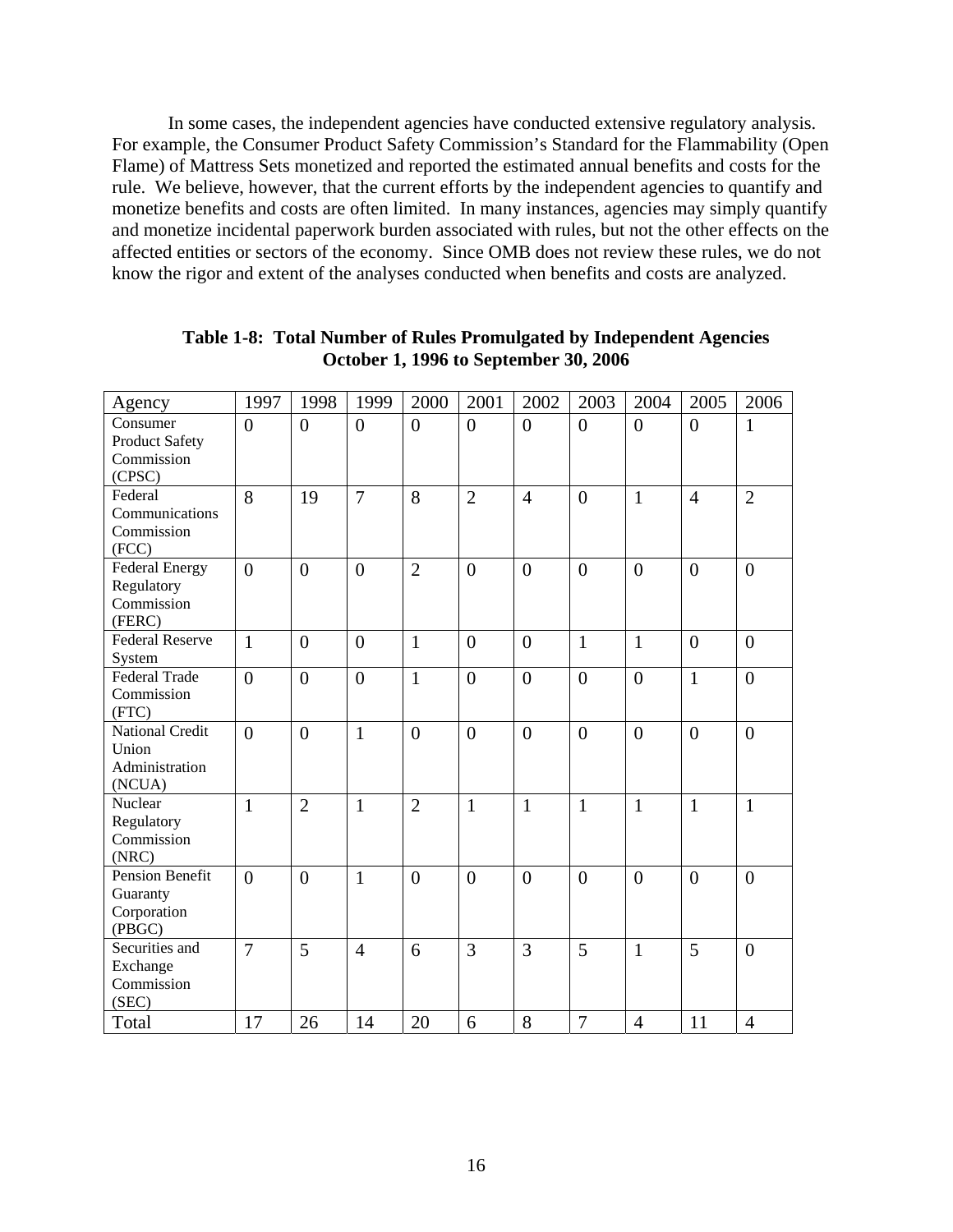<span id="page-21-0"></span>In Table 1-9, OMB presents the total number of major rules for which the independent agencies reported some information on benefits or costs to the GAO. In Tables 1-10 and 1-11, OMB presents the percentage of major rules for which the benefits and costs are monetized.

| Table 1-9: Total Number of Rules with Some Information on Benefits or Costs <sup>19</sup> |
|-------------------------------------------------------------------------------------------|
| <b>October 1, 1996 to September 30, 2006</b>                                              |

| Agency                         | 1997           | 1998           | 1999                     | 2000           | 2001              | 2002           | 2003           | 2004         | 2005             | 2006           |
|--------------------------------|----------------|----------------|--------------------------|----------------|-------------------|----------------|----------------|--------------|------------------|----------------|
| Consumer                       | $-$            | $-$            |                          | $-$            | $-$               | $-$            | $-$            | $-$          | $-$              | $\mathbf{1}$   |
| <b>Product Safety</b>          |                |                |                          |                |                   |                |                |              |                  |                |
| Commission                     |                |                |                          |                |                   |                |                |              |                  |                |
| (CPSC)                         |                |                |                          |                |                   |                |                |              |                  |                |
| Federal                        | 3              | $\overline{5}$ | $\overline{0}$           | $\mathbf{1}$   | $\overline{0}$    | $\overline{0}$ | $\overline{0}$ | $\mathbf{1}$ | $\overline{0}$   | $\overline{0}$ |
| Communications                 |                |                |                          |                |                   |                |                |              |                  |                |
| Commission                     |                |                |                          |                |                   |                |                |              |                  |                |
| (FCC)                          |                |                |                          |                |                   |                |                |              |                  |                |
| <b>Federal Energy</b>          | $-$            | $-$            | $-$                      | $\overline{2}$ | $-$               | --             | $-$            | --           | --               | $-1$           |
| Regulatory                     |                |                |                          |                |                   |                |                |              |                  |                |
| Commission                     |                |                |                          |                |                   |                |                |              |                  |                |
| (FERC)                         |                |                |                          |                |                   |                |                |              |                  |                |
| <b>Federal Reserve</b>         | $\mathbf{1}$   | $-$            | $\overline{\phantom{m}}$ | $\overline{0}$ | $\qquad \qquad -$ | $- -$          | $\overline{0}$ | $\mathbf{1}$ | $-$              | $-$            |
| System<br><b>Federal Trade</b> |                |                |                          |                |                   |                |                |              |                  |                |
| Commission                     | $-$            | $-$            | $-$                      | $\mathbf{1}$   | $-$               | $-$            | --             | $-$          | $\boldsymbol{0}$ | $-$            |
| (FTC)                          |                |                |                          |                |                   |                |                |              |                  |                |
| <b>National Credit</b>         |                |                | $\overline{0}$           |                |                   |                |                |              |                  |                |
| Union                          | $-$            | $-$            |                          | $-$            | $-$               | --             | --             | $-$          | $-$              | $-1$           |
| Administration                 |                |                |                          |                |                   |                |                |              |                  |                |
| (NCUA)                         |                |                |                          |                |                   |                |                |              |                  |                |
| Nuclear                        | $-$            | $\overline{0}$ | $-$                      | $\mathbf{1}$   | $-$               | $-$            | --             | --           | --               | $-$            |
| Regulatory                     |                |                |                          |                |                   |                |                |              |                  |                |
| Commission                     |                |                |                          |                |                   |                |                |              |                  |                |
| (NRC)                          |                |                |                          |                |                   |                |                |              |                  |                |
| Pension Benefit                | $-$            | $-$            | $\mathbf{1}$             | $-$            | --                | $-$            | $-$            | --           | --               | $-1$           |
| Guaranty                       |                |                |                          |                |                   |                |                |              |                  |                |
| Corporation                    |                |                |                          |                |                   |                |                |              |                  |                |
| (PBGC)                         |                |                |                          |                |                   |                |                |              |                  |                |
| Securities and                 | $\overline{7}$ | $\overline{4}$ | $\overline{4}$           | 6              | 3                 | 3              | 5              | $\mathbf{1}$ | 5                | $-$            |
| Exchange                       |                |                |                          |                |                   |                |                |              |                  |                |
| Commission                     |                |                |                          |                |                   |                |                |              |                  |                |
| (SEC)                          |                |                |                          |                |                   |                |                |              |                  |                |
| Total                          | 11             | 9              | 5                        | 11             | 3                 | 3              | 5              | 3            | 5                | $\mathbf{1}$   |

 $\overline{a}$  $19$  Tables 1-9 through 1-11 exclude all fee assessment rules promulgated by independent agencies. FCC promulgated six fee assessment rules from 1997 through 2002. NRC promulgated statutorily mandated ten fee assessment rules from 1997 through 2006.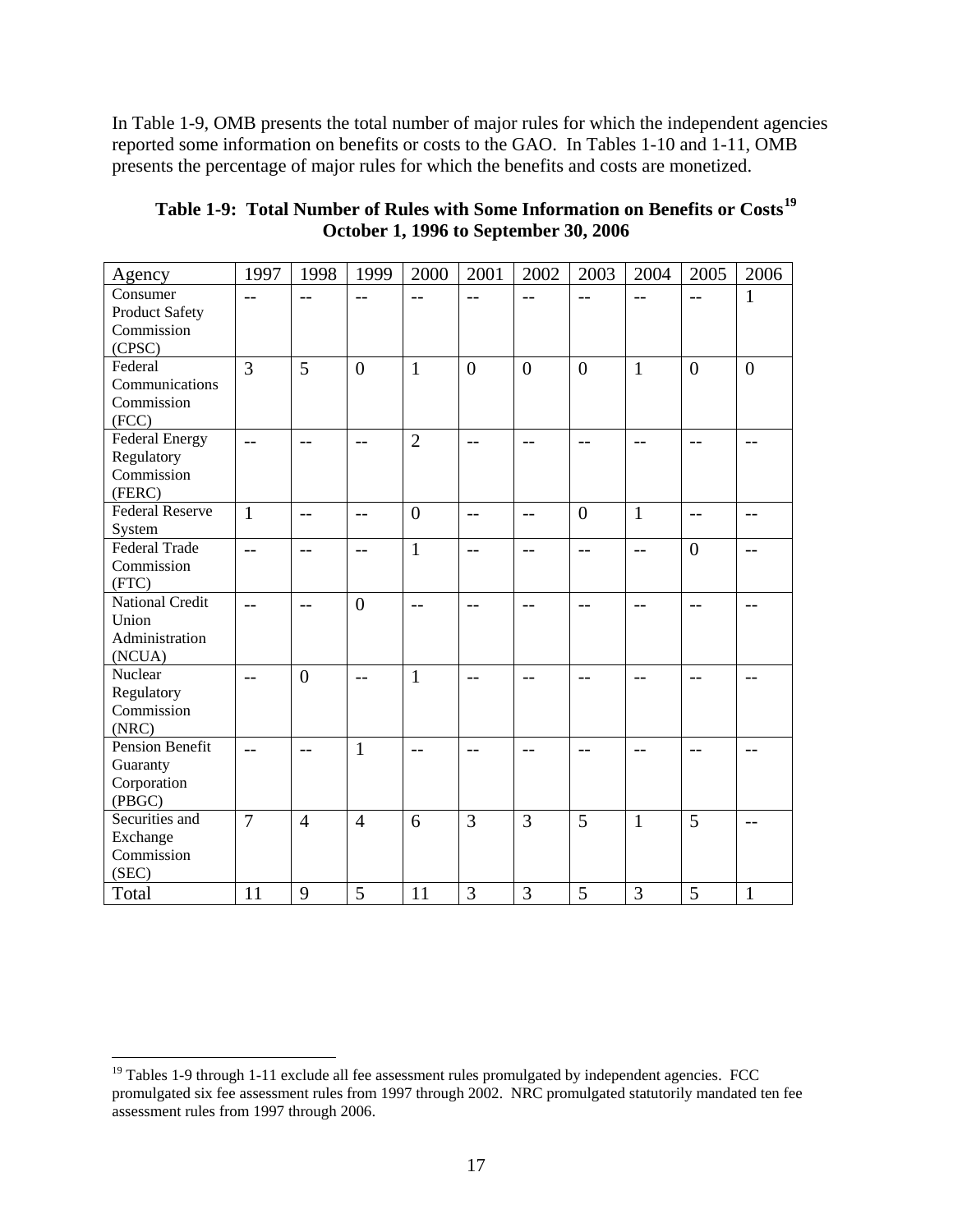| Agency                                                      | 1997           | 1998             | 1999           | 2000           | 2001              | 2002           | 2003           | 2004           | 2005           | 2006           |
|-------------------------------------------------------------|----------------|------------------|----------------|----------------|-------------------|----------------|----------------|----------------|----------------|----------------|
| Consumer<br>Product Safety<br>Commission<br>(CPSC)          | $-$            | $-$              | $=$ $-$        | $=$ $-$        | $-$               | $-$            | $-$            | $-$            | $-$            | 100            |
| Federal<br>Communications<br>Commission<br>(FCC)            | $\overline{0}$ | $\overline{0}$   | $\overline{0}$ | $\overline{0}$ | $\overline{0}$    | $\overline{0}$ | $-$            | $\overline{0}$ | $\overline{0}$ | $\overline{0}$ |
| <b>Federal Energy</b><br>Regulatory<br>Commission<br>(FERC) | $\overline{a}$ | $-$              | $-$            | 50             | $-$               | $-$            | $-$            | $-$            | $-$            | $- -$          |
| <b>Federal Reserve</b><br>System                            | $\overline{0}$ | $-$              | $-$            | $\overline{0}$ | $\qquad \qquad -$ | $-$            | $\overline{0}$ | $\overline{0}$ | $-$            | --             |
| <b>Federal Trade</b><br>Commission<br>(FTC)                 | $\overline{a}$ | $-$              | $-$            | $\overline{0}$ | $-$               | $-$            | $-$            | $-$            | $\overline{0}$ | $-$            |
| <b>National Credit</b><br>Union<br>Administration<br>(NCUA) | $-$            | $-$              | $\overline{0}$ | $-$            | $-$               | $-$            | $-$            | $-$            | $-$            | $-$            |
| Nuclear<br>Regulatory<br>Commission<br>(NRC)                | $-$            | $\overline{0}$   | $-1$           | 100            | --                |                |                | $-1$           | --             |                |
| Pension Benefit<br>Guaranty<br>Corporation<br>(PBGC)        |                | $-$              | $\overline{0}$ |                | --                | --             |                | $-$            | $-$            | --             |
| Securities and<br>Exchange<br>Commission<br>(SEC)           | 28             | $\boldsymbol{0}$ | $\overline{0}$ | $\overline{0}$ | 66                | 33             | 20             | 100            | 40             | $-$            |

# **Table 1-10: Percent of Rules with Monetized Benefits, October 1, 1996 to September 30, 2006**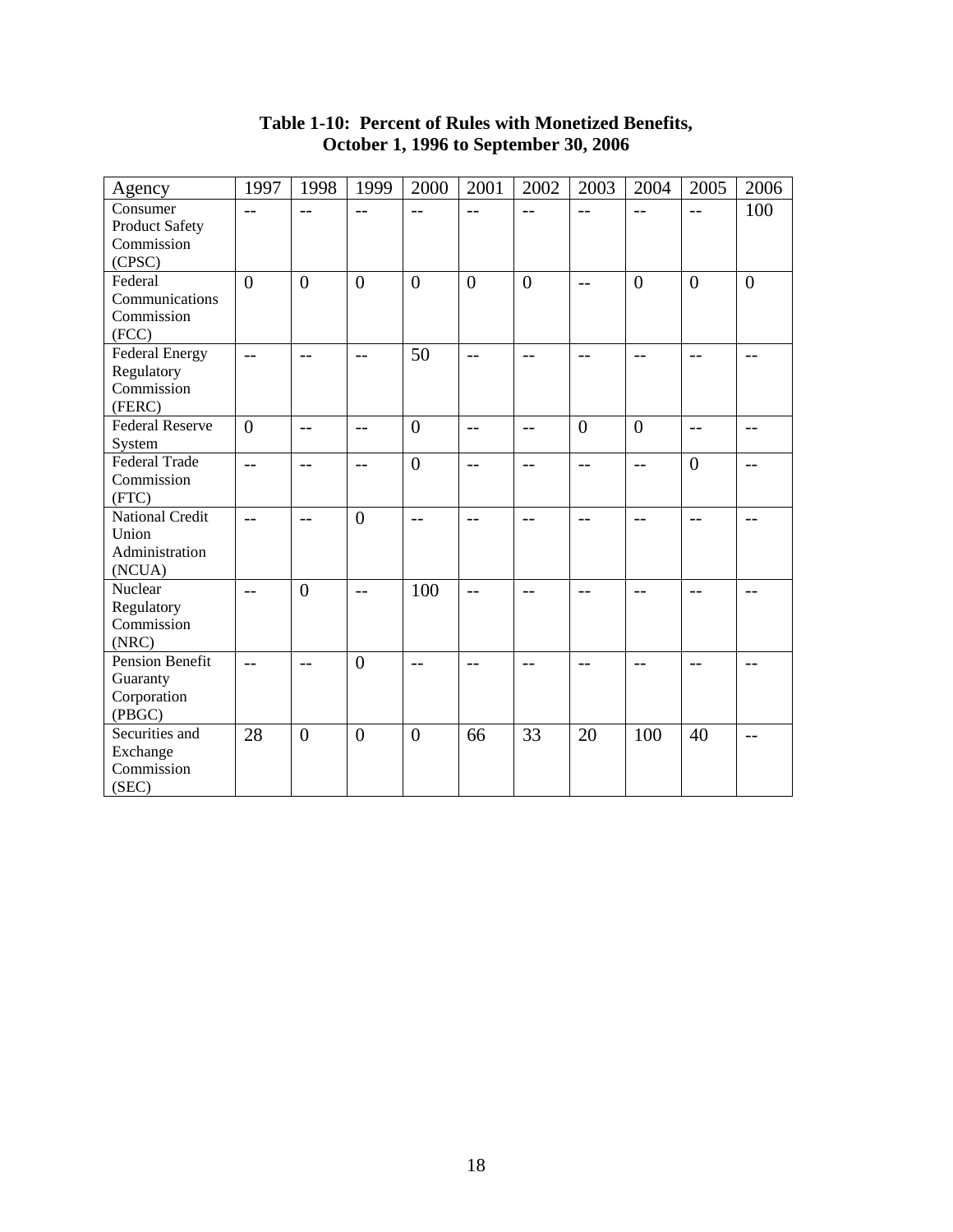| Agency                   | 1997           | 1998           | 1999           | 2000           | 2001           | 2002           | 2003           | 2004           | 2005             | 2006           |
|--------------------------|----------------|----------------|----------------|----------------|----------------|----------------|----------------|----------------|------------------|----------------|
| Consumer                 | $-$            | $-$            | $-$            | $-$            | $-$            | $-$            | $-$            | $-$            | $-$              | 100            |
| Product Safety           |                |                |                |                |                |                |                |                |                  |                |
| Commission               |                |                |                |                |                |                |                |                |                  |                |
| (CPSC)                   |                |                |                |                |                |                |                |                |                  |                |
| Federal                  | $\overline{0}$ | 6              | $\overline{0}$ | $\overline{0}$ | $\overline{0}$ | $\overline{0}$ | $-$            | 100            | $\boldsymbol{0}$ | $\overline{0}$ |
| Communications           |                |                |                |                |                |                |                |                |                  |                |
| Commission               |                |                |                |                |                |                |                |                |                  |                |
| (FCC)                    |                |                |                |                |                |                |                |                |                  |                |
| <b>Federal Energy</b>    | $\overline{a}$ | $-$            | $-$            | $\overline{0}$ | $-$            | $-$            | $-$            | $-$            | $-$              | $-$            |
| Regulatory<br>Commission |                |                |                |                |                |                |                |                |                  |                |
| (FERC)                   |                |                |                |                |                |                |                |                |                  |                |
| <b>Federal Reserve</b>   |                |                |                |                |                |                |                |                |                  |                |
| System                   | $\overline{0}$ | $-$            | $-$            | $\overline{0}$ | $-$            | $-$            | $\overline{0}$ | $\overline{0}$ | $-$              | $-$            |
| <b>Federal Trade</b>     | $-$            |                |                | $\overline{0}$ |                |                |                |                | $\boldsymbol{0}$ |                |
| Commission               |                | $-$            | $-$            |                | $-$            | $-$            | $-$            | $-$            |                  | $-1$           |
| (FTC)                    |                |                |                |                |                |                |                |                |                  |                |
| <b>National Credit</b>   | $\overline{a}$ | $-$            | $\mathbf{0}$   | $-$            | $-$            | $-$            | $-$            | $-$            | $-$              | $-$            |
| Union                    |                |                |                |                |                |                |                |                |                  |                |
| Administration           |                |                |                |                |                |                |                |                |                  |                |
| (NCUA)                   |                |                |                |                |                |                |                |                |                  |                |
| Nuclear                  | $-$            | $\overline{0}$ | $-$            | 100            | $=$ $-$        | $-$            | $-$            | $-1$           | $-$              | --             |
| Regulatory               |                |                |                |                |                |                |                |                |                  |                |
| Commission               |                |                |                |                |                |                |                |                |                  |                |
| (NRC)                    |                |                |                |                |                |                |                |                |                  |                |
| <b>Pension Benefit</b>   | $\overline{a}$ | $-$            | $\overline{0}$ | $-$            | $-$            | $- -$          | $-$            | $-$            | $-$              | $-1$           |
| Guaranty                 |                |                |                |                |                |                |                |                |                  |                |
| Corporation              |                |                |                |                |                |                |                |                |                  |                |
| (PBGC)                   |                |                |                |                |                |                |                |                |                  |                |
| Securities and           | 14             | 40             | 25             | 33             | 100            | 100            | 80             | 100            | 100              | $-$            |
| Exchange                 |                |                |                |                |                |                |                |                |                  |                |
| Commission               |                |                |                |                |                |                |                |                |                  |                |
| (SEC)                    |                |                |                |                |                |                |                |                |                  |                |

# **Table 1-11: Percent of Rules with Monetized Costs, October 1, 1996 to September 30, 2006**

# **E. Response to Peer Reviews and Public Comments on the Accounting Statement**

This chapter of the Report benefited from input OMB received from peer reviewers and commenters who responded to OMB's request for comments on the draft Report published earlier. Peer reviewer (1) stated that the accounting statement is steadily generating useful information. Peer reviewers (2 and 3) noted the expanded discussion on independent agencies and applauded OMB's efforts. Peer reviewer (2) stated the Report still has significant room for improvement, and commenters (C and D) criticized the overall approach of aggregating benefits and costs.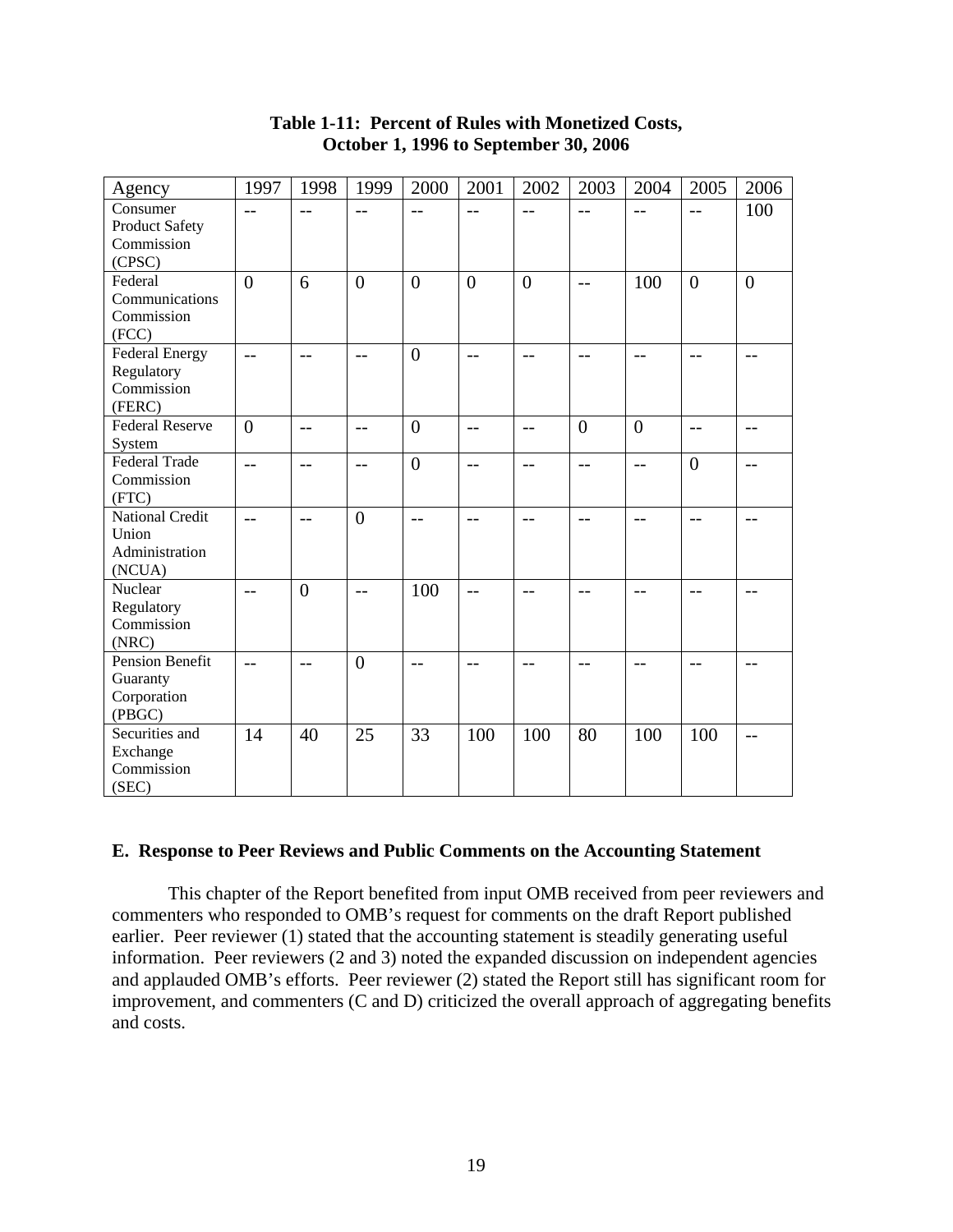# <span id="page-24-0"></span>*Independent agencies*

In the draft Report, OMB specifically solicited comments on the following: (1) the completeness of the list of rules for independent agencies; (2) additional information on independent agency rulemaking analyses; and (3) the quality of independent agency regulatory impact analysis and conformity of these analyses with the principles of OMB's Circular A-4. OMB did not receive any peer review or public comment on these issues. However, peer reviewer (2) suggested that OMB include a discussion of the benefits and costs of anti-trust activities in the Report. OMB believes that while a discussion of the benefits and costs of antitrust activities may have merit in another context, it is beyond the scope of this Report.

# *Scope of the report*

Peer reviewer (1) and commenter (D) criticized our treatment of rules that implemented Federal budgetary programs, including our practice of excluding rules of this type from aggregate estimates of the benefits and costs of agency rulemaking. These comments point out that rules designed to implement budget expenditures also generate benefits and costs not accounted for in budgetary figures. Benefits and costs are associated with the behavioral changes caused by the spending programs, and in addition, there are the opportunity costs of the tax revenue required to fund the program.

OMB agrees that rules that implement Federal budgetary programs often have benefits and opportunity costs in addition to the budgetary dollars spent.<sup>[20](#page-24-0)</sup> We continue to believe, however, that our approach of separately identifying budgetary rules has merit.<sup>[21](#page-24-0)</sup> OMB believes this Report is properly focused on regulations that impose costs primarily through private sector mandates rather than those regulations that facilitate Federal budget programs. OMB does see merit in providing more information about these rules, and we encourage agencies to use their professional judgment and to develop and provide this information to the extent that it is available and practicable to do so.

# *Comments on the Overall Quality of Analysis*

All three peer reviewers suggested that OMB present agencies' best estimates of expected benefits and costs in addition to the range of benefits and costs. OMB will consider providing agency best estimates as part of future reports to the extent practicable.

Commenter (A) stated that OMB should provide incremental benefits and costs in addition to the total benefits and costs. OMB encourages agencies to report both total and incremental benefits and costs associated with regulation in OMB's Circular A-4 (p. 16). However, OMB believes that this Report is not an appropriate venue to present this information. The purpose of this report to Congress is to assess the total benefits and costs associated with regulation, and aggregating incremental benefits and costs with different baselines and different increments is analytically not tractable. Instead OMB provides links to individual RIAs so that

1

<sup>&</sup>lt;sup>20</sup> See Footnote 13 for more discussion.

<sup>&</sup>lt;sup>21</sup> Note that this Report provides for the first time, estimates of the on-budget effects of these rules.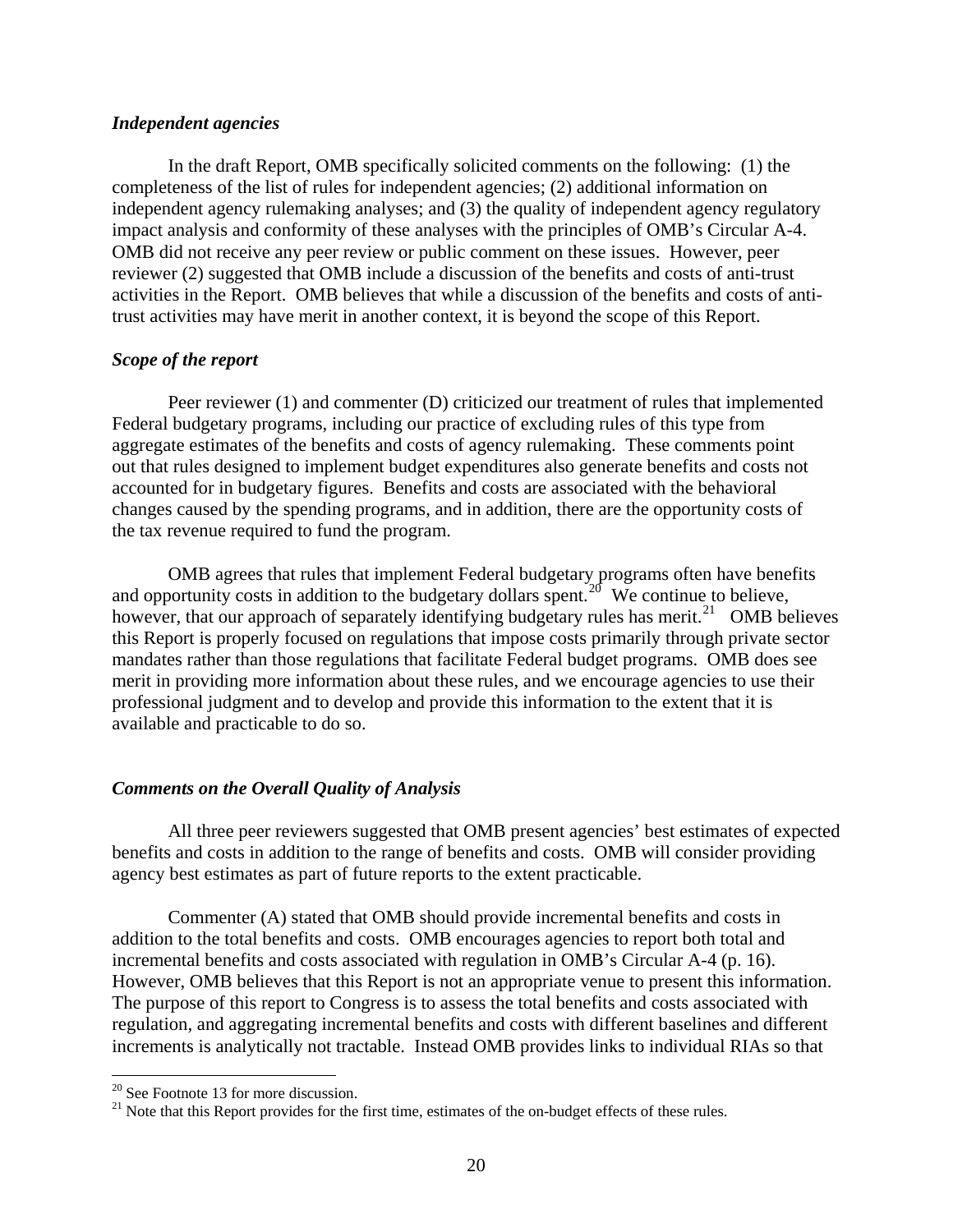interested readers can review the incremental benefits and costs associated with the options evaluated by the individual RIAs.

Peer reviewer (3) and commenter (A) suggested that the Report present outcome measures, fatalities reduced and life years saved along with the monetized benefit estimates. OMB agrees that agencies should present non-monetized expected outcomes using the most appropriate unit of measurement for the purpose at hand in their regulatory analysis. Circular A-4 provides some guidance in this regard, particularly as pertains to public safety and health rulemakings. Moreover, it states that "OMB encourages agencies to report results with multiple measures of effectiveness that offer different insights and perspectives" (p. 13). OMB provides links to individual RIAs for the interested reader.

Peer reviewer (3) and commenter (A) urged OMB to report disaggregated benefits and costs, including by household, business size, type of regulation, growth in burden, effect on State and local entities, household income categories, and type of programs (e.g., food safety, clean air). OMB Circular A-4 states that regulatory analyses should provide a description of distributional effects, and outlines directions for such descriptions. OMB strongly encourages agencies to adhere to this guidance. This report provides links to RIAs, and interested readers are encouraged to examine these analyses.

Peer-reviewer (3) and commenter (A) criticized the limitation of our accounting statement to final rules put in place over the previous ten years. As we stated in the final 2004 Report in response to similar comments, we continue to believe that the 10-year window is the appropriate time period for this accounting statement, since OMB does not believe that the preregulation estimates of the benefits and costs of rules issued over ten years ago are very reliable or useful for informing current policy decisions. In Chapter I, OMB discussed the many reasons why ex-ante estimates of regulations may not be accurate, and notes that this inaccuracy almost certainly increases with time. OMB will continue, however, to report the estimated benefits and costs of earlier rules and other analyses as appropriate back to 1992 and additional cost data for major rules dating back to 1981 (as seen in Figure 2-1).

Peer reviewer (3) suggested that OMB report the extent to which RIAs have received some peer review. OMB believes agencies should report any outside consultation and peer review in their regulatory analyses; but, also notes that the OMB and interagency review process serves as an alternative form of review.

Commenter (A) suggested that the Report describe key limitations, uncertainties, and potential inaccuracies in benefit-cost analysis for each rule. OMB encourages agencies to be as transparent as possible in describing assumptions, key limitations, and uncertainties associated with regulatory analyses. This Report provides links to the agency regulatory impact analyses for interested readers.

Commenter (D) stated that the Bush Administration should not take credit for the benefits and costs of Clean Air Act rules. This Report does not take credit; it merely reports estimates of benefits and costs of regulations that were promulgated in the relevant time periods.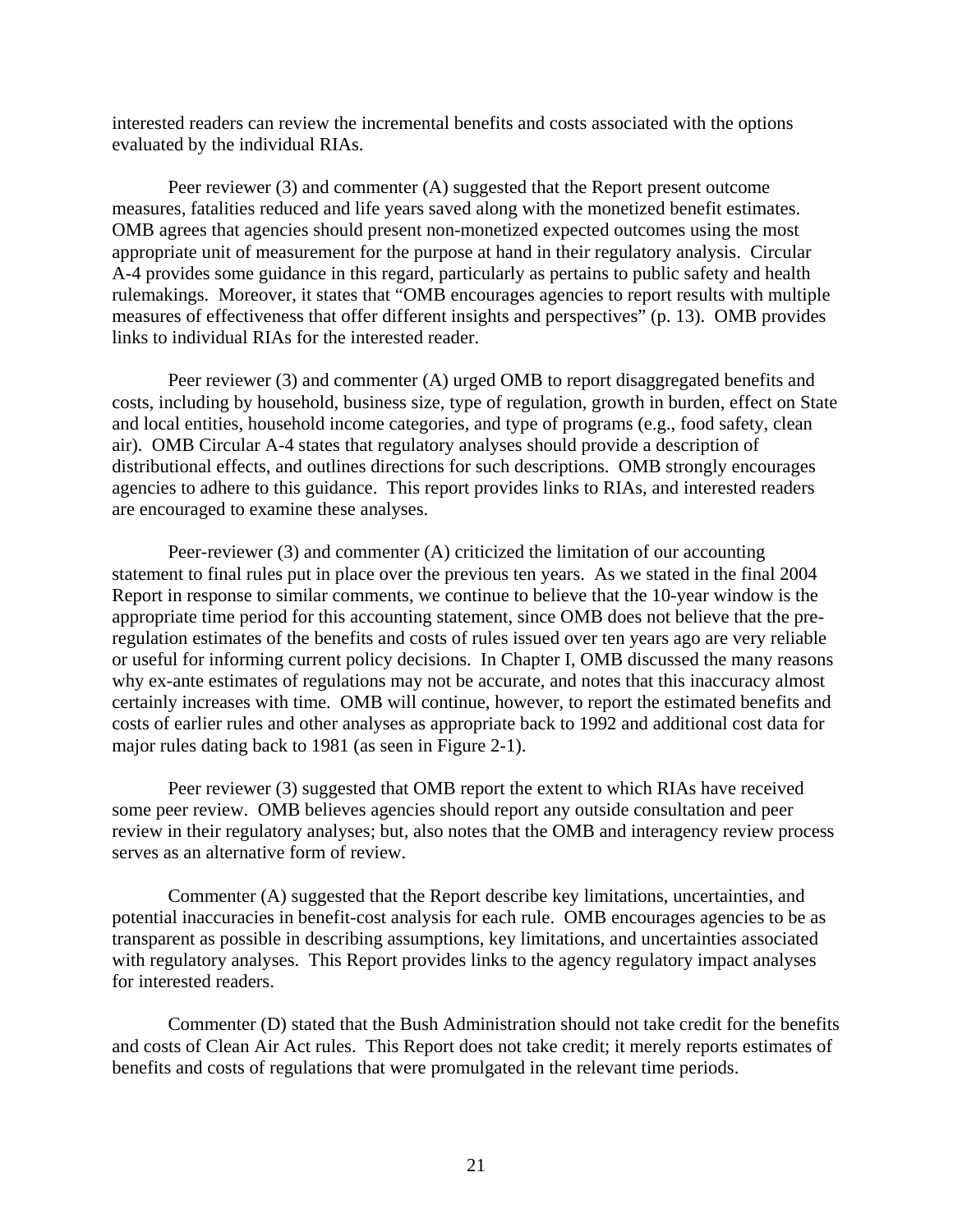Commenter (C) suggested deleting the following text from the Report: "The best measure of the overall value of regulation is net benefits; that is, benefits to society minus costs to society." The commenter appears to be criticizing the concepts of quantification and monetization. The best measure of expected value of regulations is net benefits; but the quantification and monetization of both benefits and costs may be incomplete in many rulemaking processes. However, incomplete quantification and monetization does not invalidate these concepts.

Commenter (A) stated that OMB should discuss the Federal drinking water regulations more in the Report. The links to the Federal drinking water regulations are provided in this Report.

#### *Other Issues*

Peer reviewer (3) stated that OMB should provide a discussion on how many regulations cite market failure, government failure, or other compelling public need as basis for intervention. OMB agrees, consistent with Executive Order 12866 as amended, that agencies should describe the specific need for regulation where possible. Circular A-4 offers guidance toward that end: "Before recommending Federal regulatory action, an agency must demonstrate that the proposed action is necessary" (p. 3) by including a discussion of market failure, government failure, or other compelling public need in the regulatory impact analyses. However, OMB recognizes that some regulatory analyses discuss multiple reasons for Federal intervention, and it is therefore often difficult to pinpoint a single type of failure as the basis for intervention. The links for individual regulatory analyses are provided in this Report.

Peer reviewers (2 and 3) urged OMB to report on the range of alternatives examined by agencies in promulgating a regulation, including alternatives that are not legally permissible. Peer reviewer (2) also suggested a discussion on the extent to which agencies maximized net benefits in selecting regulatory options. OMB recognizes the importance of examining alternatives. OMB Circular A-4 states that a RIA should consider appropriate alternatives to a standard, and should evaluate incremental benefits on a continuum of stringency (pp. 16-7). OMB urges continued agency compliance with this directive. This report provides links to individual RIAs so that interested readers can review the range of options evaluated in the regulatory analysis.

Peer reviewer (3), and commenter (A) recommended that OMB provide its independent benefit and cost estimates of Federal regulation. OMB carefully reviews all major proposed regulations. It is OMB's view that the interagency review process under Executive Order 12866 operates to moderate any alleged agency bias in estimating benefits and costs. OMB also notes that it does adjust agency benefit and cost estimates to help ensure consistency of estimates across agency regulatory analyses. First, OMB adjusted all estimates to 2001 dollars; OMB also monetized quantified but non-monetized estimates where possible; and finally, OMB annualized estimates of net present values to provide yearly streams of benefits and costs. These adjustments are discussed in Appendix B-1.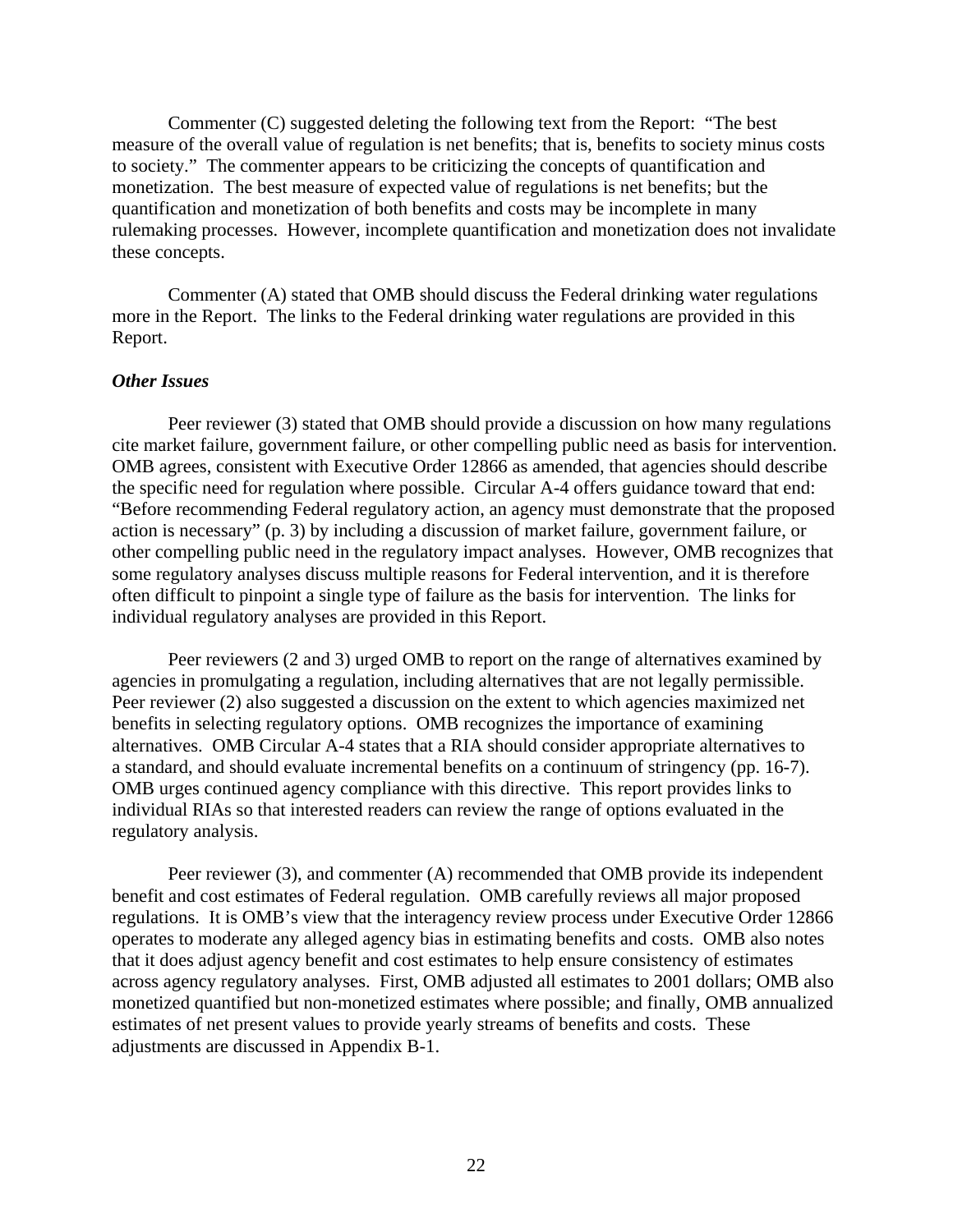Peer reviewer (3) stated that OMB should report on ex ante and ex post research on benefits and costs of regulation and report on whether such literature is reflected in the agency analysis. Commenter (A) recommended that OMB and EPA conduct a retrospective study on drinking water regulation. OMB included a discussion on this topic in the 2005 Report, *Validating Regulatory Analysis* and included a review of retrospective analyses that have found both ex-ante benefit and cost estimates to be both under- and over-estimated. OMB agrees that it is useful to compare actual with predicted estimates and encourages such efforts. OMB will consider conducting additional literature reviews in future Reports.

Peer reviewer (2) made the suggestion that OMB facilitate the use of information markets to increase overall economic efficiency and to inform regulatory decision making. In particular, the reviewer noted several regulatory hurdles to establishing information markets including (1) current prohibition on internet gambling and (2) the need to shift the regulatory oversight of information markets from States to the Federal Government. OMB agrees that information markets are an interesting new area of research, and we encourage the commenter to keep us apprised of relevant new findings.

All three peer reviewers suggested that OMB develop a scorecard that reports agency compliance with Circular A-4. OMB will consider including a discussion of agency compliance with OMB Circular A-4 in future reports.

OMB received a number of comments on the issue of future guidance. Peer reviewer (1) recommends that OMB provide default monetized values to improve consistency across agencies. OMB Circular A-4 offers substantial guidance on monetization. Because agencies must address questions of monetization that are unique to their respective areas of rulemaking, OMB allows agencies some discretion to develop internally consistent standards for monetization, within the framework prescribed by Circular A-4. OMB believes that the guidelines promulgated by Circular A-4 are sufficiently detailed to lead to consistent monetization across agencies.

Peer reviewer (1) recommends that OMB provide future directions of the risk assessment guidance in the annual report to Congress. On September 19, 2007 OMB and OSTP released a memorandum on Updated Principles for Risk Analysis. This memorandum updates previous principles from 1995 with reference to more recent guidance from the scientific community, the Congress, and the Executive Branch. The memorandum is available at: http://www.whitehouse.gov/omb/memoranda/fy2007/m07-24.pdf.

Peer reviewers (1 and 2) suggested that OMB provide guidelines for the analysis of antiterrorism and homeland security regulation. OMB encourages DHS and any other agency with a substantial focus on security to develop more systematic ways of judging the efficacy of their regulations. As we have mentioned in previous reports, most prominently in our 2003 Report where we dedicated a chapter to homeland security regulations, monetizing the benefits of homeland security regulations is exceedingly difficult, as it requires an estimate of the probability and consequences of a terrorist attack. In several recent rulemakings, DHS has instead conducted "break-even" analyses, which attempt to answer the question of what a regulation would need to achieve, in terms of reducing the probability of one or more types of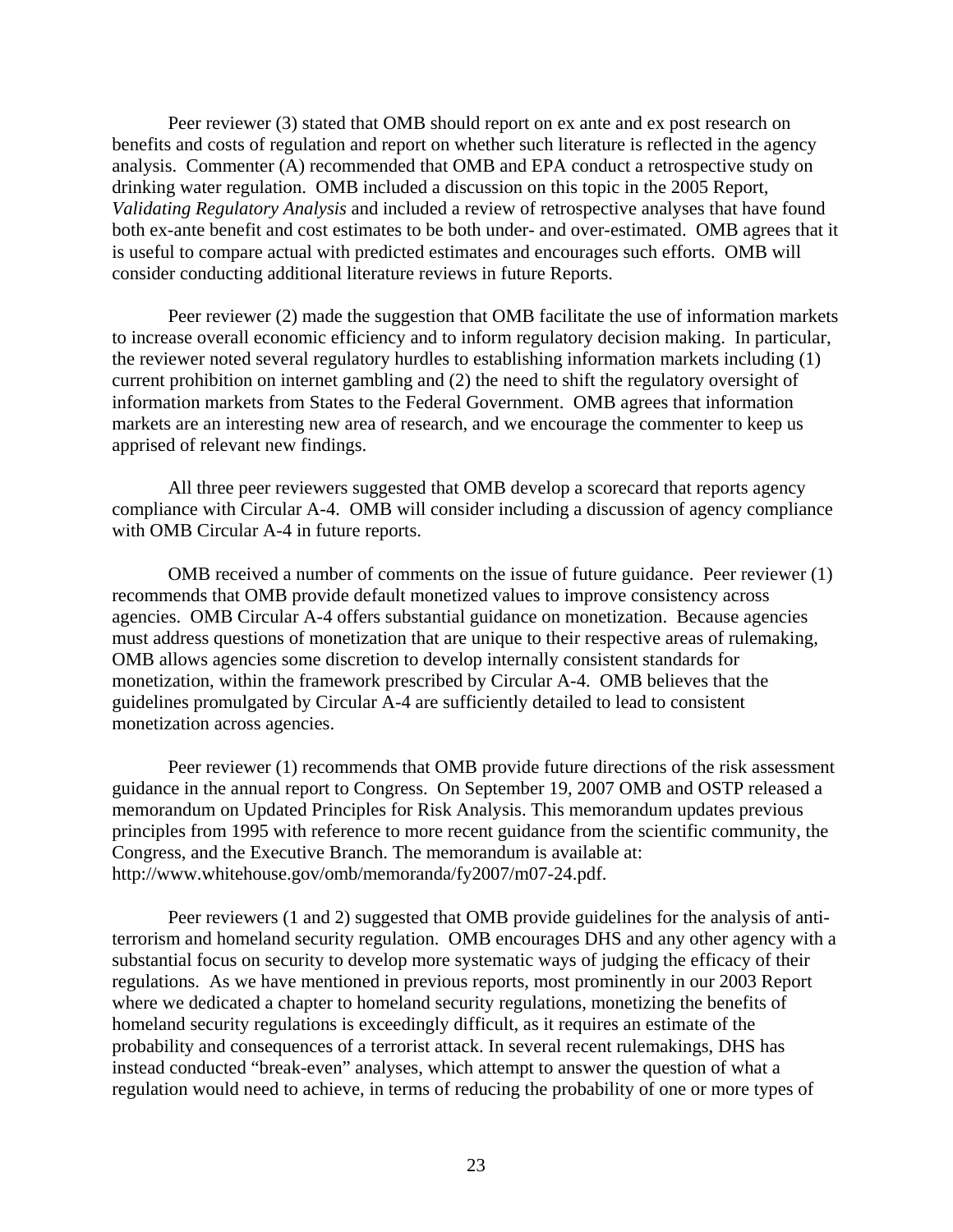<span id="page-28-0"></span>terrorist attack, in order for the benefits of the regulation to outweigh the costs. We encourage DHS and other agencies regulating homeland security to continue to develop this methodology in order to adopt, as much as possible, alternative analytical frameworks as a basis for evaluating their regulatory actions. We also invite comment in future reports on methods and tools to help facilitate this analysis.

Peer reviewers (1 and 3) suggested a discussion of whether this Report has helped develop better regulatory analysis and consequently better regulation, monitor activities at individual agencies, linking ex ante regulatory analysis with ex post PART, GPRA or other performance measures, and informing supplemental accounts to the National Income and Product Accounts. Linking this Report to various ex post performance measures, future regulation and agency activities, and the National Income and Product Accounts is beyond the scope of this Report.

 Commenter (B) suggested that OMB provide an update on the current status of the 76 priority reforms from the 2004 round of reform nominations relating to the manufacturing sector. OMB will provide an update on status in the 2008 draft report.

# **F. The Impact of Federal Regulation on State, Local, and Tribal Governments, Small Business, Wages, and Economic Growth**

Sec. 624 (a)(2) of the Regulatory Right-to-Know Act (Pub. L. No. 106-554, 31 U.S.C. § 1105 note) calls on OMB to present an analysis of the impacts of Federal regulation on State, local, and tribal governments, small business, wages, and economic growth.

# *Impacts on State, Local, and Tribal Governments*

 $\overline{a}$ 

Over the past ten years, six rules have imposed costs of more than \$100 million per year (adjusted for inflation) on State, local, and tribal governments (and thus have been classified as public sector mandates under the Unfunded Mandates Reform Act of 1995).<sup>[22](#page-28-0)</sup>

• *EPA's National Primary Drinking Water Regulations: Disinfectants and Disinfection Byproducts (1998):* This rule promulgates health-based maximum contaminant level goals (MCLGs) and enforceable maximum contaminant levels (MCLs) for about a dozen disinfectants and byproducts that result from the interaction of these disinfectants with organic compounds in drinking water. The rule will require additional treatment at about 14,000 of the estimated 75,000 covered water systems nationwide. The costs of the rule are estimated at \$700 million annually. The quantified benefits estimates range from zero

 $22$ We note that EPA's proposed rules setting air quality standards for ozone and particulate matter may ultimately lead to expenditures by State, local, or tribal governments of \$100 million or more. However, Title II of the Unfunded Mandates Reform Act provides that agency statements of compliance with Section 202 must be conducted "unless otherwise prohibited by law." (2U.S.C. § 1532 (a)) The conference report to this legislation indicates that this language means that the section "does not require the preparation of any estimate or analysis if the agency is prohibited by law from considering the estimate or analysis in adopting the rule." (H.R. Conf. Rep. No. 104-76 at 39 (1995)) EPA has stated, and the courts have affirmed, that under the Clean Air Act, the primary air quality standards are health-based and EPA is not to consider costs.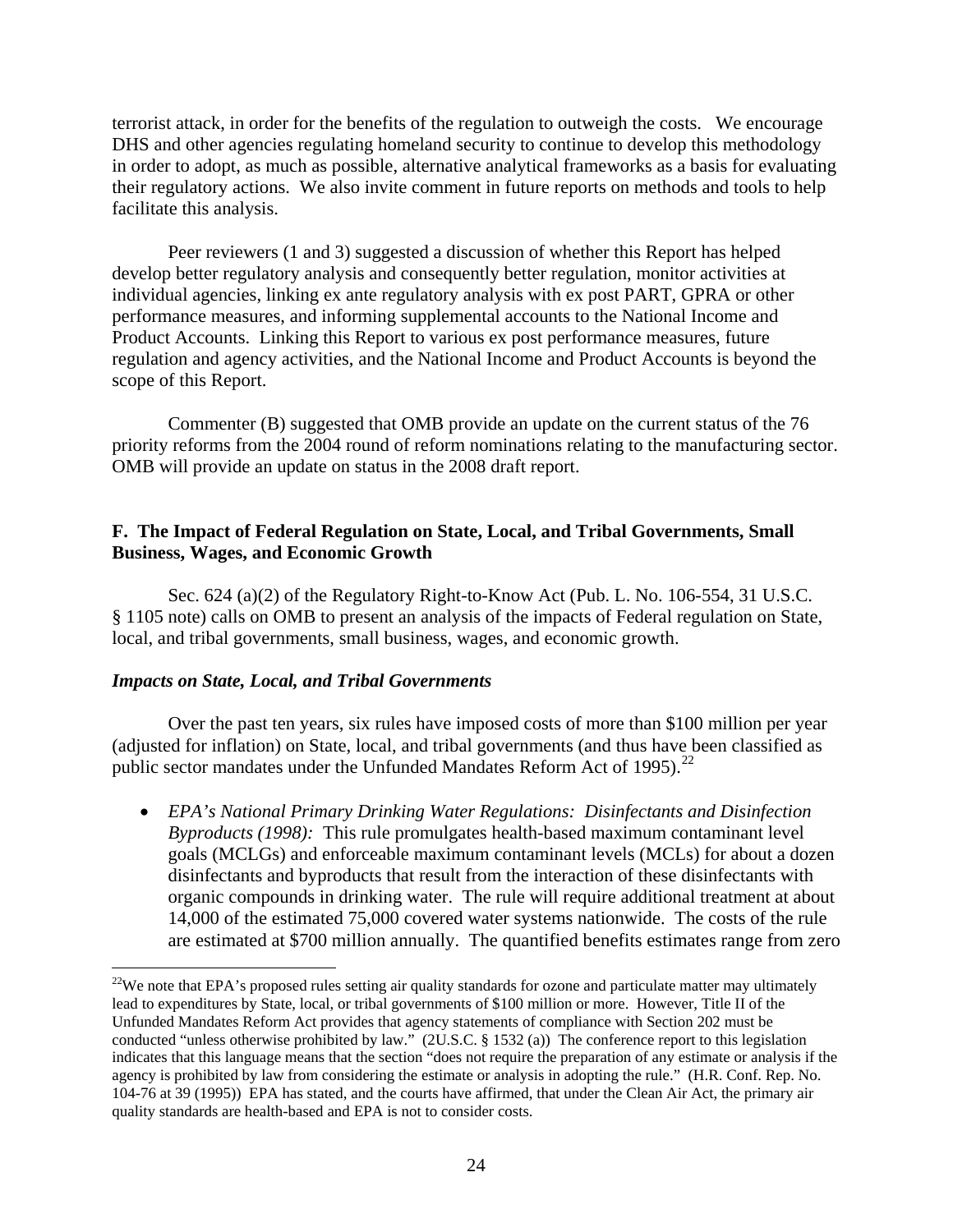to 9,300 avoided bladder cancer cases annually, with an estimated monetized value of \$0 to \$4 billion per year. Possible reductions in rectal and colon cancer and adverse reproductive and developmental effects were not quantified.

- *EPA's National Primary Drinking Water Regulations: Interim Enhanced Surface Water Treatment* (1998): This rule establishes new treatment and monitoring requirements (primarily related to filtration) for drinking water systems that use surface water as their source and serve more than 10,000 people. The purpose of the rule is to enhance health protection against potentially harmful microbial contaminants. EPA estimated that the rule will impose total annual costs of \$300 million per year. The rule is expected to require treatment changes at about half of the 1,400 large surface water systems, at an annual cost of \$190 million. Monitoring requirements add \$96 million per year in additional costs. All systems will also have to perform enhanced monitoring of filter performance. The estimated benefits include average reductions of 110,000 to 338,000 cases of cryptosporidiosis annually, with an estimated monetized value of \$0.5 to \$1.5 billion, and possible reductions in the incidence of other waterborne diseases.
- *EPA's National Pollutant Discharge Elimination: System B Regulations for Revision of the Water Pollution Control Program Addressing Storm Water Discharges* (1999): This rule expands the existing National Pollutant Discharge Elimination System program for storm water control. It covers smaller municipal storm sewer systems and construction sites that disturb one to five acres. The rule allows for the exclusion of certain sources from the program based on a demonstration of the lack of impact on water quality. EPA estimates that the total cost of the rule on Federal and State levels of government, and on the private sector, is \$803.1 million annually. EPA considered alternatives to the rule, including the option of not regulating, but found that the rule was the option that was "most cost effective or least burdensome, but also protective of the water quality."
- *EPA's National Primary Drinking Water Regulations; Arsenic and Clarifications to Compliance and New Source Contaminants Monitoring* (2001): This rule reduces the amount of arsenic that is allowed to be in drinking water from 50 ppb to 10 ppb. It also revises current monitoring requirements and requires non-transient, non-community water systems to come into compliance with the standard. This rule may affect either State, local or tribal governments or the private sector at an approximate annualized cost of \$206 million. The monetized benefits of the rule range from \$140 to \$198 million per year. The EPA selected a standard of 10 ppb because it determined that this was the level that best maximizes health risk reduction benefits at a cost that is justified by the benefits, as required by the Safe Drinking Water Act.
- *EPA's National Primary Drinking Water Regulations: Long Term 2 Enhanced Surface Water Treatment* (2005): The rule protects against illness due to cryptosporidium and other microbial pathogens in drinking water and addresses risk-risk trade-offs with the control of disinfection byproducts. It requires the use of treatment techniques, along with monitoring, reporting, and public notification requirements, for all public water systems that use surface water sources. EPA estimates the total cost of the rule on Federal and State levels of government, and on the private sector, is between \$60 and \$170 million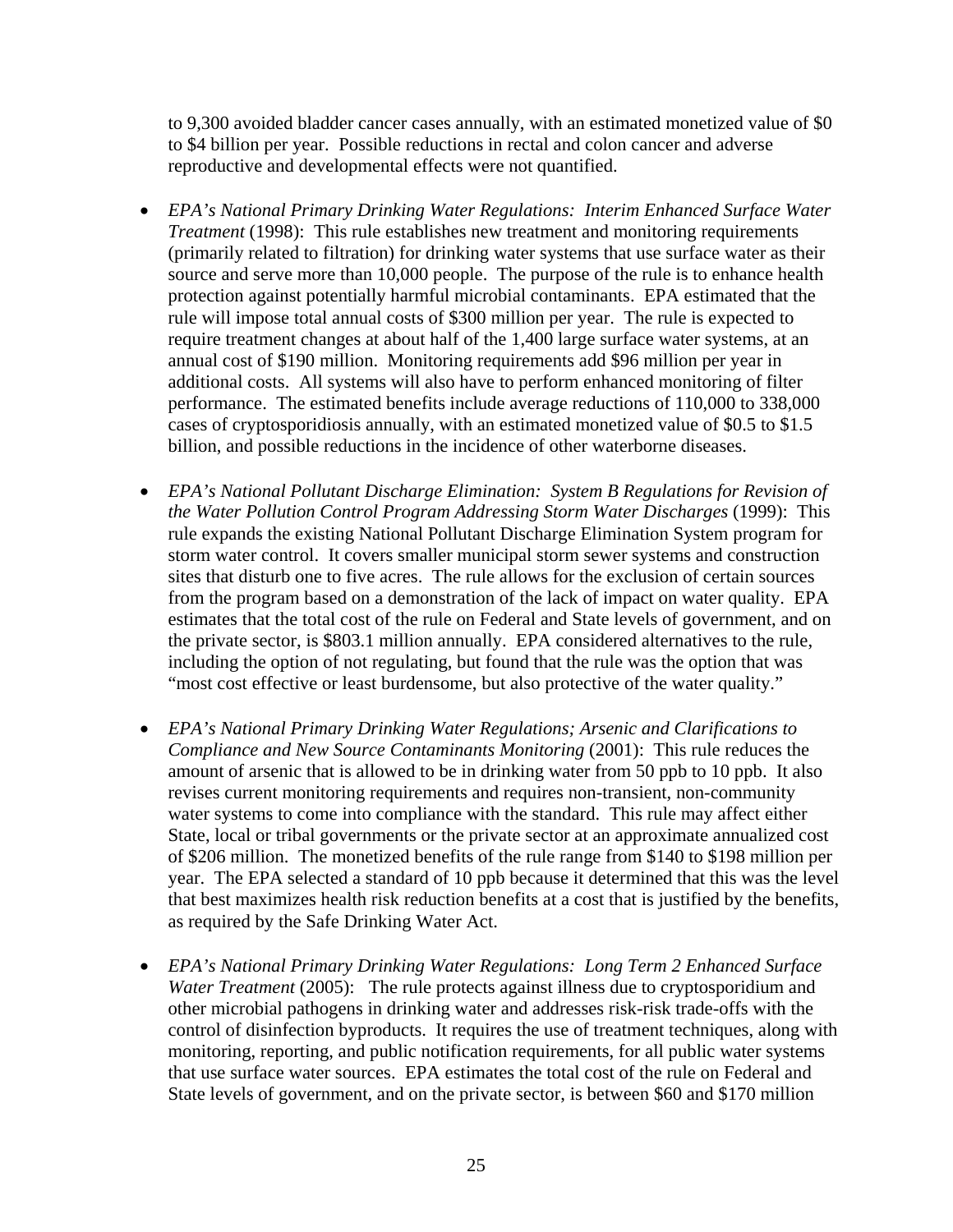<span id="page-30-0"></span>per year.

• *EPA's National Primary Drinking Water Regulations: Stage 2 Disinfection Byproducts Rule* (2006): The rule protects against illness due to drinking water disinfectants and disinfection byproducts (DBPs).<sup>[23](#page-30-0)</sup> The rule effectively tightens the existing standards by making them applicable to each point in the drinking water distribution system individually, rather than only on an average basis to the system as a whole. EPA has determined that this rule may contain a Federal mandate that results in expenditures of \$100 million or more for the State, local, and tribal governments, in the aggregate in the private sector in any one year. While the annualized costs fall below the \$100 million threshold, the costs in some future years may be above the \$100 million mark as public drinking water systems make capital investments and finance these through bonds, loans, and other means. EPA's year-by-year cost tables do not reflect that investments through bonds, loans, and other means spread out these costs over many years. The cost analysis in general does not consider that some systems may be eligible for financial assistance such as low-interest loans and grants through such programs as the Drinking Water State Revolving Fund.

Although these seven EPA rules were the only ones over the past ten years to require expenditures by State, local and tribal governments exceeding \$100 million (adjusted for inflation), they were not the only rules with impacts on other levels of governments. For example, 13 percent, 9 percent, and 6 percent of rules listed in the Fall 2007 Unified Regulatory Agenda cited some impact on State, local, or tribal governments, respectively.

#### *Impact on Small Business*

1

The need to be sensitive to the impact of regulations and paperwork on small business was recognized in Executive Order 12866, "Regulatory Planning and Review." The Executive Order calls on the agencies to tailor their regulations by business size in order to impose the least burden on society, consistent with obtaining the regulatory objectives. It also calls for the development of short forms and other efficient regulatory approaches for small businesses and other entities. Moreover, in the findings section of the Small Business Regulatory Enforcement Fairness Act of 1996 (SBREFA), Congress stated that "... small businesses bear a disproportionate share of regulatory costs and burdens" (Section 202(2) of Pub. L. No. 104-121). Each firm has to determine whether a regulation applies, how to comply, and whether it is in compliance. As firms increase in size, fixed costs of regulatory compliance are spread over a larger revenue and employee base, which often results in lower regulatory costs per unit of output.

The Chief Counsel of Office of Advocacy of the Small Business Administration recently sponsored a study that estimated the burden of regulation on small businesses.<sup>[24](#page-30-0)</sup> This is the third

 $23$  While causal links have not been definitively established, a growing body of evidence has found associations between exposure to DBPs and various forms of cancer, as well as several adverse reproductive endpoints (e.g., spontaneous abortion).

 $2^{24}$ Crain, W.M. 2005. "The Impact of Regulatory Costs on Small Firms." Report prepared for the Office of Advocacy, U.S. Small Business Administration. Available at http://www.sba.gov/advo/research/rs264tot.pdf.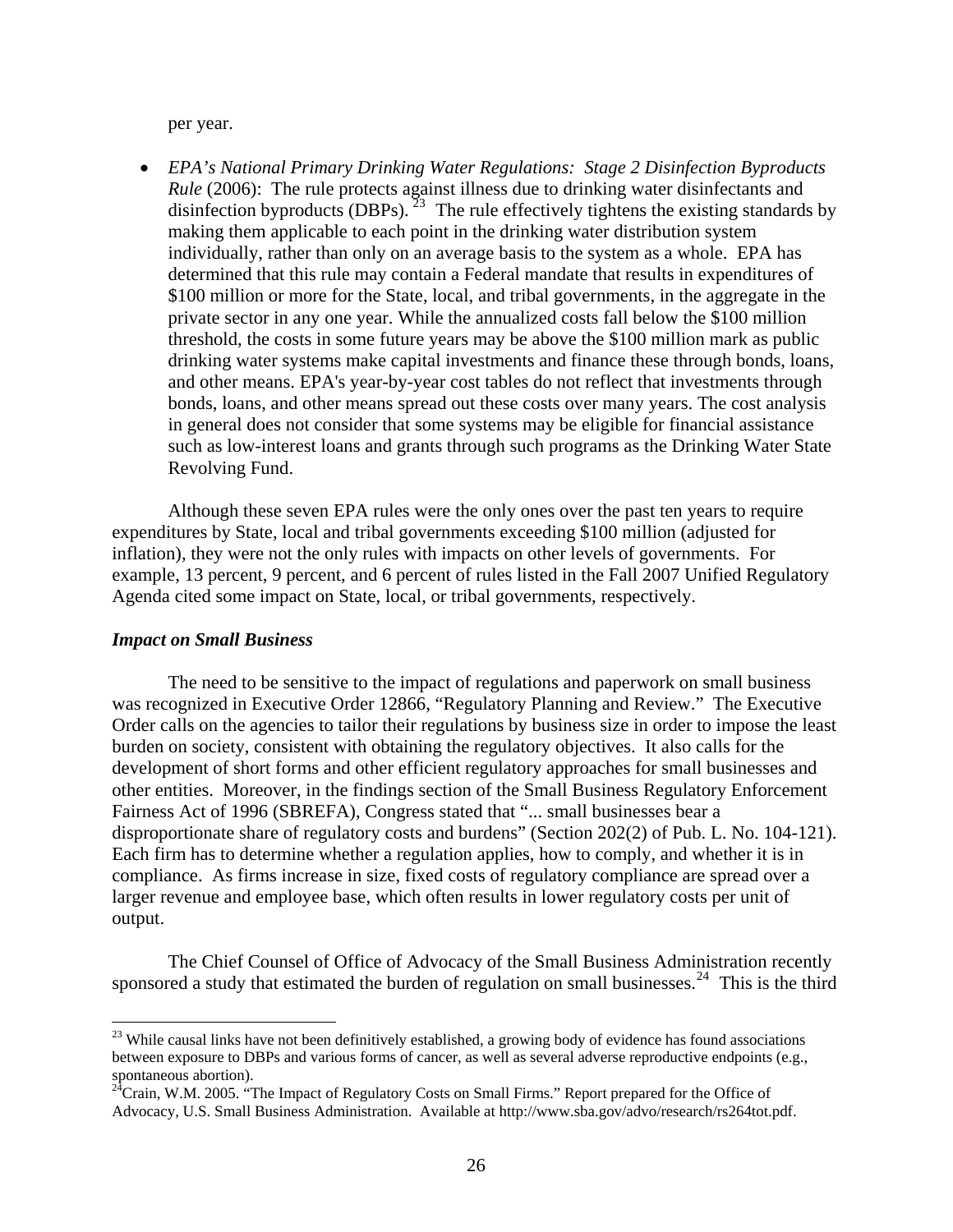<span id="page-31-0"></span>in a series of studies on small business regulation conducted on behalf of the Office of Advocacy.<sup>[25](#page-31-0)</sup> This study found that regulatory costs per employee decline as firm size—as measured by the number of employees per firm—increases. Crain estimates that the total cost of Federal regulation (environmental, workplace, economic, and tax compliance regulation) was 45 percent greater per employee for firms with fewer than 20 employees compared to firms with over 500 employees.

Because of this relatively large impact of regulations on small businesses, President Bush issued Executive Order 13272, which reiterates the need for agencies to assess the impact of regulations on small businesses under the Regulatory Flexibility Act (RFA) (5 U.S.C. § 601- 612). Under the RFA, whenever an agency comes to the conclusion that a particular regulation will have a significant economic impact on a substantial number of small entities, the agency must conduct both an initial and final regulatory flexibility analysis. This analysis must include an assessment of the likely burden of the rule on small entities, and an analysis of alternatives that may afford relief to small entities while still accomplishing the regulatory goals.

The Office of Advocacy reports annually on the overall performance of agency compliance with the RFA and Executive Order 13272, and the Office of Advocacy efforts to improve the analysis of small business impacts and to persuade agencies to afford relief to small businesses. The comprehensive report for FY 2005 was published in April 2006 and can be found at <http://www.sba.gov/advo/laws/flex/05regflx.pdf>. It contains four main sections. Section one provides an overview of the 25-year history of the RFA. Section two provides a summary of agency compliance with Executive Order 13272 and with the RFA in FY 2005. Section three provides the Office of Advocacy's agency-by-agency review of RFA compliance in FY 2005. Section four of this report discusses the Office of Advocacy's regulatory flexibility model legislative initiative and three related success stories. Please visit the Office of Advocacy's website at <http://www.sba.gov/advo>to learn more about the Office of Advocacy, review regulatory comment letters, and obtain useful research relevant to small entities.

#### *Impact on Wages*

 $\overline{a}$ 

The impact of Federal regulations on wages depends upon how "wages" are defined and on the types of regulations involved. If we define "wages" narrowly as workers' take-home pay, social regulation usually decreases average wage rates, while economic regulation often increases them, especially for specific groups of workers. If we define "wages" more broadly as the real value or utility of workers' income, the directions of the effects of the two types of regulation can sometimes be reversed.

<sup>&</sup>lt;sup>25</sup>The other two reports are Hopkins, T., 1995, "Profiles of Regulatory Costs;" and Crain, W.M. and T. Hopkins 1999, "The Impact of Regulatory Costs on Small Firms." These reports are also available on the Office of Advocacy's website.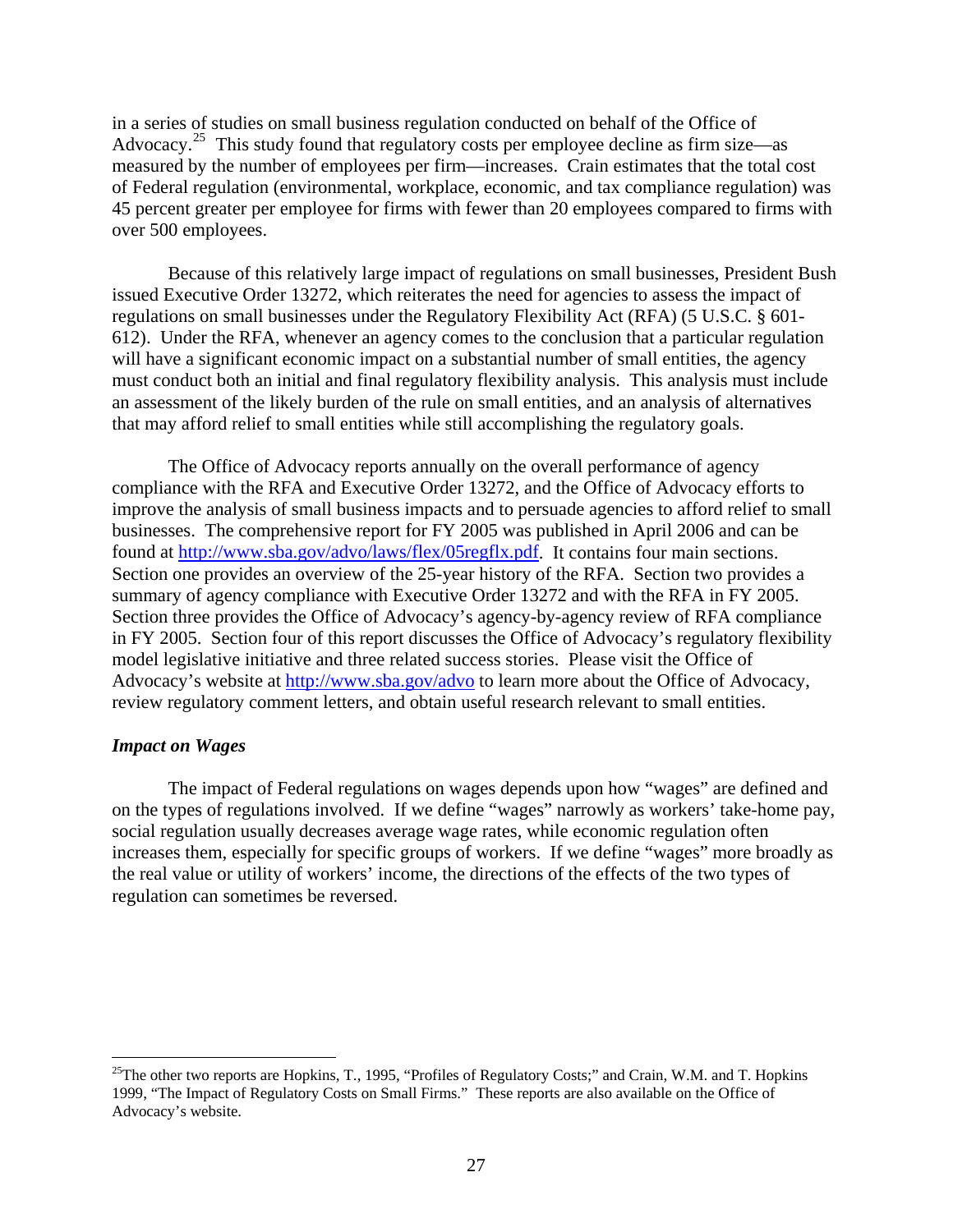# <span id="page-32-0"></span>*1. Social Regulation*

Social regulation—defined as rules designed to improve health, safety, and the environment—creates benefits for workers, consumers, and the public. Compliance costs, however, must be paid for by some combination of workers, business owners, and/or consumers through adjustments in wages, profits, and/or prices. This effect is most clearly recognized for occupational health and safety standards. As one leading textbook in labor economics suggests:

"Thus, whether in the form of smaller wage increases, more difficult working conditions, or inability to obtain or retain one's first choice in a job, the costs of compliance with health standards will fall on employees."<sup>[26](#page-32-0)</sup>

In the occupational health standards case, where the benefits of regulation accrue mostly to workers, workers are likely to be better off if health benefits exceed their associated wage costs and such costs are not borne primarily by workers.<sup>[27](#page-32-0)</sup> Although wages may reflect the cost of compliance with health and safety rules, the job safety and other benefits of such regulation can compensate for the monetary loss. Workers, as consumers benefiting from safer products and a cleaner environment, may also come out ahead if regulation produces significant net benefits for society.

# *2. Economic Regulation*

 $\overline{a}$ 

For economic regulation, defined as rules designed to set prices or conditions of entry for specific sectors, the effects on wages may be positive or negative.<sup>[28](#page-32-0)</sup> Economic regulation can result in increases in income (narrowly defined) for workers in the industries targeted by the regulation, but decreases in broader measures of income based on utility or overall welfare, especially for workers in general. Economic regulation is often used to protect industries and their workers from competition. These wage gains come at a cost in inefficiency from reduced competition, a cost which consumers must bear. Workers' wages do not go as far when, as consumers, they face higher prices for goods that are inefficiently produced. Moreover, growth in real wages, which are limited generally by productivity increases, will not grow as fast without the stimulation of outside competition.<sup>[29](#page-32-0)</sup>

These statements are generalizations of the impact of regulation in the aggregate or by broad categories. Specific regulations can increase or decrease the overall level of benefits accruing to workers depending upon the actual circumstances and whether net benefits are produced.

<sup>&</sup>lt;sup>26</sup>From Ehrenberg, R. and R. Smith 1991. *Modern Labor Economics*, 4th Edition. HarperCollins, p. 279.<br><sup>27</sup>Based on a cost benefit analysis of OSHA's 1972 Asbestos regulation by Settle (1975), which found large net benefits, Ehrenberg and Smith cite this regulation as a case where workers' wages were reduced, but they were made better off because of improved health (p. 281).

<sup>&</sup>lt;sup>28</sup> Historical examples of economic regulation were the Federal regulations on the airline and trucking industries before these markets were deregulated.

 $^{29}$ Clifford Winston (1998) estimates that real operating costs declined 25 to 75 percent in the years following deregulation in the transportation, energy, and telecommunications sectors. See Winston, C. (1998), "U.S. Industry Adjustment to Economic Deregulation," *Journal of Economic Perspectives* 12(3): 89-110.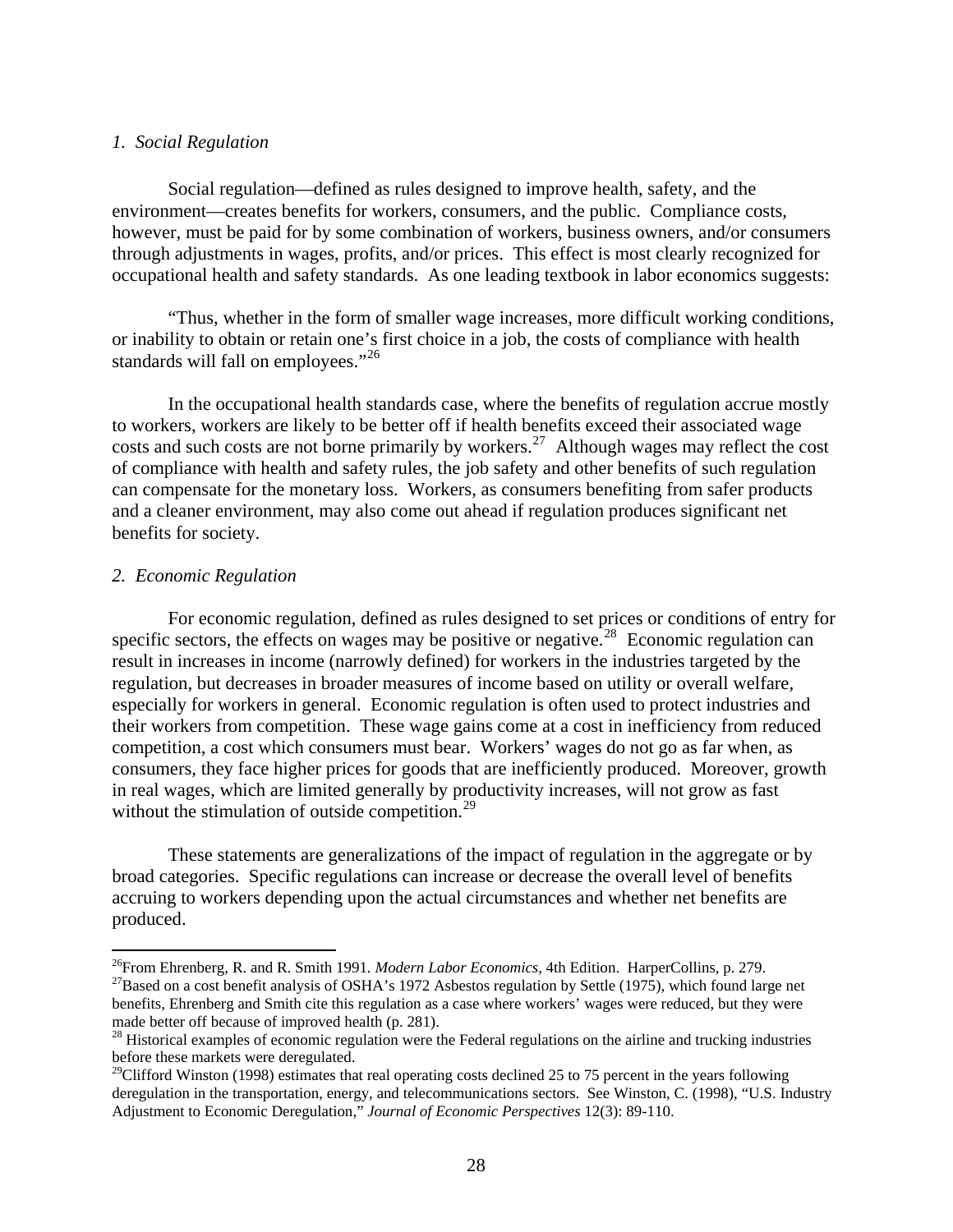#### <span id="page-33-0"></span>*Economic Growth and Related Macroeconomic Indicators*

The strongest evidence of the impact of smart regulation on economic growth is the differences in per capita income growth and other indicators of well being experienced by countries under different regulatory systems. A well-known example is the comparison of the growth experience of the present and former Communist State-controlled economies with the more market-oriented economies of the West and Pacific Rim. State-controlled economies may initially have had growth advantages because of their emphasis on investment in capital and infrastructure but, as technology became more complex and innovation a more important driver of growth, the State-directed economies fell behind the more dynamic and flexible marketoriented economies. Less well known are the significant differences in growth rates and indicators of well being, perhaps for the same reasons, seen among economies with smaller differences in the degree of government control and the quality of regulation.<sup>[30](#page-33-0)</sup>

Several groups of researchers have developed indicators of economic freedom to rank countries and compare their economic performance. Since 1995, the Heritage Foundation and the *Wall Street Journal* have published jointly a yearly index of economic freedom for 161 countries.<sup>[31](#page-33-0)</sup> The index is composed of independent variables divided into ten broad factors that attempt to measure different aspects of economic freedom: trade policy, fiscal burden, government intervention, property rights, banking and finance, wages and prices, regulation, informal market activity, and for the first time in the 2007 report, labor freedom. They find a very strong relationship between the index and per capita Gross Domestic Product (GDP). According to the refined index presented in the 2007 report, the world's freest countries have twice the average per capita income of the second quintile of countries, and over five times the average income of the fifth quintile of countries. A correlation between degrees of economic freedom and per capita GDP does not prove that economic freedom causes economic growth. Economic growth could cause economic freedom or both could be correlated with an unknown third factor. More suggestive is the data on changes in these indicators. The 2004 version of this report looks at this issue in depth by examining the relationship between the change in the index since 1995 and the average GDP growth rate over seven years. After grouping the 142 countries (for which they had complete data) into quintiles, they find a very strong association between improvement in the index and growth rates. The first quintile of countries grew at a rate of 4.9 percent per year, almost twice the 2.5 percent growth rate of the fifth quintile.

Since 1997, the Fraser Institute of Vancouver, B.C. has published the Economic Freedom of the World index, which now includes data for  $130$  countries.<sup>[32](#page-33-0)</sup> The rank of the top ten economies is Hong Kong (1), Singapore (2), New Zealand, Switzerland, and the United States (3), Ireland and the United Kingdom (6), Canada (8), and Iceland and Luxembourg (9). The index, which is based on 38 data points, many of them from surveys published by other

 $\overline{a}$ 

<sup>&</sup>lt;sup>30</sup>A new discipline has developed to examine these differences. See S. Djankov, E. Glaeser, R. La Porta, F. Lopezde-Salinas, and A. Shleifer, "The New Comparative Economics," *Journal of Comparative Economics* (December, 2003) Vol. 31.4, pp 595-619.

<sup>31</sup>The latest version of this Report is Tim Kane, Kim R. Holmes, and Mary Anastasia O'Grady, *2007 Index of Economic Freedom.* (Heritage Foundation/WallSteet Journal). <sup>32</sup>The latest version of this Report is James Gwartney and Robert Lawson, *Economic Freedom of the World: 2006* 

*Annual Report*. Fraser Institute, Vancouver, BC.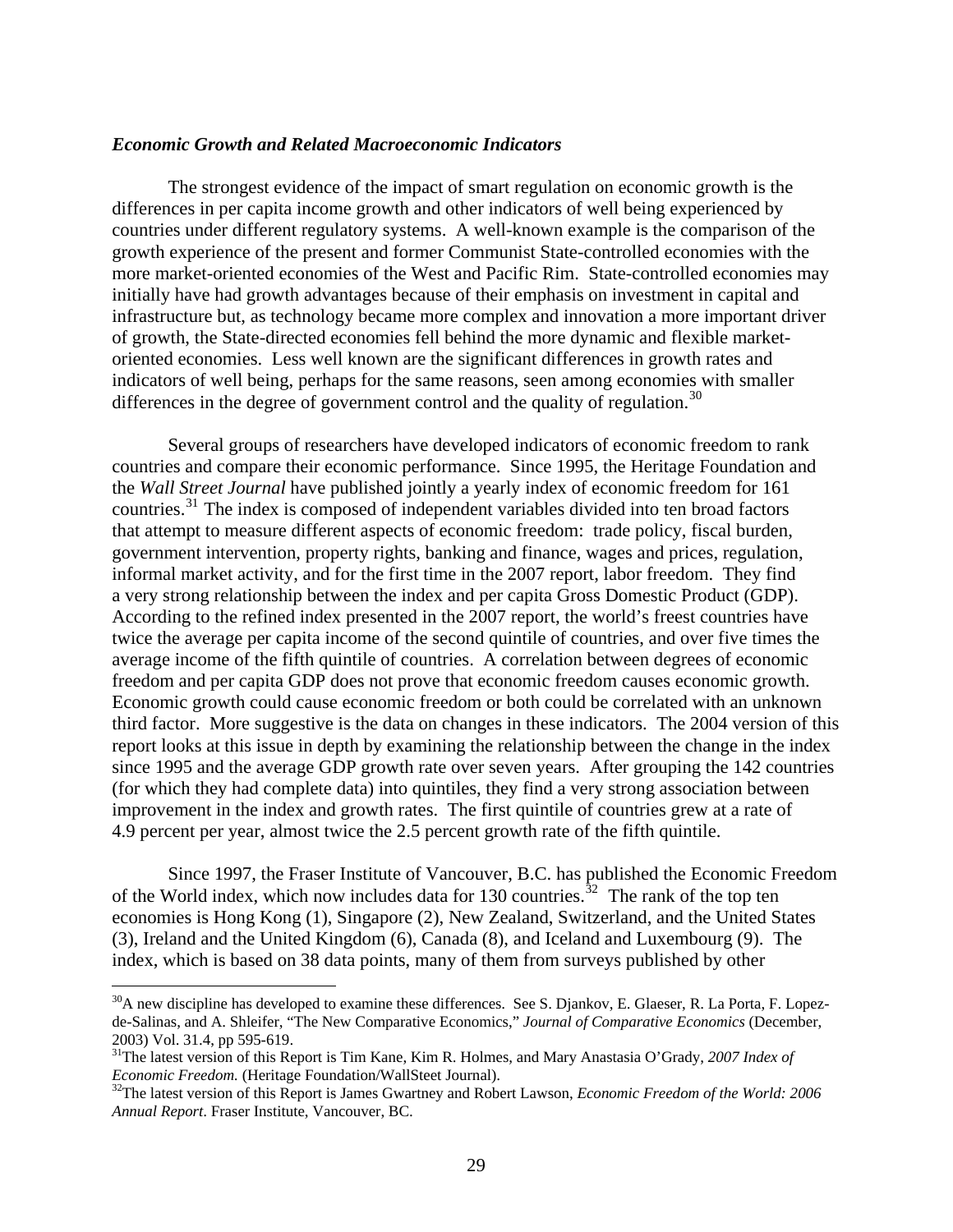<span id="page-34-0"></span>institutions, measures five major concepts: size of government, legal structure and security of property rights, access to sound money, freedom of exchange with foreigners, and regulation of credit, labor, and business. The latest report finds that the index is highly correlated not just with per capita income and economic growth, but with other measures of well being, including life expectancy, the income level of the poorest 10 percent, adult literacy, corruption-free governance, civil liberties, the United Nations' Human Development Index, infant survival rates, and the absence of child labor. Economic growth does not appear to come at the expense of these other measures of well being. This is reassuring because GDP and other economic measures do not capture all the benefits and costs produced by regulation.

Although these statistical associations provide broad support for the claim that excessive and poorly designed regulation reduces economic growth and other indicators of well being, they have several limitations. First, the data are based largely on subjective assessments and survey results. In addition, they include non-regulatory indicators as well as indicators of direct regulatory interventions, such as measures of fiscal burden and soundness of monetary policy.

In an attempt to provide less subjective measures of regulatory quality, the World Bank recently began a multi-year project to catalogue international differences in the scope and manner of regulations based on objective measures of regulatory burden – such as the number of procedures required to register a new business and the time and costs of registering a new business, enforce a contract, or go through bankruptcy. The first volume (*Doing Business in 2004, Understanding Regulation)* of the annual series examines for 130 countries five fundamental aspects of a firm's life cycle: starting a business, hiring and firing workers, enforcing contracts, obtaining credit, and closing a business.<sup>[33](#page-34-0)</sup> The second volume (*Doing Business in 2005, Removing Obstacles to Growth)* updates these measures and adds data about registering property and protecting investors.[34](#page-34-0) The third volume (*Doing Business in 2006, Creating Jobs*) updates the previous measures, expands the number of countries to 155, and adds three more sets of indicators: dealing with licenses, paying taxes, and trading across borders.<sup>[35](#page-34-0)</sup> The first volume contained three major conclusions:

- Regulation varies widely around the world;
- Heavier regulation of business activity generally brings bad outcomes, while clearly defined and well-protected property rights enhance prosperity; and
- Rich countries regulate business in a consistent manner. Poor countries do not.

The second volume added three more main findings:

 $\overline{a}$ 

- Businesses in poor countries face much larger regulatory burdens than those in rich countries.
- Heavy regulation and weak property rights exclude the poor from doing business.
- The payoffs from reform appear large.

The third volume added a new conclusion that better performance on the ease of doing business is associated with more jobs.

<sup>&</sup>lt;sup>33</sup>World Bank. *Doing Business in 2004: Understanding Regulation*. Oxford Press. Washington, DC.<br><sup>34</sup>World Bank. *Doing Business in 2005: Removing Obstacles to Growth*. Oxford Press. Washington, DC.<br><sup>35</sup>Word Bank. *Doing*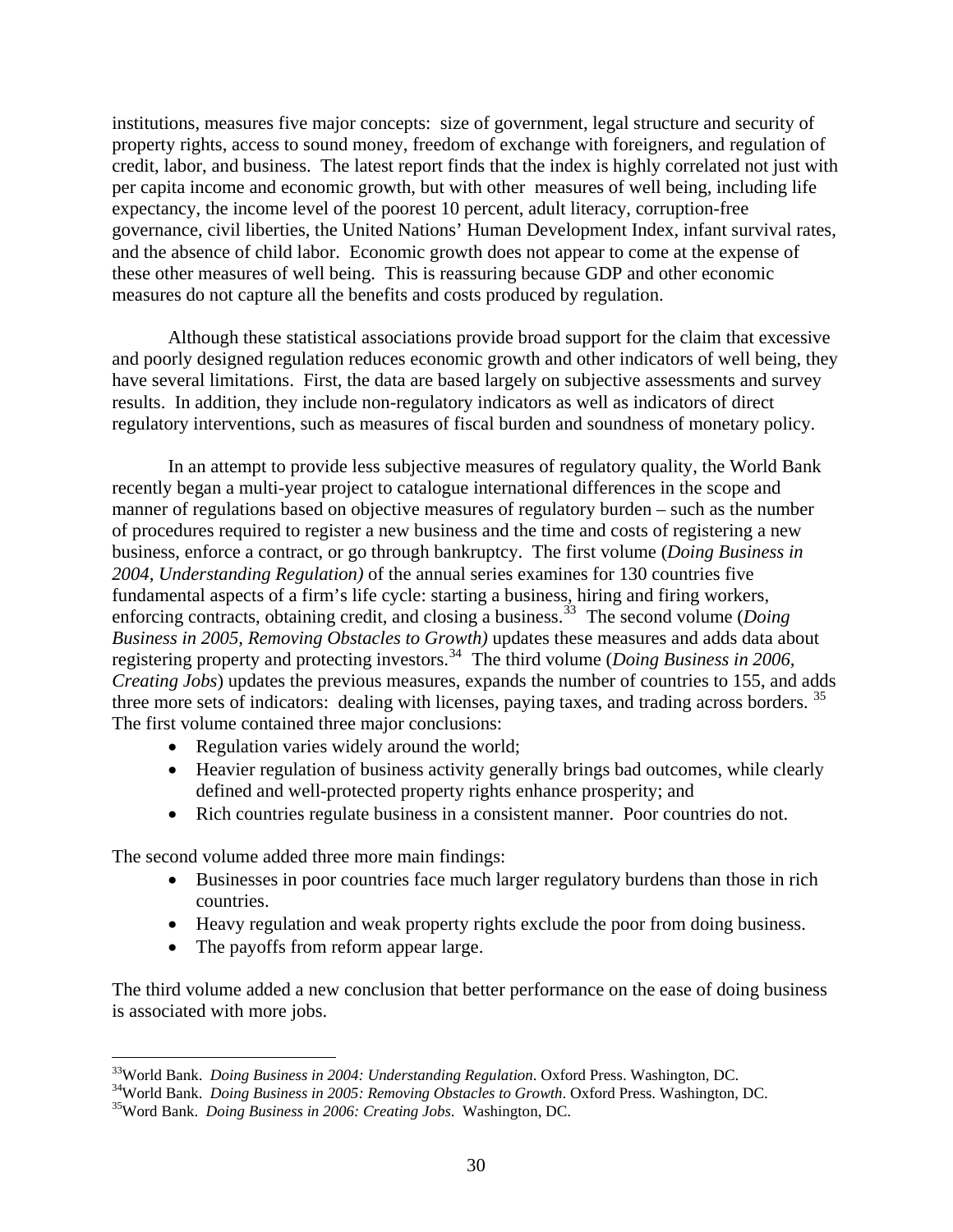<span id="page-35-0"></span>The World Bank found that rich countries regulate less in all respects covered in the report and that common law and Nordic countries regulated less than countries whose legal systems are based on socialist principles. The top ten countries ranked on the ease of doing business based on the ten indicators were in order: New Zealand, Singapore, the United States, Canada, Norway, Australia, Hong Kong (China), Denmark, the United Kingdom, and Japan.<sup>[36](#page-35-0)</sup>

Like the studies based on broader and more subjective indicators, the World Bank study found that both labor productivity and employment were positively correlated with less regulation. The study found that heavier regulation was associated with greater inefficiency of public institutions and more corruption. The resulting regulation often had a perverse effect on the people it was meant to protect. Overly stringent regulation of business created strong incentives for businesses to operate in the underground or informal economy. The study cited the example of Bolivia, one of the most heavily regulated economies in the world, where an estimated 82 percent of business activity occurs in the informal sector. The study also found most women's share of private sector employment was positively correlated with less rigid regulation of labor markets.

Third, the study found that rich countries tend to regulate consistently across the five indicators, as measured by the statistical significance of their 15 cross correlations compared to the cross correlations of poor countries. The World Bank suggests that poor countries have made progress in some reform areas but not others. This finding suggests optimism that these reforms may spread. The study estimated that if the countries in the bottom three quartiles were able to move up to the top quartile in the "doing business" indicator rankings, they would be able to realize a 2 percent increase in annual economic growth.

Based on its analysis of the impact of regulation on economic performance, the World Bank concluded that countries that have performed well have five common elements to their approach to regulation:

- 1. Simplify and deregulate in competitive markets.
- 2. Focus on enhancing property rights.
- 3. Expand the use of technology.

 $\overline{a}$ 

- 4. Reduce court involvement in business matters.
- 5. Make reform a continuous process.

 It is interesting to note that these principles correspond fairly closely to the principles of regulatory reform that the United States has attempted to follow over the last 25 years.<sup>[37](#page-35-0)</sup>

<sup>&</sup>lt;sup>36</sup>See *Doing Business in 2006*, p. 3. There is a high degree of association between this ranking, which is based on objective measures, and the ranking from the Gwartney and Lawson study, which was based on subjective assessments.

<sup>37</sup>For a description of the United States' regulatory reform program, see Executive Order 12291, *Federal Regulation*, (February 17, 1981), and Executive Order 12866, *Regulatory Planning and Review*, (September 30, 1993). In addition, OMB has discussed regulatory review and reform in several of our annual Reports to Congress, which are available at http://www.whitehouse.gov/omb/inforeg/regpol-reports\_congress.html. See, for example Chapter 1 of *Stimulating Smarter Regulation: 2002 Report to Congress on the Costs and Benefits of Regulations and Unfunded Mandates on State, Local, and Tribal Entities*. Office of Management and Budget; and OMB Circular A-4, Regulatory Analysis, reproduced as Appendix D in *Informing Regulatory Decisions:* 2003 *Report to Congress*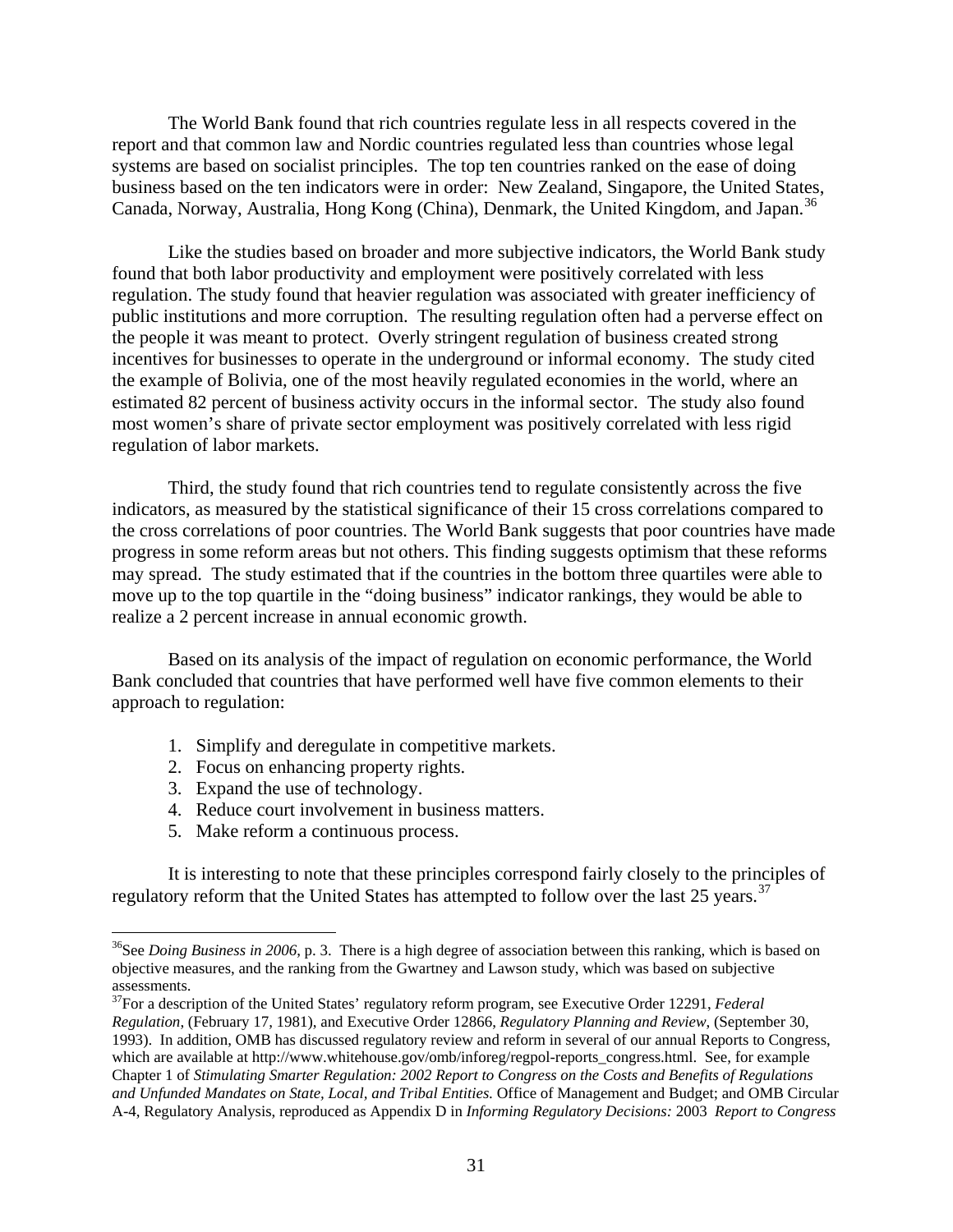<span id="page-36-0"></span>The negative relationship between excess regulation and economic performance persists even when the sample of countries is confined to the 30 mostly high-income democracies in the Organization for Economic Cooperation and Development (OECD). The OECD also has underway major work on this subject. A report by Giuseppe Nicoletti summarizes the findings of the OECD work as follows:

The empirical results suggest that regulatory reforms have positive effects not only in product markets, where they tend to increase investment, innovation and productivity, but also for employment rates.<sup>[38](#page-36-0)</sup>

According to the OECD's database of objective measures assembled in 2001, the OECD countries with least restrictive regulation in order are: the United States, the United Kingdom, Canada, Ireland, and New Zealand and the five with the most restrictive regulation in order are: Portugal, Greece, Italy, Spain, and France.<sup>[39](#page-36-0)</sup> One of the most interesting findings of the OECD work is that the least regulated countries tended to show the greatest improvement in their rates of multifactor productivity growth over the 1990s compared to the 1980s. Those countries also tended to show both the largest increase in the number of new small and medium-sized firms and in the rate of investment in research and development in manufacturing. These factors are thought to be important in increasing the growth rate of productivity and per capita income.

The major efforts to determine the effect of regulatory policies on economic performance described all use quite different indicators of regulatory quality and include different types of regulation, yet reach very similar conclusions. Guiseppe Nicoletti and Frederic Pryor examined three different indices of regulation, one objectively estimated and two based on subjective surveys of businessmen: one index examined only product markets, a second index examined both product and labor markets, and the final index includes financial and environmental regulations. The paper found statistically significant correlations among the three indices, despite the differences in coverage and methodologies.<sup>[40](#page-36-0)</sup> A second group of researchers, who have done work for the World Bank, also found a strong correlation between regulation of entry into markets and the regulation of labor. They attribute this to their finding that the legal origin of regulation explains regulatory style. As they put it … "countries have regulatory styles that are pervasive across activities and shaped by the origin of their laws."[41](#page-36-0) Thus, countries with good records on entry regulation (which they point out includes some environmental regulation) also have good records on labor regulation.<sup>4</sup>

*on the Costs and Benefits of Regulations and Unfunded Mandates on State, Local, and Tribal Entities,* Office of Management and Budget.

<sup>&</sup>lt;sup>38</sup>Giuseppe Nicoletti, "The Economy-Wide Effects of Product Market Reform". (OECD. Paris, December 2003). Also see Nicoletti and Stefano Scarpetta, "Regulation, Productivity, and Growth: OECD Evidence," World Bank Policy Research Paper 2944 (January 2003).

<sup>&</sup>lt;sup>39</sup>See Giuseppe Nicoletti and Frederic Pryor, "Subjective and Objective Measures of the Extent of Government Regulation," *Journal of Economic Behavior and Organization* (2006), vol 59(3), Table 3. 40*Ibid.*

<sup>41</sup>Juan Botero, Simeon Djankov, Rafael La Porta, Florencio Lopez-de-Salinas, and Andrei Shleifer, "The Regulation of Labor," *The Quarterly Journal Of Economics* (2004). 42*Ibid.*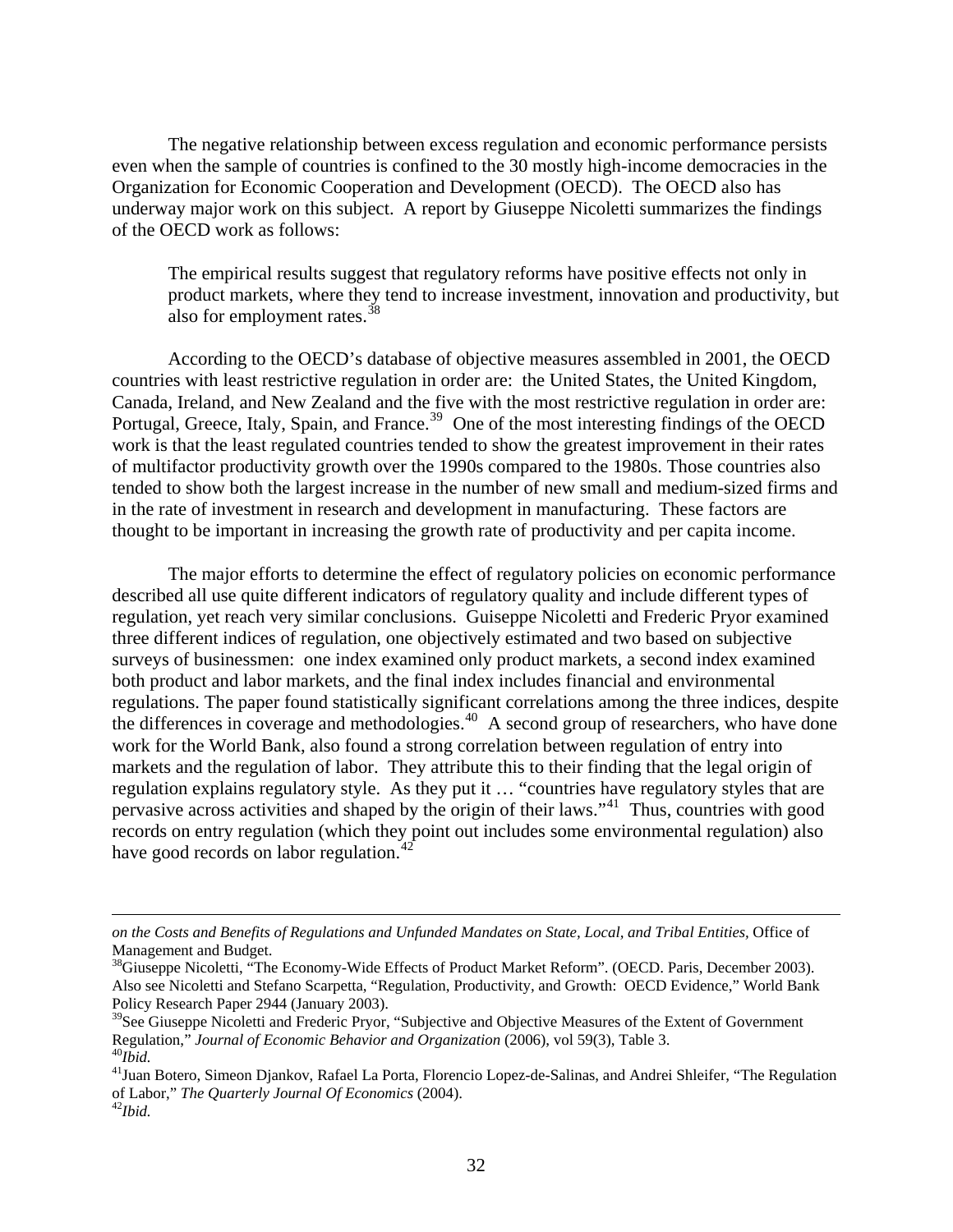<span id="page-37-0"></span>A more recent body of literature, which combines the data sets of regulatory indicators discussed above as well as others, provides additional support to the supposition that excess regulation tends to reduce growth. Several papers by Norman Loayza, Ana María Oviedo, and Luis Servén use instrumental variable techniques to isolate the exogenous variation in regulation and determine the causal impact of regulation on economic growth, thereby reducing the reverse causality problem discussed above.[43](#page-37-0) These studies also find that when the quality of regulation as measured by indicators of better governance (such as democratic accountability and absence of corruption) increases, the regulatory burden effect is smaller. These studies also find that both the volatility of economic growth and the size of the informal sector increase with regulation.

This pattern of findings provides strong support for policies that pursue "Smarter" or "Better" regulation<sup>[44](#page-37-0)</sup> -- whether the country is a high-income OECD country or a developing country. The results are also consistent with economic theory, which predicts that economic growth is enhanced by regulatory policies that promote competitive markets, secure property rights, and intervene to correct market failures rather than to increase State influence.<sup>[45](#page-37-0)</sup>

The World Bank measures of regulation, in particular, are weighted toward economic policy, although the recent inclusion of licensing requirements in *Doing Business 2006* reduces that tendency. The ease of getting construction permits, which are mainly justified as safety measures, is used as the regulatory indicator. It is important to point out that these findings likely hold for social as well as economic regulation.<sup>[46](#page-37-0)</sup> Both types of regulation, if poorly designed, harm economic growth as well as the social benefits that follow from economic growth. Our regulatory analysis guidelines (OMB Circular A-4) have a presumption against price and entry controls in competitive markets and thus deregulation is often appropriate.<sup>[47](#page-37-0)</sup> For social regulation, Circular A-4 requires identification of market failure or other compelling need, and an analysis of the benefits and costs of regulations and their alternatives. In this case, smarter regulation may result in rules that are more stringent, less stringent, or just better designed to be more cost-effective. Regulation that utilizes performance standards rather than design standards or uses market-oriented approaches rather than direct controls is often more cost-effective because it enlists competitive pressures for social purposes. Social regulation often clarifies or defines property rights so that market efficiency is enhanced.

1

<sup>&</sup>lt;sup>43</sup>Norman Loayza, Ana María Oviedo, Luis Servén, "Regulation and Macroeconmic Performance," World Bank Policy Research Paper No. 3469 (2005) and Norman Loayza, Ana María Oviedo, Luis Servén. "The Impact of Regulation on Growth and Informality: Cross-Country Evidence" AEI-Brookings Joint Center (May 2005). 44The US uses the term "Smarter Regulation" and the UK, Canada, Ireland and the EU all use the term "Better Regulation" to describe their reform programs.

<sup>&</sup>lt;sup>45</sup>See S. Djankov, E. Glaeser, R. La Porta, F. Lopez-de-Salinas, and A. Shleifer, "The New Comparative Economics," *Journal of Comparative Economics* (December, 2003) Vol. 31.4, pp 595-619.

<sup>&</sup>lt;sup>46</sup>Note that there is no bright line between economic and social regulation. Social regulation often establishes entry barriers and protects the status quo through the use of stringent requirements for new plants, products, or labor. Perhaps for this reason researchers are now using the terms product market and labor market regulation to describe the different types of regulation.

<sup>&</sup>lt;sup>47</sup>Although many of the rules reviewed by OMB are social regulation, OMB also reviews many economic regulations and many social regulations have economic components. For example, OMB recently reviewed a series of rules that deregulated the computer reservation system used by travel agents and airlines due to changes in the market structure and technology. OMB also reviews labor, housing, pension, agricultural, energy, and some financial regulations, which also may be viewed as economic regulation.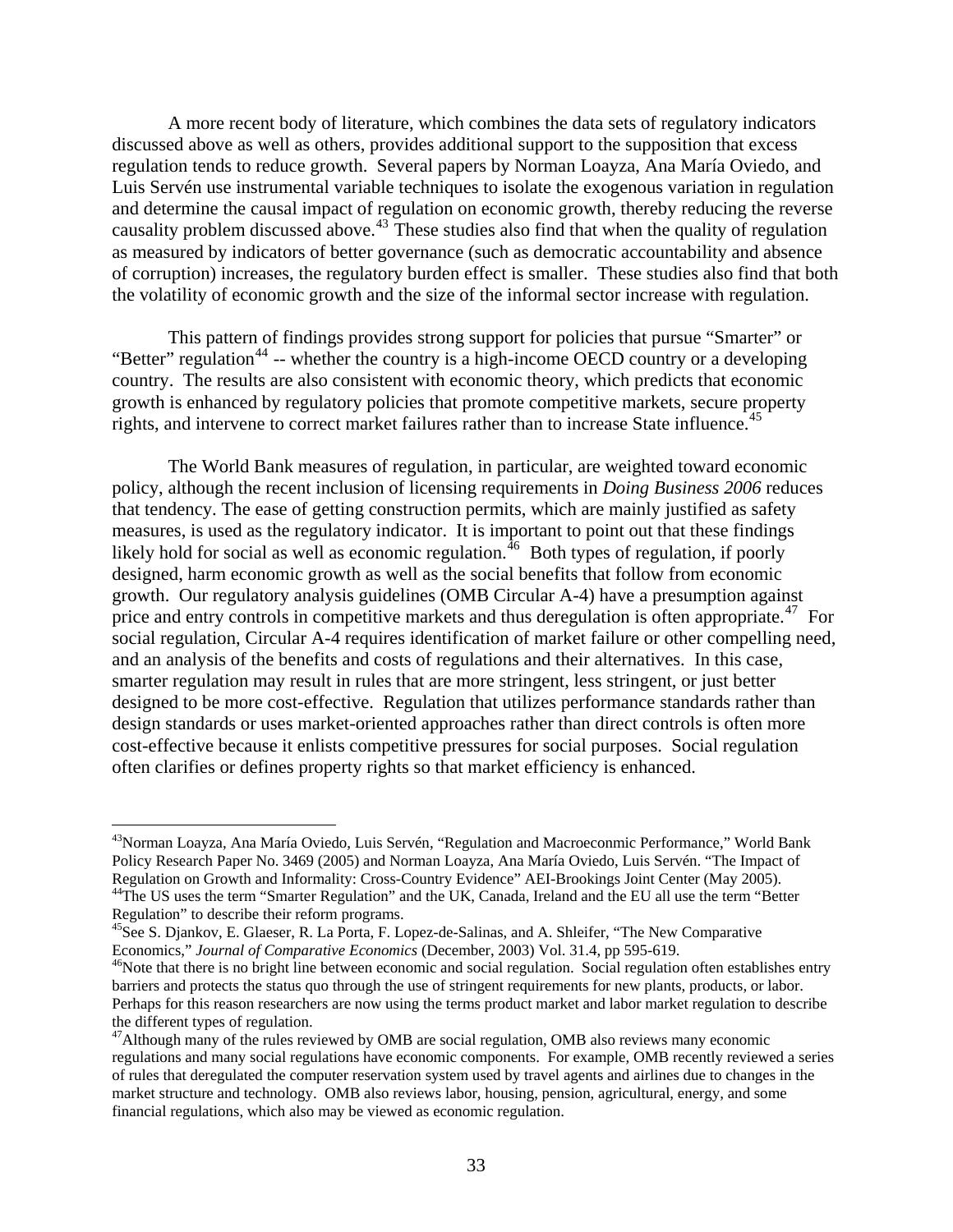<span id="page-38-0"></span>Regulation that is based on solid economic analysis and sound science is also more likely to provide greater benefits to society at less cost than regulation that is not.<sup>[48](#page-38-0)</sup> Thus a smarter or better regulation program relies on sound analysis and utilizes competition to improve economic growth and individual well-being in similar ways for both economic and social regulation. It is not surprising that countries that do well with one type of regulation tend to do well with the other. Nevertheless, more research is needed to determine how different types of regulation (e.g., economic versus social rules or product market versus labor market regulations) influence economic growth and well being.

<sup>&</sup>lt;sup>48</sup>The benefits of such a regulatory program will not show up just as an increase in measured GDP but will also show up as improvements in health, safety, and the environment. First, the regulations are designed to provide such public goods in the most cost-effective way, and second, the higher economic growth provided by a well-run regulatory reform program will increase the demand for, and the ability of the economy to supply, such public goods.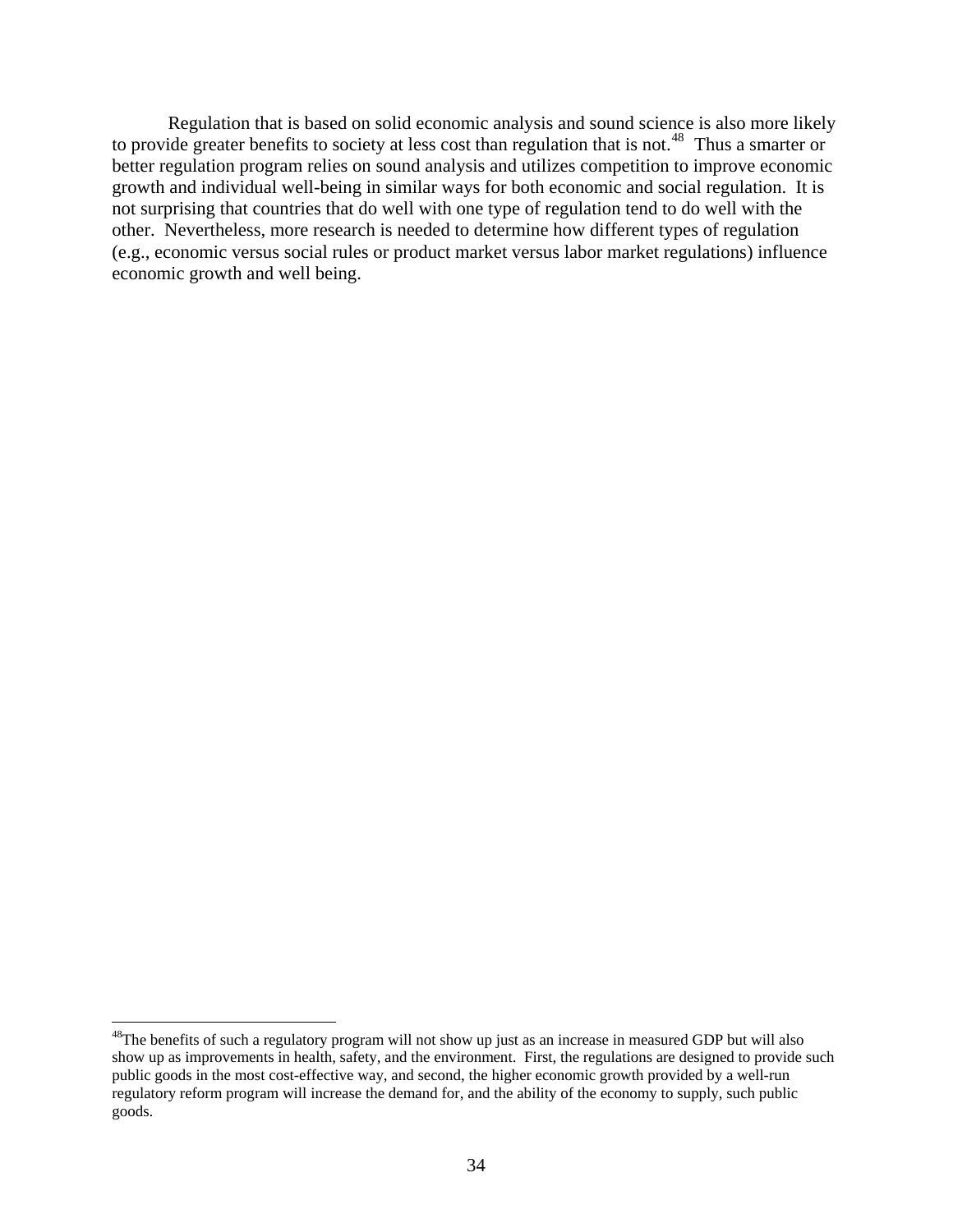#### **CHAPTER II: TRENDS IN BENEFIT AND COST ESTIMATES**

#### <span id="page-39-0"></span>**A. Trends in Benefit and Cost Estimates**

 $\overline{a}$ 

Since OMB began to compile records in 1981 through the end of 2006, Federal agencies have published 122,140 final rules in the *Federal Register*. Of these final rules, 21,253 were reviewed by OMB under Executive Order 12866 procedures. Of these OMB-reviewed rules, 1,192 were considered "major" rules, primarily due to their anticipated impact on the economy (e.g., estimated benefits and/or costs were in excess of \$100 million annually). As discussed in Chapter I, many major rules implement budgetary programs and involve transfers from taxpayers to program beneficiaries. Since 1981, OMB has reviewed 259 major rules with estimated benefits and/or costs to the private sector or State and local governments of over \$100 million annually.

Last year's Report presented estimates of the overall costs of major rules issued by Federal agencies from 1981 to 2005. The estimates are based on the *ex ante* cost estimates found in agency regulatory impact analyses reviewed by OMB under Executive Order 12291 prior to September 1993 and under Executive Order 12866 since then. The 2006 Report pointed out some of the concerns we had with these estimates, including that, because they are prospective, they might not present an accurate picture of these regulations' actual impacts. Chapter III of our 2005 Report surveys what we know about the validation of *ex ante* estimates of benefits and costs of Federal regulation by *ex post* studies.

The best measure of the overall value of regulation is net benefits; that is, benefits to society minus costs to society. Below we present benefits and cost measures for the years 1992 to 2006 for 134 rules, for which reasonably complete monetized estimates of both benefits and costs are available. In addition, we extend the cost estimates back to 1981, the beginning of the regulatory review program at OMB, and include regulations with cost but not benefit estimates.<sup>[49](#page-39-0)</sup>

In exploring the impact of rulemaking on the economy in the early 1980s, we found that several important deregulatory actions resulted in a net decrease in compliance costs. We include the net cost savings generated by these regulations as "negative costs" for those years. To be consistent, we have also modified our estimates for later years to include regulatory actions that reduced net costs. In 2004, the Department of Transportation (DOT) issued two regulations that resulted in net cost savings: one rule reduced minimum vertical separation for airspace and the second increased competition in the computer reservation system for airline travel. Similarly, Occupational Safety and Health Administration's (OSHA) ergonomics rule issued November 14, 2000 but repealed by Senate Joint Resolution No. 6 passed by Congress and signed by the President in March 2001 (Pub. L. No. 107-5) is recorded as a \$4.8 billion cost

<sup>&</sup>lt;sup>49</sup>To present benefits and cost estimates by year, we generally used agency estimates of central tendency when available and took midpoints when not available. OMB does not have benefits estimates for years prior to 1992. We include the estimated costs of the 2005 Department of Homeland Security's air cargo security requirements rule in Table 2-1, but not in net benefits estimates for lack of quantifiable benefits attributable to this rule. Similarly, we include benefits for the 2005 migratory bird rules, but not the costs.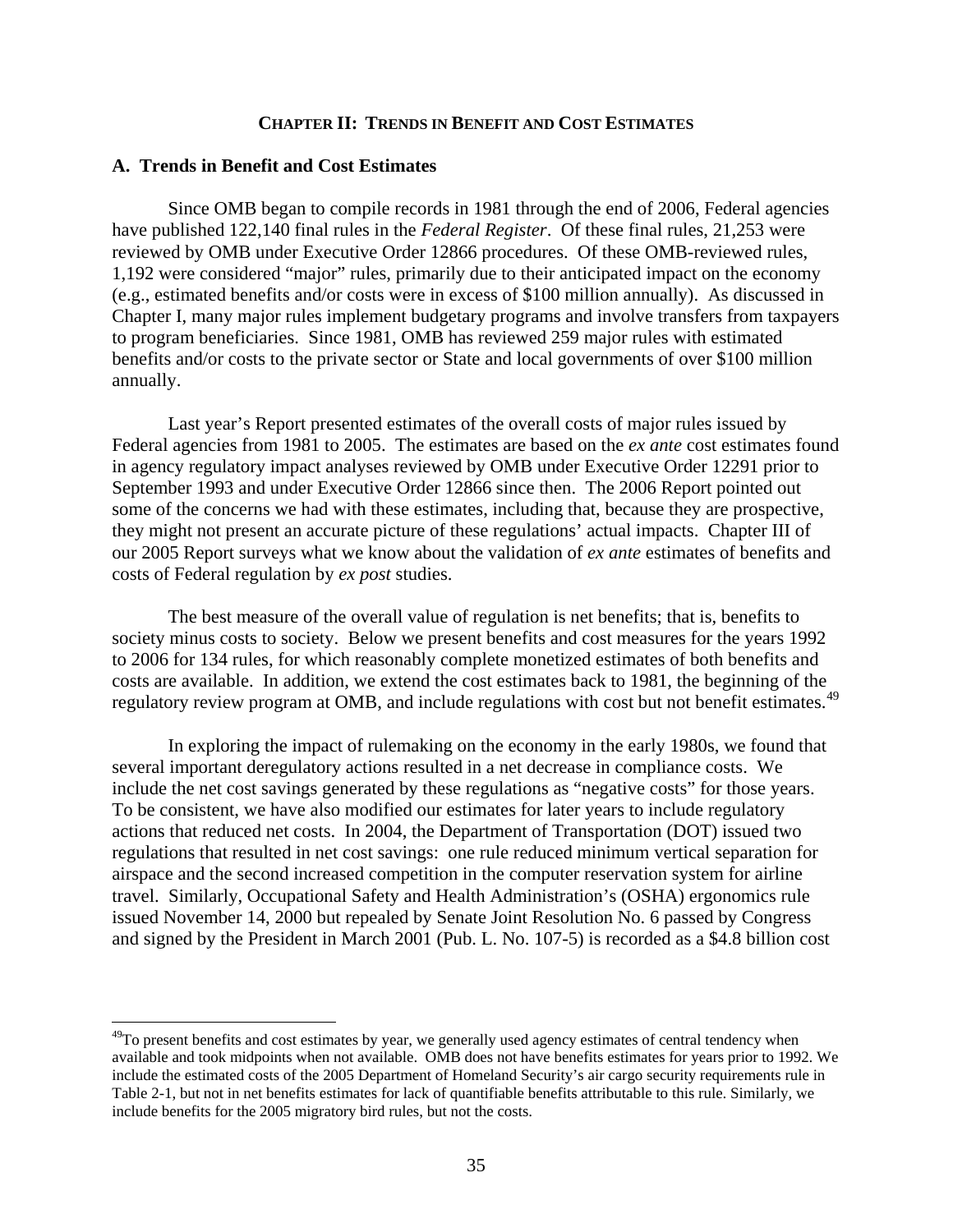<span id="page-40-0"></span>addition in 2000 and a \$4.8 billion cost savings in 2001.<sup>[50](#page-40-0)</sup> Another important change is the inclusion of DOT's 1993 air bag rule, which had been left out of our calculations in 1993 because Congress had mandated the rule.<sup>[51](#page-40-0)</sup> We made this change to be consistent with OMB Circular A-4, Regulatory Analysis, issued in September 2003. Circular A-4 states that in situations where a rule simply restates statutory requirements, incremental benefits and costs should be measured relative to the pre-statute baseline.

Finally, EPA adopted significantly more stringent National Ambient Air Quality Standards (NAAQS) for ozone and fine particulate matter (PM) in 1997. At that time, EPA estimated that the actions necessary to meet the revised standards would yield benefits ranging from \$20 to \$120 billion per year, and would impose costs of \$10 to \$22 billion per year. In the five years following the promulgation of the 1997 ozone and fine PM NAAQS, EPA finalized several key implementing rules that will achieve emission reductions and impose costs that account for a major portion of the benefit and cost estimates associated with the NAAQS rules. Thus, to prevent double-counting, we noted in our 2002 Report that in developing aggregate estimates of regulatory benefits and costs, we had decided to exclude the estimates for the 1997 revisions of the ozone and fine PM NAAQS and use instead the estimates associated with the several "implementing" rules promulgated in subsequent years. Although the pattern of benefits and costs of the rules presented below is affected by the decision to focus on the implementing rules, we believe these benefit and cost estimates provide a better measure of the actual impacts and timing of those impacts.

Figure 2-1 presents the cost estimates from January 20, 1981 through September 30, 2006. Over the last 26 years, \$126.9 billion of annual regulatory costs (2001 dollars) have been added by the major regulations issued by the Executive Branch agencies and reviewed by OMB. This means that, on average, almost \$5 billion in annual costs have been added each year over this period. Several patterns are present. Note, in particular, the tendency for regulatory costs to be highest in the last year before a President leaves office (1988, 1992, and 2000). The average annual costs of the regulations issued over the past six years have been 47 percent lower than the average annual costs of the regulations issued during the previous 20 years.<sup>[52](#page-40-0)</sup>

<sup>&</sup>lt;sup>50</sup> We have used alternative methods to account for OSHA's ergonomics rule and its repeal (i.e., excluding costs as well as benefits of the rule in 2000 and 2001), which results in small changes to trends reported in this chapter, but not their direction. We note these changes where appropriate.

 $51$ Our estimate of \$4 billion in annual benefits and  $\overline{$3}$  billion in annual costs reflects the assumption that without the rule, 50 percent of the benefits and costs of airbags would have been provided by the market.

 $52$  Note that this trend would have been 44 percent if the ergonomics rule were not included.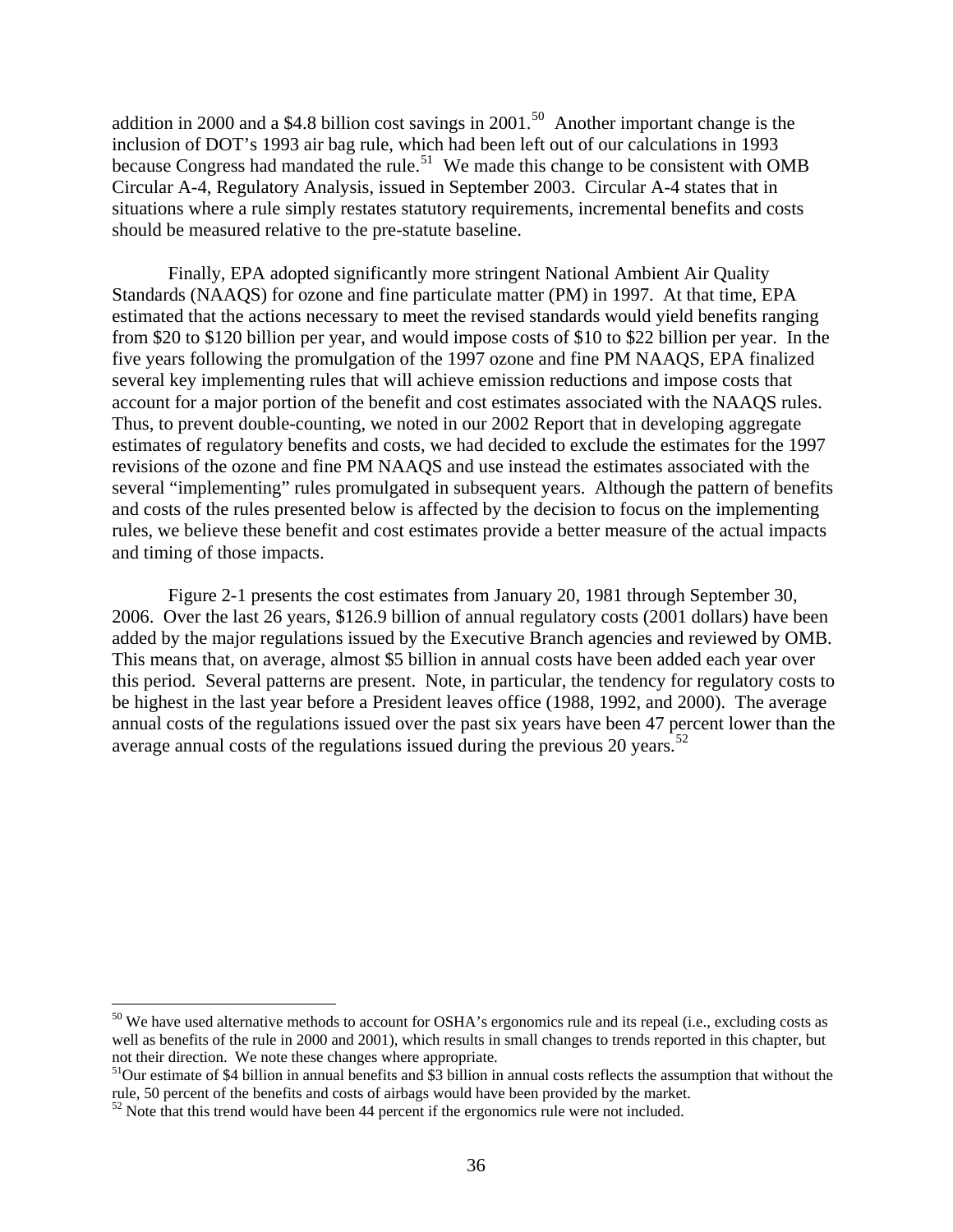<span id="page-41-0"></span>

**Figure 2-1: Costs of Major Rules (1981-2006)** 

Figure 2-2 shows the benefits and costs of major rules issued from October 1, 1992, to September 30, 2006. Benefit estimates for the rules (with three noted exceptions)<sup>[53](#page-41-0)</sup> that comprise the overall estimates are presented in various tables in the ten annual Reports (including this Report) that OMB has completed. Note that the three highest years for benefits, 1992, 2004, and 2005 are mostly explained by three EPA regulations: the 1992 acid rain permits regulation, the 2004 non-road diesel engine rule, and the 2005 interstate air quality rule. Since more major rules had cost estimates than benefit estimates, it is likely that benefit estimates are understated relative to the cost estimates included in Figure 2-2.

1

<sup>&</sup>lt;sup>53</sup>The exceptions, as discussed above, are DOT's 1993 airbag rule, OSHA's 2000 ergonomics rule, and DHS's 2005 air cargo security requirements rule. We did not include benefit estimates for the ergonomics rule because of the speculative nature of the estimates and the difficulty of determining the cause and/or mitigation of the great majority of ergonomic injuries. After the rule was overturned under provisions of the Congressional Review Act, the number of muscular skeletal disorders (MSDs) declined significantly more than OSHA's regulatory impact analysis (RIA) predicted would occur under the standard. The RIA estimated that MSDs would decline from 647,344 to 517,344 after 10 years of compliance. Instead, three years after the standard (which had never gone into effect) had been overturned, MSDs declined to 435,180 in 2003 (the last year for which data is available). The reason that voluntary actions to reduce MSDs are effective may be that employers and employees alike have strong incentives, due to worker's compensation costs and lost productivity, to reduce the incidence of MSDs.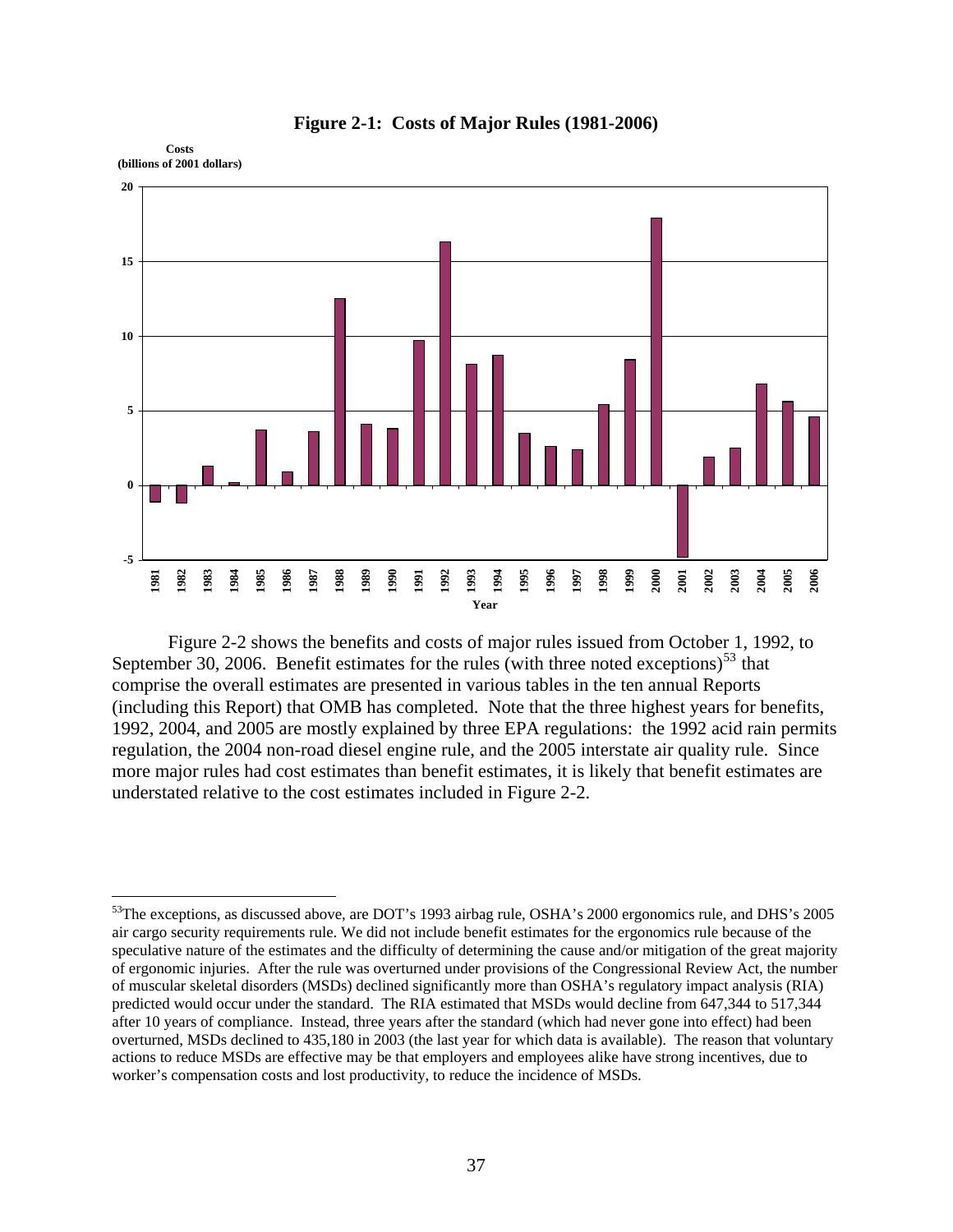

#### **Figure 2-2: Benefits and Costs of Major Rules (1992-2006)**

<span id="page-42-0"></span>**Billions of 2001 dollars** 

<u>.</u>

The difference between benefit and cost shows the net benefits of major regulations from 1992 though September 2006. We were unable to go back beyond 1992 because of a lack of comparable data on benefits. Figure 2-2 also shows that in no year were costs significantly greater than benefits, even though benefits are likely understated relative to the costs since agencies estimate costs but not benefits for some of the rules reviewed by OMB over this time period.<sup>[54](#page-42-0)</sup>

We wish to emphasize that (1) these are ex ante *estimates*, (2) as discussed elsewhere in this Report (see Appendix A) as well as previous Reports, the aggregate estimates of benefits and costs derived from different agency's estimates and over different time periods are subject to methodological inconsistencies and differing assumptions, and (3) the groundwork for the regulations issued by one administration are often begun in a previous administration.<sup>[55](#page-42-0)</sup>

<sup>&</sup>lt;sup>54</sup>In 1993 and 1995, costs exceeded benefits by about \$400 million in each year.

<sup>&</sup>lt;sup>55</sup>For example, FDA's trans fat rule was proposed by the previous Administration and issued by the Bush Administration while the groundwork for EPA's 2004 non-road diesel engine rule was set by the NAAQS rules issued in 1997. Moreover, Congress and the Judiciary also play a role in the timing and outcomes of regulations.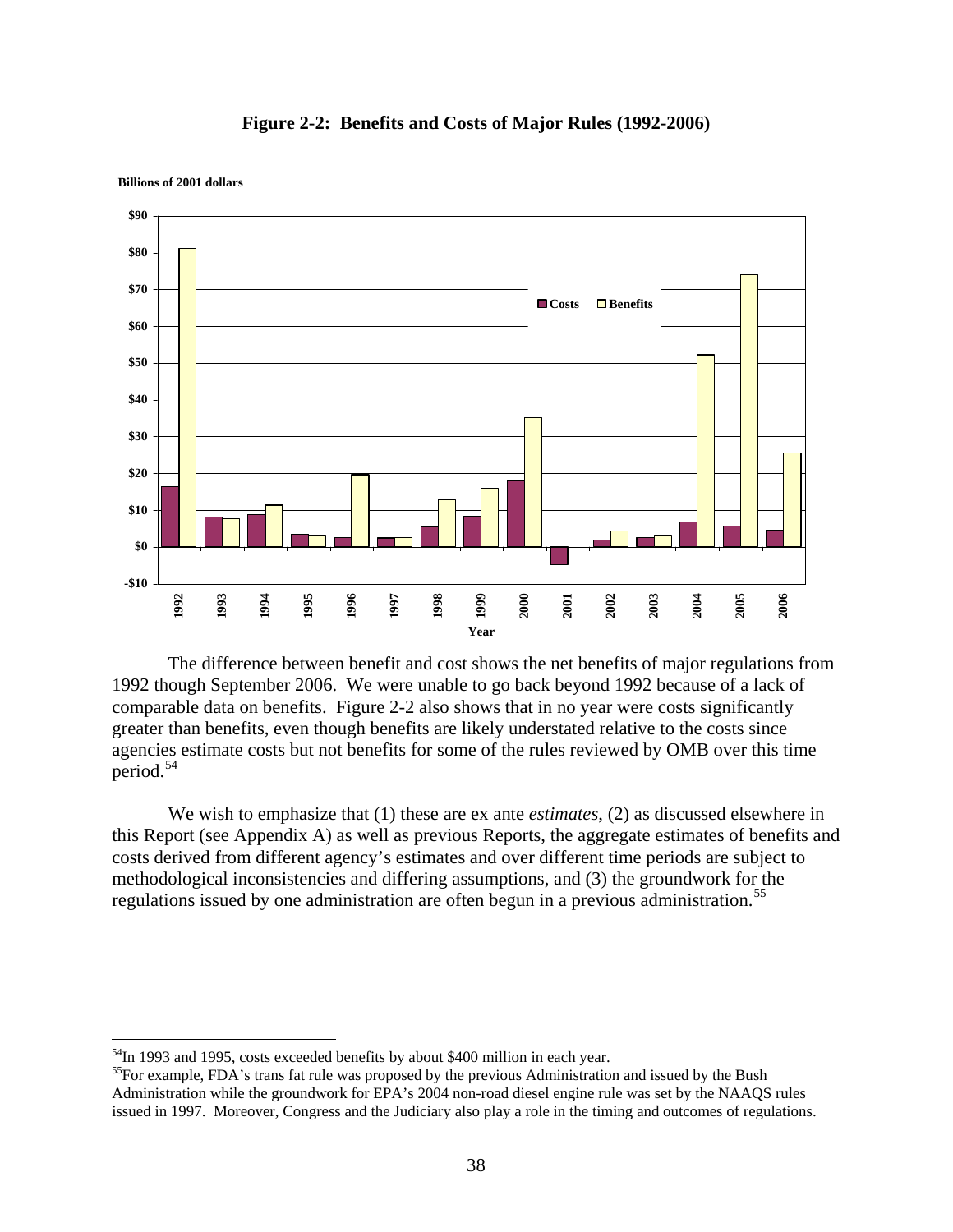#### **B. Response to Peer Reviews and Public Comments on Trends in Benefit and Cost Estimates**

Peer reviewer (1) suggested the Report should maintain objectivity by removing any "political" overtones in this chapter. Commenter (C) stated that linking macroeconomic performance to net benefits of rules is problematic. Lastly, Peer reviewer (3) suggested that OMB clarify whether the studies discussed in this chapter focus on high-income countries or all countries, and the strength of relationship between the level of regulation and macroeconomic variables. OMB has addressed the comment regarding politicization by removing specific calculations of trends focusing on different administrations. OMB has retained, though, a discussion regarding the general trends over the past 15 to 20 years versus recent trends over the past 6 years regarding costs of major rules and net benefits. OMB also clarified in the Report (1) high income countries vs. all countries issue, and (2) the relationship between regulation and macroeconomic variables in Chapter I.

Peer reviewer (3) recommended assessing whether the benefits justify the costs on U.S. competitiveness (domestically and internationally). OMB believes that the "Trends" report examines welfare implications, based on the benefit-cost analysis conducted by agencies in accordance with the Circular A-4.

Peer reviewer (1) suggested that OMB should consider additional econometric analysis of trends and conditioning factors. Econometric analysis of trends and conditioning factors is outside the scope of this report. OMB provides the basic trends.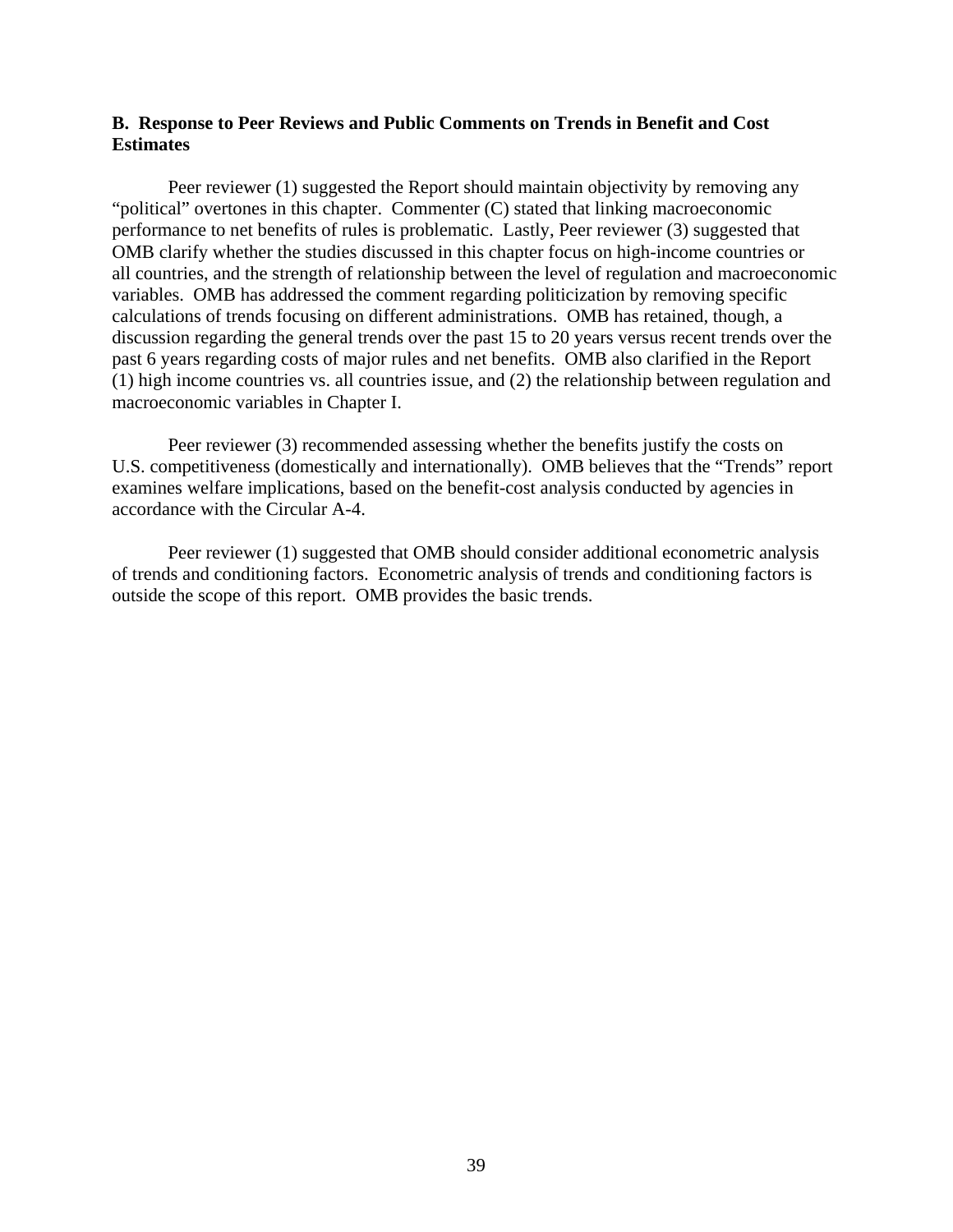#### <span id="page-44-0"></span>**CHAPTER III: UPDATE ON THE IMPLEMENTATION OF THE INFORMATION QUALITY ACT**

Section 515 of the Treasury and General Government Appropriations Act, 2001 (Pub. L. No. 106-554, 31 U.S.C. § 3516 note), commonly known as the "Information Quality Act," (IQA) requires OMB to develop government-wide standards "for ensuring and maximizing" the quality of information disseminated by Federal agencies.

To implement the IQA, OMB issued final government-wide guidelines on February 22, 2002 (67 FR 8452), and each Federal agency was charged with promulgating its own Information Quality Guidelines. OMB facilitated the development of these agency guidelines, working with the agencies to ensure consistency with the principles set forth in the governmentwide guidelines. By October 1, 2002, almost all agencies had released their final guidelines, which became effective immediately. The OMB government-wide guidelines require agencies to submit a report annually to OMB providing information on the number and nature of complaints received by the agency and how such complaints were resolved.

In August 2004, the OIRA Administrator issued a memorandum to the President's Management Council requesting that agencies post all Information Quality correspondence on agency web pages to increase the transparency of the process.<sup>[56](#page-44-0)</sup> In their FY 2004 Information Quality Reports to OMB, agencies provided OMB with the specific links to these web pages and OMB provided this information to the public in our 2005 update on Information Quality.<sup>[57](#page-44-0)</sup> This increase in transparency allows the public to view all correction requests, appeal requests, and agency responses to these requests. The web pages also allow the public to track the status of correction requests that may be of interest. An updated list of agency web pages is provided in Appendix C-1 of this Report.

Whereas the correction request and appeals processes are designed to address the quality of information after dissemination, the Information Quality Guidelines also require predissemination quality assurance measures. Peer review is one form of pre-dissemination review. Peer review is a highly regarded procedure used in the scientific community to promote independent review and critique by qualified experts and also is respected by the courts.<sup>[58](#page-44-0)</sup> The Guidelines specifically provide a presumption of objectivity for information that has been peer reviewed.

After two rounds of public comment, a National Academy of Sciences workshop, and an interagency review process, OMB issued additional guidance on this aspect of information quality in the form of the Final Information Quality Bulletin for Peer Review<sup>[59](#page-44-0)</sup> (the Bulletin). The Bulletin, which was issued on December 16, 2004, is designed to enhance the practice of peer review of government science documents. The implementation requirements for the

[http://www.whitehouse.gov/omb/inforeg/2005\\_cb/final\\_2005\\_cb\\_report.pdf.](http://www.whitehouse.gov/omb/inforeg/2005_cb/final_2005_cb_report.pdf) 58 See *Daubert v. Merrell Dow Pharmaceuticals, Inc.*, 509 U.S. 579 (1993).

<sup>&</sup>lt;sup>56</sup>See http://www.whitehouse.gov/omb/inforeg/info quality posting 083004.pdf.

<sup>&</sup>lt;sup>57</sup>See *Validating Regulatory Analysis: 2005 Report to Congress on the Costs and Benefits of Federal Regulations and Unfunded Mandates on State, Local, and Tribal Entities,*

<sup>59</sup> See Issuance of OMB's "Final Information Quality Bulletin for Peer Review," December 16,2004, <http://www.whitehouse.gov/omb/memoranda/fy2005/m05-03.pdf>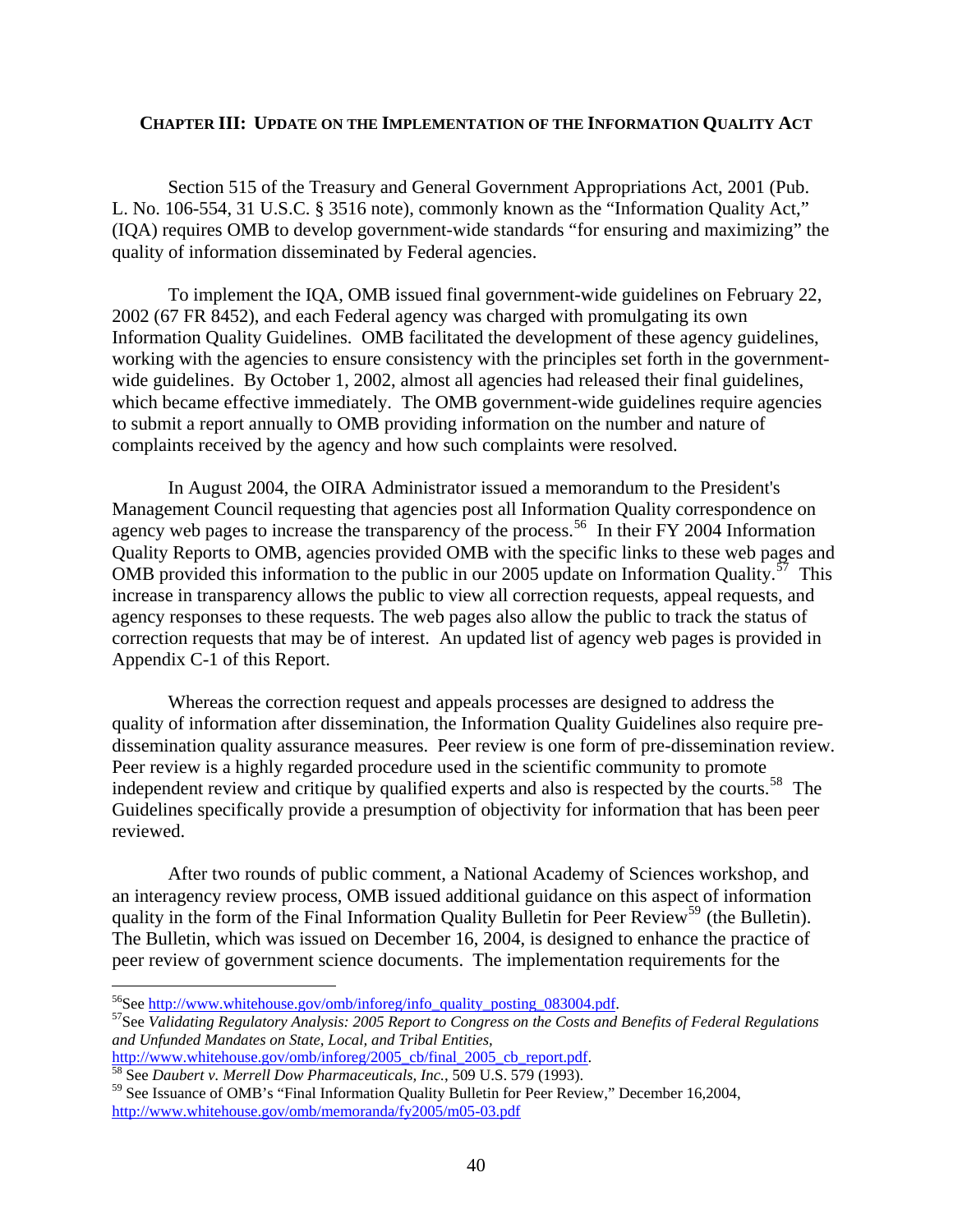<span id="page-45-0"></span>Bulletin became fully effective on December 16, 2005. The Bulletin has a separate annual reporting requirement; FY 2006 was the first year for which agencies were required to report to OMB about the number and nature of the peer reviews conducted.

In previous Reports, OMB has presented a thorough discussion of the IQA and its implementation, including a discussion of perceptions and realities, legal developments, improving transparency, suggestions for improving correction requests, and the release of the OMB Information Quality Bulletin for Peer Review.<sup>[60](#page-45-0)</sup>

This chapter provides a summary of the current status of correction requests that were received in FY 2006, as well as an update on the status of requests received in FY 2003, FY 2004, and FY 2005. Our discussion of the individual correction requests and agency responses is minimal because all correspondence between the public and the agencies regarding these requests is publicly available on the agencies' Information Quality web pages. Finally, we discuss progress in implementing the Bulletin for Peer Review and summarize the annual peer review reports from the agencies.

### **A. Request for Correction Process**

### *New Correction Requests and Appeal Requests Received by the Agencies in FY 2006*

Table 3-1 below lists the departments and agencies that received requests for corrections FY 2006. As it shows, in FY 2006 a total of 22 requests for correction were sent to 8 different departments and agencies. All of the departments and agencies listed below have received correction requests in the past. Associated with these requests, only one appeal, sent to the Department of Transportation, was filed in FY 2006. However, as some of the agency responses were sent at the end of FY 2006 or were still pending at the end of FY 2006, there is a possibility that additional appeals may be filed.

 $^{60}$ See Information Quality, a Report to Congress FY 2003, OMB,

[http://www.whitehouse.gov/omb/inforeg/fy03\\_info\\_quality\\_rpt.pdf](http://www.whitehouse.gov/omb/inforeg/fy03_info_quality_rpt.pdf), and *Validating Regulatory Analysis: 2005 Report to Congress on the Costs and Benefits of Federal Regulations and Unfunded Mandates on State, Local, and Tribal Entities*, [http://www.whitehouse.gov/omb/inforeg/2005\\_cb/final\\_2005\\_cb\\_report.pdf.](http://www.whitehouse.gov/omb/inforeg/2005_cb/final_2005_cb_report.pdf)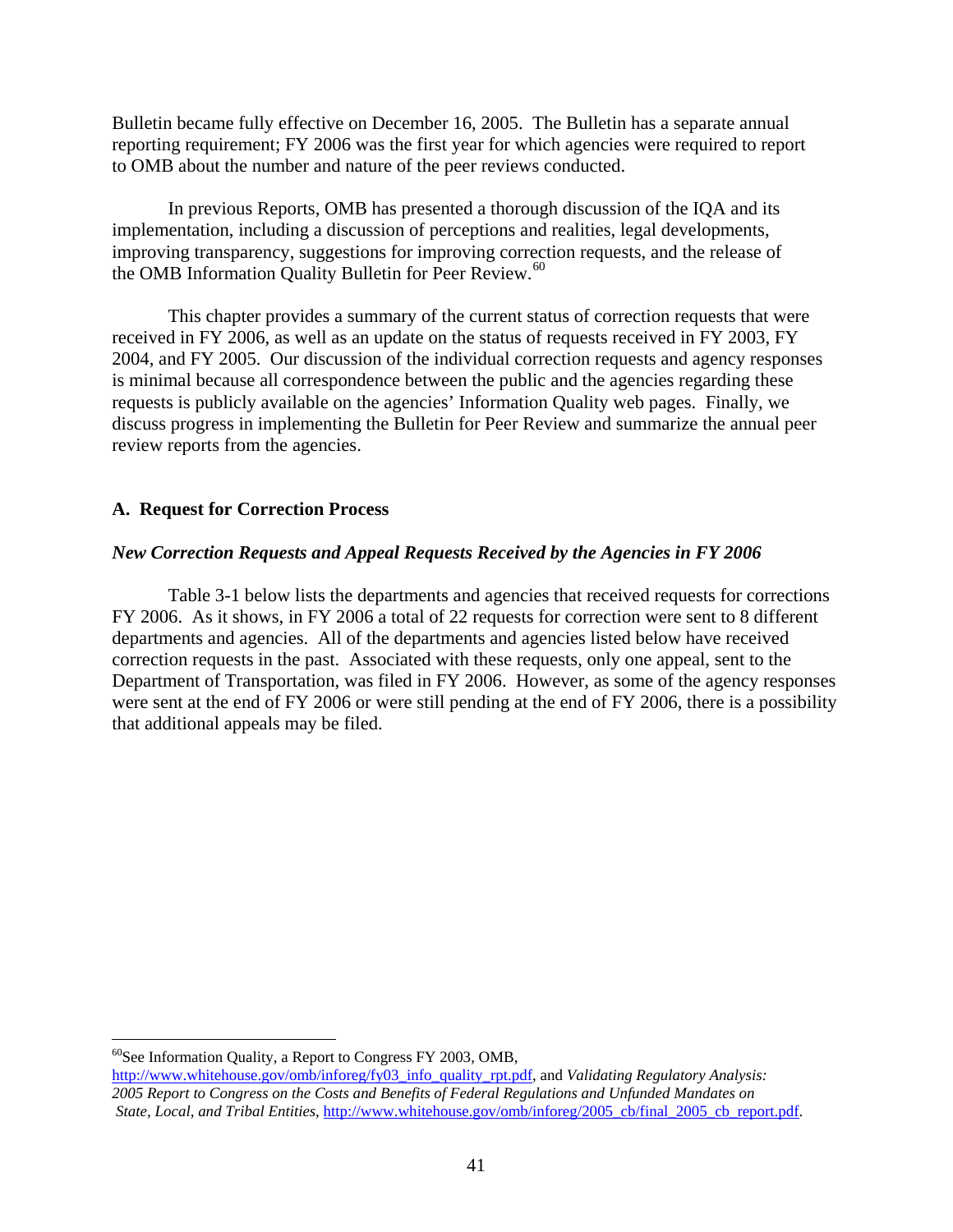# **Table 3-1: Departments and Agencies that Received Information Quality Correction Requests in FY 2006**

| <b>Agency</b>                   | Number of FY06<br><b>Correction Requests</b> |  |  |
|---------------------------------|----------------------------------------------|--|--|
| Department of Commerce          |                                              |  |  |
| Department of Defense           | 3                                            |  |  |
| Department of Health and        |                                              |  |  |
| <b>Human Services</b>           |                                              |  |  |
| Department of the Interior      |                                              |  |  |
| Department of Labor             |                                              |  |  |
| Department of Transportation    |                                              |  |  |
| <b>Consumer Product Safety</b>  |                                              |  |  |
| Commission                      |                                              |  |  |
| <b>Environmental Protection</b> |                                              |  |  |
| Agency                          |                                              |  |  |
| Total                           | 22                                           |  |  |

Further, as shown below in Table 3-2, there were an additional 6 appeals filed in FY 2006. These appeal requests were sent to the agencies following receipt of responses to correction requests that were initiated in FY 2004 or FY 2005.

# **Table 3-2: Departments and Agencies that Received Information Quality Appeals Requests in FY 2006, Following Responses to Requests Initiated in FY 2004 or FY 2005**

| <b>Agency</b>                                     | <b>Number of FY06</b><br><b>Appeals</b> |
|---------------------------------------------------|-----------------------------------------|
| Department of Health and<br><b>Human Services</b> |                                         |
| Department of Labor                               |                                         |
| <b>Environmental Protection</b><br>Agency         |                                         |
| Total                                             |                                         |

Details concerning the 22 requests and 6 appeals can be found at the agencies' Information Quality websites (see Appendix C-1 for a link to agency web pages). The correction requests received in FY 2006 were as diverse and interesting as those received in previous years. For instance, the Department of Defense received a request for correction from the Center for Regulatory Effectiveness regarding a report on predatory lending practices directed at members of the armed forces and their dependents; the Department of Health and Human Services received two requests from the National Legal and Policy Center regarding disseminations made by the Substance Abuse and Mental Health Services Administration (SAMHSA) concerning the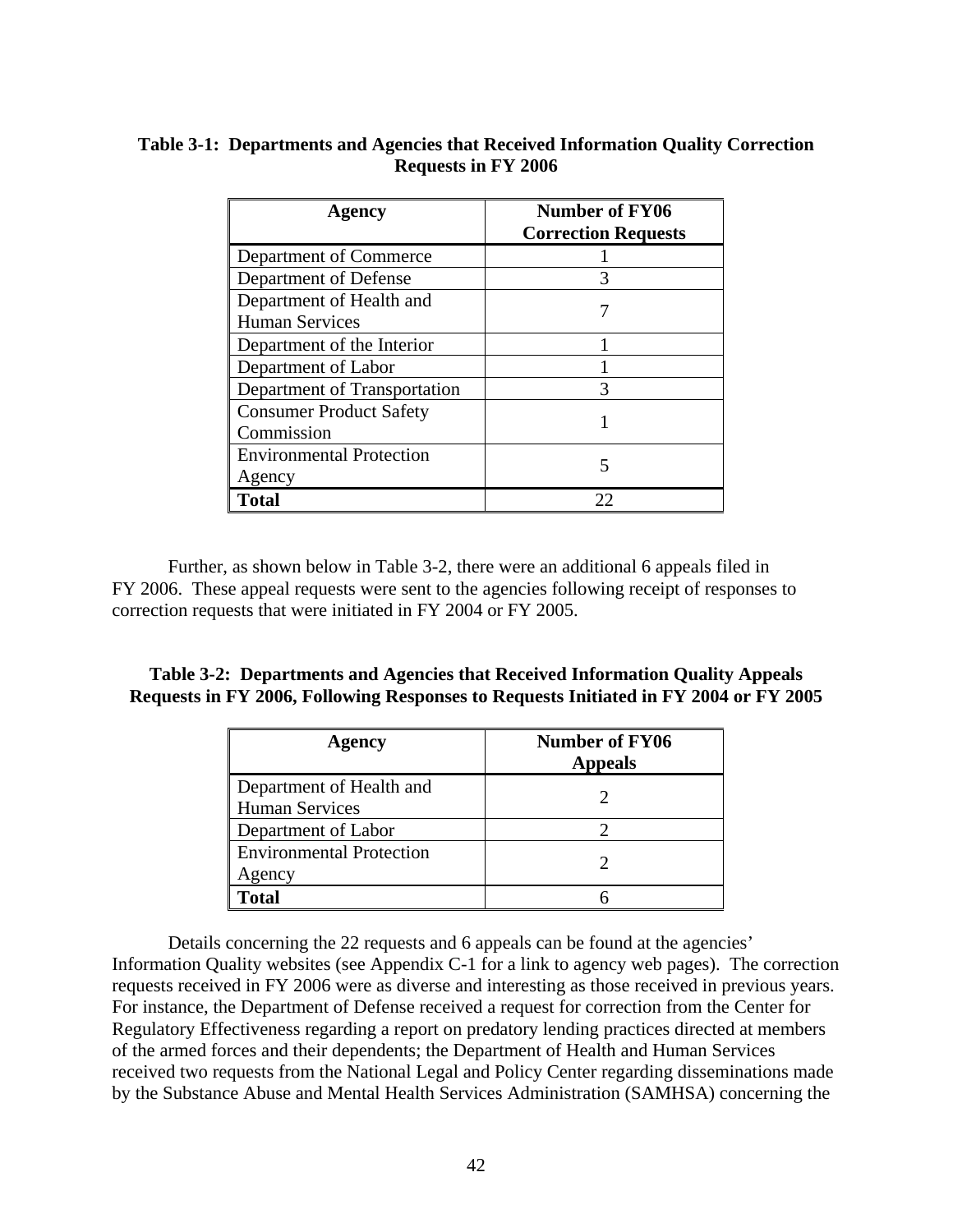health effects of smokeless tobacco; the Fish and Wildlife Service (part of the Department of the Interior) received a correction request on behalf Coloradoans for Water Conservation and Development and the Colorado Farm Bureau regarding disseminations concerning the Preble's meadow jumping mouse; and EPA received a request for correction from a private corporation regarding information disseminated in an enforcement and compliance database.

Figure 3-1 shows the status of the 22 FY 2006 correction requests. For details relating to the specific requests, including agency responses, readers are encouraged to visit agency Information Quality websites. As shown below, this year we are categorizing how agencies responded to requests in a more detailed manner. For instance, we are including the category of "other corrections." This category is used when the agency response does not provide the specific changes that were requested, but instead makes other changes. For example, instead of modifying information on the webpage related to smokeless tobacco, SAMHSA chose to remove the information completely while the agency works on revisions. Because the requestor asked for revisions to the information rather than removal, this has been classified in the "other corrections" category. OMB continues to use the "other processes/mechanisms" category to describe responses that were handled by other pre-existing processes at the agencies. For example, a request to EPA regarding information in its underground injection rule that is being challenged in the courts was not substantively addressed through the Information Quality process. Instead, EPA stated that the litigation and settlement discussions will be addressing similar issues and that if these processes do not resolve the requestor's information quality concerns, the requestor could then resubmit a new request for correction.



 **Figure 3-1: Status of IQ Correction Requests Received in FY2006**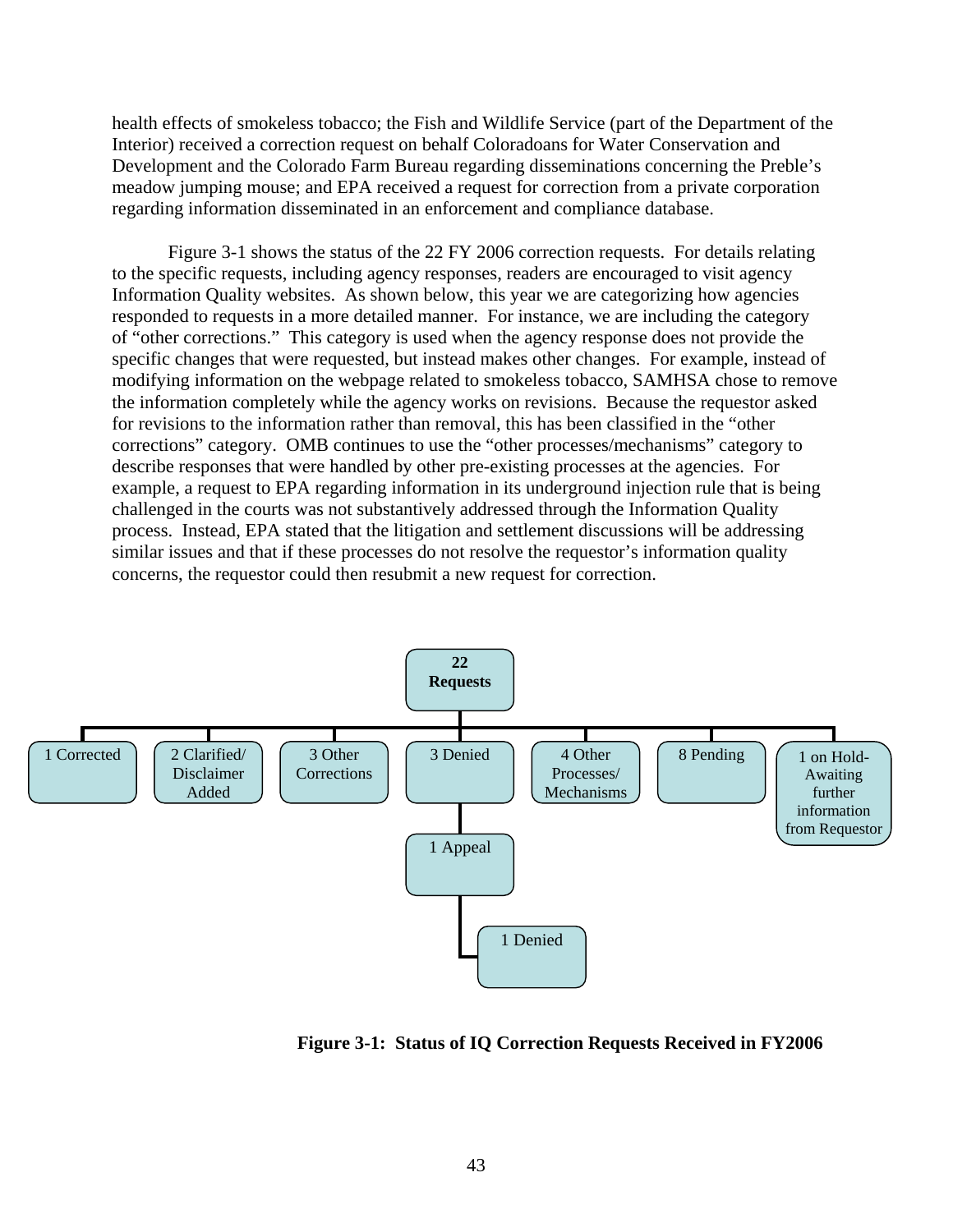<span id="page-48-0"></span>As noted in our 2006 final Report,<sup>[61](#page-48-0)</sup> OMB cautions readers against drawing any conclusions about trends or year-to-year comparisons because agency procedures for classifying correction requests are still evolving. However, we note that in FY 2003 there were 48 correction requests, in FY 2004 there were 37 correction requests, and in FY 2005 there were 24 correction requests.

#### *Status of Outstanding Correction Requests Received by the Agencies in FY 2003-05*

 At the close of FY 2005, 13 Information Quality correction request responses and 6 appeal responses were pending from the agencies. Figure 3-2 shows the status of those outstanding correction request responses at the close of FY 2006. Agencies have responded to eight of these correction requests and were still working on responses to the remaining five.



### **Figure 3-2: FY 2006 Status of Pending Correction Requests from FY 2004 and FY 2005**

 $\overline{a}$ 

.

<sup>61</sup> See *2006 Report to Congress on the Costs and Benefits of Federal Regulations and Unfunded Mandates on State, Local, and Tribal Entities*, [http://www.whitehouse.gov/omb/inforeg/2006\\_cb/2006\\_cb\\_final\\_report.pdf](http://www.whitehouse.gov/omb/inforeg/2006_cb/2006_cb_final_report.pdf).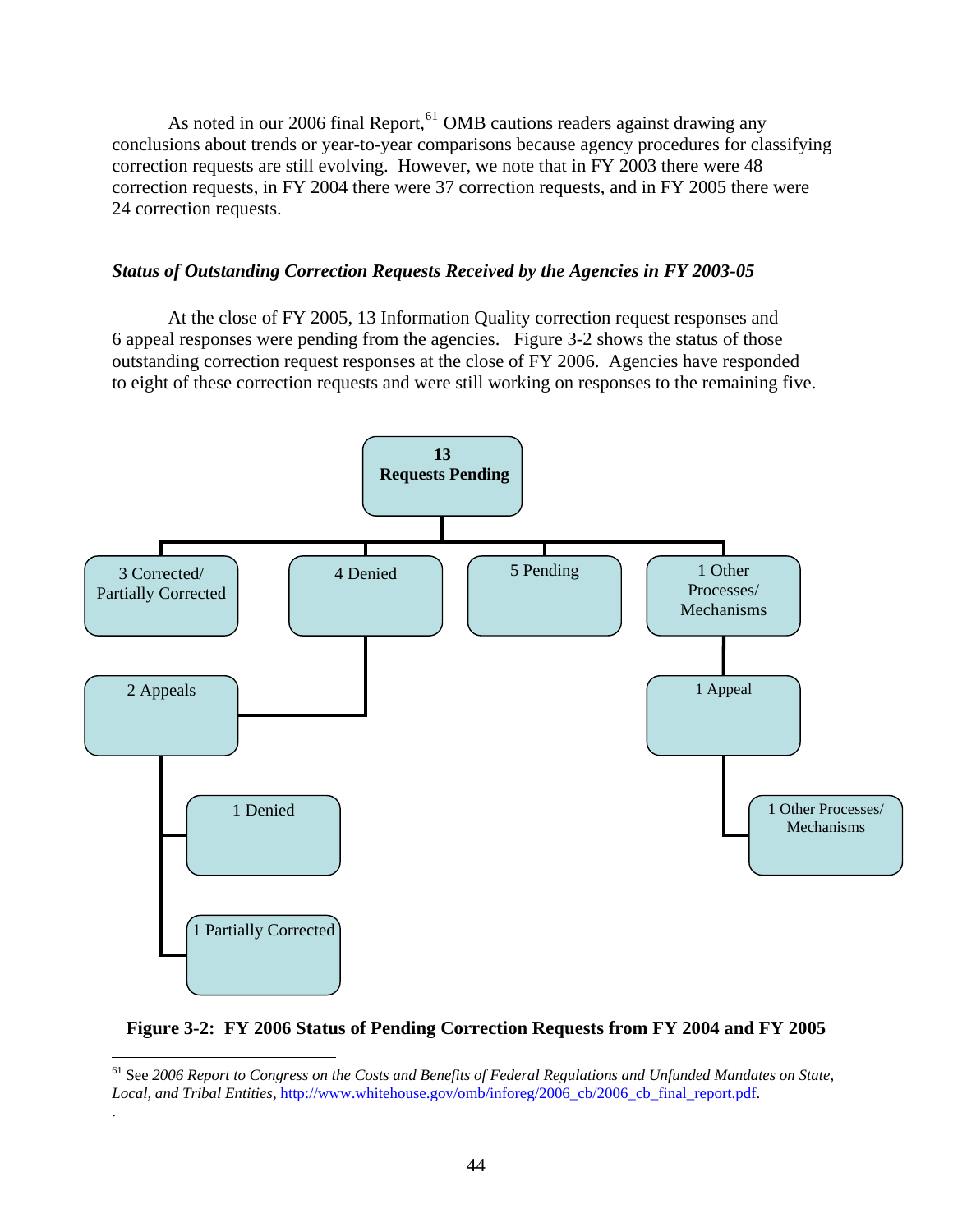<span id="page-49-0"></span> Figure 3-3 shows the status of the 6 appeal requests that were pending at the close of FY 2005. As this figure shows, two appeal responses are still pending. The Department of Transportation is continuing to work on its response to an appeal request it received in FY 2004 regarding the Federal Aviation Administration's Age 60 rule, and the Environmental Protection Agency is continuing to work on its response to an appeal request it received in FY2005 regarding some of its environmental databases.



**Figure 3-3: FY 2006 Status of Pending Appeal Requests from FY 2003, FY 2004, and FY 2005** 

#### **B. Peer Review Process**

#### *The Information Quality Bulletin for Peer Review*

In keeping with the goal of improving the quality of government information, on December 16, 2004, OMB issued the Final Information Quality Bulletin for Peer Review (the Bulletin).<sup>[62](#page-49-0)</sup> The Bulletin requires executive agencies to ensure that all "influential scientific information" they disseminate after *June 16, 2005* has been peer reviewed.

"Influential scientific information" is defined as "scientific information the agency reasonably can determine will have or does have a clear and substantial impact on important public policies or private sector decisions."[63](#page-49-0) In the term "influential scientific information," the

 $62$  See http://www.whitehouse.gov/omb/memoranda/fy2005/m05-03.pdf

 $63$  The Bulletin notes that information dissemination can have a significant economic impact even if it is not part of a rulemaking. For instance, the economic viability of a technology can be influenced by the government's characterization of its attributes. Alternatively, the Federal Government's assessment of risk can directly or indirectly influence the response actions of state and local agencies or international bodies.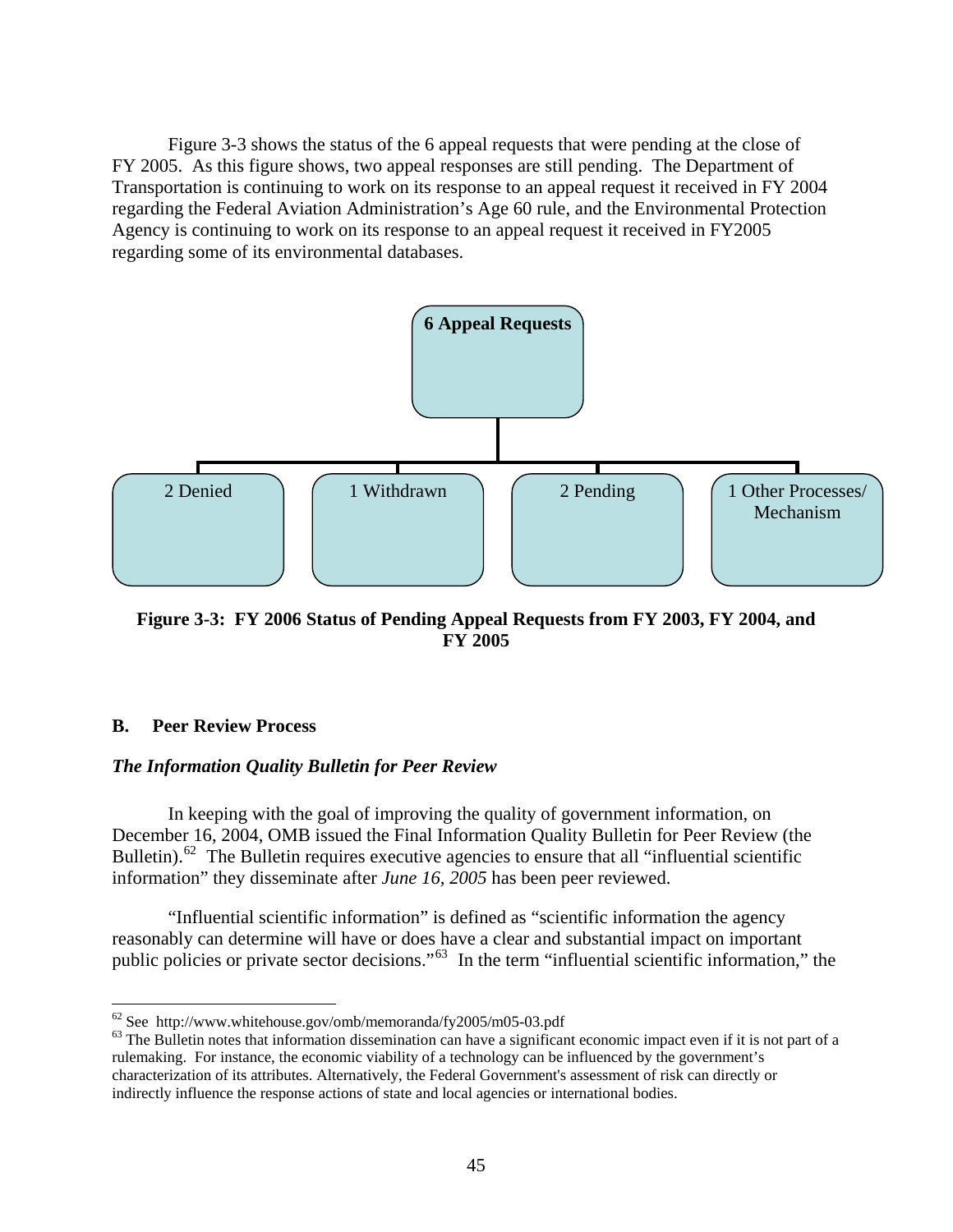<span id="page-50-0"></span>term "influential" is to be interpreted consistently with OMB's government-wide Information Quality guidelines and the information quality guidelines of each agency.

One type of scientific information is a scientific assessment. For the purposes of the Bulletin, the term "scientific assessment" means an evaluation of a body of scientific or technical knowledge, which typically synthesizes multiple factual inputs, data, models, assumptions, and/or applies best professional judgment to bridge uncertainties in the available information.<sup>[64](#page-50-0)</sup>

The Bulletin describes the factors that should be considered in choosing an appropriate peer review mechanism and stresses that the rigor of the review should be commensurate with how the information will be used. Agencies are directed to choose a peer review mechanism that is adequate, giving due consideration to the novelty and complexity of the science to be reviewed, the relevance of the information to decision making, the extent of prior peer reviews, and the expected benefits and costs of additional review. When deciding what type of peer review mechanism is appropriate for a specific information product, agencies will need to consider at least the following issues: individual versus panel review, timing, scope of the review, selection of reviewers, disclosure and attribution, public participation, disposition of reviewer comments, and adequacy of prior peer review.

The Bulletin specifies the most rigorous peer review requirements for "highly influential scientific assessments," which are a subset of "influential scientific information." To ensure that implementation of the Bulletin is not too costly, these requirements for more intensive peer review apply only to the more important scientific assessments disseminated by the Federal Government – those that could have a potential impact of more than \$500 million in any one year on either the public or private sector or are novel, controversial, or precedent-setting, or have significant interagency interest.

Under the Bulletin, agencies are granted broad discretion to weigh the benefits and costs of using a particular peer review mechanism for a specific information product. In addition to the factors noted above, agencies also are provided with the option of employing "alternative processes" for meeting the peer review requirement (e.g., commissioning a National Academy of Sciences' panel). Moreover, to ensure that peer review does not unduly delay the release of urgent findings, time-sensitive health and safety determinations are exempted from the requirements of the Bulletin. There are also specific exemptions for national security, individual agency adjudication or permit proceedings, routine statistical information, and financial information. The Bulletin does not cover information disseminated in connection with routine rules that materially alter entitlements, grants, user fees, or loan programs, or the rights and obligations of recipients thereof.

The Bulletin provides two mechanisms for monitoring the progress of the agencies in meeting these peer review requirements: a transparent peer review planning process and annual reporting. These mechanisms are discussed in detail in subsequent sections of this chapter.

1

<sup>&</sup>lt;sup>64</sup> These assessments include, but are not limited to, state-of-science reports; technology assessments; weight-ofevidence analyses; meta-analyses; health, safety, or ecological risk assessments; toxicological characterizations of substances; integrated assessment models; hazard determinations; or exposure assessments.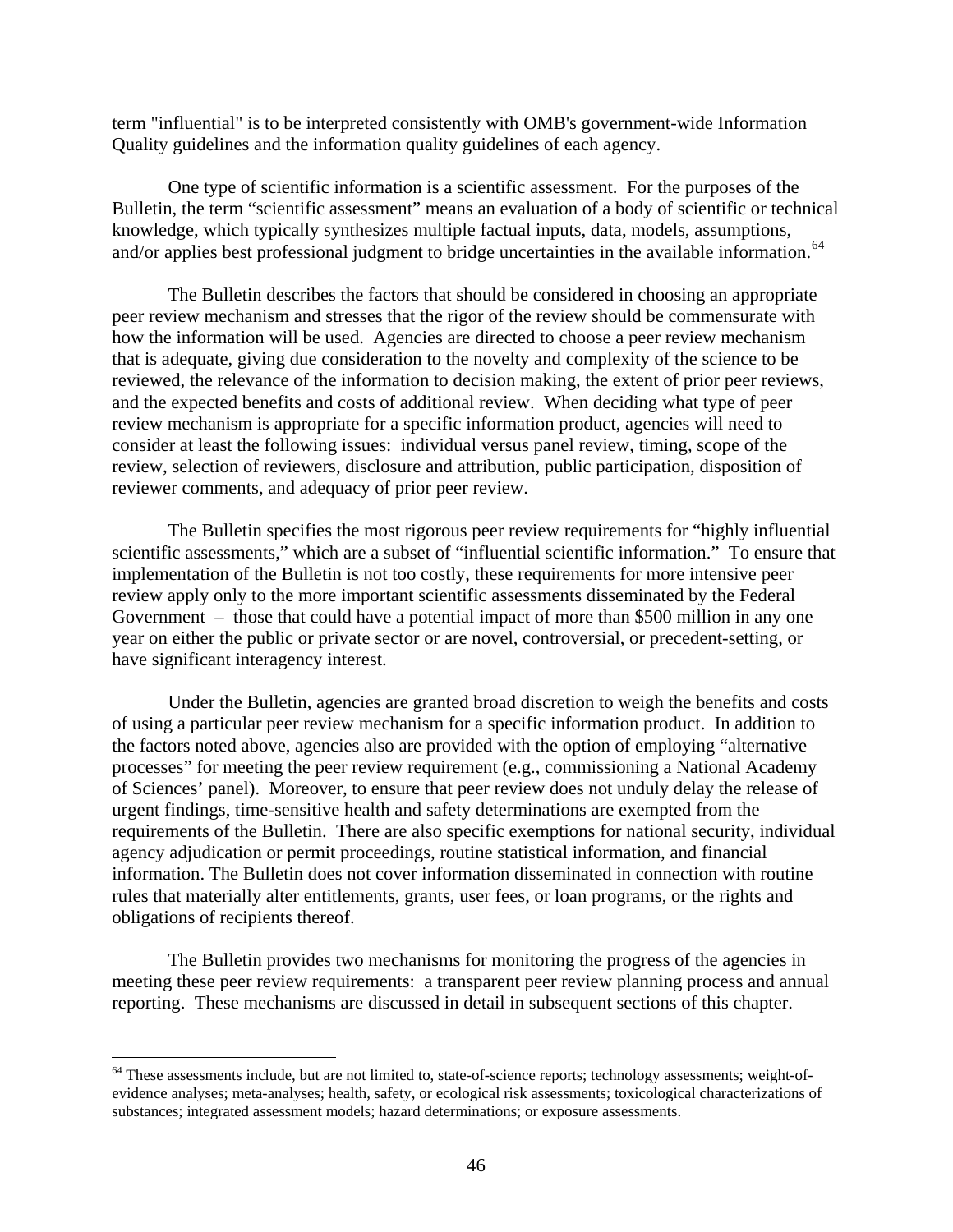OMB considers the requirements of the Bulletin to be good science and good government. OMB is confident that the requirements of the Bulletin will assist in improving the accuracy and transparency of agency science. Additionally, the peer review planning process described in the Bulletin, which includes posting of plans on agency websites, will enhance the ability of the government and the public to track influential scientific disseminations made by agencies.

On June 16, 2005, the Bulletin became effective for all influential scientific information, including highly influential scientific assessments. The peer review planning component of the Bulletin, discussed below, became fully effective on December 16, 2005. FY 2006 was the first full year of implementation.

#### **Peer Review Planning**

The Peer Review Planning component of the Bulletin (Section V) requires agencies to begin a systematic process of peer review planning for influential scientific information (including highly influential scientific assessments) that the agency plans to disseminate in the foreseeable future.

A key feature of the agency's peer review plan is a web-accessible listing (agenda) of forthcoming influential scientific disseminations that is updated on a regular basis. These postings are designed to allow the public to participate in the peer review process by providing data and comments to the sponsoring agencies as well as to external peer reviewers.

The agenda is designed to encourage planning for peer review early in the information generation process; thus, the agenda should cover all information subject to the Bulletin that the agency plans to disseminate *in the foreseeable future.* For instance, once an agency has established a time line for the generation of a scientific report, the agency should include that report in its agenda. Thus, although the Bulletin specifies that agencies should update their peer review agendas every six months, the agenda is not a six-month forecast (i.e., it should not be limited to information (documents) that the agency plans to disseminate (or peer review) in the next six months).

By making these agendas publicly available, agencies increase the level of transparency in their peer review processes and also have a mechanism to gauge the extent of public interest in their proposed peer reviews.

Readers are encouraged to visit the agendas for agencies of interest. We have asked agencies to ensure that there is an easily identifiable hyperlink to the peer review agenda from the agency's information quality home page. For cabinet-level departments that have a central information quality page but do not have a central peer review agenda, we requested that a hyperlink to each agency agenda be provided. Appendix C-2 provides the URLs for most agencies' peer review agendas.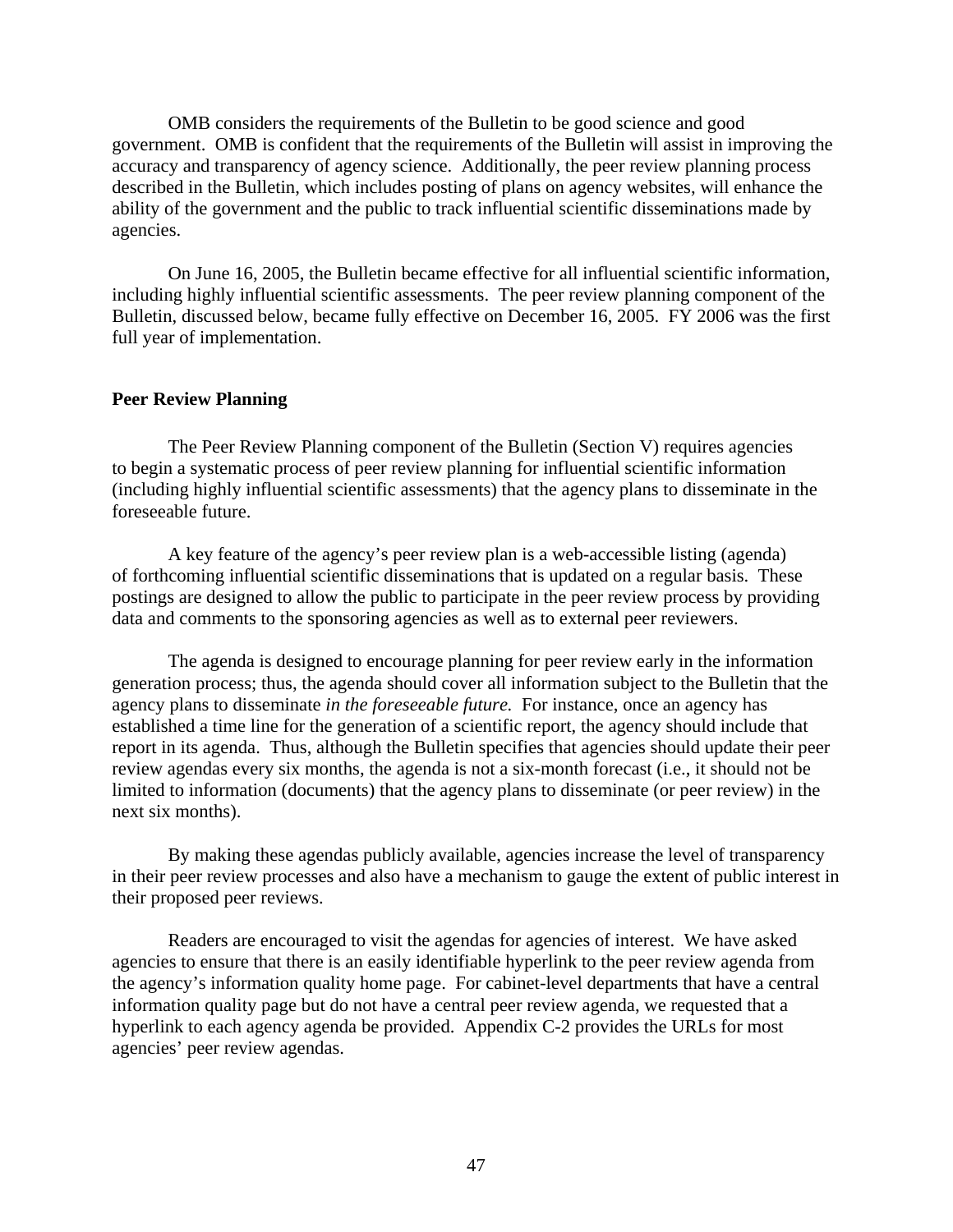<span id="page-52-0"></span>Cabinet level departments with processes in place for proactively identifying documents subject to the Bulletin include the Departments of Agriculture, Commerce, Energy, Health and Human Services, Interior, Labor, and Transportation. Other agencies with processes in place for proactively identifying documents subject to the Bulletin include the Consumer Product Safety Commission, the Environmental Protection Agency, and the Federal Communications Commission.

There is another group of agencies that does, from time to time, produce or sponsor influential scientific information, but has not currently identified forthcoming information products subject to the Bulletin. We are currently working with these agencies to ensure that they develop rigorous processes for determining which documents are subject to the Bulletin and to ensure that the peer review plans for those documents are listed on the agency's agenda in a timely manner. These agencies include the Departments of Defense, Education, Housing and Urban Development, Justice, State and Veterans Affairs, as well as the National Aeronautics and Space Administration, the Nuclear Regulatory Commission, the Small Business Administration, the Federal Trade Commission, and the Tennessee Valley Authority. We are also working to improve peer review planning in a few agencies that are located within some of the larger departments that do have proactive policies in place (e.g., Agriculture and Energy). The Department of Homeland Security does not yet have a site; we are working with the department on this issue.

Several agencies do not believe that they currently produce or sponsor information subject to the Bulletin. Most of these agencies primarily produce financial information or routine statistical information for which the Bulletin provides specific exemptions. Others primarily engage in management, oversight, or granting activities. A list of these agencies can be found in Appendix C-3.

Although the Peer Review Planning Section of the Bulletin lays out the specific items that should be included in each peer review plan, OMB does not specify the format that agencies should use, thereby giving agencies the flexibility to incorporate their agendas into existing e-government and science planning initiatives.<sup>[65](#page-52-0)</sup> As such, some agencies house their peer review agendas within a research arm of the agency whereas others operate out of the office of the chief information officer or the policy and planning office. Some departments provide an integrated agenda across the agencies,  $\frac{66}{6}$  $\frac{66}{6}$  $\frac{66}{6}$  while other departments have chosen to have individual agencies host their own agendas.<sup>[67](#page-52-0)</sup> Furthermore, some agencies have chosen to provide a single agenda for both influential scientific information and highly influential scientific assessments,<sup>[68](#page-52-0)</sup> while others provide two separate agendas.<sup>[69](#page-52-0)</sup> The Bulletin specifically requires that agencies provide

<sup>&</sup>lt;sup>65</sup> For instance, the Environmental Protection Agency's incorporation with its science inventory project<br><sup>66</sup> For instance, the agenda for the Department of Transportation<br><sup>67</sup> For instance, the agendas for the Departmen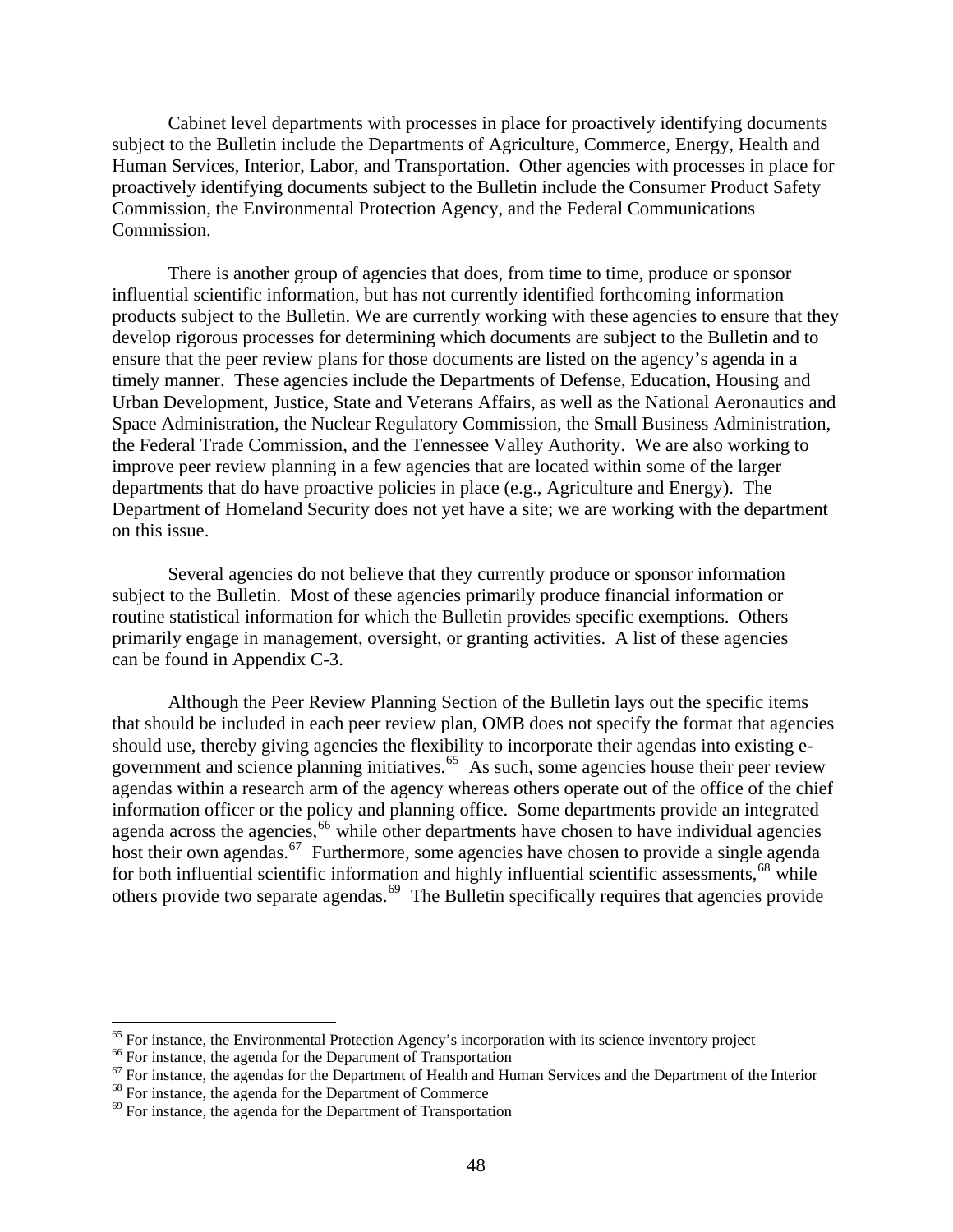<span id="page-53-0"></span>a link from the agenda to each document made public pursuant to the Bulletin, including the completed peer review report. Although some agencies routinely provide such links,  $\frac{70}{2}$  $\frac{70}{2}$  $\frac{70}{2}$  agendas at other agencies do not yet have this capability. Agencies have advised us that provision of these links is not always straightforward when the peer review is nested within a more complicated preexisting public process.<sup>[71](#page-53-0)</sup> OMB is currently working with all of the agencies to ensure that the required information is posted and to ensure that the web sites are easy to locate and navigate. Among the agencies with active agendas, OMB finds the Department of Health and Human Services' Center for Disease Control's agenda particularly informative and easy to navigate.

#### *FY 2006 Annual Report of Agency Peer Reviews*

 $\overline{a}$ 

The Annual Reports Section (Section VI) of the Bulletin discusses the annual reporting requirement. This requirement is designed to provide OMB with a count of the peer reviews completed in the fiscal year as well as information about the use of waivers, deferrals, exemptions, alternative processes, and exceptions to the independence and conflict of interest criteria for choosing reviewers and the degree to which opportunities for public participation were provided.

FY 2006 constituted the first full year of implementation for the Bulletin. Agencies were requested to complete a template for reporting peer reviews that were completed pursuant to the Bulletin between October 1, 2005 and September 30, 2006 as well as the other information specified in Section VI. In general, the agencies have made important progress in implementing the Bulletin, summarized below in Table 3-3. We will continue to work with each of the agencies over the next year to ensure further progress.

For FY 2006, agencies reported to OMB that they conducted 159 peer reviews that fell within the scope of the Bulletin's provisions. This number includes all such peer reviews that were conducted, regardless of whether the final peer review report has been completed. Of the 159 reviews, 34 were reviews of highly influential scientific assessments.

We are aware that many of these reported peer reviews were part of preexisting processes, consistent with agency's or program's pre-Bulletin policy to conduct peer reviews of scientific information. Because we do not have baseline information as to how many peer reviews were conducted during FY 2005 and prior years, we are not in a position to say how many of the 159 peer reviews during FY 2006 were conducted specifically as a result of the Bulletin. However, we understand that additional peer reviews were indeed conducted in FY 2006. Even for those reviews that would have happened in the absence of the Bulletin, it is our understanding that the Bulletin has encouraged additional rigor, strengthening the underlying

 $70$  For instance, agendas for the Department of Agriculture's Animal and Plant Health Inspection Service, the Department of Health and Human Services' Center for Disease Control, and the Environmental Protection Agency (See Appendix for URLs for these agencies' agendas.)

 $71$  For instance some National Oceanographic and Atmospheric Administration documents that are part of the Endangered Species Act process (e.g., http://www.fakr.noaa.gov/protectedresources/stellers/section7.htm)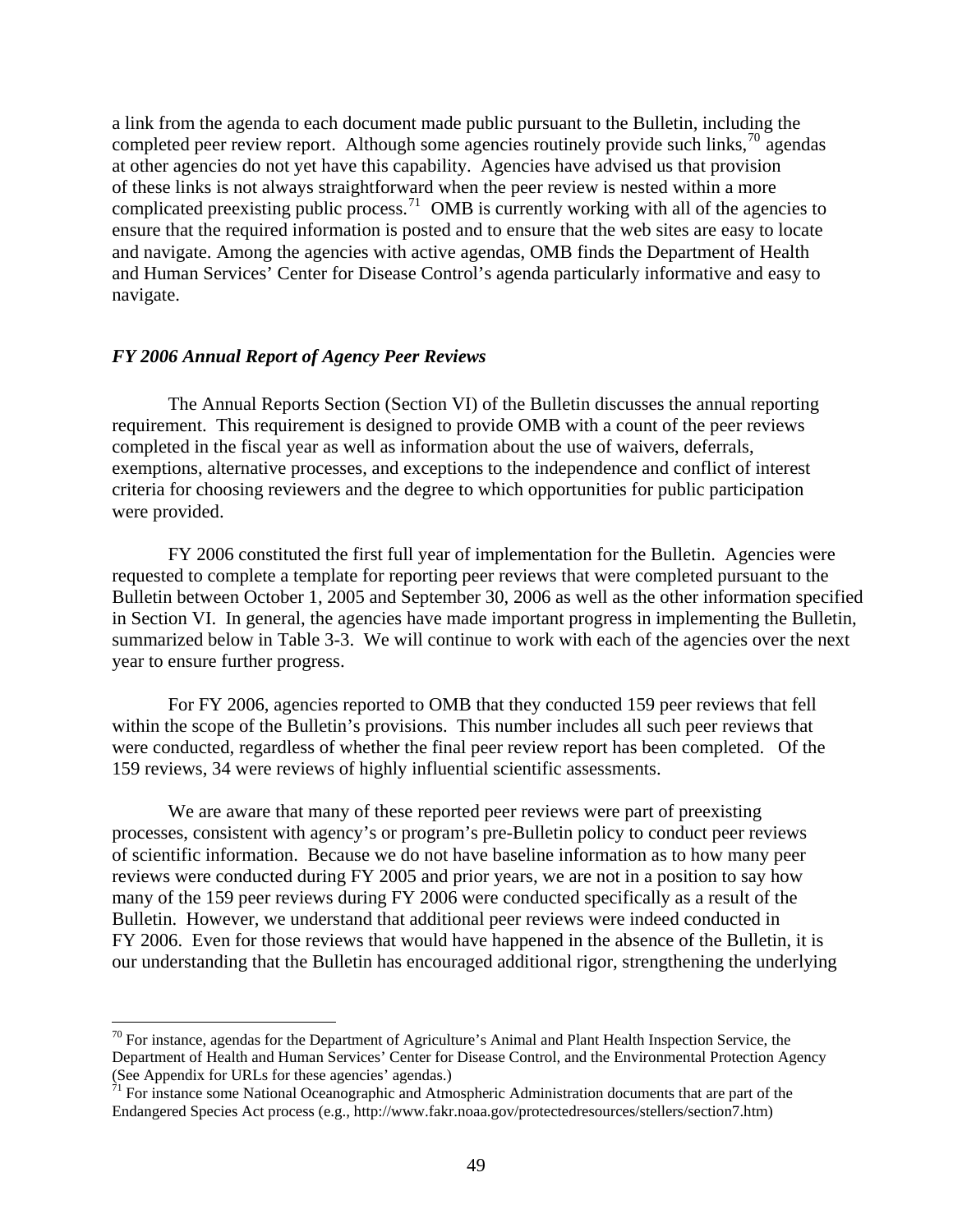<span id="page-54-0"></span>peer review process. As we and the agencies gather more experience, it will be easier in future years to identify and characterize trends.

Across all of the agencies, only one waiver, no deferrals, and no exemptions were invoked. The waiver was issued by the Fish and Wildlife Service (the Service) for the information underlying its annual regulations for hunting migratory game birds.<sup>[72](#page-54-0)</sup> The assessments underlying these decisions are subject to review and input from technical experts, but the Service determined that due to the extremely limited time between when data are collected and analyzed and decisions must be made regarding the hunting seasons, it was not possible to follow the requirements of the Bulletin for these reviews.

OMB acknowledges that peer review as described in the Bulletin is only one of the many procedures that agencies can employ to ensure an appropriate degree of pre-dissemination quality for influential scientific information. As such, the Bulletin provides for the use of "alternative processes." During FY 2006 only one "alternative process" was used – the Department of Commerce's National Oceanic and Atmospheric Administration used a National Academy of Sciences (NAS) panel to review its study of temperature trends in the lower atmosphere.<sup>[73](#page-54-0)</sup>

Sections II(3) and III(3) of the Bulletin lay out criteria for selection of peer reviewers, including expertise, balance, independence, and lack of conflict of interest. The Bulletin suggests adopting or adapting the NAS policy for committee selection with respect to evaluating the potential for conflicts. The strictest standards for independence from the sponsoring agency apply to highly influential scientific assessments. In FY 2006, agencies rarely found a need to appoint peer reviewers pursuant to the exception in Section III (3)(c) regarding the use of scientists employed by the sponsoring agency for review of highly influential assessments. Specifically, only four peer reviews, all conducted by the Service, used reviewers pursuant to an exception in FY 2006.<sup>[74](#page-54-0)</sup> We hope that the infrequent need for this exemption, as seen in this first year of implementation, alleviates concerns raised by some public commenters that agencies would not be able to identify sufficient external reviewers.

The preamble to the Bulletin discusses how public participation in peer review can be a potentially important aspect of obtaining a high quality product through a transparent process. As such, the Bulletin encourages public participation whenever feasible and appropriate. Examples of public participation processes include open peer review panels, public meetings, and requests for written comments. For peer reviews completed in FY 2006, 19 included public meetings. Public comments were solicited as a component of many of the review processes that had been underway before the introduction of the Bulletin; however, it is not clear whether such comments were (or are now) routinely shared with the peer reviewers.

 $^{72}$  http://www.fws.gov/migratorybirds/MBPeerReviewWaiver.pdf

 $^{73}$  http://www.cio.noaa.gov/itmanagement/prplans/ID22.html<br> $^{74}$  These were reviews for the FY 2005 Investigational Report: Incidence of *Ceratomyxa Shasta* and *Parvicapsula mimibicornis* by histology and QPCR in juvenile Klamath River Chinook Salmon; the Willowy monardella Proposed Critical Habitat; the Idaho Springsnail 12-month finding; and the Three Willamette Valley Species (Fender's Blue Butterfly, Kincaid's Lupine, and Willamette Daisy) Final Critical Habitat Determination.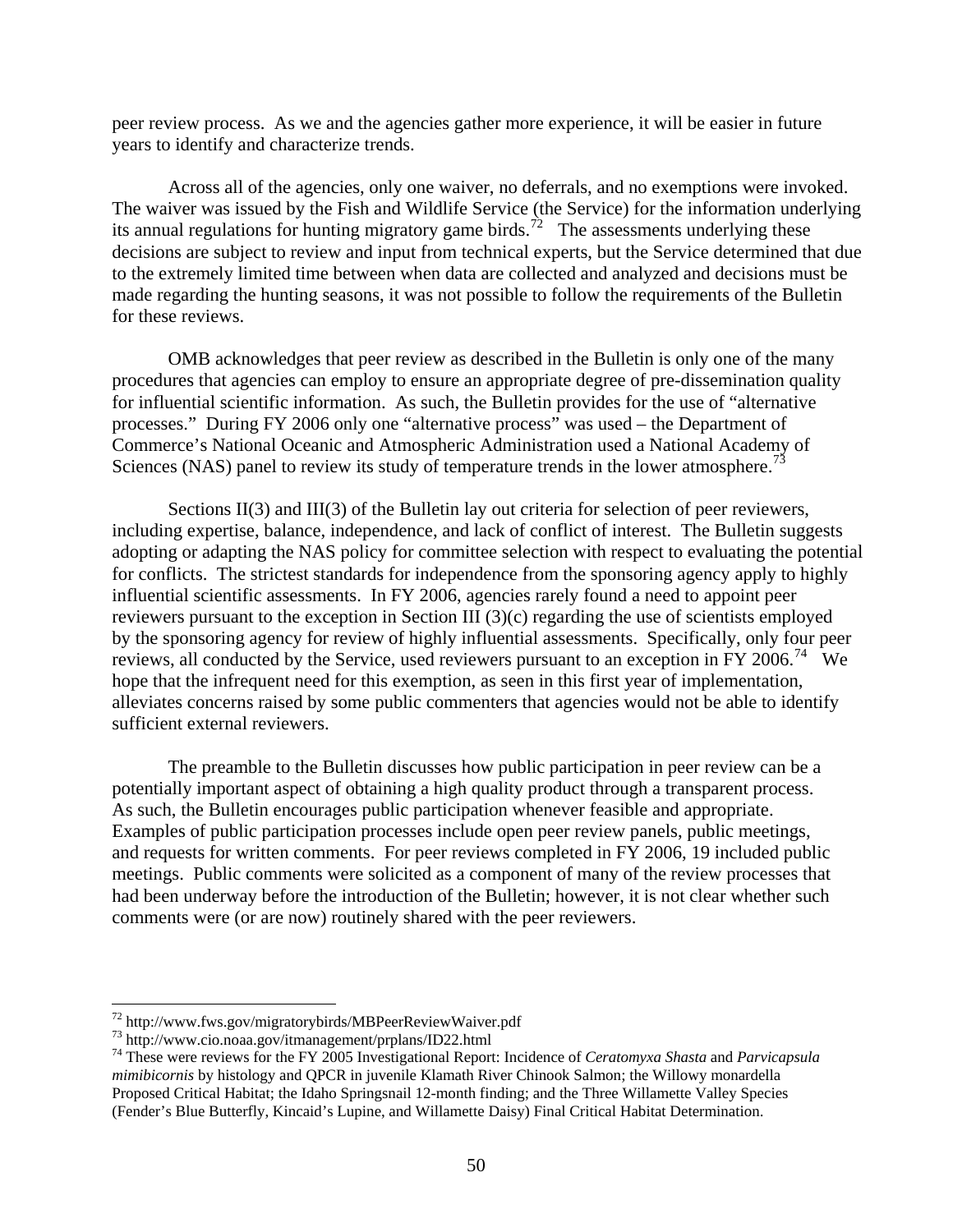Section V (3) of the Bulletin requires agencies to establish a mechanism for allowing the public to comment on the adequacy of agency peer review plans. Very few members of the public took advantage of the opportunity to provide comments on the several hundred peer review plans posted by Federal agencies over the last year. A total of nine comments were provided to agencies. We are unsure whether this is because the public has not found it to be useful to comment on the peer review plans or perhaps because the public is largely unaware of the agendas or the opportunity to provide comment. We welcome public input on this issue.

### **C. Response to Peer Reviews and Public Comments on Update on the Implementation of the Information Quality Act**

Commenter (C) commented that this chapter provided an inadequate analysis of benefits and costs of the Information Quality Act and was deficient in that the chapter did not provide the percentage of substantive challenges and the average agency response times. The commenter recommended that OMB ask agencies for an estimate of benefits and costs, provide a section on recommendations for improvements in data quality procedures, provide information on agency response times to IQA challenges, perform an analysis on the percentage of substantive challenges. This commenter supports OMB's requirement that agencies post all information quality correspondence and suggested that OMB discuss what is being done to ensure agency compliance with the transparency requirement to post all information quality correspondence. Commenter (B) suggested that OMB create a Web site for tracking the status of requests for correction.

OMB appreciates these comments and will consider them for future chapters and updates. However, we note that it is very difficult for the agencies to calculate the benefits and costs of information changes and to tie these changes specifically to the Information Quality Act. Additionally, OMB continues to work closely with the agencies on an individual basis to ensure their compliance with transparency requirements and to help improve the timeliness of agency responses.

Commenter (B), suggested that OMB ask the Department of Justice to revisit the legal issue of whether agency responses to IQA requests for correction are not subject to judicial review. In this regard, another court recently concluded, in agreement with prior court rulings, that agency responses are not subject to judicial review. *Americans for Safe Access v. United States Dep't of Health and Human Servs., No. C 07-01049 WHA, 2007 U.S. Dist. LEXIS 89257, at \*11 (N.D. Cal. Nov. 20, 2007); Americans for Safe Access v. United States Dep't of Health and Human Servs., No. C 07-01049 WHA, 2007 U.S. Dist. LEXIS 55597, at \*14 (N.D. Cal. July 24, 2007) (citing Salt Institute v. Leavitt, 440 F.3d 156 , 159 (4th Cir. 2006), and In re Operation of the Missouri River System Litigation, 363 F. Supp. 2d 1145, 1174-75 (D. Minn. 2004), vacated in part and aff'd in part on other grounds, 421 F.3d 618 (8th Cir. 2005)).* The district court's ruling in *Americans for Safe Access* is currently pending on appeal. *Americans*  for Safe Access v. United States Dep't of Health and Human Servs., No. 07-17388 (9<sup>th</sup> Cir.).

Peer reviewers (1 and 3) commented that OMB's reporting on the implementation of the Information Quality Bulletin for Peer Review would be improved by providing an indication of the total scientific disseminations each agency made during the fiscal year. That is, they suggest that if there was a denominator for each of the numbers provided in Table 3-3 it would be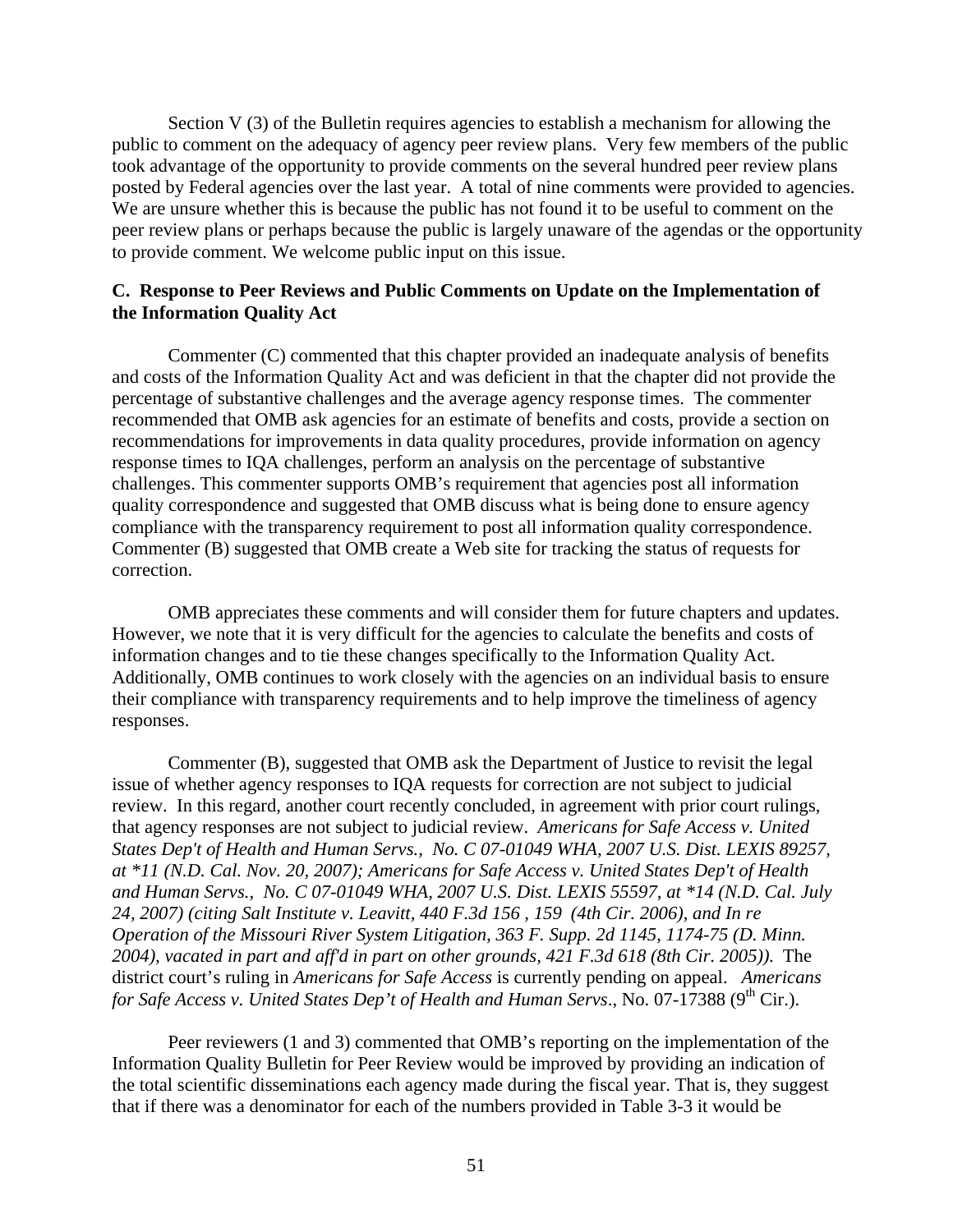possible to determine what proportion of the influential scientific information (or broader category of scientific information) that an agency disseminates goes through peer review.

Conceptually, this is a good suggestion, but it would very difficult to implement for two reasons. First, the Bulletin's definition of 'dissemination' includes scientific information that an agency uses as the basis for important policy decisions, regardless of whether the agency itself produced that information. Second, those agencies that do produce scientific information tend to produce a very large number and variety of types of disseminations every year. For those agencies, OMB thinks it is safe to assume that the items classified as "influential" scientific information are probably a small number of their total scientific disseminations. For agencies with strong systems in place (especially, NOAA, FWS, MMS, CDC, APHIS, FSIS, EPA and most of the DOT agencies), the numbers that show up in these tables are likely a reasonable representation of the disseminations that the agency determines are influential scientific information.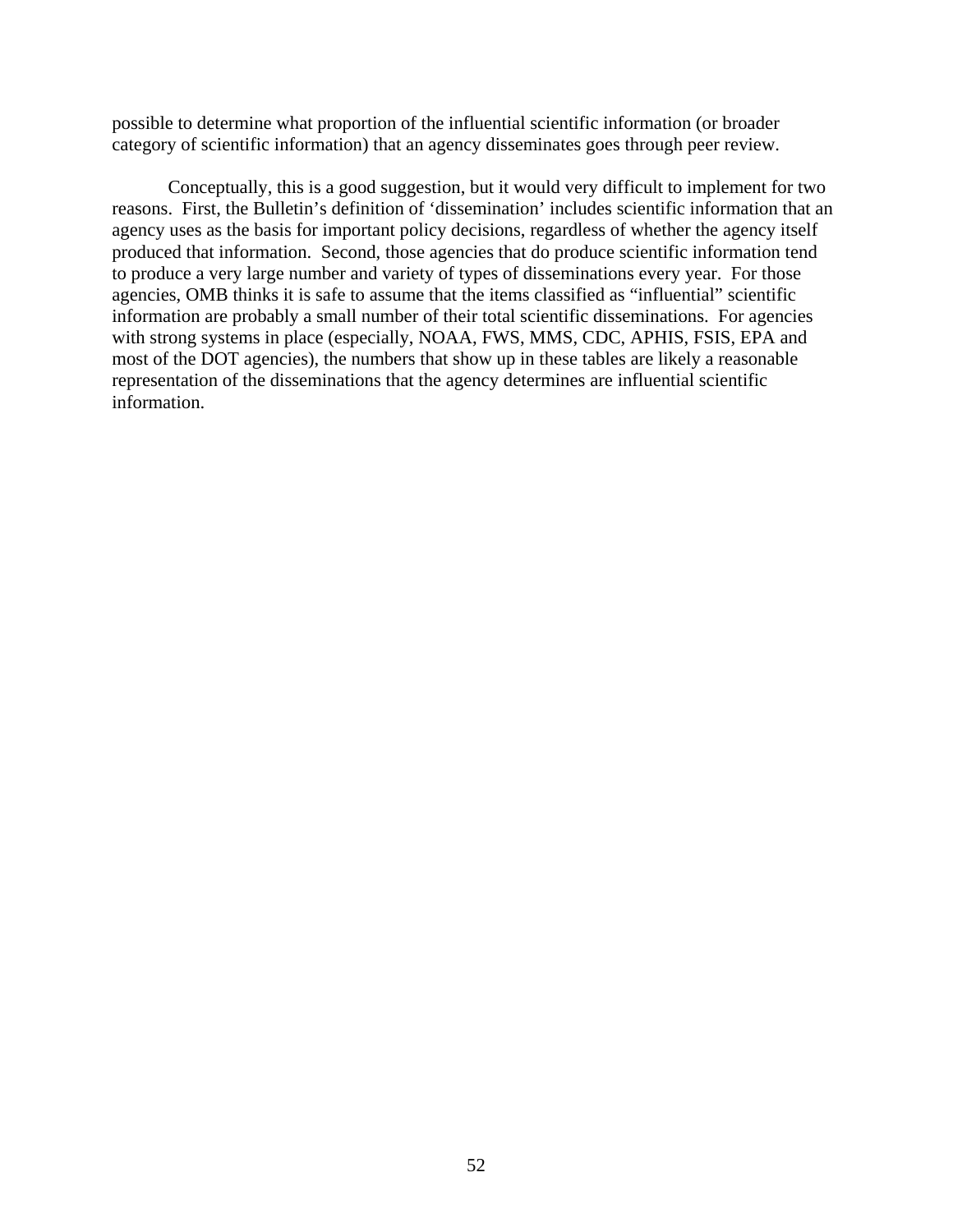<span id="page-57-0"></span>

| Department/                     | <b>Total</b>     | <b>Reviews of</b>  | Waivers,          | <b>Potential</b> | <b>Reviews</b>  | <b>Public</b>   |
|---------------------------------|------------------|--------------------|-------------------|------------------|-----------------|-----------------|
| <b>Agency</b>                   | Peer             | <b>Highly</b>      | Deferrals, or     | <b>Reviewer</b>  | <b>W/Public</b> | <b>Comments</b> |
|                                 | <b>Reviews</b>   | <b>Influential</b> | <b>Exemptions</b> | <b>Conflicts</b> | <b>Meetings</b> | on Agenda       |
|                                 | <b>Completed</b> | Scientific         |                   |                  |                 |                 |
|                                 |                  | <b>Assessments</b> |                   |                  |                 |                 |
| Department of                   |                  |                    |                   |                  |                 |                 |
| Agriculture <sup>75</sup>       | 19               | 8                  | None              | None             | None            | 3               |
| Department                      |                  |                    |                   |                  |                 |                 |
| of Commerce <sup>76</sup>       | 19               | 3                  | None              | None             | $6*$            | None            |
| Department                      |                  |                    |                   |                  |                 |                 |
| of Defense $^{77}$              | $\sqrt{2}$       | $\overline{2}$     | None              | None             | $\mathbf{1}$    | <b>NA</b>       |
| Department                      |                  |                    |                   |                  |                 |                 |
| of Energy <sup>78</sup>         | $\mathbf{1}$     | 1                  | None              | None             | $\mathbf{1}$    | None            |
| Department                      |                  |                    |                   |                  |                 |                 |
| of Health and                   | 31               | 6                  | None              | None             | 3               | $\mathbf{1}$    |
| Human Services <sup>79</sup>    |                  |                    |                   |                  |                 |                 |
| Department                      |                  |                    |                   |                  |                 |                 |
| of the Interior <sup>80</sup>   | 51               | 1                  | 1 (Waiver)        | $\overline{4}$   | $\mathbf{1}$    | $\mathbf{1}$    |
| Department                      |                  |                    |                   |                  |                 |                 |
| of Labor <sup>81</sup>          | $\overline{2}$   | 1                  | None              | None             | None            | None            |
| Department                      |                  |                    |                   |                  |                 |                 |
| of Transportation <sup>82</sup> | 12               | 5                  | None              | None             | None            | 1               |
| Consumer                        |                  |                    |                   |                  |                 |                 |
| Product                         |                  |                    |                   |                  |                 |                 |
| Safety                          | $\overline{4}$   | 3                  | None              | None             | None            | None            |
| Commission                      |                  |                    |                   |                  |                 |                 |
| Environmental                   |                  |                    |                   |                  |                 |                 |
| Protection                      | 15               | $\overline{4}$     | None              | None             | 7               | 3               |
| Agency                          |                  |                    |                   |                  |                 |                 |
| Federal                         |                  |                    |                   |                  |                 |                 |
| Communications                  | 3                | None               | None              | None             | None            | None            |
| Commission                      |                  |                    |                   |                  |                 |                 |
| <b>Total</b>                    | 159              | 34                 | 1                 | 4                | 19              | 9               |

# **Table 3-3: Peer Reviews Conducted Subject to the Bulletin in FY 2006**

\* Incomplete count (minimum number)

<sup>&</sup>lt;sup>75</sup> The Department of Agriculture agencies reporting peer reviews in FY 2006 were the Animal and Plant Health Inspection Service and the Food Safety Inspection Service.<br><sup>76</sup> The Department of Commerce agency reporting peer reviews in FY 2006 was the National Oceanic and

Atmospheric Administration.

 $77$  The Department of Defense agency reporting peer reviews in FY 2006 was the Army Corps of Engineers.

<sup>&</sup>lt;sup>78</sup> The Department of Energy peer reviews reported in FY 2006 were associated with climate change science.<br><sup>79</sup> The Department of Health and Human Services agencies reporting peer reviews in FY 2006 were the Centers for Disease Control and Prevention, the Food and Drug Administration, and the National Toxicology Program at the National Institute for Environmental Health Sciences.<br><sup>80</sup> The Department of the Interior agency reporting peer reviews in FY 2006 was the Fish and Wildlife Service

<sup>&</sup>lt;sup>81</sup> The Department of Labor agency reporting peer reviews in FY 2006 was Employee Benefits Security Administration.

 $82$  The Department of Transportation agencies reporting peer reviews in FY 2006 were the Federal Aviation Administration, National Transportation Safety Administration, Federal Highway Administration, and Federal Motor Carrier Safety Administration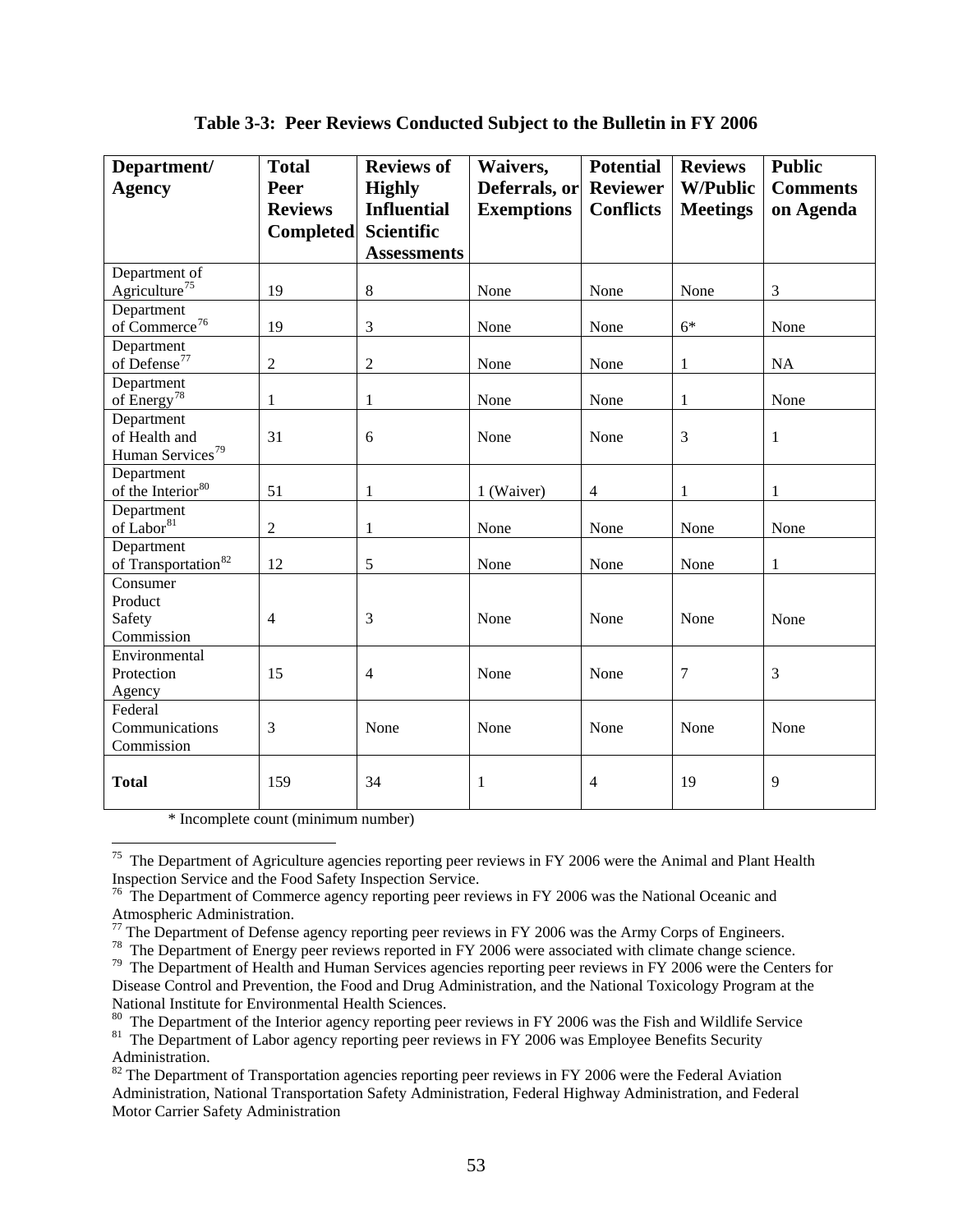### **APPENDIX A: CALCULATION OF BENEFITS AND COSTS**

<span id="page-58-0"></span>Chapter I presents estimates of the annual benefits and costs of selected major final regulations reviewed by OMB between October 1, 1996 and September 30, 2006. OMB presents more detailed explanation of these regulations in several documents.

- Rules from October 1, 1995 to September 30, 1996 appear in Table B-1 in Appendix B of this Report.
- Rules from October 1, 1992 to September 30, 1995: Tables C-1 through C-3 in Appendix C of our 2006 Report.
- Rules from October 1, 1995 to March 31, 1999 can be found in Chapter IV of the 2000 Report.
- Rules from April 1, 1999 to September 30, 2001: Table 19 of the 2002 Report.
- Rules from October 1, 2001 to September 30, 2002: Table 19 of the 2003 Report.
- Rules from October 1, 2002 to September 30, 2003: Table 12 of the 2004 Report.
- Rules from October 1, 2003 to September 30, 2004: Tables 1-4 and A-1 of the 2005 Report.
- Rules from October 1, 2004 to September 30, 2005: Tables 1-4 and A-1 of this Report.

In assembling estimates of benefits and costs presented in Table 1-4, OMB has:

- (1) applied a uniform format for the presentation of benefit and cost estimates in order to make agency estimates more closely comparable with each other (for example, annualizing benefit and cost estimates); and
- (2) monetized quantitative estimates where the agency has not done so (for example, converting agency projections of quantified benefits, such as estimated injuries avoided per year or tons of pollutant reductions per year, to dollars using the valuation estimates discussed below).

All benefit and cost estimates were adjusted to 2001 dollars using the latest Gross Domestic Product (GDP) deflator, available from the Bureau of Economic Analysis at the Department of Commerce. $83$  In instances where the nominal dollar values the agencies use for their benefits and costs is unclear, we assume the benefits and costs are presented in nominal dollar values of the year before the rule is finalized. In periods of low inflation such as the past few years, this assumption does not impact the overall totals. All amortizations are performed using a discount rate of 7 percent, unless the agency has already presented annualized, monetized results using a different explicit discount rate.

 OMB discusses, in this Report and in previous Reports, the difficulty of estimating and aggregating the benefits and costs of different regulations over long time periods and across many agencies. In addition, where OMB has monetized quantitative estimates where the agency has not done so, we have attempted to be faithful to the respective agency approaches. The

<sup>83</sup>National Income and Product Accounts, available at http://www.bea.gov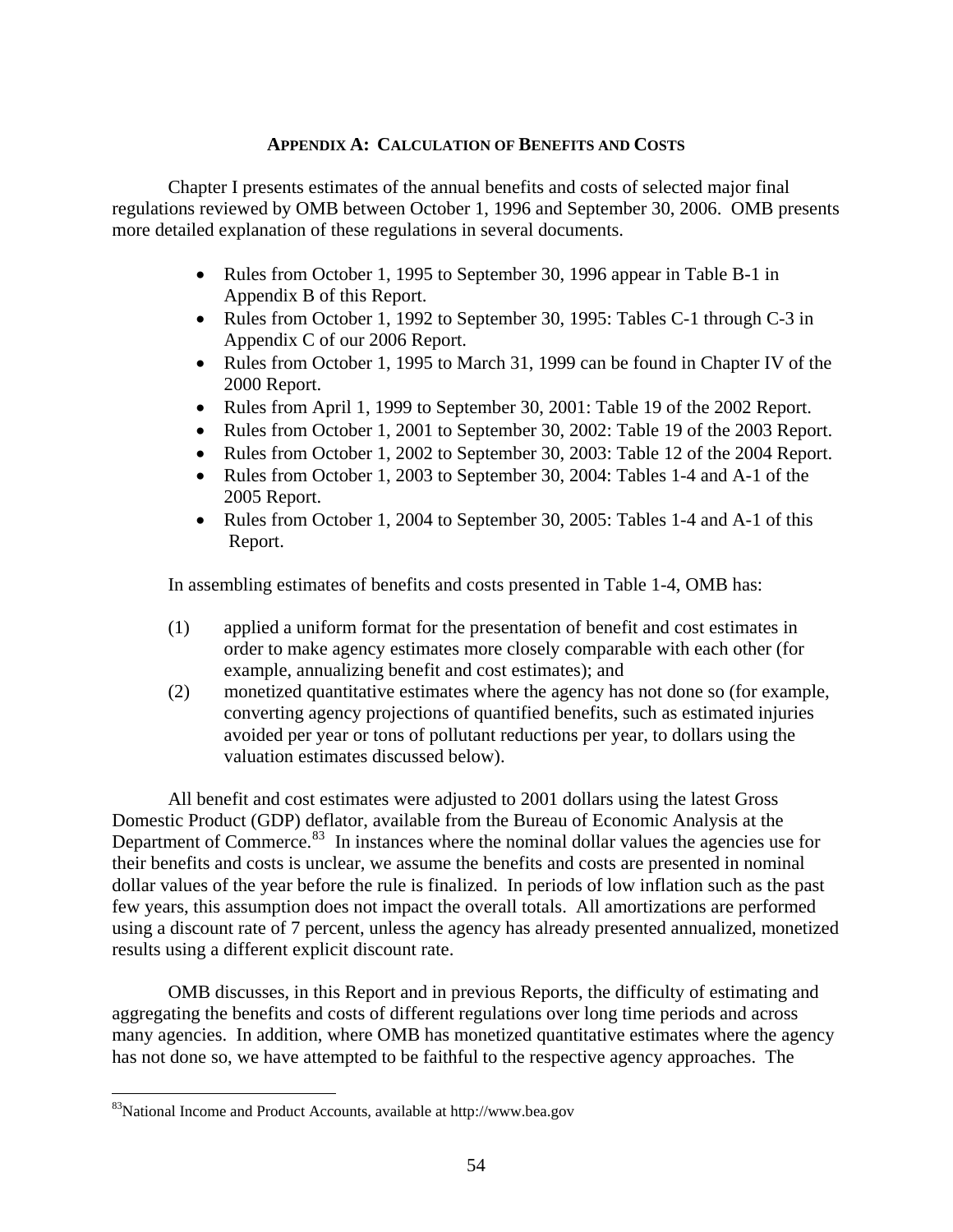adoption of a uniform format for annualizing agency estimates allows, at least for purposes of illustration, the aggregation of benefit and cost estimates across rules; however, the agencies have used different methodologies and valuations in quantifying and monetizing effects. Thus, an aggregation involves the assemblage of benefit and cost estimates that are not strictly comparable.

 In part to address this issue, the 2003 Report included OMB's new regulatory analysis guidance, also released as OMB Circular A-4, which took effect on January 1, 2004, for proposed rules and January 1, 2005 for final rules. The guidance recommends what OMB considers to be "best practices" in regulatory analysis, with a goal of strengthening the role of science, engineering, and economics in rulemaking. The overall goal of this guidance is a more competent and credible regulatory process and a more consistent regulatory environment. OMB expects that as more agencies adopt our recommended best practices, the benefits and costs we present in future Reports will become more comparable across agencies and programs. The 2006 Report was the first Report that included final rules subject to OMB Circular A-4. OMB will work with the agencies to ensure that their impact analyses follow the new guidance.

 Table A-1 below presents the unmodified information on the impacts of ten major rules reviewed by OMB from October 1, 2005 through September 30, 2006, and includes additional explanatory text on how agencies calculated the impacts for these rulemakings. Unless otherwise stated, the totals presented in Table A-1 are annualized impacts in 2001 dollars, which is the requested format in OMB Circular A-4. Table 1-4 in Chapter I of this Report presents the adjusted impact estimates for the seven rules finalized in 2005-06 that were added to the Chapter I accounting statement totals.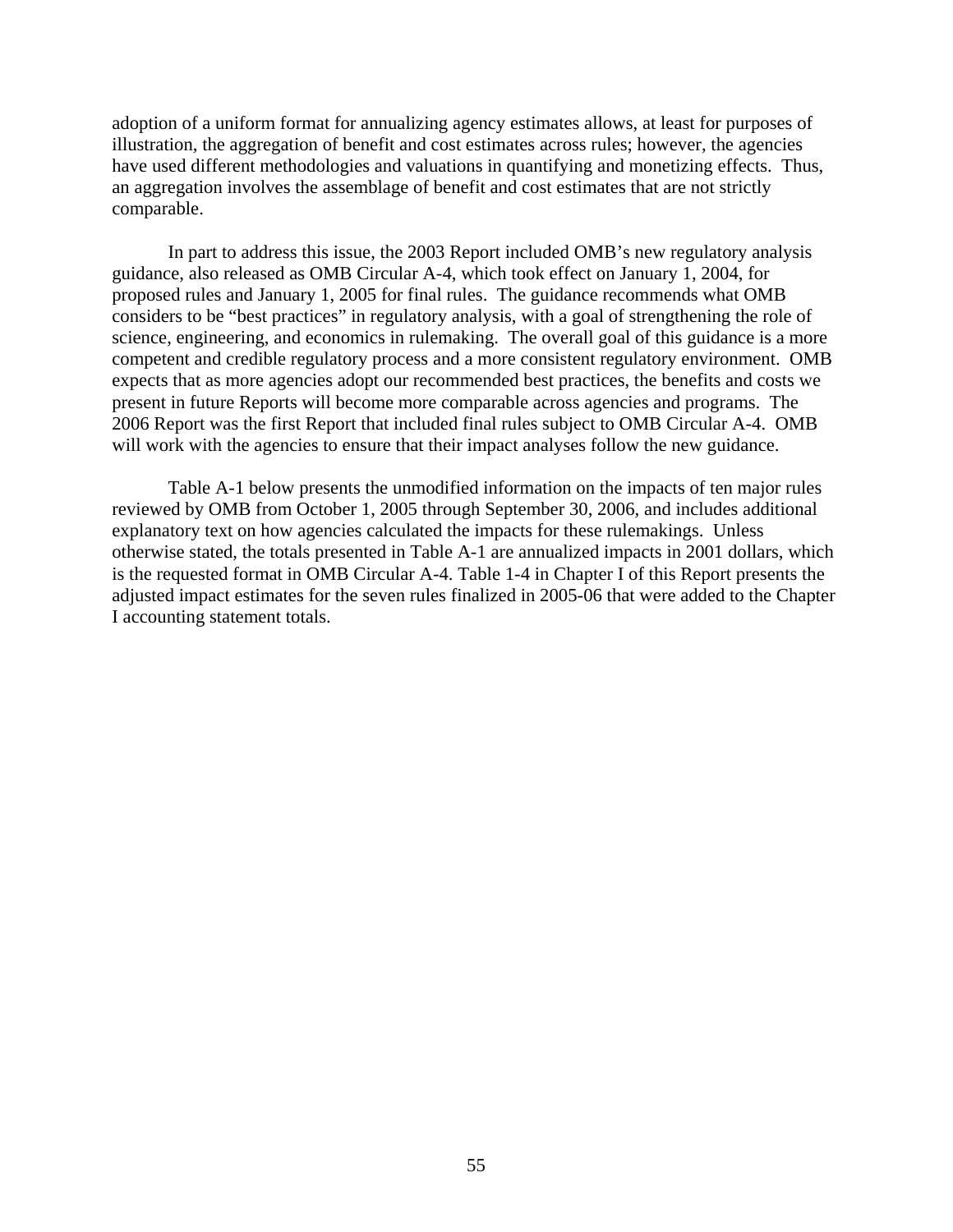### **Table A-1: Summary of Agency Estimates for Final Rules**

October 1, 2005 to September 30, 2006 (As of Date of Completion of OMB Review)

| <b>Rule [FR Cite]</b>                                          | Agency         | <b>Benefits</b>                                                 | Costs                                                          | <b>Other Information</b>                                                                                                                                                                                                                                                                                                                                                                                                                                            |
|----------------------------------------------------------------|----------------|-----------------------------------------------------------------|----------------------------------------------------------------|---------------------------------------------------------------------------------------------------------------------------------------------------------------------------------------------------------------------------------------------------------------------------------------------------------------------------------------------------------------------------------------------------------------------------------------------------------------------|
| Electronic<br>Prescribing<br><b>Standards</b><br>[70 FR 67567] | <b>HHS-CMS</b> | $$222-747$ million<br>$(\$2006)$ per year<br>from $2060 - 2010$ | $$93-310$ million<br>$(\$2006)$ per year<br>from $2006 - 2010$ | Benefits and Costs are based on assumed one-time and ongoing costs of<br>adopting these standards, and the percent of cost savings for each plan after<br>adoption of the standards. CMS also assumed an approximately \$30 million<br>transfer from Health plans to prescribers, due to the expectation that many<br>plans will provide incentives to prescribers to offset at least some of the<br>prescribers' initial cost of installing hardware and software. |
|                                                                |                |                                                                 |                                                                | The full RIA was published in the FR preamble to the final rule.                                                                                                                                                                                                                                                                                                                                                                                                    |
| Air Cargo<br>Security<br>Requirements<br>[71 FR 30478]         | DHS-TSA        | <b>Homeland Security</b>                                        | \$204-\$206 million<br>per year                                | Benefits: The goal of this regulation is to protect our society from acts of<br>terrorism involving the use of aircraft. This regulation contains provisions<br>that would prevent unauthorized persons, explosives, incendiaries, and other<br>destructive substances or items from being introduced into the air cargo<br>supply chain.<br>The full RIA is available online at http://dms.dot.gov/. The document number<br>is TSA-2004-19515-166.                 |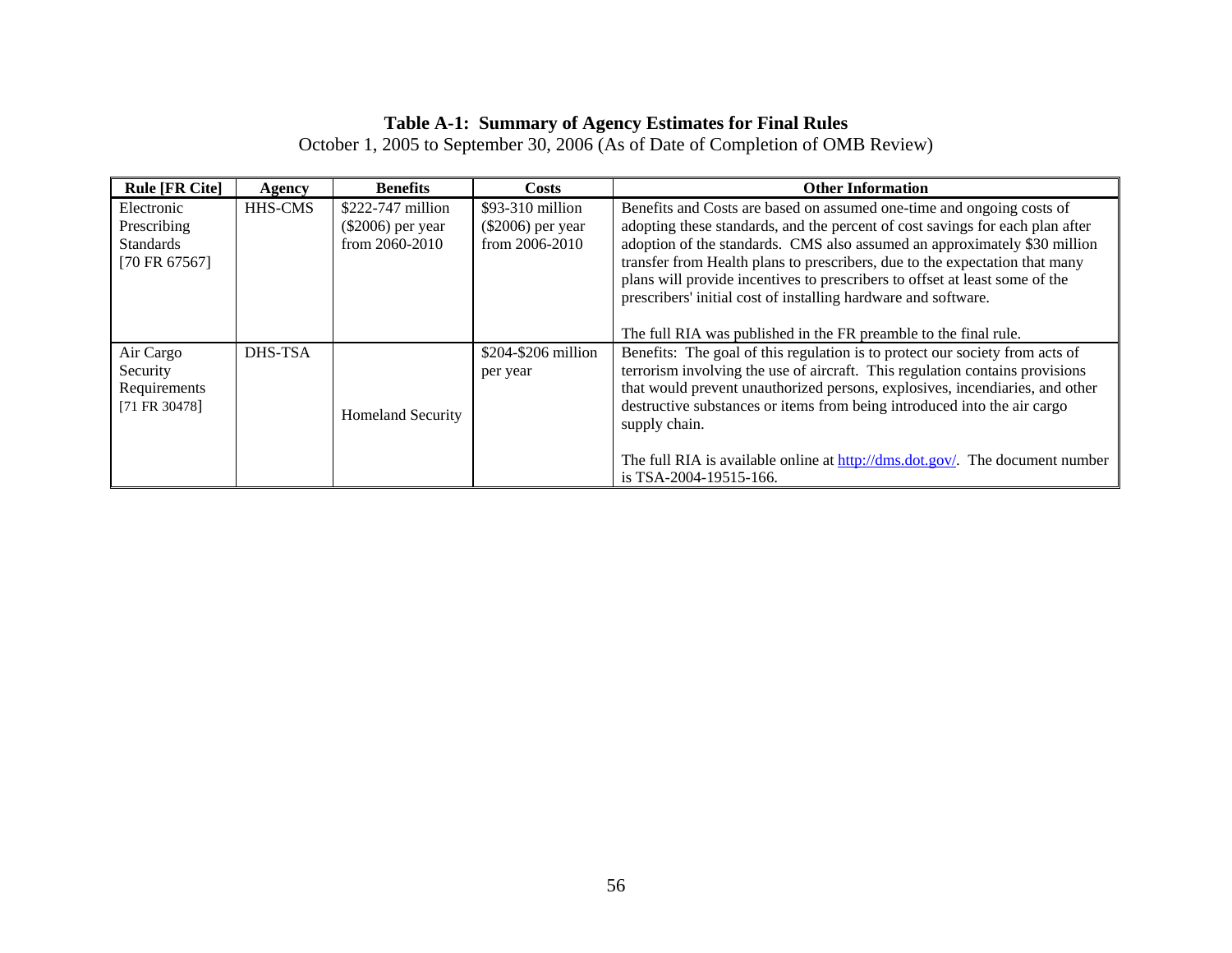| <b>Rule [FR Cite]</b>                                                                                                                       | <b>Agency</b>  | <b>Benefits</b>                                          | <b>Costs</b>  | <b>Other Information</b>                                                                                                                                                                                                                                                                                                                                                                                                                                                                                                                                                                                                                                                                                                                                                                                                                                                                                                                                                                                                                                                                                                                                                                                                                                                                                                                                                                                                                                                                                                                                                                       |
|---------------------------------------------------------------------------------------------------------------------------------------------|----------------|----------------------------------------------------------|---------------|------------------------------------------------------------------------------------------------------------------------------------------------------------------------------------------------------------------------------------------------------------------------------------------------------------------------------------------------------------------------------------------------------------------------------------------------------------------------------------------------------------------------------------------------------------------------------------------------------------------------------------------------------------------------------------------------------------------------------------------------------------------------------------------------------------------------------------------------------------------------------------------------------------------------------------------------------------------------------------------------------------------------------------------------------------------------------------------------------------------------------------------------------------------------------------------------------------------------------------------------------------------------------------------------------------------------------------------------------------------------------------------------------------------------------------------------------------------------------------------------------------------------------------------------------------------------------------------------|
| <b>Migratory Bird</b><br>Hunting; 2006-<br>2007 Migratory<br>Game Bird<br>Hunting<br>Regulations:<br>Early Season<br>$[71$ FR 51406]        | <b>DOI-FWS</b> | \$899 (\$734 million<br>$-$ \$1.0 billion)<br>$(\$2003)$ | Not Estimated | Benefits: The listed benefits represent estimated "consumer surplus."<br>Consumer surplus in this instance essentially measures the net gains to<br>hunters stemming from the right to hunt, which this rule grants. Those net<br>gains are the difference between what it costs to hunt (including gear, travel,<br>and time spent hunting) and the satisfaction hunters get from taking part in<br>this activity. Data to estimate "producers' surplus" (the net gains to producers<br>of hunting gear and to the providers of other services hunters use) are not<br>available; producer surplus is likely minimal compared to consumer surplus,<br>but would also be a benefit of the rule if monetized.<br>Costs: The economic model used by DOI did not produce a separate estimate<br>of the costs of the rulemaking.<br>Other details: DOI performed an economic impact analysis to jointly estimate<br>the impact of all of early and late season migratory bird hunting regulations<br>for the 2004-2005 season, but did not update that estimate for the 2006-2007<br>season. This analysis looks at the economic effects of duck hunting, the major<br>component of all migratory bird hunting. Sufficient data exists for duck<br>hunting to generate an analysis of hunter behavior in response to regulatory<br>alternatives. The analysis for all migratory bird hunting is not possible<br>because of data limitations, but can be inferred from the results of the duck<br>hunting analysis presented here.<br>The RIA is available online at http://www.migratorybirds.gov. |
| <b>Migratory Bird</b><br><b>Hunting</b> ; 2006-<br>2007 Migratory<br>Game Bird<br>Hunting<br>Regulations:<br>Late Season<br>$[71$ FR 55676] | <b>DOI-FWS</b> | See "Early Season"<br>benefits above.                    | Not Estimated | See "Other Information" for Early Season rule above.<br>The RIA is available online at http://www.migratorybirds.gov.                                                                                                                                                                                                                                                                                                                                                                                                                                                                                                                                                                                                                                                                                                                                                                                                                                                                                                                                                                                                                                                                                                                                                                                                                                                                                                                                                                                                                                                                          |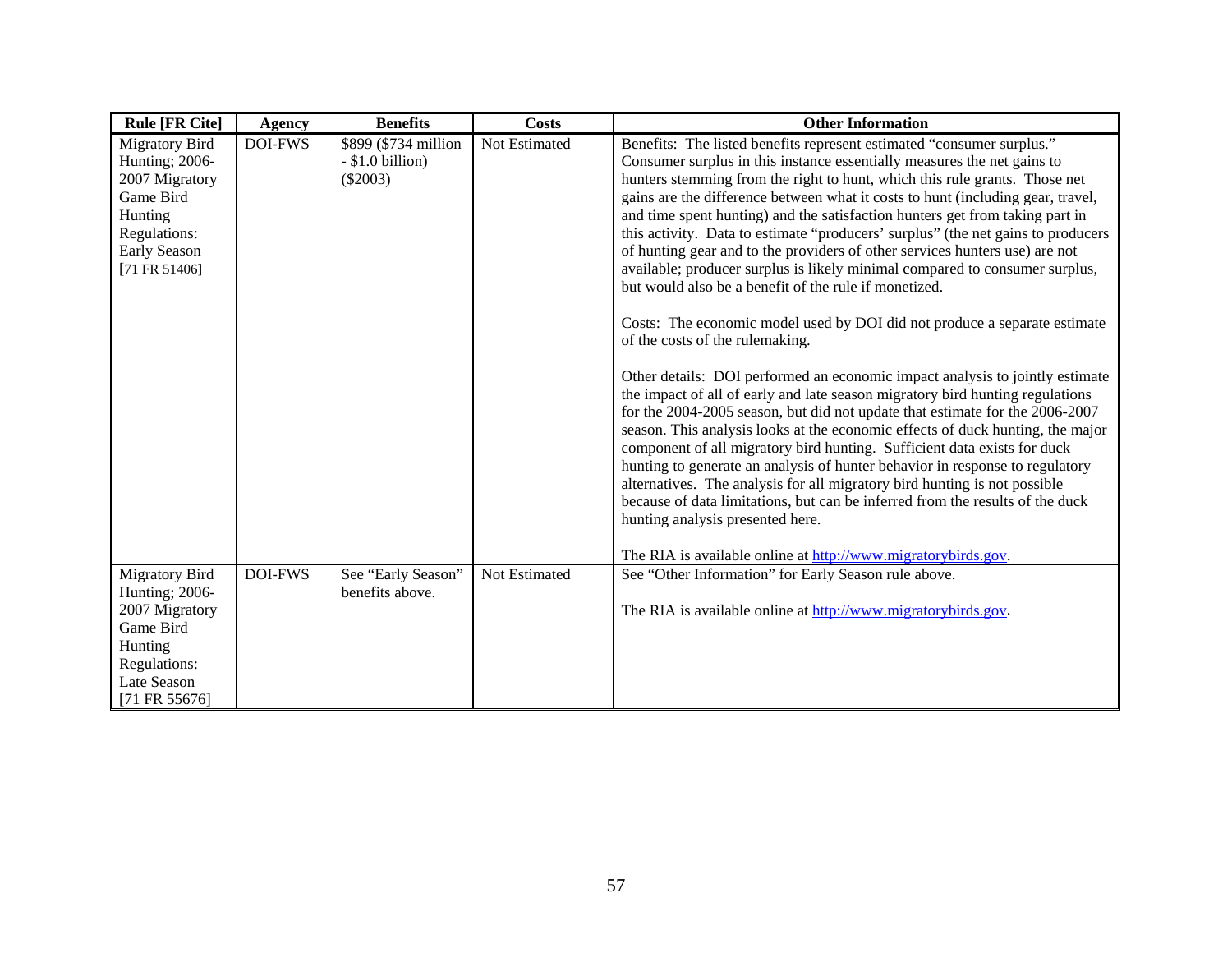| <b>Rule [FR Cite]</b> | Agency   | <b>Benefits</b> | Costs      | <b>Other Information</b>                                                                                                                                                                                                               |
|-----------------------|----------|-----------------|------------|----------------------------------------------------------------------------------------------------------------------------------------------------------------------------------------------------------------------------------------|
| Occupational          | DOL-OSHA | $$36 - $896$    | \$244-253  | Benefits: The benefit of this rulemaking is based on OSHA's estimate that                                                                                                                                                              |
| Exposure to           |          | million/yr.     | million/yr | the rulemaking would prevent 40-145 fatal and 5-20 non-fatal lung cancers                                                                                                                                                              |
| Hexavalent            |          |                 |            | per year. OSHA also quantified, but did not monetize, an estimated benefit of                                                                                                                                                          |
| Chromium              |          |                 |            | avoiding 332-1140 nasal perforations per year.                                                                                                                                                                                         |
| $[71$ FR $10100]$     |          |                 |            |                                                                                                                                                                                                                                        |
|                       |          |                 |            | Costs: OSHA's estimated annual compliance costs are based on installing<br>engineering controls and the purchase and use of supplemental respirators at<br>the new Permissible Exposure Limit.                                         |
|                       |          |                 |            | Other details: The rulemaking also includes an estimate of a \$5.5 million<br>transfer from employers to employees due to a requirement that employers<br>pay for personal protective equipment already required by other rulemakings. |
|                       |          |                 |            | The RIA is available at                                                                                                                                                                                                                |
|                       |          |                 |            | http://dockets.osha.gov/search/browseDockets.asp?dm=1 under "Hexavalent"                                                                                                                                                               |
|                       |          |                 |            | Chromium (H054A)"                                                                                                                                                                                                                      |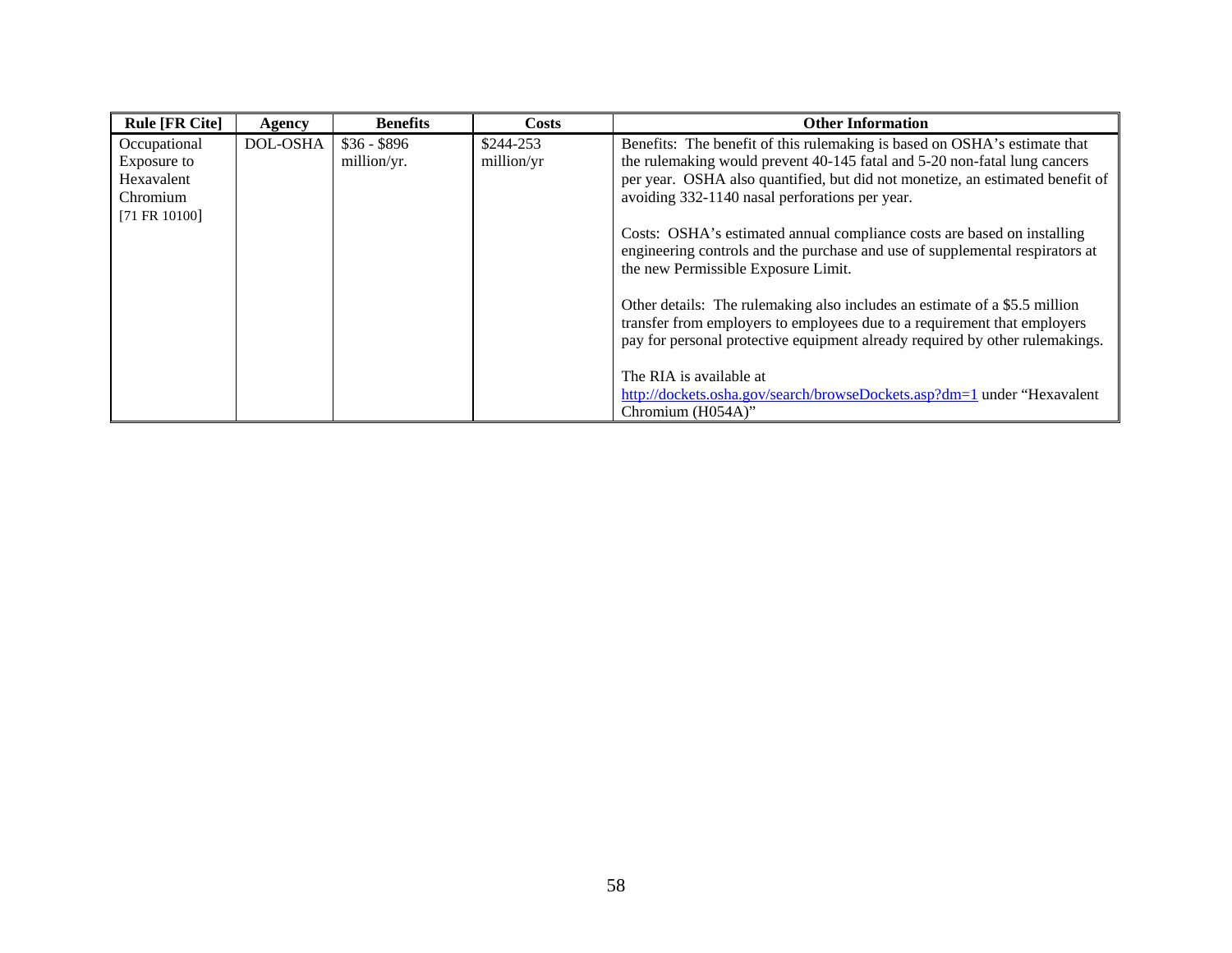| <b>Rule [FR Cite]</b>  | <b>Agency</b>  | <b>Benefits</b>      | <b>Costs</b>       | <b>Other Information</b>                                                                                   |
|------------------------|----------------|----------------------|--------------------|------------------------------------------------------------------------------------------------------------|
| Congestion and         | <b>DOT-FAA</b> | \$475.6 million (net | Less than \$1      | Key Assumptions [71 FR 51399]                                                                              |
| <b>Delay Reduction</b> |                | present value from   | million (net       | Baseline Flight Operations--Official Airline Guide (OAG)                                                   |
| at Chicago             |                | $10/06 - 10/08$      | present value from | Schedule November 20, 2003 of 1,464 daily arrival flights (OAG plus 96                                     |
| O'Hare                 |                | $(\$2005)$           | $10/06 - 10/08$    | unscheduled).                                                                                              |
| International          |                |                      |                    | Daily Flight Completion Factor: 97 percent/Daily Flight Cancellation                                       |
| Airport                |                |                      |                    | Factor: 3 percent.                                                                                         |
| [71 FR 51381]          |                |                      |                    | No lost revenue due to cancelled flights--All Passengers are rebooked or<br>rerouted to their destination. |
|                        |                |                      |                    | Delay improvements are 9.6 minutes per flight and equivalent to a 32                                       |
|                        |                |                      |                    | percent improvement in delay. We derive delay improvements from MITRE's                                    |
|                        |                |                      |                    | Queuing Delay Model, which measures queuing delays against                                                 |
|                        |                |                      |                    | the OAG flight schedule.                                                                                   |
|                        |                |                      |                    | For this evaluation, the effective date is 10/29/06 and the sunset date is                                 |
|                        |                |                      |                    | 10/31/08. We adjust annual estimates to reflect the 1.5 days per week when                                 |
|                        |                |                      |                    | the limits are not in effect (all-day Saturday and until noon on Sunday).                                  |
|                        |                |                      |                    | Other Important Assumptions                                                                                |
|                        |                |                      |                    | Discount Rate-7 percent.                                                                                   |
|                        |                |                      |                    | Assumes 2005 Current Year Dollars.                                                                         |
|                        |                |                      |                    | Final rule will sunset October 31, 2008.                                                                   |
|                        |                |                      |                    | Ground and Airborne average cost per hour--\$1,935.                                                        |
|                        |                |                      |                    | Passenger Value of Time--\$28.60 per hour.                                                                 |
|                        |                |                      |                    | The full Regulatory Evaluation is available online at:                                                     |
|                        |                |                      |                    | http://dmses.dot.gov/docimages/pdf97/411992 web.pdf                                                        |
| Average Fuel           | DOT-           | $2008: $782 -$       | $2008: $536 -$     | Benefits and costs are expressed as present values over the lifetime of each                               |
| Economy                | <b>NHTSA</b>   | 968 million          | 553 million        | corresponding model year, discounted to the year of vehicle production. The                                |
| Standards for          |                |                      |                    | lower (upper) ends of the ranges of benefits reflect use of a 7 (3) percent                                |
| <b>Light Trucks</b>    |                | $2009: $2,015-$      | 2009: \$1,621-     | discount rate. The ranges of cost estimates for model years 2008-2010 reflect                              |
| Model Years            |                | 2,492 million        | 1,724 million      | the fact that manufacturers can choose between the unreformed and reformed                                 |
| 2008-11                |                |                      |                    | approaches to comply with the standard for those model years.                                              |
| [71 FR 17566]          |                | $2010: $2,336-$      | $2010: $1,752-$    |                                                                                                            |
|                        |                | 2,857 million        | 1,903 million      | The full Regulatory Impact Analysis is available online at:                                                |
|                        |                |                      |                    | http://www.nhtsa.dot.gov/staticfiles/DOT/NHTSA/Rulemaking/Rules/Associa                                    |
|                        |                | $2011: $2,992-$      | 2011: \$2,531      | tedpercent20Files/2006_FRIAPublic.pdf                                                                      |
|                        |                | 3,676 million        | million            |                                                                                                            |
|                        |                | $(\$2003)$           | $(\$2003)$         |                                                                                                            |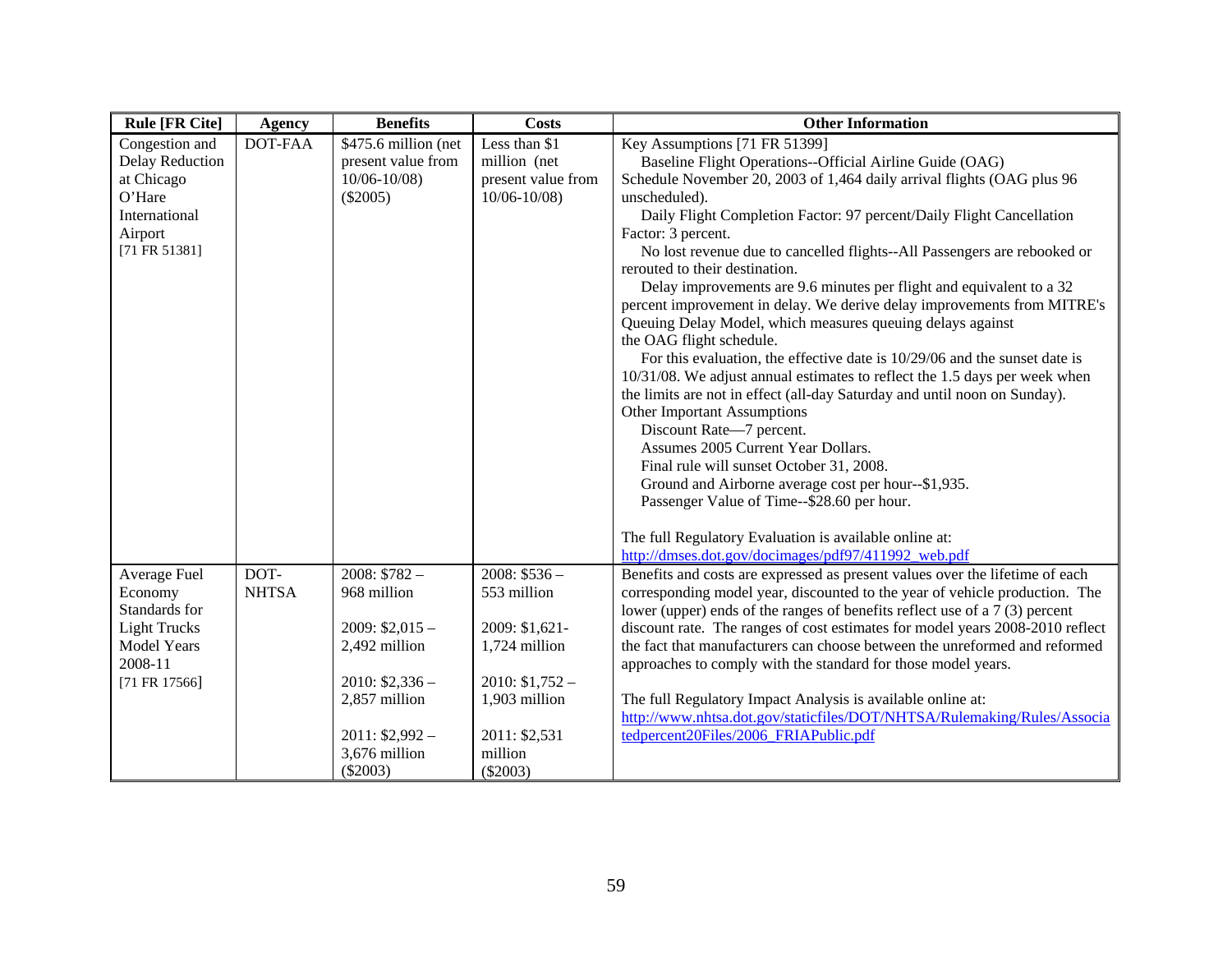| <b>Rule [FR Cite]</b>  | Agency    | <b>Benefits</b>       | Costs                 | <b>Other Information</b>                                                    |
|------------------------|-----------|-----------------------|-----------------------|-----------------------------------------------------------------------------|
| Standards of           | EPA-Air   | \$1.36 billion in     | $$57$ million in 2015 | The full RIA is available online at:                                        |
| Performance for        |           | 2015 (\$2002)         | (annualized \$2002)   | http://www.epa.gov/ttnecas1/regdata/RIAs/ci nsps ria reportfinal06.pdf      |
| Stationary             |           |                       |                       |                                                                             |
| Compression            |           |                       |                       |                                                                             |
| Ignition Internal      |           |                       |                       |                                                                             |
| Combustion             |           |                       |                       |                                                                             |
| Engines                |           |                       |                       |                                                                             |
| [71 FR 39154]          |           |                       |                       |                                                                             |
| Review of the          | EPA-Air   | $$8 - 76$ billion/yr. | \$5.4 billion/yr.     | The benefit and cost estimates are based on full attainment of the PM       |
| National               |           | (\$1999)              | (\$1999)              | standards incremental to the full attainment of the 1997 standards. The RIA |
| Ambient Air            |           |                       |                       | contains a detailed discussion of other effects of this rule that were not  |
| Quality                |           |                       |                       | included in the monetized estimates that is too lengthy to reproduce here.  |
| <b>Standards</b>       |           |                       |                       |                                                                             |
| (NAAQS) for            |           |                       |                       | The full RIA is available online at: http://www.epa.gov/ttn/ecas/ria.html   |
| Particulate            |           |                       |                       |                                                                             |
| Matter                 |           |                       |                       |                                                                             |
| $[71$ FR 61144]        |           |                       |                       |                                                                             |
| National Primary       | EPA-Water | $$621 - 1,531$        | $$77 - 79$            | The full RIA is available online at:                                        |
| Drinking Water         |           | million/yr.           | million/yr.           | http://www.epa.gov/safewater/disinfection/stage2/pdfs/anaylsis_stage2_eccon |
| Regulations:           |           | $(\$2003)$            | $(\$2003)$            | omic main.pdf                                                               |
| Stage 2                |           |                       |                       |                                                                             |
| <b>Disinfection</b>    |           |                       |                       |                                                                             |
| <b>Byproducts Rule</b> |           |                       |                       |                                                                             |
| $[71$ FR 388]          |           |                       |                       |                                                                             |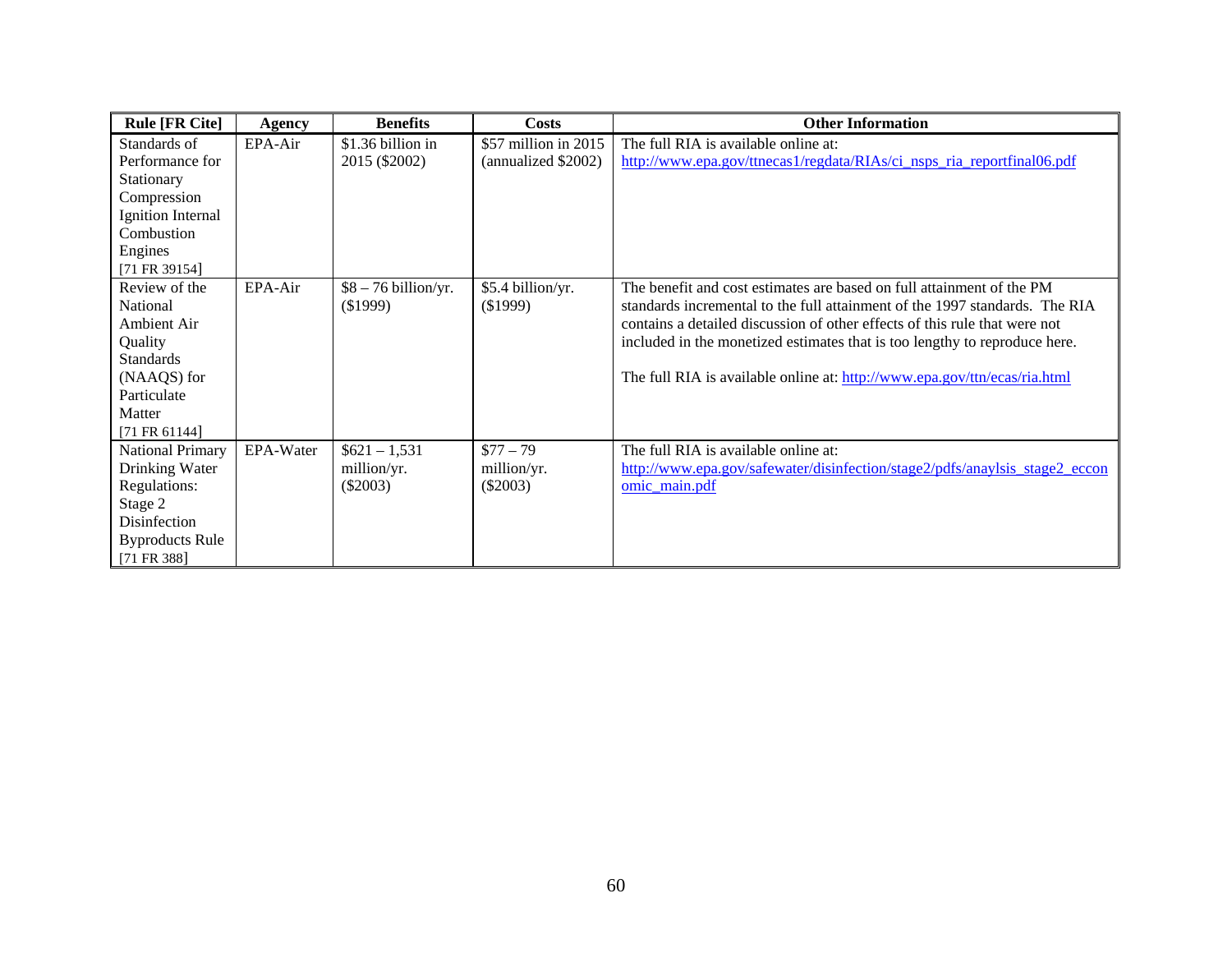#### **APPENDIX B: THE BENEFITS AND COSTS OF 1995-1996 MAJOR RULES**

Table B-1 lists the rules that were omitted from the ten-year running totals presented in Chapter 1 of our Reports to Congress. It consists of the annualized, monetized benefits and costs of rules for which OMB concluded review between October 1, 1995 and September 30, 1996. These rules were included in Chapter 1 of the 2006 Report as part of the ten-year totals, but are not included in the 2007 Report.

We continue to believe that the ten-year window is the appropriate time period for which to limit the Chapter 1 accounting statement, since we do not believe that the pre-regulation estimates of the benefits and costs of rules issued over ten years ago are very reliable or useful for informing current policy decisions. In order to provide transparency, however, we have included in this Appendix all rulemakings that have been omitted because of our decision to limit our accounting statement to ten years.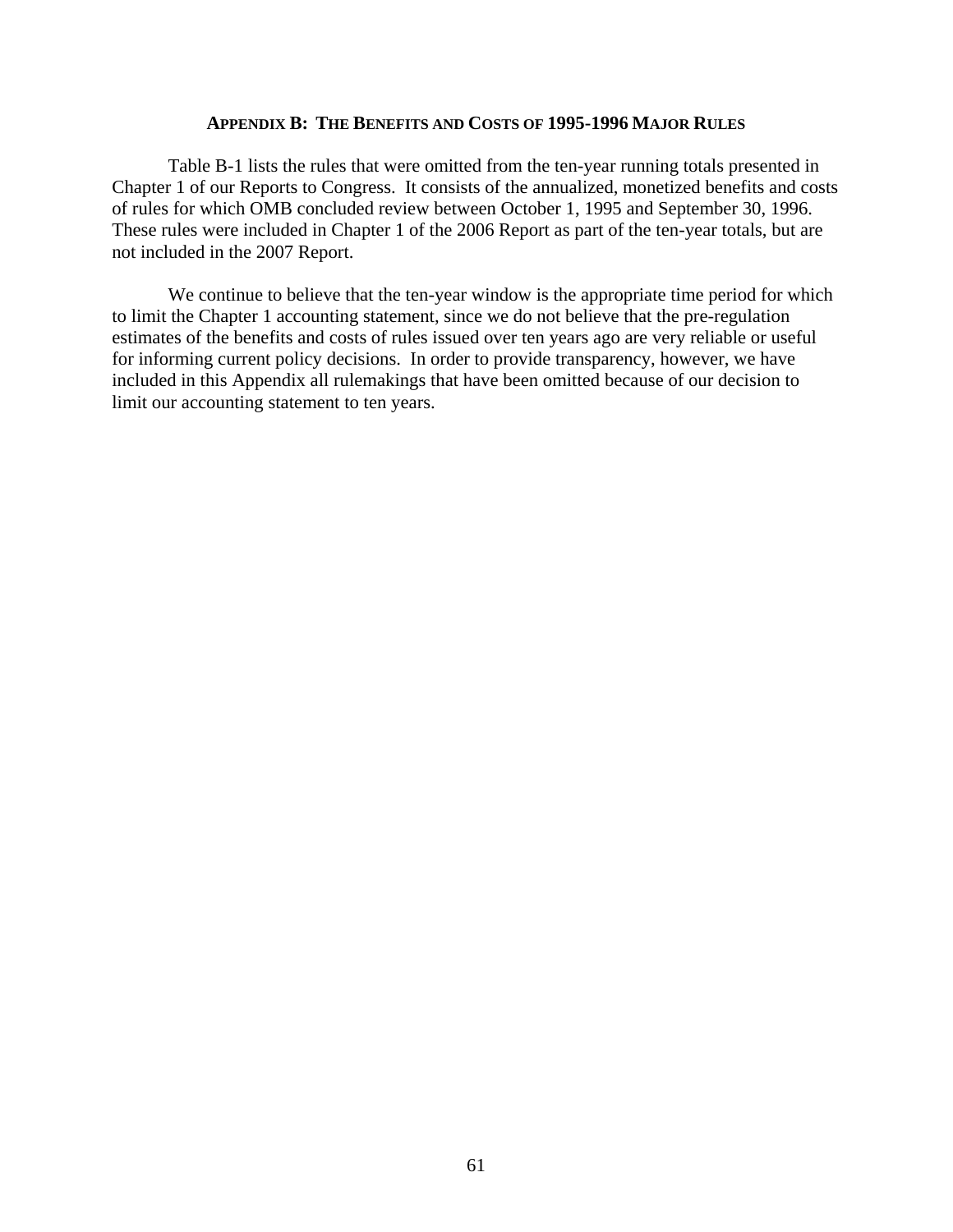# **Table B-1: Estimates of Annual Benefits and Costs of Twelve Major Federal Rules October 1, 1995 to September 30, 1996**

| <b>REGULATION</b>                                                          | <b>AGENCY</b>      | <b>BENEFITS</b> | <b>COSTS</b>     | <b>EXPLANATION</b>                                                                                                                                                                                                                                                                                                |
|----------------------------------------------------------------------------|--------------------|-----------------|------------------|-------------------------------------------------------------------------------------------------------------------------------------------------------------------------------------------------------------------------------------------------------------------------------------------------------------------|
| Meat and Poultry Hazard<br>Analysis and Critical<br>Control Points (HACCP) | <b>USDA-FSIS</b>   | 76-3,055        | 109-130          | We amortized the agency's present<br>value estimates over 20 years.                                                                                                                                                                                                                                               |
| Seafood HACCP                                                              | <b>HHS-FDA</b>     | 120-218         | 55-131           | We amortized the agency's present<br>value estimates over 20 years.                                                                                                                                                                                                                                               |
| Food/Nutrition Labeling;<br><b>Small Business</b><br>Exemption             | <b>HHS-FDA</b>     | 327-426         | 2                | No adjustment to agency estimate                                                                                                                                                                                                                                                                                  |
| <b>Medical Devices:</b><br><b>Quality Systems</b><br>Regulation            | <b>HHS-FDA</b>     | 316-338         | 98               | We valued each fatality avoided at<br>\$5 million and each serious injury<br>avoided at approximately<br>\$130,000.                                                                                                                                                                                               |
| <b>Vessel Response Plans</b>                                               | DOT-Coast<br>Guard | 44              | 305              | We valued the agency's estimated<br>22,000 barrels of oil prevented<br>from being spilled per year at<br>\$2,000 per barrel.                                                                                                                                                                                      |
| Petroleum refinery<br><b>NESHAP</b>                                        | EPA-Air            | 150-675         | 89-122           | We valued annual VOC emissions<br>reductions at \$600-\$2,700 per ton.                                                                                                                                                                                                                                            |
| Air Emissions from<br>Municipal Solid Waste<br>Landfills                   | EPA-Air            | 65-229          | 109              | We valued annual VOC emissions<br>reductions at \$600-\$2700 per ton.                                                                                                                                                                                                                                             |
| <b>Municipal Waste</b><br>Combustors                                       | EPA-Air            | 71-736          | 349              | We valued $SO_2$ , PM, and $NO_x$<br>emissions reductions using the<br>values in Appendix B of the 2006<br><b>Report to Congress</b>                                                                                                                                                                              |
| <b>Accidental Release</b><br>Prevention                                    | EPA-Air            | 185             | 109              | No adjustment to agency<br>estimates.                                                                                                                                                                                                                                                                             |
| Financial Assurance for<br>Municipal Solid Waste<br>Landfills              | <b>EPA-OSWER</b>   | 120             | $\boldsymbol{0}$ | No adjustment to agency<br>estimates.                                                                                                                                                                                                                                                                             |
| Deposit Control<br>Gasoline                                                | EPA-Air            | 120-1,170       | 151              | We valued annual VOC and $NOx$<br>emissions reductions using the<br>values in Appendix B of the 2006<br>Report to Congress. We did not<br>value changes in CO emissions.                                                                                                                                          |
| <b>Federal Test Procedure</b><br>Revisions                                 | EPA-Air            | 425-4,238       | 218-273          | We annualized VOC and $NOx$<br>emissions, which yielded average<br>annual reductions of 350,000 tons<br>of $NOx$ and 66,000 tons of VOC.<br>We then valued these annual<br>emissions reductions using the<br>values in Appendix B of the 2006<br>Report to Congress. We did not<br>value changes in CO emissions. |

(millions of 2001 dollars)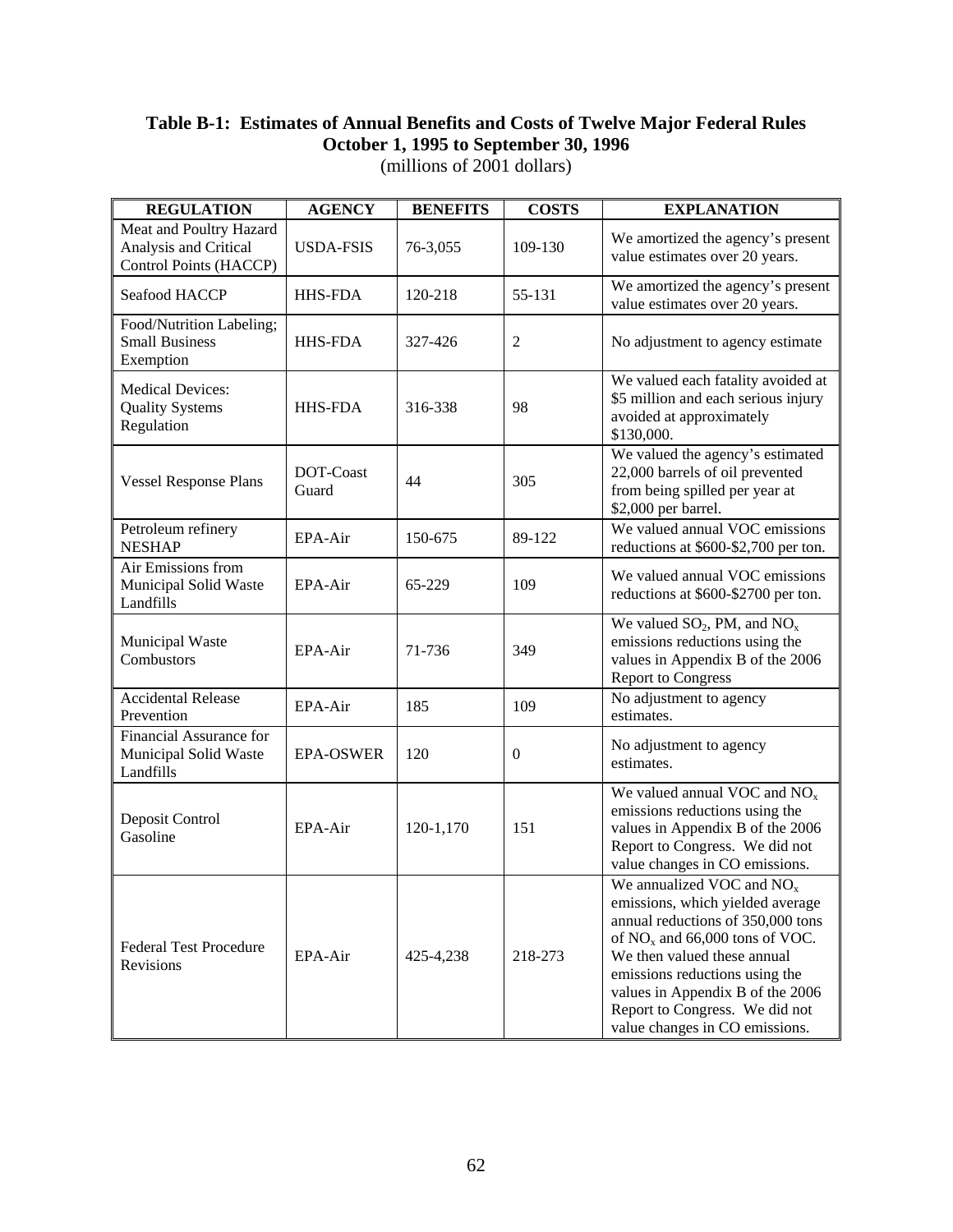# **APPENDIX C-1: LINKS FOR AGENCY INFORMATION QUALITY CORRESPONDENCE**

## **Links to Agencies that received correction requests in FY 2006:**

Department of Commerce: [http://www.osec.doc.gov/cio/oipr/IQ\\_request\\_for\\_correction\\_05.htm](http://www.osec.doc.gov/cio/oipr/IQ_request_for_correction_05.htm) 

Department of Defense: <http://www.defenselink.mil/pubs/dodiqguidelines.html>

Department of Defense, Army Corps of Engineers: [http://www.hq.usace.army.mil/ceci/informationqualityact/2005percent20UPPERpercent20MSper](http://www.hq.usace.army.mil/ceci/informationqualityact/2005%20UPPER%20MS%20RIVER%20RFC/index.html) [cent20RIVERpercent20RFC/index.html](http://www.hq.usace.army.mil/ceci/informationqualityact/2005%20UPPER%20MS%20RIVER%20RFC/index.html) 

Department of Health and Human Services:<http://aspe.hhs.gov/infoquality/requests.shtml>

Department of Interior, Fish and Wildlife Service: <http://informationquality.fws.gov/>

Department of Labor: <http://www.dol.gov/cio/programs/InfoGuidelines/IQCR.htm>

Department of Transportation: <http://dms.dot.gov/cfreports/dataQuality.cfm>

Department of Transportation, Surface Transportation Board: <http://www.stb.dot.gov/stb/InformationQualityGuidelines.htm>

Consumer Products Safety Commission: <http://www.cpsc.gov/library/correction/correction.html>

Environmental Protection Agency: <http://epa.gov/quality/informationguidelines/iqg-list.html>

# **Links to Other Agencies IQ Correspondence Web Pages:**

Access Board: <http://www.access-board.gov/about/policies/infoquality.htm>

Commodity Futures Trading Commission: <http://www.cftc.gov/cftc/cftcquality.htm>

Corporation for National and Community Service: [http://www.nationalservice.gov/home/site\\_information/quality.asp](http://www.nationalservice.gov/home/site_information/quality.asp) 

Consumer Product Safety Commission: <http://www.cpsc.gov/library/correction/correction.html>

Chemical Safety and Hazard Investigation Board: [http://www.csb.gov/index.cfm?folder=legal\\_affairs&page=index](http://www.csb.gov/index.cfm?folder=legal_affairs&page=index)

Defense Nuclear Facilities Safety Board: [http://www.dnfsb.gov/about/information\\_quality.html](http://www.dnfsb.gov/about/information_quality.html)

Department of Agriculture, Forest Service: <http://www.fs.fed.us/qoi/disclosure.shtml>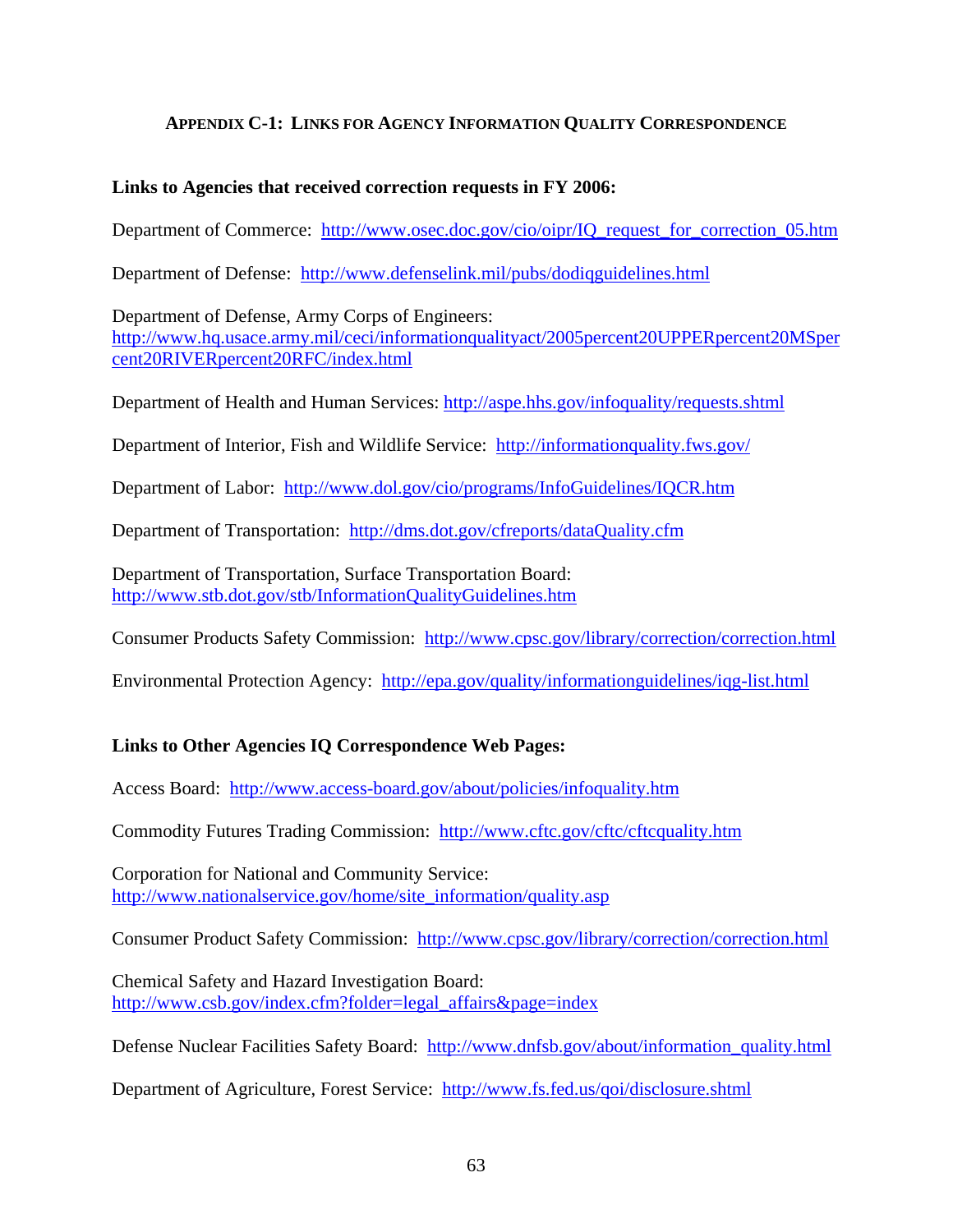Department of Commerce: [http://www.osec.doc.gov/cio/oipr/info\\_qual.html](http://www.osec.doc.gov/cio/oipr/info_qual.html)

Department of Defense: <http://www.defenselink.mil/pubs/dodiqguidelines.html>

Department of Defense, Army Corps of Engineers: [http://www.hq.usace.army.mil/ceci/informationqualityact/2005percent20UPPERpercent20MSper](http://www.hq.usace.army.mil/ceci/informationqualityact/2005%20UPPER%20MS%20RIVER%20RFC/index.html) [cent20RIVERpercent20RFC/index.html](http://www.hq.usace.army.mil/ceci/informationqualityact/2005%20UPPER%20MS%20RIVER%20RFC/index.html)

Department of Education: <http://www.ed.gov/policy/gen/guid/infoqualguide.html>

Department of Energy: <http://www.cio.energy.gov/infoquality.htm>

Department of Health and Human Services: <http://aspe.hhs.gov/infoquality/requests.shtml>

Department of Housing and Urban Development: <http://www.hud.gov/offices/adm/grants/qualityinfo/qualityinfo.cfm>

Department of Interior: http://www.doi.gov/ocio/iq

Department of Interior, Bureau of Land Management: <http://www.blm.gov/nhp/efoia/index.htm>

Department of Interior, Fish and Wildlife Service: <http://informationquality.fws.gov/>

Department of Justice: [http://www.usdoj.gov/iqpr/iqpr\\_disclaimer.html](http://www.usdoj.gov/iqpr/iqpr_disclaimer.html) 

Department of Labor: <http://www.dol.gov/cio/programs/InfoGuidelines/IQCR.htm>

Department of State: <http://www.state.gov/misc/49492.htm>

Department of Transportation: <http://dms.dot.gov/cfreports/dataQuality.cfm>

Department of Transportation, Surface Transportation Board: <http://www.stb.dot.gov/stb/InformationQualityGuidelines.htm>

Department of Veteran Affairs: [http://www.va.gov/OIT/CIO/s515/Information\\_Quality.asp](http://www.va.gov/OIT/CIO/s515/Information_Quality.asp) 

Equal Employment Opportunity Commission: <http://www.eeoc.gov/policy/guidelines/index.html>

Environmental Protection Agency: <http://epa.gov/quality/informationguidelines/iqg-list.html>

Farm Credit Administration: <http://www.fca.gov/informationquality.htm>

Federal Communications Commission: <http://www.fcc.gov/omd/dataquality/requests2004.html>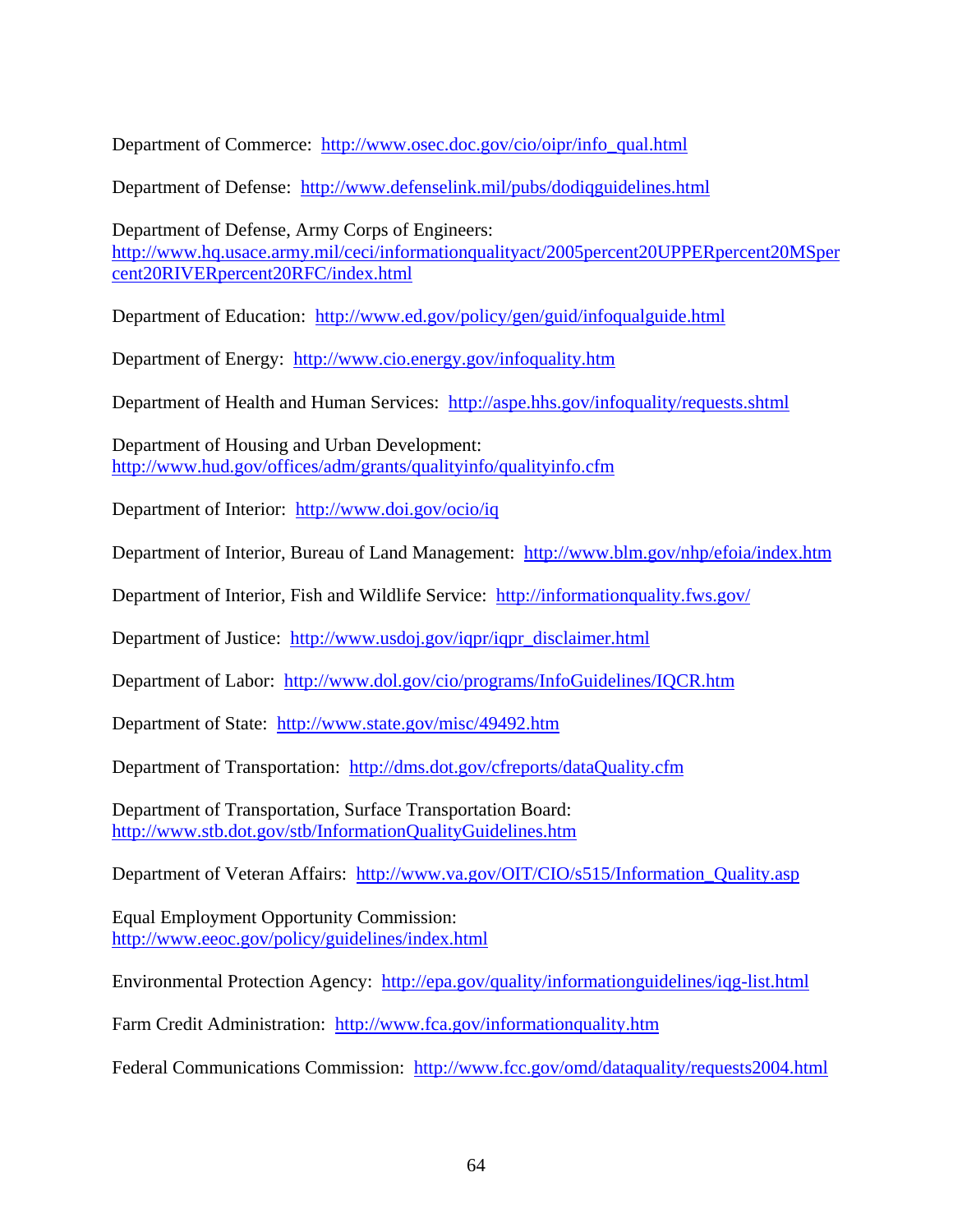Federal Deposit Insurance Corporation: <http://www.fdic.gov/about/policies/#information>

Federal Energy Regulatory Commission: <http://www.ferc.gov/help/how-to/file-correct.asp>

Federal Maritime Commission: <http://www.fmc.gov/reading/IntroInformationQualityGuidelines.asp?PRINT=Y>

Federal Reserve Board: http://www.Federalreserve.gov/GeneralInfo/Section515/mechanism.htm

Federal Trade Commission: <http://www.ftc.gov/ogc/sec515/index.htm>

General Services Administration: [http://www.gsa.gov/Portal/gsa/ep/contentView.do?contentId=12667&contentType=GSA\\_OVER](http://www.gsa.gov/Portal/gsa/ep/contentView.do?contentId=12667&contentType=GSA_OVERVIEW) **[VIEW](http://www.gsa.gov/Portal/gsa/ep/contentView.do?contentId=12667&contentType=GSA_OVERVIEW)** 

Institute of Museum and Library Services: <http://www.imls.gov/about/guidelines.shtm>

Internal Revenue Service: <http://www.irs.gov/irs/article/0,,id=131585,00.html>

Merit Systems Protection Board: <http://www.mspb.gov/readingroomcontents.html>

National Archives: <http://www.archives.gov/about/info-qual/requests/index.html>

National Aeronautics and Space Administration: <http://www.sti.nasa.gov/qualinfo.html>

National Credit Union Administration: <http://www.ncua.gov/data/InfoQuality/InfoQuality.htm>

National Endowment for the Arts: <http://www.arts.gov/about/infoquality.html>

National Endowment for the Humanities: <http://www.neh.gov/whoweare/index.html>

National Labor Relations Board:

[http://www.nlrb.gov/about\\_us/public\\_notices/information\\_on\\_quality\\_guidelines.aspx](http://www.nlrb.gov/about_us/public_notices/information_on_quality_guidelines.aspx) 

Nuclear Regulatory Commission: <http://www.nrc.gov/public-involve/info-quality.html>

National Science Foundation: <http://www.nsf.gov/policies/infoqual.jsp>

National Transportation Safety Board: <http://www.ntsb.gov/info/quality.htm>

Nuclear Waste Technical Review Board: <http://www.nwtrb.gov/plans/plans.html>

Office of Government Ethics: [http://www.usoge.gov/pages/about\\_oge/info\\_quality.html](http://www.usoge.gov/pages/about_oge/info_quality.html)

Office of Federal Housing Enterprise Oversight: <http://www.ofheo.gov/information.asp?section=17>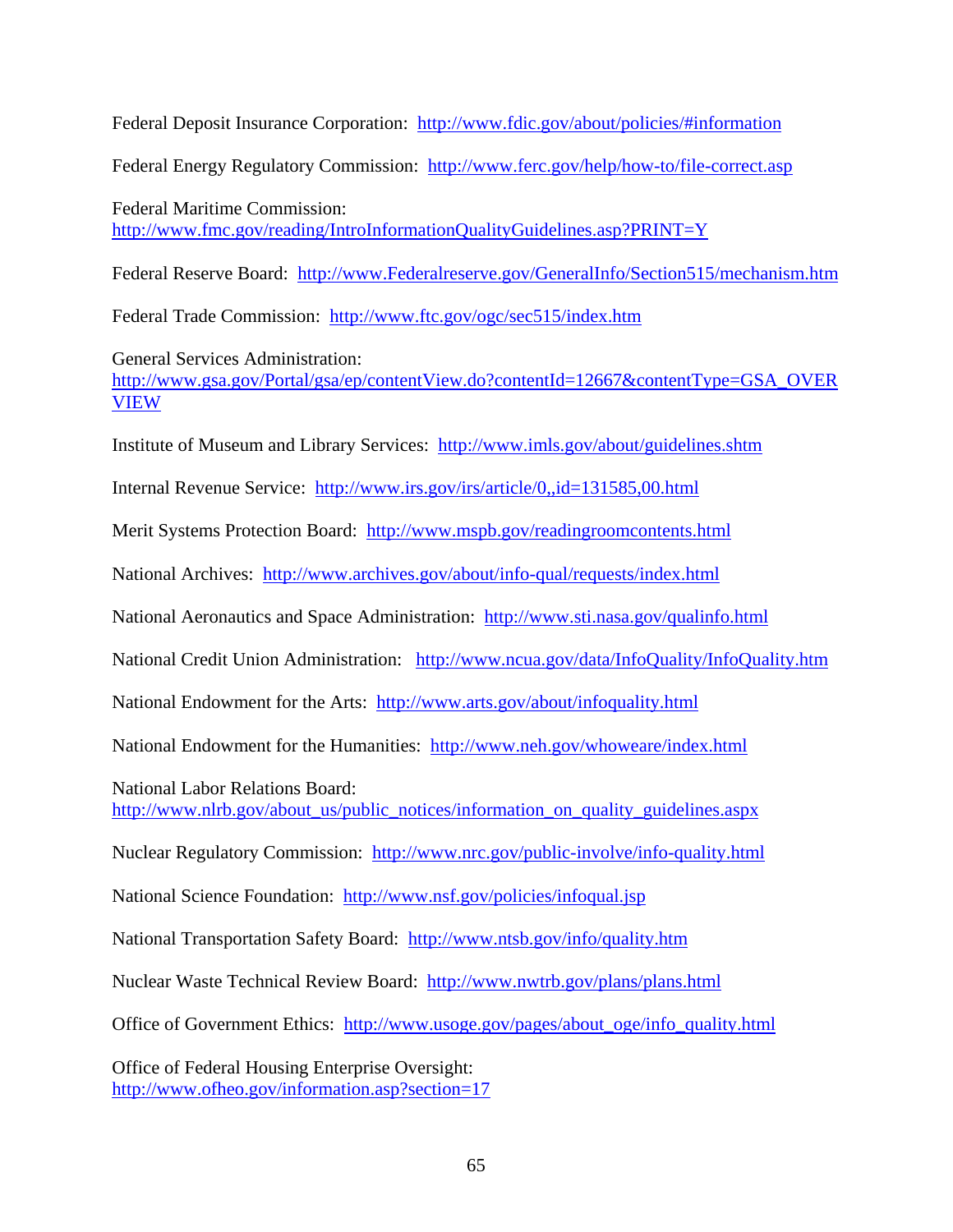Office of Management and Budget:

[http://www.whitehouse.gov/omb/inforeg/info\\_quality/information\\_quality.html](http://www.whitehouse.gov/omb/inforeg/info_quality/information_quality.html)

Overseas Private Investment Corporation: <http://www.opic.gov/pubs/qualityguidlines/index.asp>

Office of Personnel Management: <http://www.opm.gov/policy/webpolicy/index.asp>

Office of Special Counsel: <http://www.osc.gov/InfoQuality.htm>

Pension Benefit Guaranty Corporation: [http://www.pbgc.gov/media/key-resources-for-the](http://www.pbgc.gov/media/key-resources-for-the-press/content/page5274.html)[press/content/page5274.html](http://www.pbgc.gov/media/key-resources-for-the-press/content/page5274.html)

Peace Corps: <http://www.peacecorps.gov/index.cfm?shell=pchq.policies.docs>

Small Business Administration: <http://www.sba.gov/information/index.html>

Social Security Administration: <http://www.ssa.gov/515/requests.htm>

Tennessee Valley Authority: <http://www.tva.gov/infoquality/>

USAID: [http://www.usaid.gov/policy/info\\_quality/](http://www.usaid.gov/policy/info_quality/) 

U.S. International Trade Commission: [http://www.usitc.gov/policies/info\\_quality.htm](http://www.usitc.gov/policies/info_quality.htm)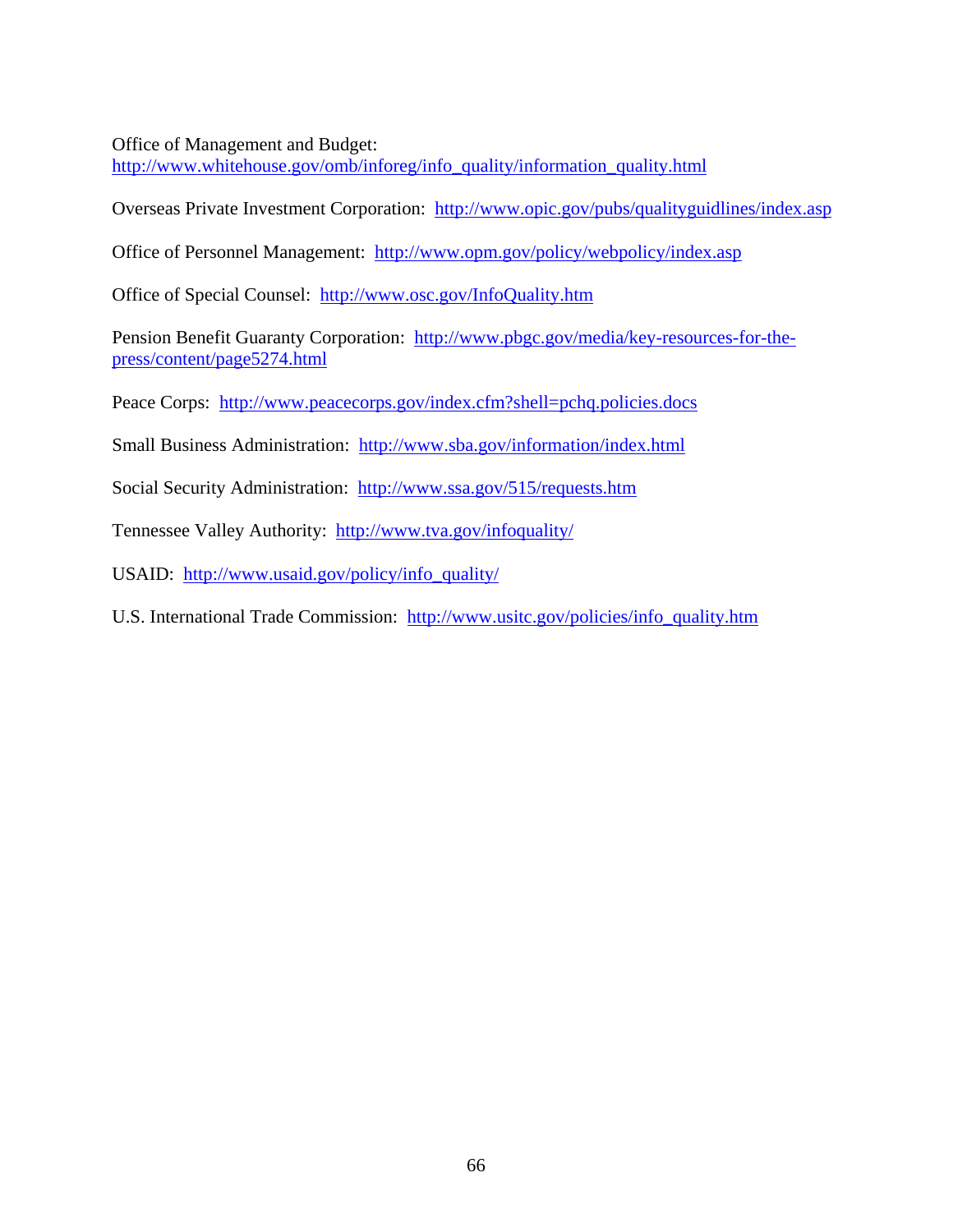### **APPENDIX C-2: LINKS FOR AGENCY PEER REVIEW AGENDAS**

### **A. Cabinet-Level Departments**

### *Department of Agriculture*

[http://www.ocio.usda.gov/qi\\_guide/qoi\\_officer\\_lst.html](http://www.ocio.usda.gov/qi_guide/qoi_officer_lst.html)

**Food Safety Inspection Service:**  [http://www.fsis.usda.gov/Information\\_Quality/Peer\\_Review/index.asp](http://www.fsis.usda.gov/Information_Quality/Peer_Review/index.asp) **Animal and Plant Health Inspection Service**  [http://www.aphis.usda.gov/about\\_aphis/peer\\_review-agenda.shtml](http://www.aphis.usda.gov/about_aphis/peer_review-agenda.shtml) **Office of the Chief Economist:**  [http://www.usda.gov/oce/peer\\_review](http://www.usda.gov/oce/peer_review) **Grain Inspection, Packers, and Stockyard Inspection Administration:**  <http://www.gipsa.usda.gov/GIPSA/webapp?area=home&subject=iq&topic=pr> **Forest Service:**  <http://www.fs.fed.us/qoi/peerreview.shtml> **Economic Research Service:**  <http://www.ers.usda.gov/AboutERS/QualityGuidelines.htm> **Agricultural Research Service**: <http://www.ars.usda.gov/Main/docs.htm?docid=8040>

#### **Department of Commerce**

[http://www.osec.doc.gov/cio/oipr/pr\\_plans.htm](http://www.osec.doc.gov/cio/oipr/pr_plans.htm)

### **National Oceanic and Atmospheric Administration:**

[http://www.osec.doc.gov/cio/oipr/pr\\_plans.htm](http://www.osec.doc.gov/cio/oipr/pr_plans.htm)

### **Department of Defense**

[http://www.defenselink.mil/pubs/dodiqguidelines.html](javascript:ol()

**Army Corps of Engineers:** [http://www.hq.usace.army.mil/ceci/informationqualityact/](javascript:ol()

### **Department of Education**

<http://www.ed.gov/policy/gen/guid/iq/peerreview.html>

# **Department of Energy**

<http://cio.energy.gov/infoquality.htm>

# **Department of Homeland Security**

No site

# **Department of Health and Human Services**

<http://aspe.hhs.gov/infoquality/peer.shtml>

**Food and Drug Administration**: <http://www.fda.gov/oc/peerreview/>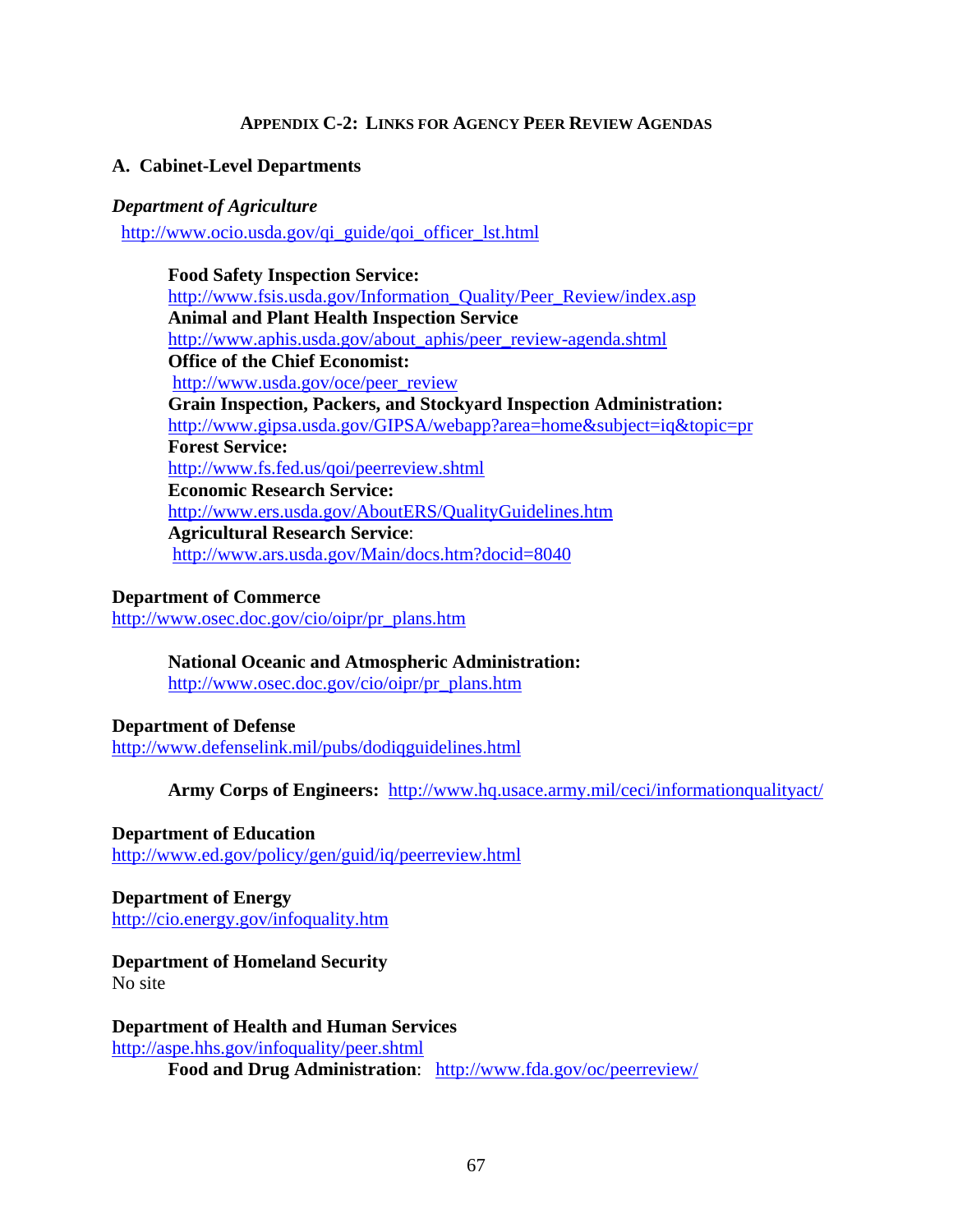**National Toxicology Program**:

<http://fmp.cit.nih.gov/sif/FMPro?-DB=SIF.fp5&-Format=agenda.html&-View> **Center for Disease Control**: <http://www2a.cdc.gov/od/peer/peer.asp>

## **Department of Housing and Urban Development**

<http://www.hud.gov/offices/adm/grants/qualityinfo/infoqualityhisia.cfm>

## **Department of the Interior**

[http://www.doi.gov/ocio/iq\\_1.html](http://www.doi.gov/ocio/iq_1.html)

 **U.S. Geological Society:** [http://www.usgs.gov/peer\\_review/](http://www.usgs.gov/peer_review/) **Mineral Manamgemetn Service:** <http://www.mms.gov/qualityinfo/PeerReviewAgenda.htm> **Fish and Wildlife Service:**  [http://www.fws.gov/informationquality/peer\\_review/index.html](http://www.fws.gov/informationquality/peer_review/index.html) **Bureau of Land Management**: [http://www.blm.gov/nhp/efoia/peer\\_review.htm](http://www.blm.gov/nhp/efoia/peer_review.htm) **Bureau of Reclamation**: <http://www.usbr.gov/main/qoi/peeragenda.html> **Office of Surface Mining**: <http://www.osmre.gov/Peerreview.htm> **National Park Service**: under construction

## **Department of Justice**

[http://www.usdoj.gov/iqpr/iqpr\\_disclaimer.html](http://www.usdoj.gov/iqpr/iqpr_disclaimer.html)

## **Department of Labor**

<http://www.dol.gov/asp/peer-review/index.htm>

**Employee Benefits Security Administration:**  <http://www.dol.gov/ebsa/regs/peerreview.html> **Occupational Safety and Health Administration**: [http://www.osha.gov/dsg/peer\\_review/peer\\_agenda.html](http://www.osha.gov/dsg/peer_review/peer_agenda.html)

## **Department of State**

<http://www.state.gov/misc/49492.htm>

## **Department of Transportation**

<http://www.dot.gov/peerrt.htm>

## **Department of Veterans Affairs**

<http://www.va.gov/OIT/CIO/s515/Default.asp#PRP>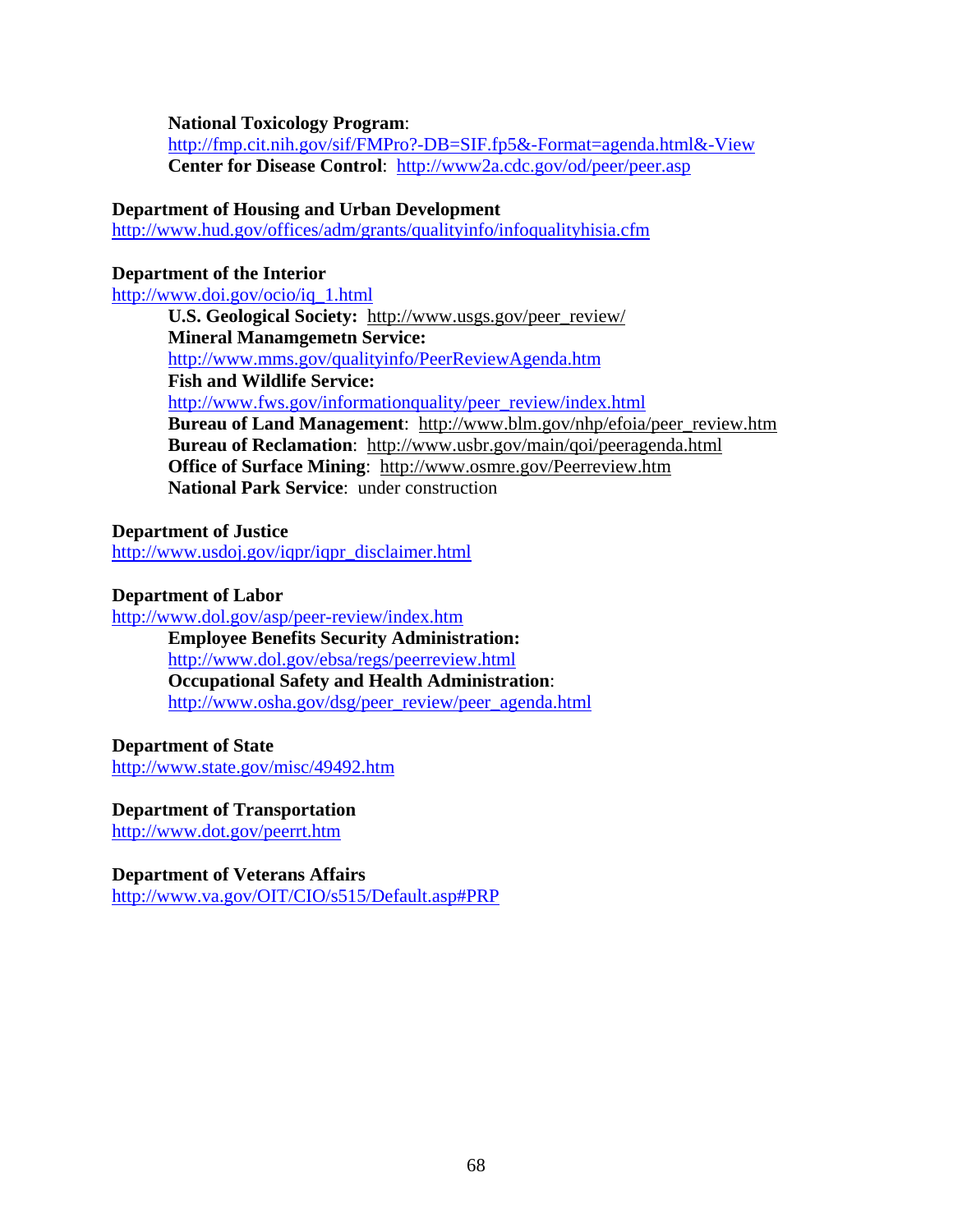## **B. Other Agencies**

# **Consumer Product Safety Commission**

<http://www.cpsc.gov/library/peer.html>

**Environmental Protection Agency**

[http://cfpub.epa.gov/si/si\\_pr\\_agenda.cfm](http://cfpub.epa.gov/si/si_pr_agenda.cfm)

**Federal Communications Commission**  <http://www.fcc.gov/omd/dataquality/peer-agenda.html>

## **Federal Trade Commission**

<http://www.ftc.gov/ogc/sec515/>

## **National Aeronautics and Space Administration**

[http://www.sti.nasa.gov/peer review.html](http://www.sti.nasa.gov/peer%20review.html)

## **Nuclear Regulatory Commission**

<http://www.nrc.gov/public-involve/info-quality/peer-review.html>

## **Office of Management and Budget**

[http://www.whitehouse.gov/omb/inforeg/info\\_quality/information\\_quality.html](http://www.whitehouse.gov/omb/inforeg/info_quality/information_quality.html)

## **Small Business Administration**

<http://www.sba.gov/information/index.html>

## **Tennessee Valley Authority**

<http://www.tva.gov/infoquality>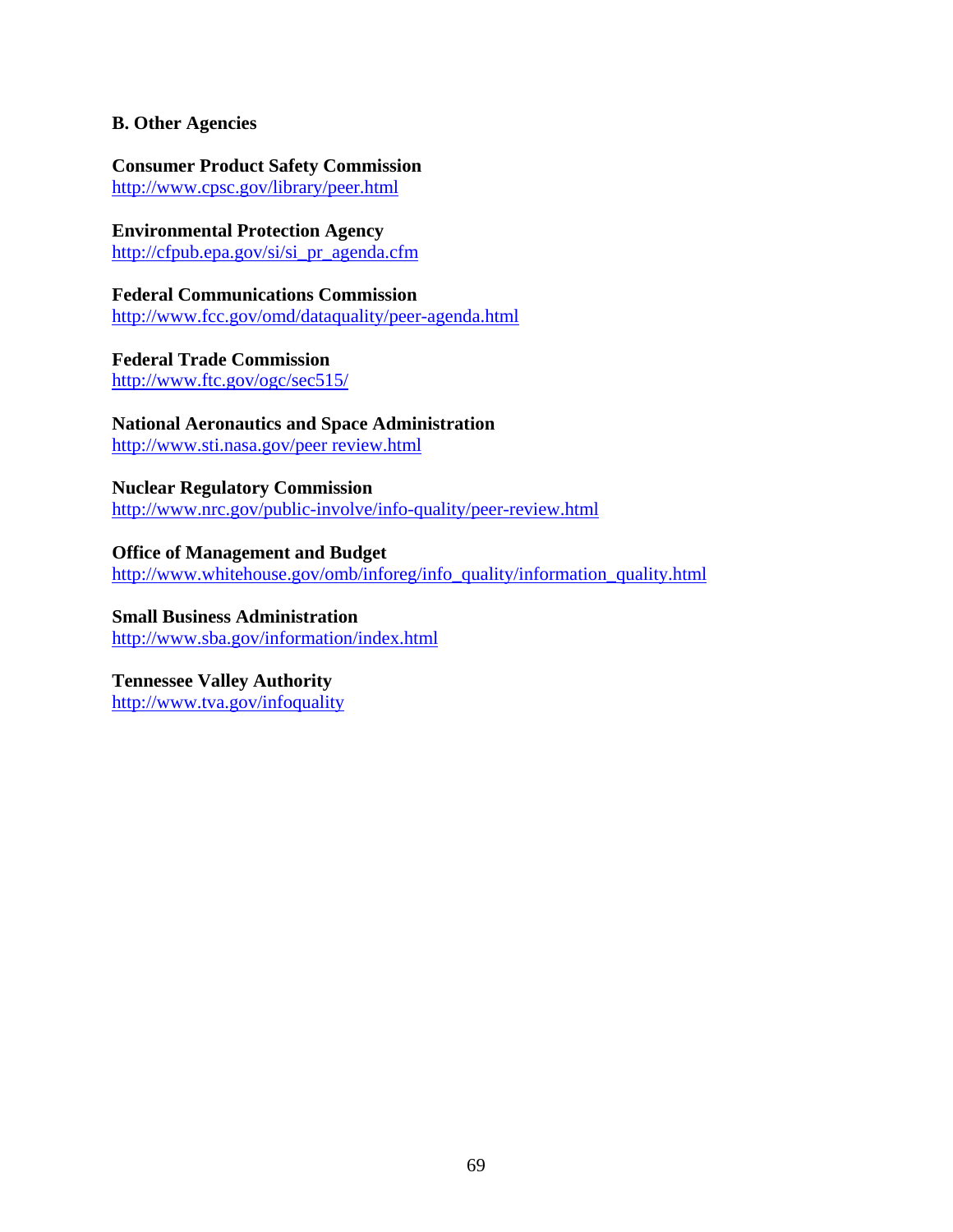## **APPENDIX C-3: LINKS FOR AGENCIES THAT DO NOT PRODUCE OR SPONSOR INFORMATION SUBJECT TO THE BULLETIN**

## **Department of the Treasury**

<http://www.treas.gov/offices/cio/information-management/infoqual.shtml>

## **Agency for International Development**

[http://www.usaid.gov/policy/info\\_quality/#peerreview](http://www.usaid.gov/policy/info_quality/#peerreview)

## **Corporation for National and Community Service**

[http://www.cns.gov/home/site\\_information/quality.asp](http://www.cns.gov/home/site_information/quality.asp)

## **Council on Environmental Quality**  No site

# **Equal Employment Opportunity Commission**

<http://www.eeoc.gov/policy/guidelines/index.html>

## **Farm Credit Association**  <http://www.fca.gov/informationquality.htm>

## **Federal Maritime Commission**  <http://www.fmc.gov/reading/IntroInformationQualityGuidelines.asp>

## **General Services Administration**

<http://www.gsa.gov/section515>

## **Institute of Museum and Library Services**

<http://www.imls.gov/about/guidelines.shtm>

## **Merit Systems Protection Board**

No site

## **National Archives**  <http://www.archives.gov/about/info-qual/peer-review.html>

## **National Credit Union Administration**  No site

## **National Endowment for the Arts**

<http://www.arts.gov/about/infoquality.html>

## **National Endowment for the Humanities**

<http://www.neh.gov/whoweare/dissemination.html>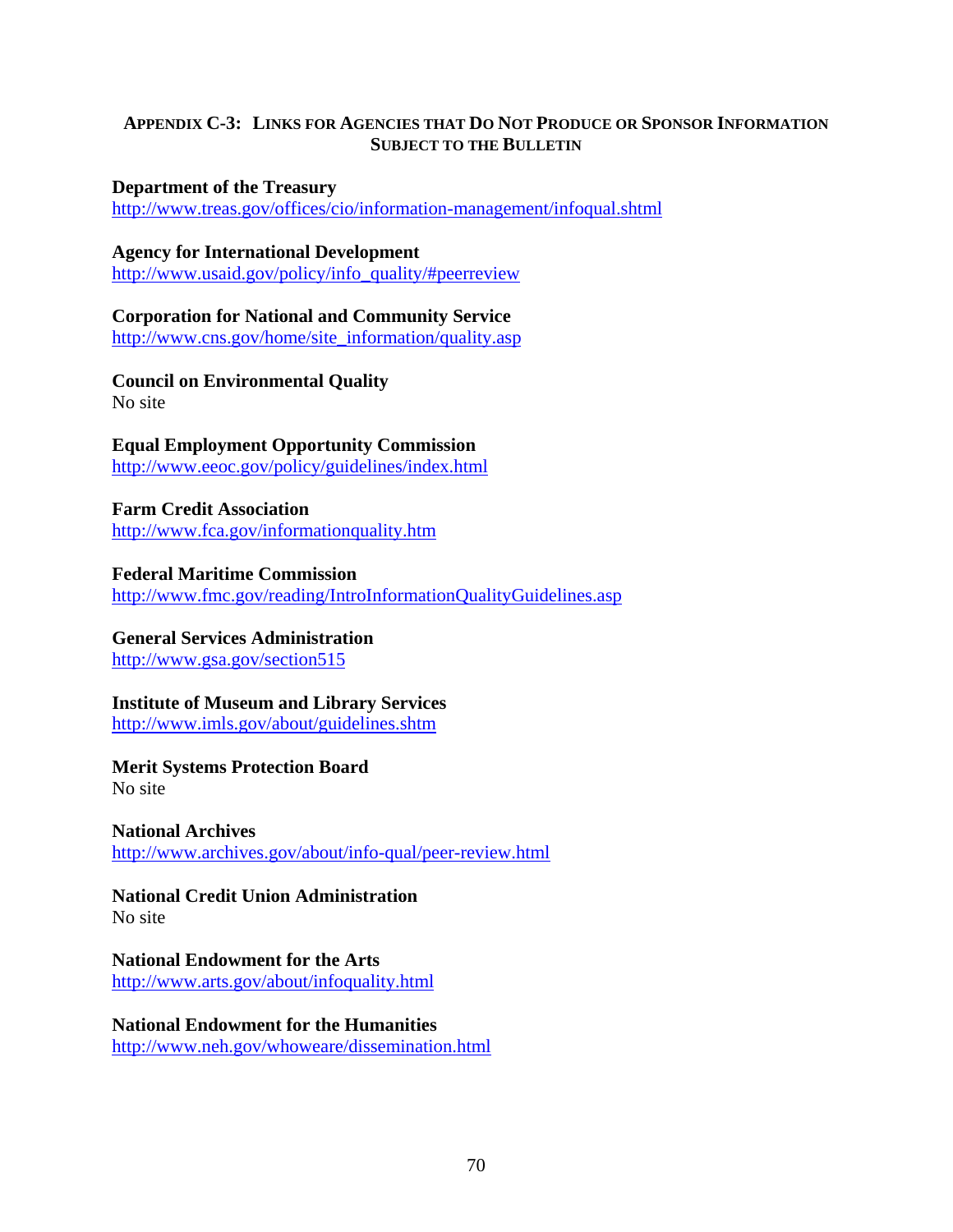## **National Labor Relations Board**

[http://www.nlrb.gov/about\\_us/public\\_notices/information\\_on\\_quality\\_guidelines.aspx](http://www.nlrb.gov/about_us/public_notices/information_on_quality_guidelines.aspx)

## **National Science Foundation**

<http://www.nsf.gov/policies/infoqual.jsp>

## **Nuclear Waste Technical Review Board**

<http://www.nwtrb.gov/meetings/meetings.htm>

## **Office of Federal Housing Enterprise Oversight**

[www.ofheo.gov/Information.asp?Section=17](http://www.ofheo.gov/Information.asp?Section=17)

## **Office of Government Ethics**

[www.usoge.gov/pages/about\\_oge/info\\_quality.html](http://www.usoge.gov/pages/about_oge/info_quality.html)

## **Office of Personnel Management**

<http://www.opm.gov/policy/webpolicy/index.asp>

## **Overseas Private Investment Corporation**

<http://www.opic.gov/pubs/qualityguidlines/index.asp>

## **Peace Corps**

<http://www.peacecorps.gov/index.cfm?shell=pchq.policies.docs>

## **Patent and Trade Office**

[http://www.uspto.gov/main/policy/infoquality\\_peer.htm](http://www.uspto.gov/main/policy/infoquality_peer.htm)

## **Pension Benefit Guaranty Corporation**

<http://www.pbgc.gov/media/key-resources-for-the-press/content/page5274.html#3>

#### **Securities and Exchange Commission**  No site

**Selective Services System**  No site

## **Social Security Administration**  [www.socialsecurity.gov/515/peerreview.htm](http://www.socialsecurity.gov/515/peerreview.htm)

## **Surface Transportation Board**

<http://www.stb.dot.gov/stb/InformationQualityGuidelines.htm>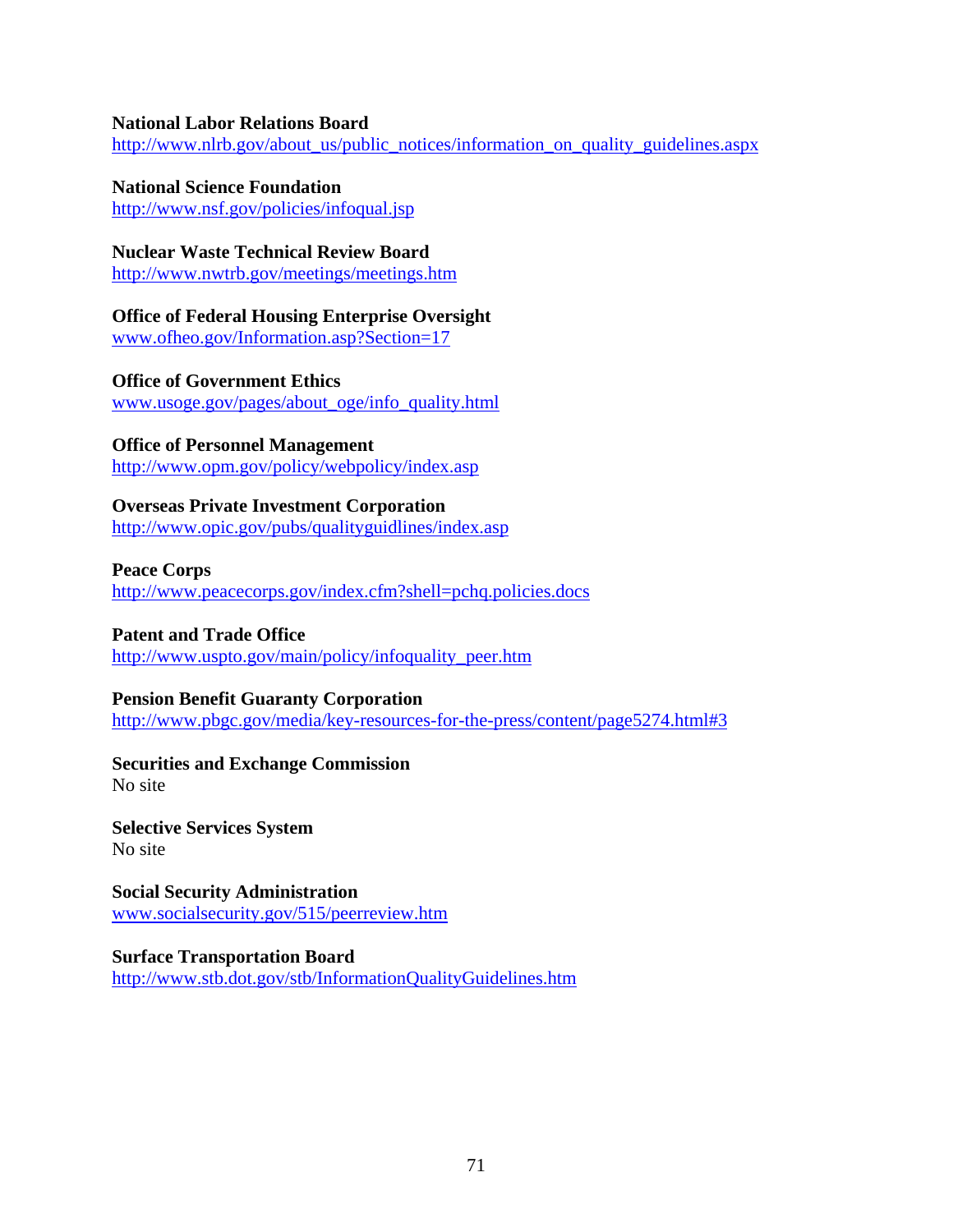#### **APPENDIX D: PEER REVIEW AND PUBLIC COMMENTS**

OMB wishes to express its sincere appreciation for the thoughtful comments we received on the draft 2007 Report. In particular, we would like to thank our invited peer reviewers: Scott Farrow (Department of Economics, University of Maryland, Baltimore County), Robert Hahn and Robert Litan (AEI-Brookings Joint Center for Regulatory Studies), and Richard A. Williams (Mercatus Center, George Mason University). Below is a listing of all the written comments submitted to OMB, and the numbers of letters we have assigned to their comments. The public and peer review comments are available for review at [Insert Link].

#### **Peer Reviewers**

- 1. Scott Farrow, Department of Economics, University of Maryland, Baltimore County
- 2. Robert W. Hahn, and Robert E. Litan, AEI-Brookings Joint Center for Regulatory Studies
- 3. Richard A. Williams, Mercatus Center, George Mason University

#### **Public Comments**

- A. Thomas W. Curtis, American Water Works Association
- B. Lawrence A. Fineran, National Association of Manufacturers
- C. Rick E. Melberth, OMB Watch
- D. Amy Sinden, Center for Progressive Reform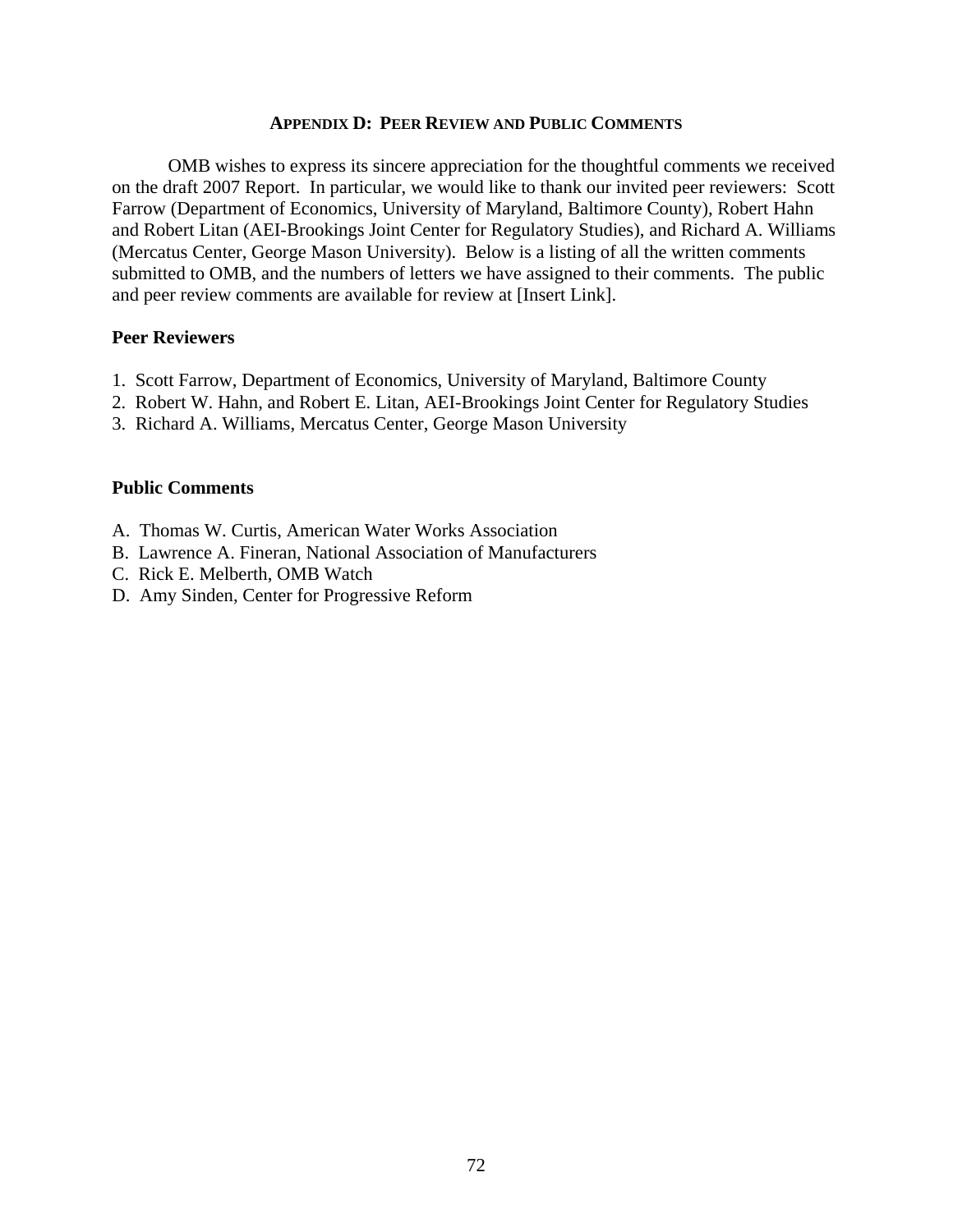# **PART II: TWELFTH ANNUAL REPORT TO CONGRESS ON AGENCY COMPLIANCE WITH THE UNFUNDED MANDATES REFORM ACT**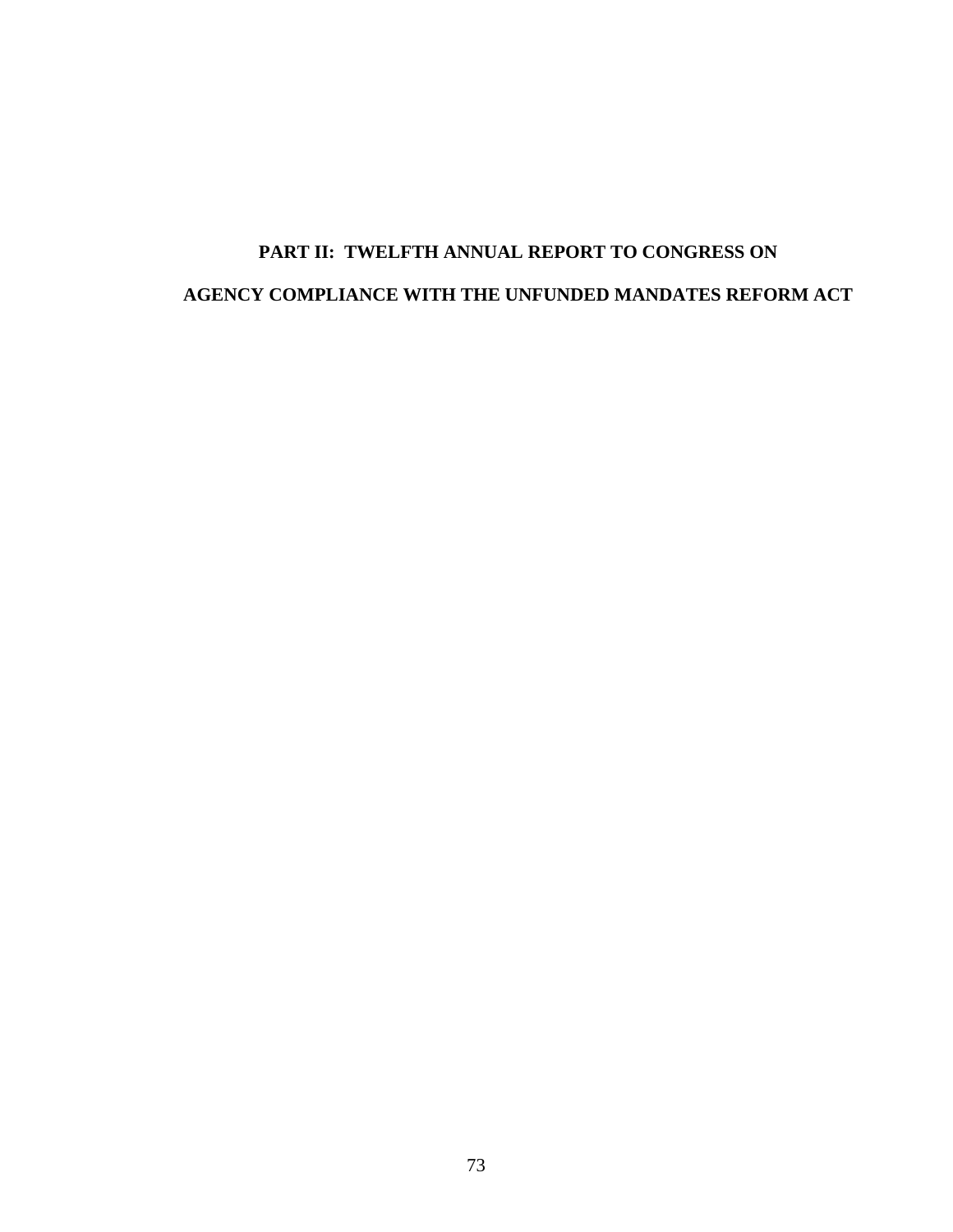#### **INTRODUCTION**

This report represents OMB's twelfth annual submission to Congress on agency compliance with the Unfunded Mandates Reform Act of 1995 (UMRA). It details agency actions to involve State, local, and tribal governments in regulatory decisions that affect them, including expanded efforts to involve them in agency decision-making processes. This report on agency compliance with the Act covers the period of October of 2005 through September of 2006 (rules published before October of 2005 were described in last year's report).

 In recent years, this report has been included along with our final Report to Congress on the Costs and Benefits of Federal Regulations. This is done because the two reports together address many of the same issues and both highlight the need for regulating in a responsible manner that accounts for the benefits and costs of rules and takes into consideration the interests of our intergovernmental partners. This year, we are again publishing the UMRA report with the Report to Congress on the Benefits and Costs of Federal Regulations.

 State and local governments have a vital constitutional role in providing government services. They have the major role in providing domestic public services, such as public education, law enforcement, road building and maintenance, water supply, and sewage treatment. The Federal Government contributes to that role by promoting a healthy economy and by providing grants, loans, and tax subsidies to State and local governments. However, over the past two decades, State, local, and tribal governments increasingly have expressed concerns about the difficulty of complying with Federal mandates without additional Federal resources. In response, Congress passed the Unfunded Mandates Reform Act of 1995 (the Act).

 Title I of the Act focuses on the Legislative Branch, addressing the processes Congress should follow before enactment of any statutory unfunded mandates. Title II addresses the Executive Branch. It begins with a general directive for agencies to assess, unless otherwise prohibited by law, the effects of their rules on the other levels of government and on the private sector (Section 201). Title II also describes specific analyses and consultations that agencies must undertake for rules that may result in expenditures of over \$100 million (adjusted annually for inflation) in any year by State, local, and tribal governments in the aggregate, or by the private sector. Specifically, Section 202 requires an agency to prepare a written statement for intergovernmental mandates that describes in detail the required analyses and consultations on the unfunded mandate. Section 205 requires that for all rules subject to Section 202, agencies must identify and consider a reasonable number of regulatory alternatives, and then generally select from among them the least costly, most cost-effective, or least burdensome option that achieves the objectives of the rule. Exceptions require the agency head to explain in the final rule why such a selection was not made or why such a selection would be inconsistent with law.

 Title II requires agencies to "develop an effective process" for obtaining "meaningful and timely input" from State, local and tribal governments in developing rules that contain significant intergovernmental mandates (Section 204). Title II also singles out small governments for particular attention (Section 203). OMB's guidelines assist Federal agencies in complying with the Act and are based upon the following general principles: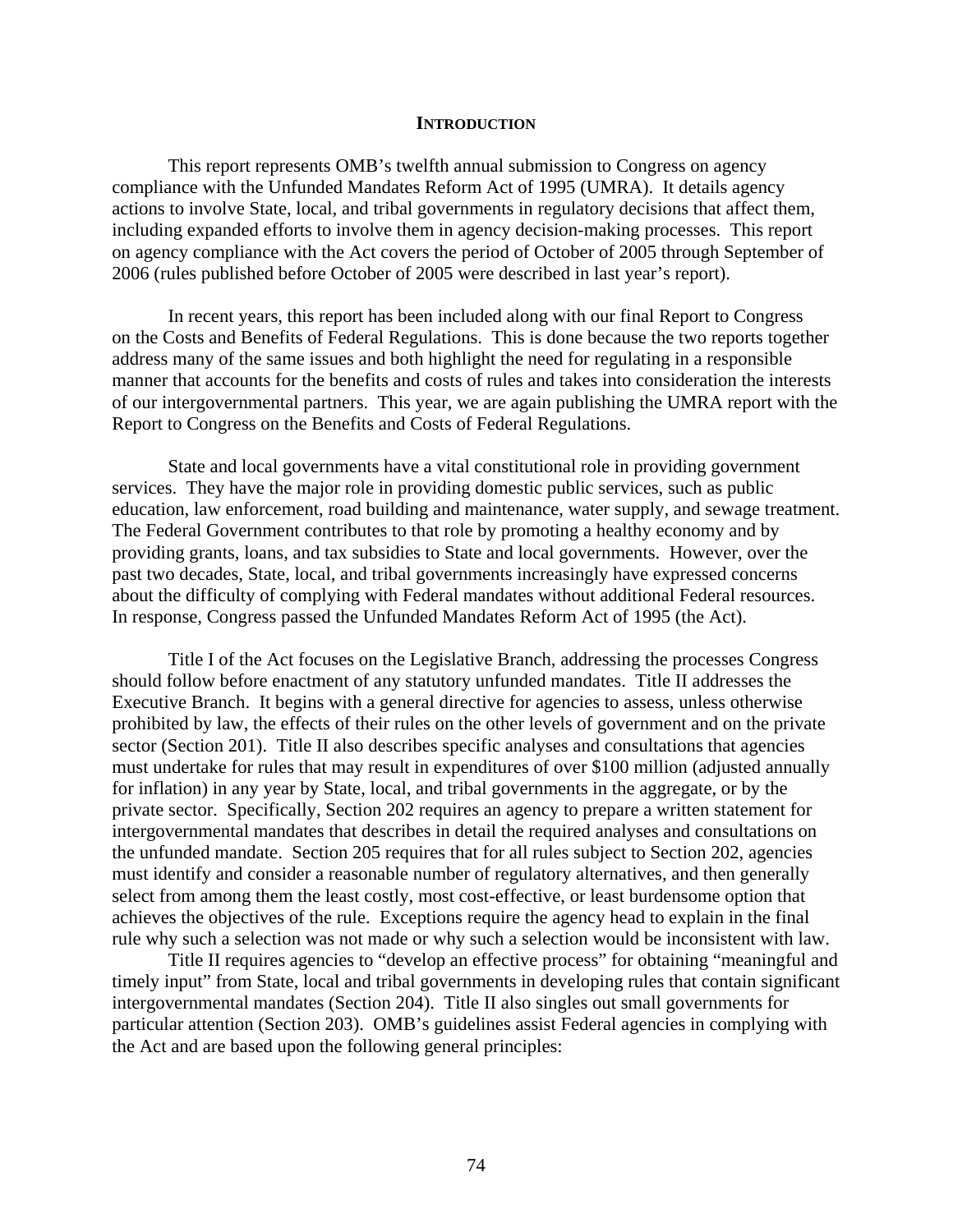- intergovernmental consultations should take place as early as possible, beginning before issuance of a proposed rule and continuing through the final rule stage, and be integrated explicitly into the rulemaking process;
- agencies should consult with a wide variety of State, local, and tribal officials;
- agencies should estimate direct benefits and costs to assist with these consultations;
- the scope of consultation should reflect the cost and significance of the mandate being considered;
- effective consultation requires trust and significant and sustained attention so that all who participate can enjoy frank discussion and focus on key priorities; and
- agencies should seek out State, local, and tribal views on costs, benefits, risks, and alternative methods of compliance, and whether the Federal rule will harmonize with and not duplicate similar laws in other levels of government.

 The scope of consultation activities undertaken by Federal departments such as, Agriculture, Health and Human Services, Justice, and the Environmental Protection Agency demonstrate this Administration's commitment to building strong relationships with our intergovernmental partners based upon the constitutional principles of federalism embodied in Title II of the Act. Federal agencies have been actively consulting with States, localities, and tribal governments in order to ensure that regulatory activities were conducted consistent with the requirements of the Act. For examples of agency consultation activities, please see Appendix D.

 The remainder of this report discusses the results of agency actions in response to the Act between October 1, 2005 and September 30, 2006. Not all agencies take many significant actions that affect other levels of government; therefore this report focuses on the agencies that have regular and substantive interactions on regulatory matters that involve States, localities, and tribes, as well as the private sector. This report also lists and briefly discusses the regulations meeting the Title II threshold and the specific requirements of Sections 202 and 205 of the Act. Ten rules have met this threshold, all for their impacts on the private sector. The appendix to this report discusses agency consultation efforts. These include both those efforts required under the Act and the many actions conducted by agencies above and beyond these requirements.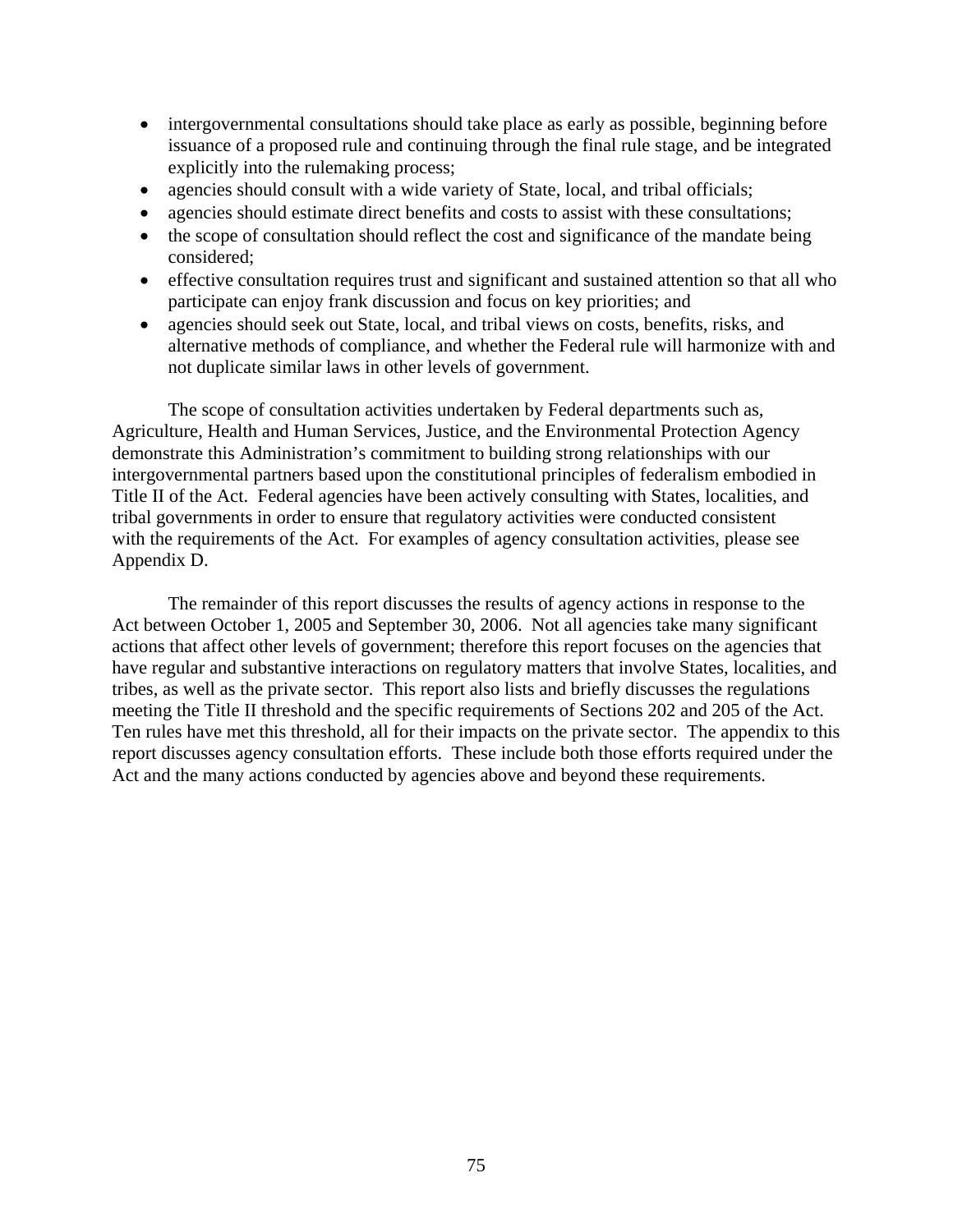#### **CHAPTER IV: REVIEW OF SIGNIFICANT REGULATORY MANDATES**

#### **A. Review of Significant Regulatory Mandates**

In FY2006, Federal Agencies issued ten rules that were subject to Sections 202 and 205 of the Unfunded Mandate Reform Act of 1995 because they require expenditures in any year by State, local or tribal governments, in the aggregate, or by the private sector, of at least \$100 million in any one year (adjusted annually for inflation).

During FY 2006, the Departments of Labor (DOL) and Health and Human Services (HHS) each issued one proposed rule, the Department of Homeland Security (DHS) issued three proposed rules, the Department of Transportation (DOT) issued one proposed and one final rule, the Department of Treasury issued one proposed rule, and the Environmental Protection Agency (EPA) issued one proposed rule and one final rule.

OMB worked with the agencies to ensure that the selection of the regulatory option for final rules fully complied with the requirements of Title II of the Act. For proposed rules, OMB often worked with the agency to ensure that they also solicited comment on alternatives. Descriptions of the rules in addition to agency statements regarding compliance with the Act are included in the following section.

#### *Department of Labor*

*Occupational Exposure to Hexavalent Chromium (Preventing Occupational Illness: Chromium) (Final)* This rule limits occupational exposure to hexavalent chromium (Cr(VI)) and reduces the Permissible Exposure Level (PEL) of 1 milligram per 10 cubic meters of air  $(1 \text{ mg}/10 \text{ m}\cdot3)$ , or 100 [mu]g/m $\cdot3$ ) reported as CrO3, which is equivalent to a limit of 52  $[mu]g/m\$ <sup>3</sup> as Cr(VI) to an exposure limit of 5 micrograms of Cr(VI) per cubic meter of air  $(5 \text{ [mulg/m]}3)$ , measured as an average concentration over an 8-hour workshift. The rule also adds requirements for exposure monitoring, regulated areas, protective clothing, industrial hygiene facilities, and medical surveillance.

 Occupational Safety and Health Administration (OSHA) estimates that compliance with this final rule would require private-sector employers to expend about \$273-\$282 million each year. However, while this final rule establishes a Federal mandate in the private sector, it is not an unfunded mandate on State and local governments. OSHA standards do not apply to State and local governments, except in States that have voluntarily elected to adopt an OSHAapproved State occupational safety and health plan. Consequently, the provisions of the final rule do not meet the definition of a "Federal intergovernmental mandate."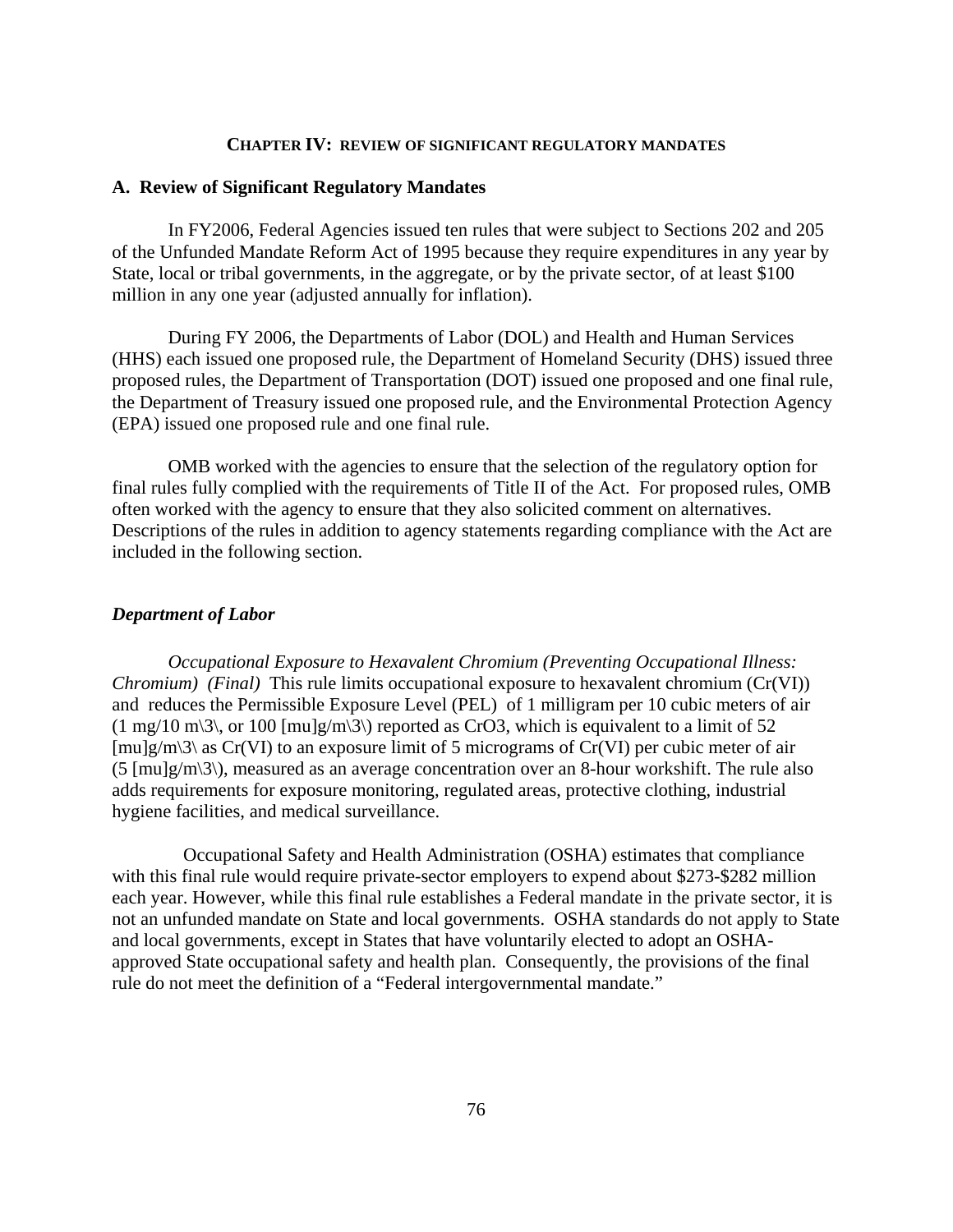#### *Department of Health and Human Services*

*Control of Communicable Diseases, Interstate and Foreign Quarantine (Proposed)*  Centers for Disease Control (CDC) is committed to protecting the health and safety of the American public by preventing the introduction of communicable disease into the United States. Having updated regulations in place is an important measure to ensure swift response to public health threats. CDC proposes to update existing regulations related to preventing the introduction, transmission, or spread of communicable diseases from foreign countries into the United States and from one State or possession into another. Through this regulation, CDC proposed to require contact information to be provided by airlines on their passengers so that the passengers could be contacted by CDC should there be a need to notify them of a health concern. Additionally, CDC proposed to update the current disease list, last updated in April 2005.

The primary cost impact of the proposed rule would be the collection and maintenance of crew and passenger manifest data by air and water carriers that are likely to modify computer systems and collect passenger information to come into compliance. The benefits of the rule would be measured in terms of the number of deaths and illnesses prevented by rapid intervention. HHS' Unfunded Mandates Reform Act analysis concludes that the proposed rule will not have any significant economic impact on State, local, or tribal governments. However, the proposed rule would have a significant impact on the private sector, particularly air carriers. The costs estimated for industry exceed \$100 million/year under some options, although the actual cost might be far lower if CDC can access data already collected by other agencies.

#### *Department of Homeland Security*

*Passenger Manifest for Commercial Aircraft Arriving In and Departing From the United States; Passengers and Crew Manifests for Commercial Vessels Departing From the United States (Proposed)* This rule proposes to amend existing Bureau of Customs and Border Protection (CPB) regulations concerning electronic manifest transmission requirements relative to passengers, crew members, and non-crew members traveling onboard international commercial flights and voyages. Under current regulations, air carriers must transmit to the CPB, Department of Homeland Security. Passenger manifest information for aircraft en route to the United States no later than 15 minutes after the departure of the aircraft. This proposed rule implements the Intelligence Reform and Terrorism Prevention Act of 2004 requirement that such information be provided to the government before departure of the aircraft. This proposed rule provides air carriers a choice between transmitting complete manifests no later than 60-minutes prior to departure of the aircraft or transmitting manifest information on passengers as each passenger checks in for the flight, up to but no later than 15 minutes prior to departure. The rule also proposes to amend the definition of "departure" for aircraft to mean the moment the aircraft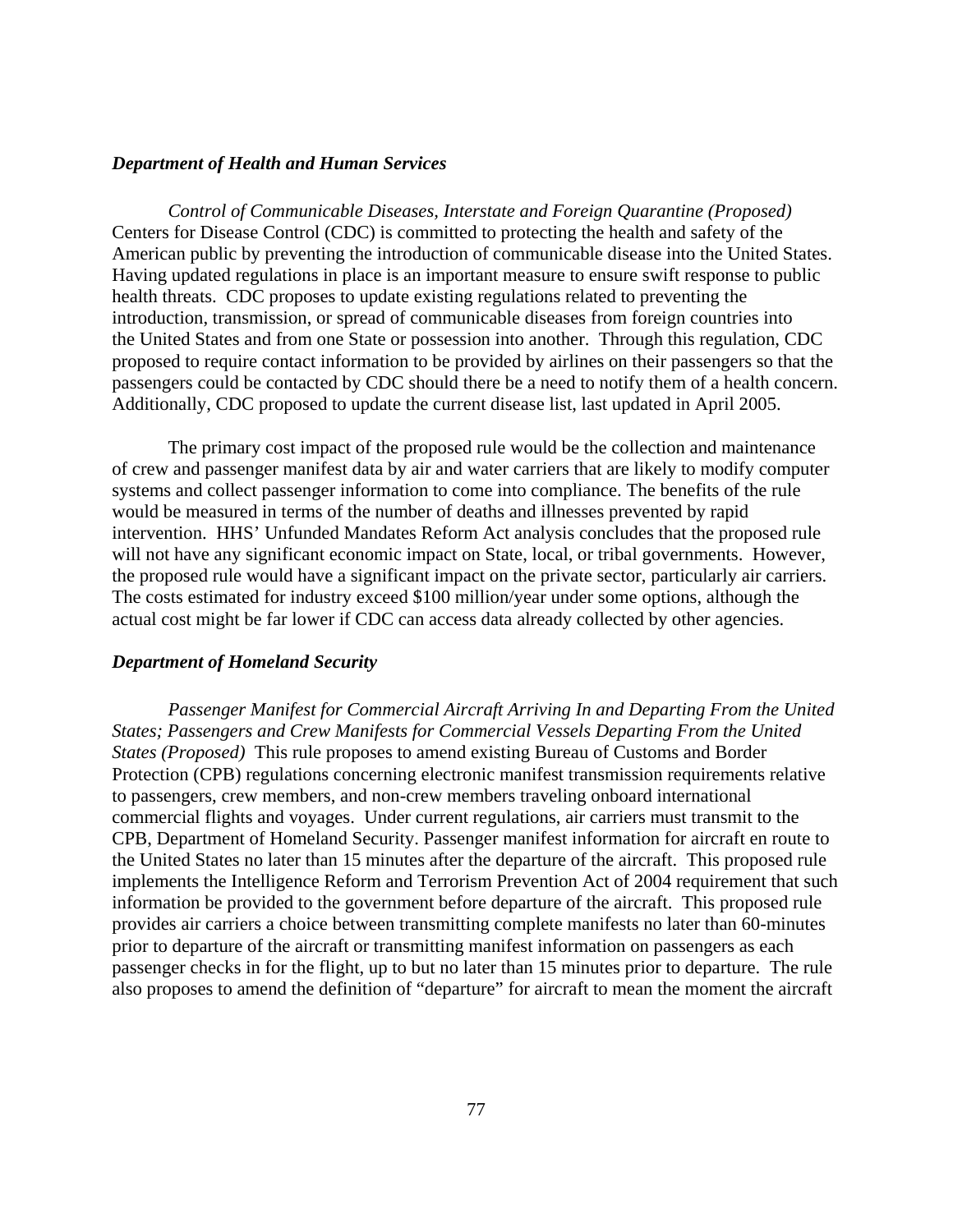is pushed back from the gate. For vessel departures from the United States, the rule proposes transmission of passenger and crew manifests no later than 60 minutes prior to departure of the vessel.

 This proposed rule, if adopted as a final rule, would not impose any cost on small governments or significantly or uniquely affect small governments. However, CBP has determined that the rule would result in the expenditure by the private sector of \$100 million or more (adjusted annually for inflation) in any one year. Consequently, the provisions of this proposed rule constitute a private sector mandate under the UMRA. The 10-year costs range from \$612 million to \$1.9 billion, and the benefits are an estimated \$103 million (all at the 7 percent discount rate). Thus, the non-quantified security benefits would have to be \$509 million to \$1.8 billion over the 10-year period in order for this proposed rule to be cost-beneficial. In one hypothetical security scenario involving only one aircraft and the people aboard, estimated costs of an incident could exceed \$790 million. This rule may not prevent such an incident, but if it did, the value of preventing such a limited incident would outweigh the costs at the low end of the range.

*Transportation Worker Identification Credential (TWIC) Implementation in the Maritime Sector; Hazardous Materials Endorsement for a Commercial Driver's Licenses (Proposed)* The Aviation and Transportation Security Act (ATSA) directs the Transportation Security Administration (TSA) to improve access control in secure areas. The Maritime Transportation Security Act of 2002 (MTSA) requires that workers with unescorted access to secured areas of vessels and facilities must be subject to a security threat assessment and hold a biometric credential needed to access secured areas. The TSA, in a joint rulemaking with the U.S. Coast Guard proposed standards for conducting security threat assessments and issuing biometric credentials to transportation workers who require unescorted access to secure areas of vessels and facilities. In addition, TSA will finalize standards for determining the comparability of threat assessments conducted in other TSA programs and by other agencies.

The economic impact on small business is yet to be determined. The proposed rule imposes no significant barriers to international trade, and does not impose an unfunded mandate on State, local, or tribal governments, but does on the private sector as there are two years with undiscounted costs in excess of the inflation adjusted \$100 million threshold. We conclude that the primary estimate of economic costs over a 10 year period for this rule are \$1,028 million undiscounted, \$918.5 million with a 3 percent discount rate, and \$802.8 million at a 7 percent discount rate. In preparing estimates, we considered ranges for some values. These ranges provide an upper estimate of \$1,062 million undiscounted and a lower range of \$995.0 million undiscounted. The benefits of the proposed rule would be an enhancement in the flow of commerce and an increase in security at vessels, facilities, and Outer Continental Shelf (OCS) facilities.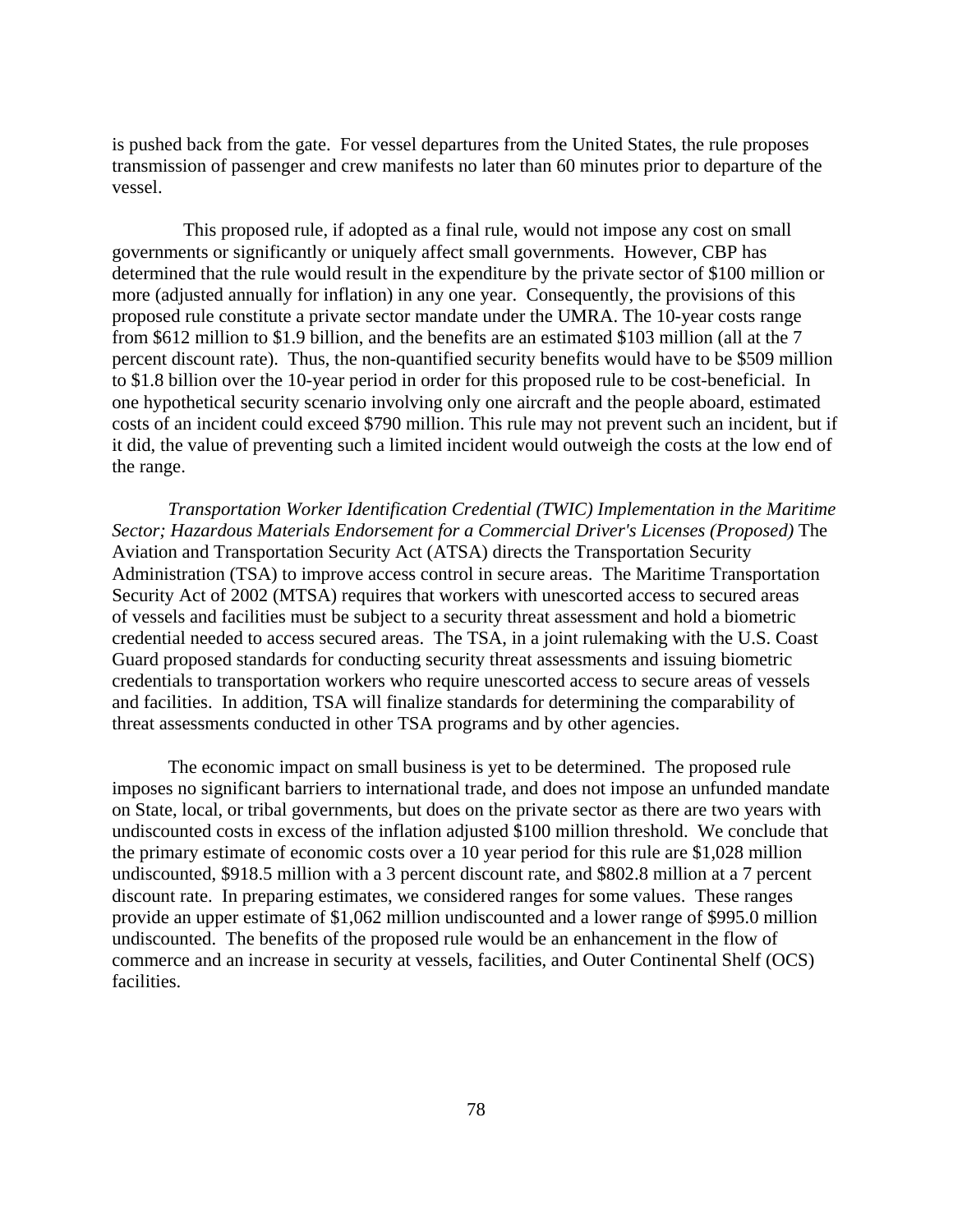*Documents Required for Travelers Departing From or Arriving in the United States at Air Ports-of-Entry From Within the Western Hemisphere. (Proposed)* This amendment would require U.S. citizens who previously were exempt from presenting a passport or other authorized travel document to present such documents that denote identity and citizenship when entering the United States. The amendment would require that U.S. citizens and nonimmigrant aliens from Canada, Bermuda, and Mexico entering the United States at air ports-of-entry from Western Hemisphere countries would be required to present a valid passport or other authorized travel document that denotes identity and citizenship in circumstances where travel was previously permitted without such a document.

This proposal would not impose a significant cost or uniquely affect small governments. The proposal does have an effect on the private sector of \$100 million or more. DHS and Department of State (DOS) estimate that the cost of this rule will be approximately \$206 million annualized (7 percent discount rate) and approximately \$204 million annualized (3 percent discount rate). These estimates are in 2005 dollars from 2006 to 2016.The non-quantified benefits of the proposed rule are significant and real in terms of increased security in the air and sea environments provided by more secure documents and facilitation of inspections provided by the limited types of documents that would be accepted.

#### *Department of Transportation*

 *Light Truck Average Fuel Economy Standards, Model Year 2008 and Possibly Beyond (Final)* This final rule reforms the structure of the corporate average fuel economy (CAFE) program for light trucks and establishes higher CAFE standards for model year (MY) 2008-2011 light trucks. The proposed Unreformed CAFE standards are: 22.5 miles per gallon (mpg) for MY 2008, 23.1 mpg for MY 2009, and 23.5 mpg for MY 2010. The Reformed CAFE standards for those model years would be set at levels intended to ensure that the industry-wide costs of the Reformed standards are roughly equivalent to the industry-wide costs of the Unreformed CAFE standards in those model years. For MY 2011, the Reformed CAFE standard would be set at the level that maximizes net benefits, accounting for unquantified benefits and costs.

This final rule will not result in the expenditure by State, local, or tribal governments, in the aggregate, of more than \$115 million annually, but it will result in the expenditure of that magnitude by vehicle manufacturers and/or their suppliers. In promulgating this proposal, NHTSA considered whether average fuel economy standards lower and higher than those proposed would be appropriate. NHTSA is statutorily required to set standards at the maximum feasible level achievable by manufacturers and has tentatively concluded that the proposed standards are the maximum feasible standards for the light truck fleet for MYs 2008-2011 in light of the statutory considerations.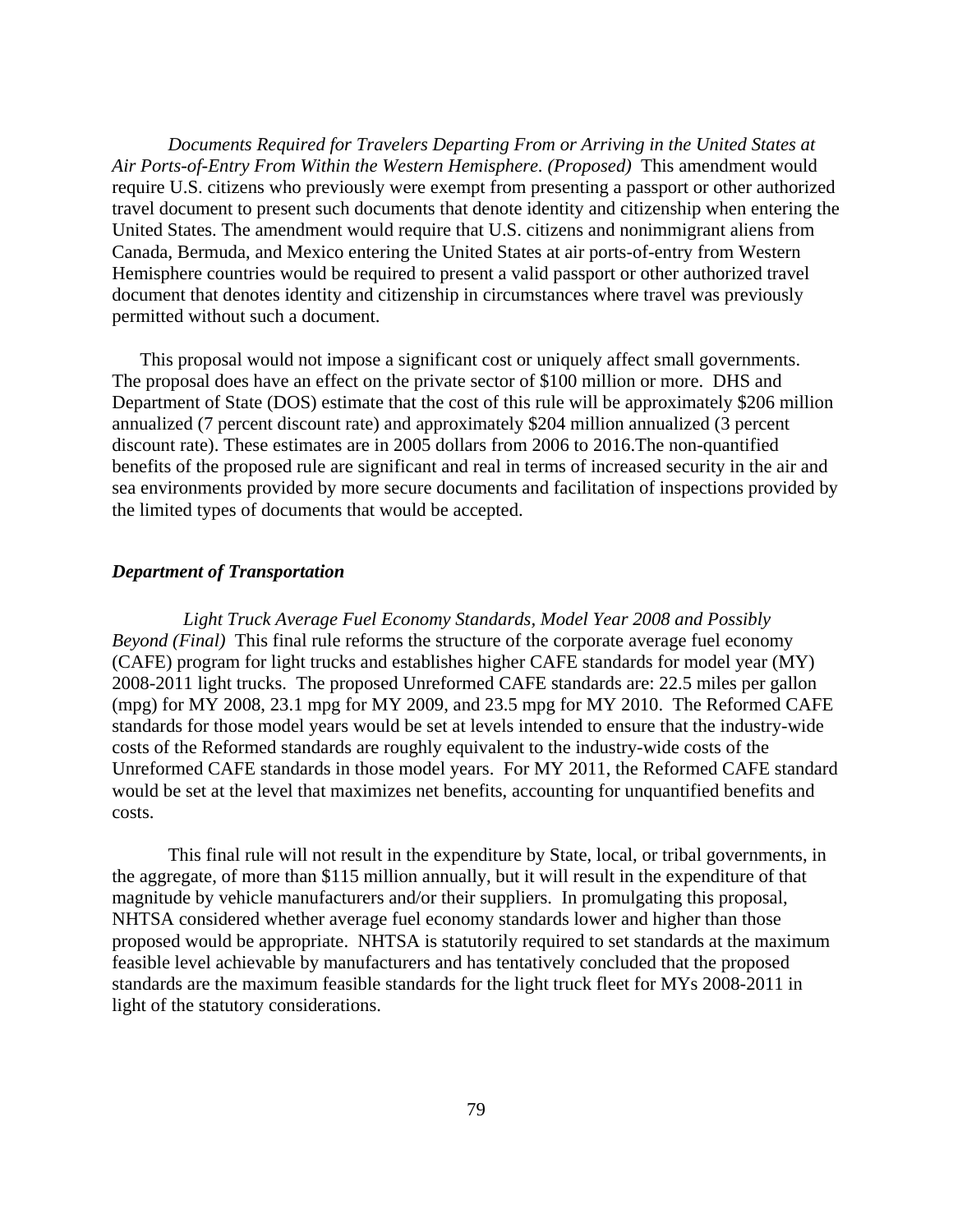*Electronic Stability Control (ESC) (Proposed)* This rulemaking would establish a new Federal motor vehicle safety standard to require electronic stability control (ESC) systems on all newly-manufactured passenger cars and light trucks. The vast majority of rollovers occur in single-vehicle crashes involving loss of control. Crash data studies by NHTSA and other organizations worldwide show that ESC causes a dramatic reduction in single-vehicle crashes by assisting drivers in maintaining control in critical driving situations. NHTSA studies show a reduction in single-vehicle crashes of 34 percent to 59 percent and a reduction in single-vehicle crashes with rollover of 71 percent to 84 percent. The requirement of ESC on cars and trucks could save thousands of lives annually.

This proposal would not result in the expenditure by State, local, or tribal governments, in the aggregate, of more than \$118 million annually, but it would result in the expenditure of that magnitude by vehicle manufacturers and/or their suppliers. Vehicle costs are estimated to be \$368 (in 2005 dollars) for anti-lock brakes and an additional \$111 for electronic stability control for a total system cost of \$479 per vehicle. The total incremental cost of the proposal (over the MY 2011 installation rates and assuming 17 million passenger vehicles sold per year) are estimated to be \$985 million to install antilock brakes, electronic stability control, and malfunction lights. The average incremental cost per passenger vehicle is estimated to be \$58 (\$90 for the average passenger car and \$29 for the average light truck), a figure which reflects the fact that many baseline MY 2011 vehicles are projected to already come equipped with ESC components (particularly ABS). DOT estimates that the proposal would save 1,536 to 2,211 lives and prevent 50,594 to 69,630 MAIS 1-5 injuries annually once all passenger vehicles have ESC. Fatalities and injuries associated with rollovers are a significant portion of this total; we estimate that the proposal would reduce 1,161 to 1,445 fatalities and 43,901 to 49,010 MAIS 1-5 injuries associated with single-vehicle rollovers.

#### *Department of Treasury*

*Implementation of a Revised Basel Capital Accord (Basel II) (Proposed)* As part of the Office of the Comptroller of the Currency's (OCC) ongoing efforts to develop and refine capital standards to ensure the safety and soundness of the national banking system and to implement statutory requirements, OCC is amending various provisions of the capital rules for national banks. This change involves the implementation of the new framework for the Basel Capital Accord (Basel II). OCC is conducting this rulemaking jointly with the other Federal Banking Agencies. The OCC, the Board of Governors of the Federal Reserve System (Board), the Federal Deposit Insurance Corporation (FDIC), and the Office of Thrift Supervision (OTS) (collectively, the agencies) are proposing a new risk-based capital adequacy framework that would require some and permit other qualifying banks to use an internal ratings-based approach to calculate regulatory credit risk capital requirements and advanced measurement approaches to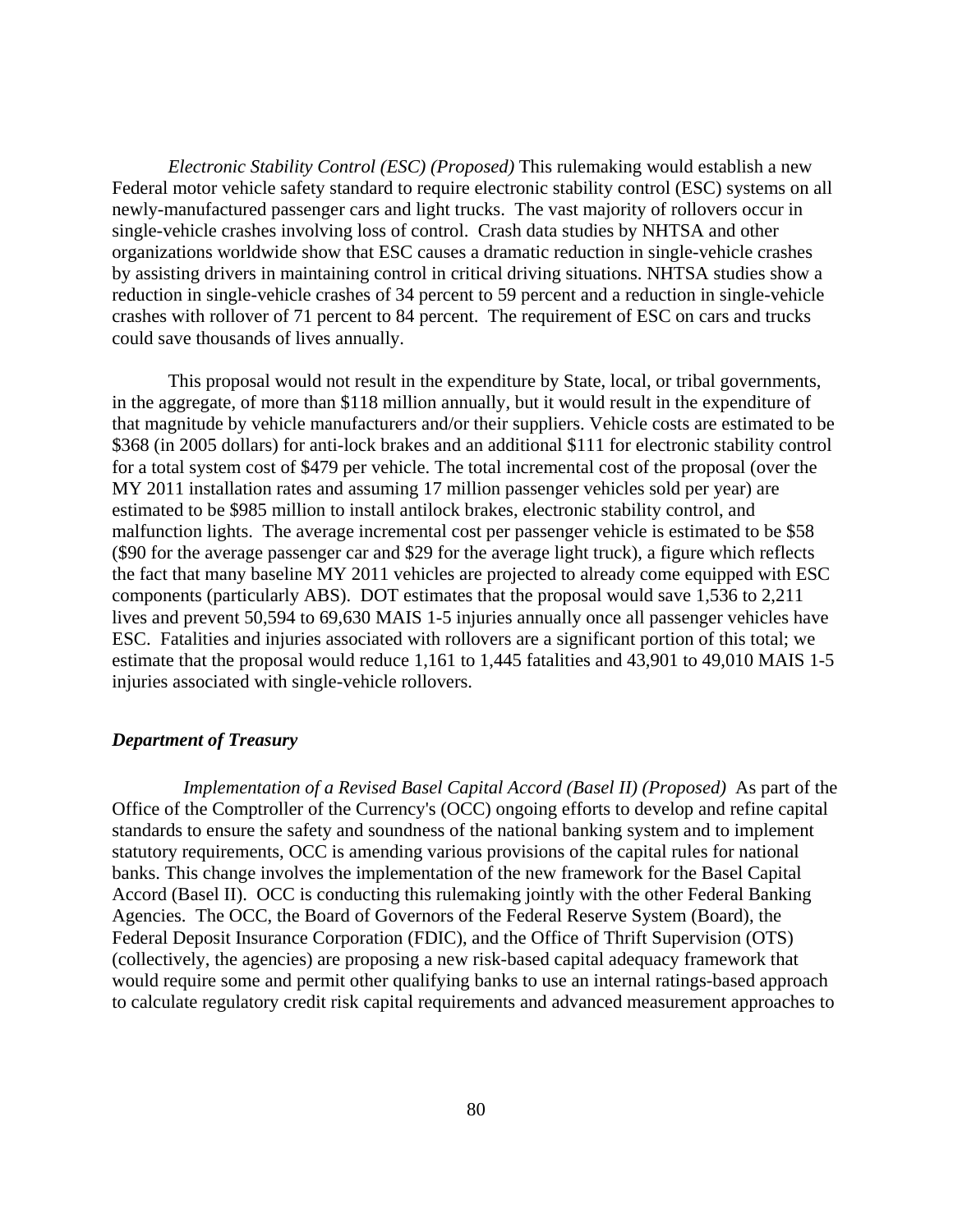calculate regulatory operational risk capital requirements. The proposed rule describes the qualifying criteria for banks required or seeking to operate under the proposed framework and the applicable risk-based capital requirements for banks that operate under the framework.

The proposed rule qualifies as a significant regulatory action under the UMRA because its Federal mandates may result in the expenditure by the private sector of \$119.6 or more in any one year. The OCC's estimate of the total cost of the proposed rule includes expenditures by banking organizations and the OCC from the present through 2011, the final year of the transition period. Combining expenditures by mandatory banking organizations and the OCC provides a present value estimate of \$545.9 million for the total cost of the proposed rule.

#### *Environmental Protection Agency*

*Control of Hazardous Air Pollutants from Mobile Sources (Proposed)* The Clean Air Act requires EPA to periodically revise requirements to control emissions of these pollutants from mobile sources. EPA committed to this rulemaking in the preamble of the last rulemaking on this topic, promulgated on March 29, 2001. This rule will address the need for additional requirements, beyond those associated with existing programs and other forthcoming rules, to control hazardous air pollutants ("air toxics") from motor vehicles, nonroad engines and vehicles, and their fuels. Previous mobile source programs for highway and nonroad sources and fuels have already reduced air toxics significantly and will provide substantial further reductions in coming years as new standards and programs are phased in. This mobile-source air toxics rule will provide an overview of these mobile source programs and associated toxics emissions reductions. The rule will then address potential changes to gasoline fuel parameters to reduce toxics such as benzene and the potential for additional vehicle controls. EPA is also considering portable fuel container controls due to their significant contribution to VOC emissions overall and the potential for exposure to evaporative benzene emissions.

This rule contains no Federal mandates for State, local, or tribal governments as defined by the provisions of Title II of the UMRA. The rule imposes no enforceable duties on any of these governmental entities. EPA has determined that this rule contains Federal mandates that may result in expenditures of more than \$100 million to the private sector in any single year. EPA believes that the proposal represents the least costly, most cost-effective approach to achieve the statutory requirements of the rule.

*National Primary Drinking Water Regulations: Stage 2 Disinfection Byproducts Rule (Final)* This Regulation, along with a Long Term 2 Enhanced Surface Water Treatment Rule (LT2ESWTR) that was promulgated simultaneously, is intended to expand existing public health protections and address concerns about risk trade-offs between pathogens and disinfection byproducts. This rule could affect all public water systems that add a disinfectant to the drinking water during any part of the treatment process, although the impacts may be limited to community water systems (CWSs) and non-transient non-community water systems (NTNCWSs).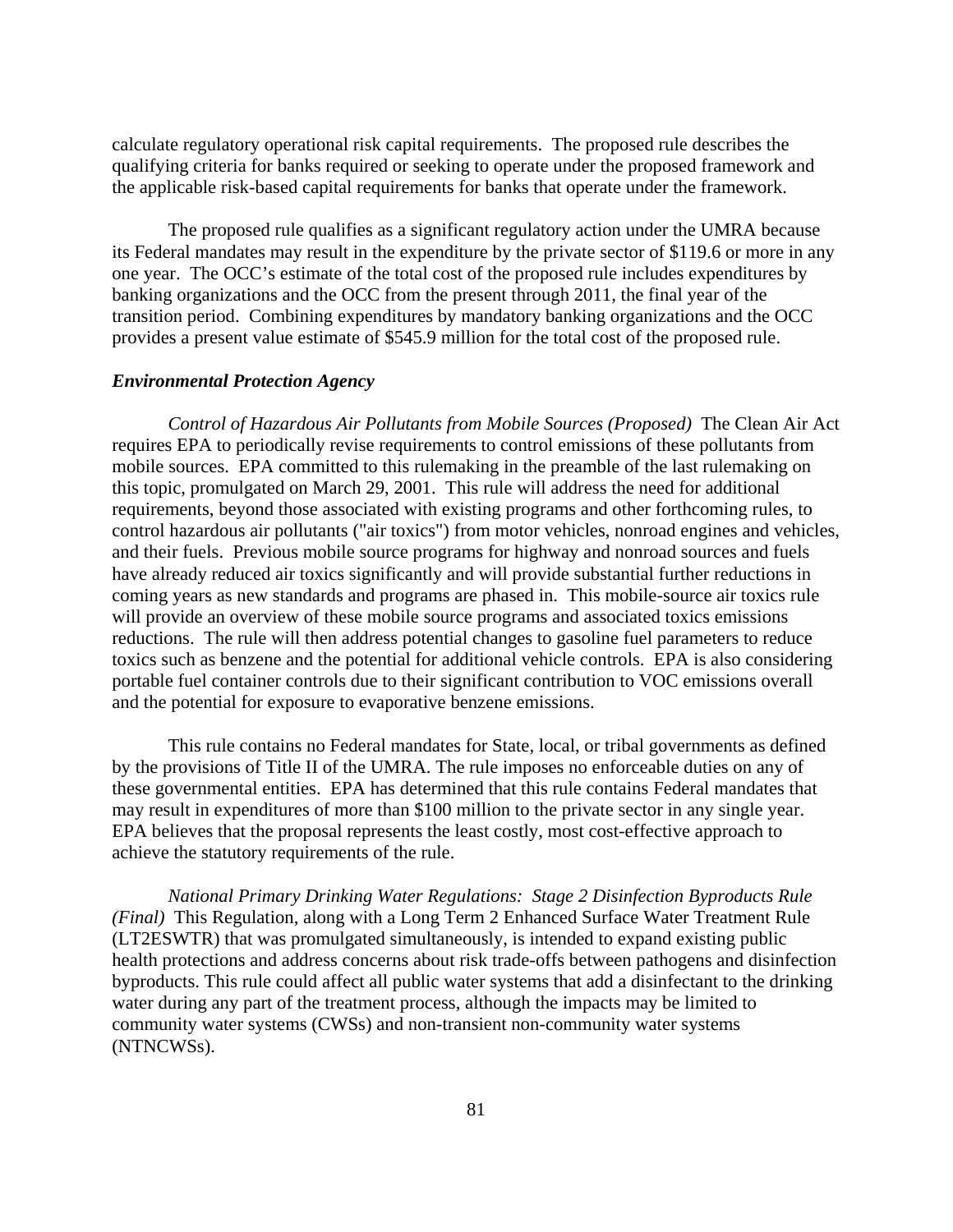EPA has determined that this rule may contain a Federal mandate that results in expenditures of \$100 million or more for the State, local, and tribal governments, in the aggregate in the private sector in any one year. While the annualized costs fall below the \$100 million threshold, the costs in some future years may be above the \$100 million mark as public drinking water systems make capital investments and finance these through bonds, loans, and other means. EPA's year by year cost tables do not reflect that investments through bonds, loans, and other means spread out these costs over many years. The cost analysis in general does not consider that some systems may be eligible for financial assistance such as low-interest loans and grants through such programs as the Drinking Water State Revolving Fund.

## **B. Response to Peer Reviews and Public Comments on Twelfth Annual Report to Congress on Agency Compliance with the Unfunded Mandates Reform Act**

Peer reviewer (3) stated that OMB should describe in its report whether UMRA requirements were fulfilled. Specifically, they noted that the discussion of the rules that triggered UMRA did not indicate whether the UMRA requirements were fulfilled and which rules required the agency head to explain why a less costly burden was not selected.

We agree that this is a good idea and note that in our review of individual regulations we do just that. Part of our consideration during OMB's reviews of regulations meeting the UMRA definition is whether the agency complied with the UMRA requirements to, "… select the least costly, most cost-effective or least burdensome alternative that achieves the objectives of the rule" or publish an explanation of why such an alternative was not selected. As noted in OMB Circular A-4, agency "…analytical requirements under Executive Order 12866 are similar to the analytical requirements under this Act, and thus the same analysis may permit [the agency] to comply with both analytical requirements."

Consistent with the peer reviewer's comment, we will note in future reports which rules include a statement regarding why the least costly, most cost-effective or least burdensome alternative was not selected.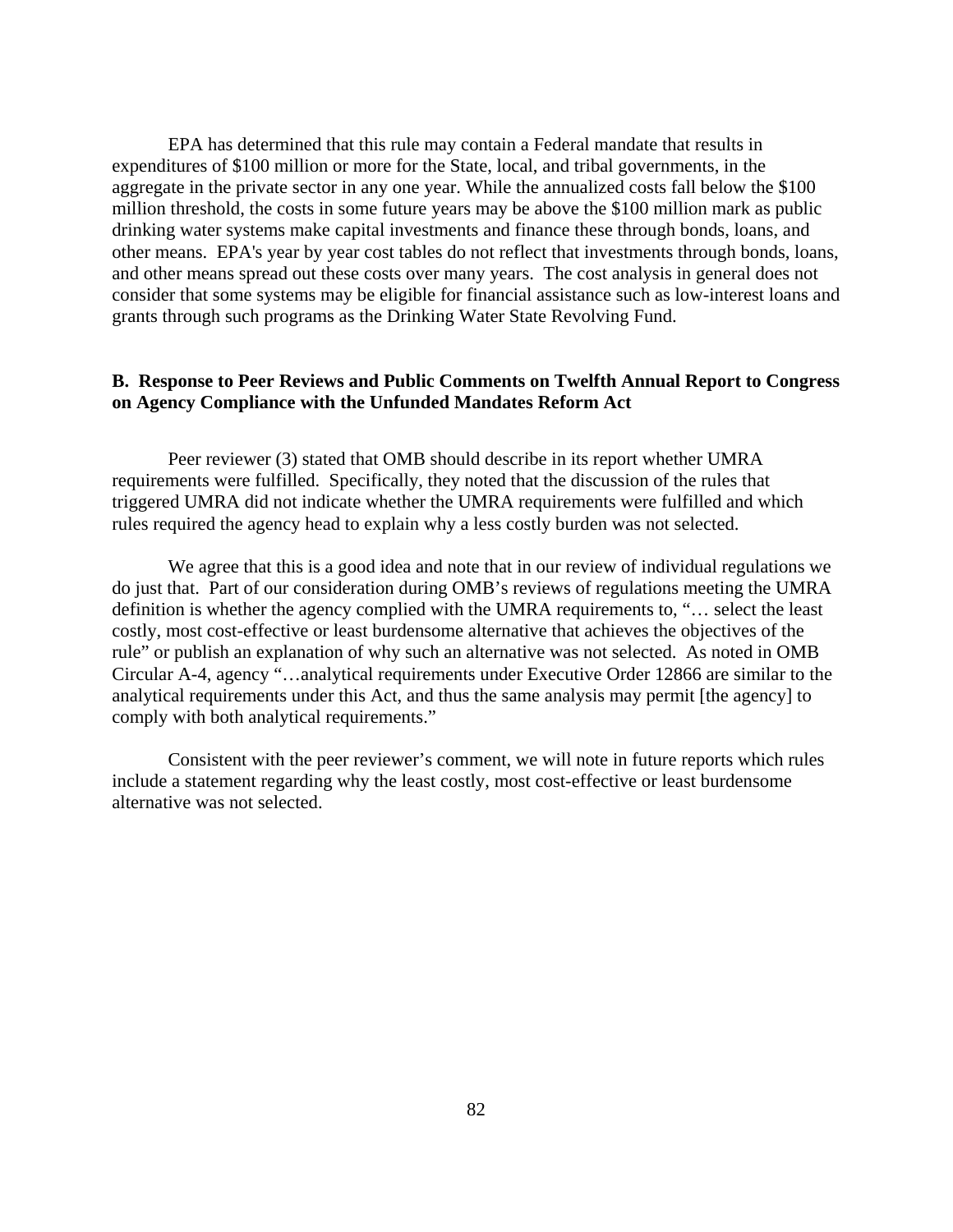## **APPENDIX E: AGENCY CONSULTATION ACTIVITIES UNDER THE UNFUNDED MANDATES REFORM ACT OF 1995**

<span id="page-87-0"></span> Sections 203 and 204 of the Act require agencies to seek input from State, local and tribal governments on new Federal regulations imposing significant intergovernmental mandates. This appendix summarizes selected consultation activities by agencies whose actions affect State, local and tribal governments<sup>[84](#page-87-0)</sup>.

 Eight agencies (the Departments of Agriculture, Commerce, Education, Justice, Health and Human Services, Housing and Urban Development, and Transportation, and the Environmental Protection Agency) have provided examples of consultation activities that involved State, local and tribal governments not only in their regulatory processes, but also in their program planning and implementation phases. These agencies have worked to enhance the regulatory environment by improving the way in which the Federal Government relates to its intergovernmental partners. In general, many of the Departments and agencies not listed here (including the Departments of Energy, State, Treasury, and Veterans Affairs, and the Small Business Administration and the General Services Administration) do not often impose mandates upon States, localities or tribes and so have fewer occasions to consult with these governments.

 As the following descriptions indicate, Federal agencies are conducting a wide range of consultations. Agency consultations sometimes involve multiple levels of government, depending on the agency's understanding of the scope and impact of the rule. OMB continues to work with agencies to ensure that consultation occurs with the appropriate level of government.

## **A. United States Department of Agriculture**

#### *Animal and Plant Health Inspection Service (APHIS)*

#### *Biotechnology Regulations*

1

APHIS is in the process of revising its biotechnology regulations for genetically engineered (GE) plants and other organisms that are potential plant pests (7 CFR 340). APHIS' Biotechnology Regulatory Services (BRS) program administers these regulations. The revision may include utilizing the expanded authority of the Plant Protection Act to broaden the scope of the regulations beyond GE organisms that are potential plant pests to include GE biological control organisms and GE plants that are potential noxious weeds. Also under consideration is a

<sup>&</sup>lt;sup>84</sup> The consultation activities described in this appendix are illustrative of intergovernmental consultations conducted by Federal agencies and are not limited to consultations on regulations meeting the UMRA threshold for an unfunded mandate, similarly, this should not be considered an exhaustive list of Federal consultation activities.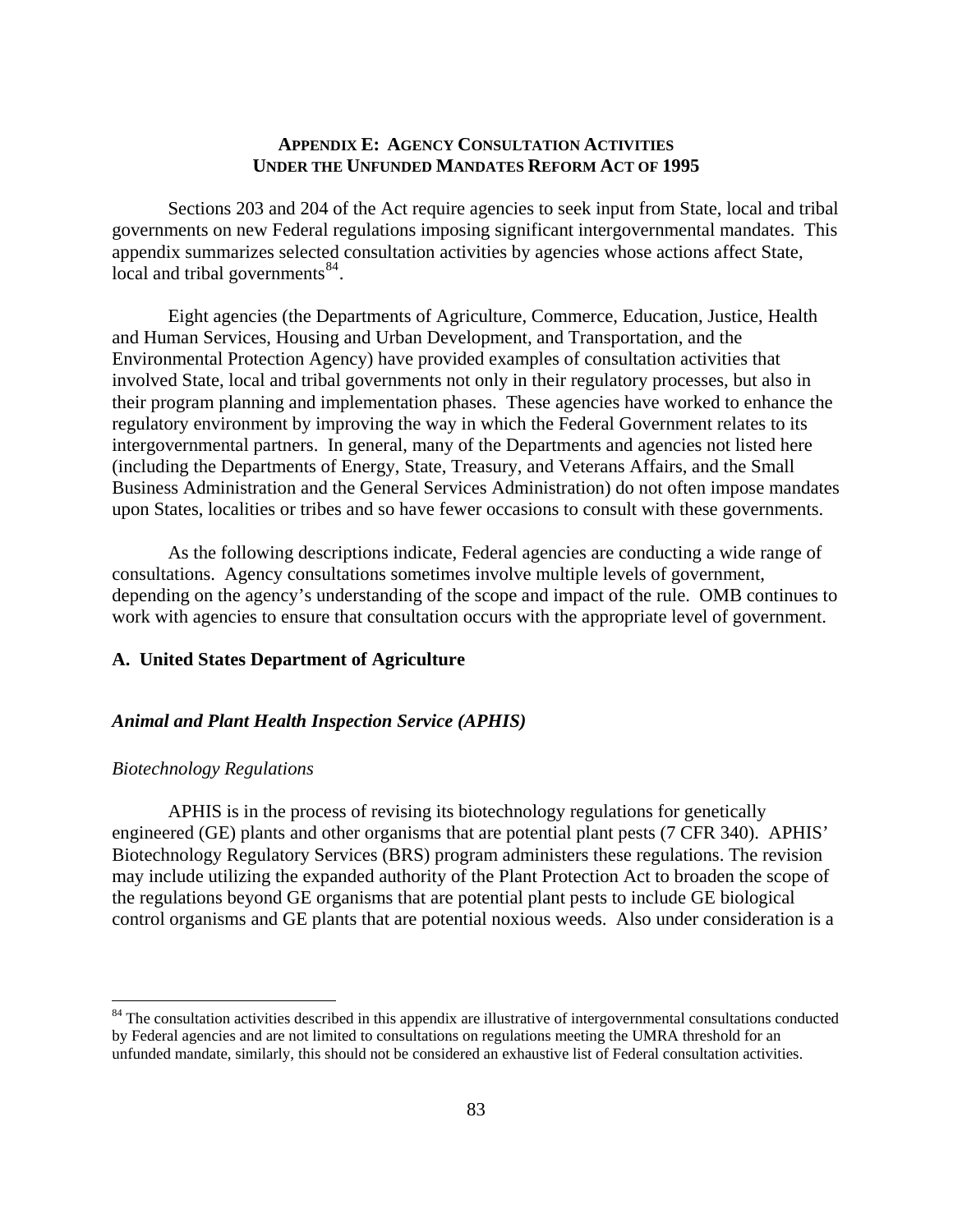multi-tiered, risk-based permitting system to replace the current permit/notification system. BRS is also considering a rule regarding Confidential Business Information (CBI) and interactions with the States.

The regulations affect USDA, other Federal Agencies, State Departments of Agriculture, biotechnology companies, public and academic research institutions, food processors, food marketers, food commodity exporters, crop associations, biotechnology industry associations, and other public entities. APHIS-BRS makes a concerted effort to reach out to partners and parties affected by APHIS regulations to increase confidence in the effectiveness of the biotechnology regulatory system. State agencies are often on the front line as the Agency's biotechnology regulations are being implemented on a daily basis. BRS is using input from meetings and discussions with the National Association of State Departments of Agriculture (NASDA) and the National Plant Board (NPB) to shape the proposed revisions to the regulations. BRS' interaction with NPB on expanding the scope of regulations on the sharing of confidential business information (CBI) has led to progress on the development of a new rule addressing this issue.

In December 2005, PEW facilitated a meeting with NASDA in Dallas, TX, in which USDA and EPA participated. The meeting was arranged to discuss options to resolve the issue of sharing CBI with the States. Currently, CBI is withheld from the States and some States would like to have access to this information. The participants discussed several options for sharing CBI information with the States and also discussed general information needs for the States on biotechnology products. Further discussions are still needed before making a decision on sharing the information. In January and March 2006, BRS hosted workshops with the NPB to discuss ways of strengthening the relationship between Federal and State agencies with regards to biotechnology regulations.

In March 2006, BRS participated in a workshop hosted by the Pew Initiative on Food and Biotechnology and NASDA in Boulder, CO. The workshop focused on issues that arise when different agricultural production systems, in this case genetically engineered, conventional, and organic crops, are traded in domestic and international markets. The workshop explored the legal, marketing, and regulatory issues that potentially impact peaceful coexistence in the marketplace, as well as discussed and developed various options that could help facilitate the more efficient operation of an increasingly complex food marketing chain. As a next step, States will be looking at what can be done individually and collectively to help ensure peaceful coexistence.

In April 2006, BRS gave a presentation at the 81st Annual Meeting of the Eastern Plant Board in Rehoboth Beach, DE. The Eastern Plant Board is a regional division of the NPB, composed primarily of plant health officials from State Departments of Agriculture. The presentation, part of a panel session entitled "Trends and Challenges in Biotechnology," focused primarily on potential changes to APHIS' biotechnology regulations and the associated draft environmental impact statement (DEIS). The panel also discussed future research on transgenic plants and insects. The meeting was part of an ongoing effort to enhance APHIS partnership with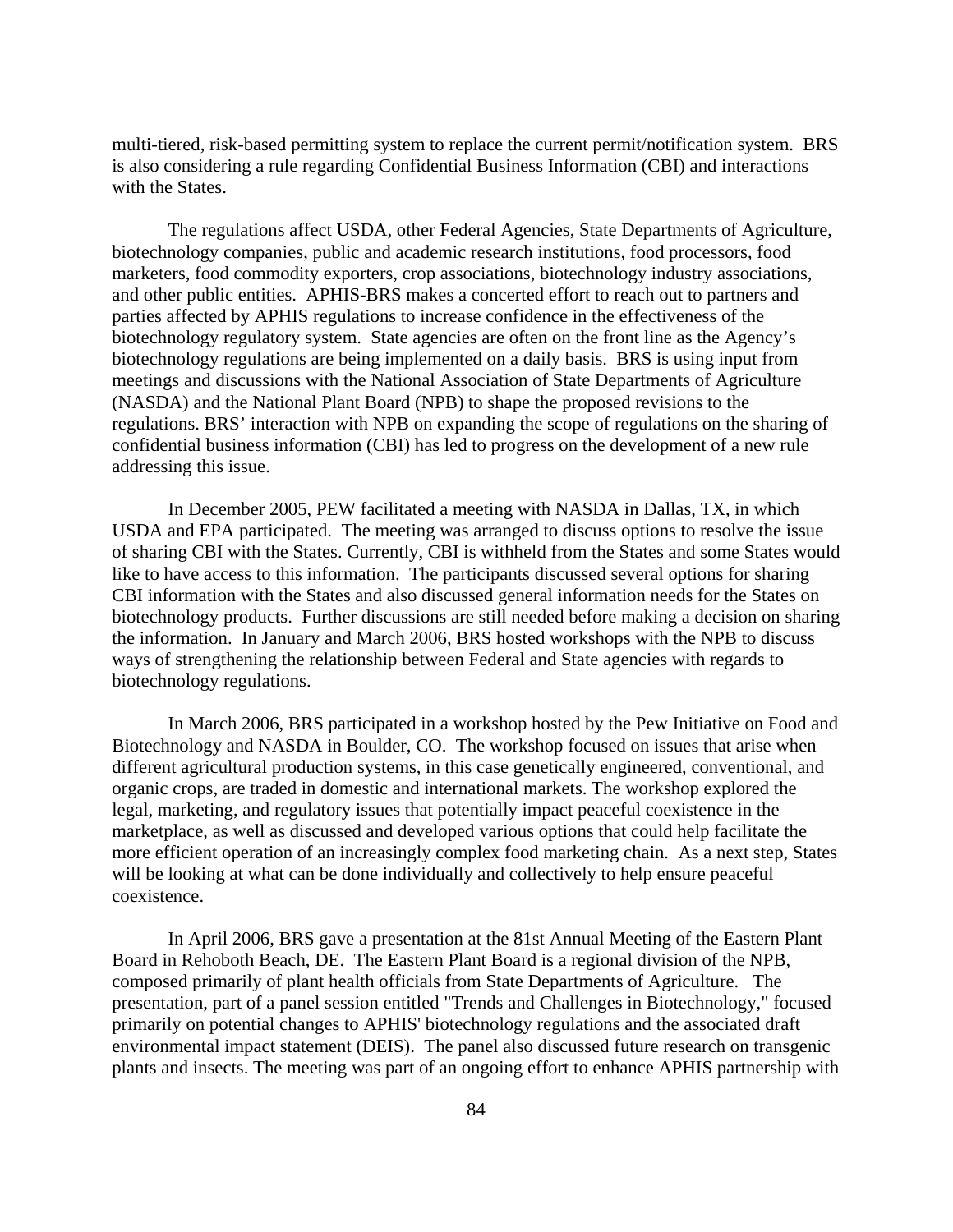the States and fully consider a complete range of perspectives in the development of revised regulations. As part of this continued effort, BRS also met with the Southern Plant Board in 2006.

In May 2006, APHIS participated in a meeting sponsored by the PEW Initiative on Food and Biotechnology and NASDA in San Diego, CA. The meeting focused on the challenges and opportunities associated with the Federal Coordinated Framework for the Regulation of Biotechnology, from the perspective of the States. NASDA requested the meeting to learn more about the framework and for an opportunity to work more closely with Federal regulators. The objectives of the meeting included developing a collective understanding of the various dimensions of the Coordinated Framework, including recent developments in regulations; discussing lessons learned from State experiences with navigating the Coordinated Framework; and exploring and developing potential models and ideas for enhanced communication and collaboration between State and Federal representatives in navigating the Coordinated Framework. The meeting was also an opportunity for APHIS to continue its effort to enhance its partnership with the States.

As a result of interactions with NASDA and NPB, BRS received many diverse and helpful suggestions which are being considered in the process of revising its regulations. For example, BRS heard renewed concerns about how it handles Confidential Business Information that will be addressed in APHIS revised regulations. Another significant comment that BRS is considering is the States' need for assurance that the biotech regulations for imported commodities will not provide advantages for foreign versus domestic products.

While the consultations with stakeholder groups, NASDA, and the National Plant Board will not solely be responsible for the changes to the Agency's biotechnology regulations, their comments and feedback will contribute to the Agency's revisions to the regulations. In addition, interactions with the States have resulted in a renewed commitment and partnership between State and Federal agencies.

#### *Plant Protection and Quarantine Program*

APHIS' Plant Protection and Quarantine (PPQ) program carries out numerous activities to detect and contain, and in some cases, to manage or eradicate plant pests damaging to agricultural and environmental resources of the United States. Specific pest programs include activities to detect, contain, manage, or eradicate, among other plant pests, citrus canker (a bacterial disease), *Phytophthora ramorum* (a fungus commonly known as Sudden Oak Death), emerald ash borer (an exotic pest of ash trees), Asian longhorned beetle (an exotic pest of several hardwood tree species), Japanese beetle (a pest of more than 300 ornamental and agricultural plants), potato cyst nematode, and exotic fruit flies.

These programs are conducted cooperatively with State agencies, which share the costs with APHIS. In cases where APHIS regulations could affect Native American tribes, those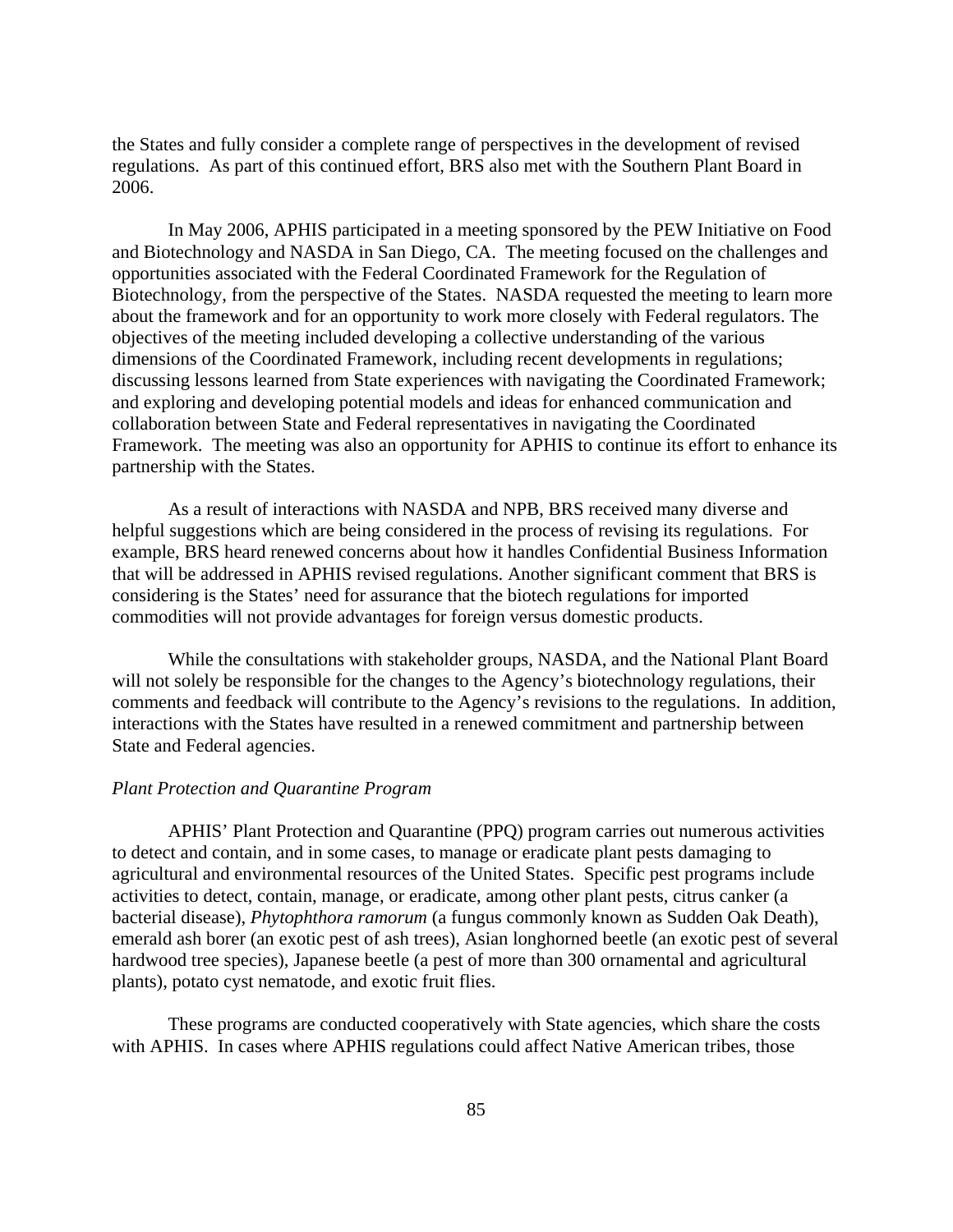tribes are included in APHIS consultations, as for example, in the case of *Phytophthora ramorum,* where numerous Indian tribes have expressed interest in these consultations.

Operational plans and strategic action plans are prepared jointly with cooperators and reflect the respective roles of State and Federal partners. APHIS consults regularly and frequently (sometimes on a daily basis) on program strategies, methods, operations, and progress. PPQ cultivates consultations with State agencies through National Plant Board meetings, task forces, work groups and special committees to resolve issues of mutual concern. PPQ contacts and consults with tribal governments that may be affected by contemplated PPQ activities in order to resolve issues of mutual concern.

Concerns generally arise over the effects of APHIS regulations and policy on States, who are often largely responsible for enforcing the regulations under cooperative agreements. Points of concern may include availability of resources, practical obstacles to program success, coordinated national approach, and balancing the interests of stakeholders affected by quarantine actions with those who could be adversely affected by spread of the pest of concern. Tribal issues often concern the impact of regulation on tribal businesses or cultural practices.

Citrus canker: In 2006, which was the second of two unusually active years for hurricanes, citrus canker became widespread in Florida, and significant changes were made to the citrus canker regulations to quarantine the entire State of Florida. Through cooperative survey with the State of Florida, we determined that the disease had spread and established to the point that eradication was no longer a realistic option. Subsequent extensive consultation with the State and with the citrus industry led to a new strategy and management plan for overall citrus health. Once implemented, this plan will encourage sanitary and management practices throughout the citrus industry and lead to greater confidence in the disease-free status of citrus moving to other States and for export. Cooperative agreements and cost-sharing minimizes the economic and operational costs borne by Florida.

*Phytophthora ramorum*: APHIS continued extensive consultations throughout 2006 with the States of California, Oregon, and Washington, which produce a major portion of U.S. nursery stock, and with States that receive their nursery stock. As a result, APHIS was able to enhance APHIS regulatory strategies that protect against the interstate spread of this pest while being practical to enforce. These consultations successfully minimized the economic and operational costs to the States of implementing the regulatory program. Dialogs continued through the fiscal year with affected Indian tribes to keep them informed of program activities and discuss possible impacts. APHIS enhanced its eradication protocol to minimize the spread of *P. ramorum* in the nursery setting through considerable industry and State involvement.

Emerald ash borer: Significant changes were made in the EAB quarantine during 2006. Illinois detected EAB in the summer of 2006. Extensive detection surveys statewide in Ohio and Indiana led to the discovery of additional EAB populations in those States as well. Surveys in the Lower Peninsula of Michigan indicated that this area also was generally infested. APHIS quarantined the entire Lower Peninsula of Michigan, and the entire States of Ohio, Indiana, and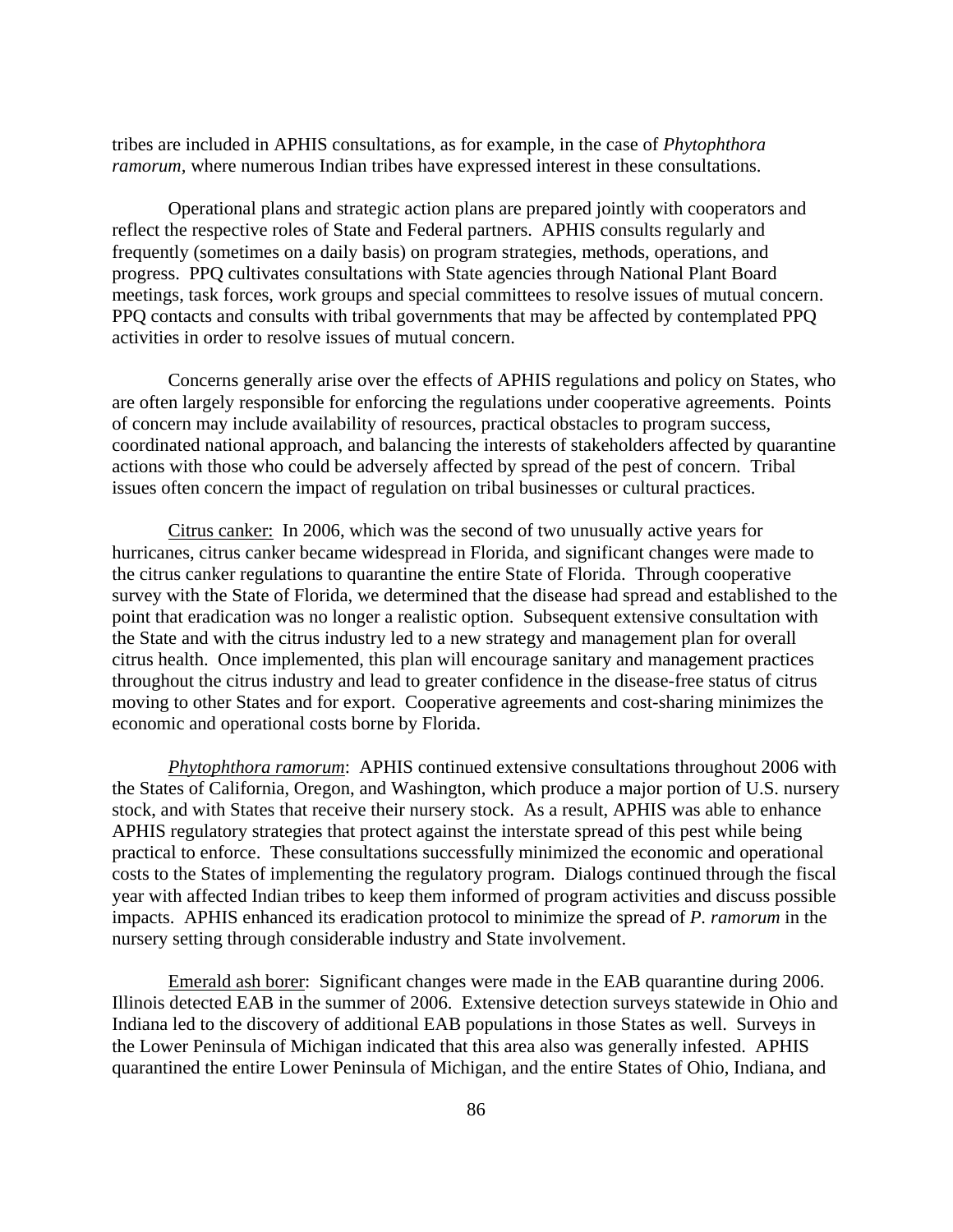Illinois. This action was necessary to prevent the spread of EAB to noninfested areas in adjacent States. EAB was confirmed for a second time in Maryland, despite 3 years of negative surveys and eradication efforts after the detection of the insect in the State in 2003. One county in Maryland was quarantined. Through continuous consultations with the States of Ohio, Indiana, Illinois, Maryland, and Michigan, APHIS has been able to devise regulatory strategies that protect against the interstate spread of this pest while being practical to enforce given the affected industries. States are provided funds through cooperative agreements to assist in enforcement of the regulations.

Asian longhorned beetle: Through ongoing consultations in 2006, the Illinois Asian Longhorned Beetle (ALB) project worked with State and local cooperators, successfully completing program activities to ensure that ALB is no longer present in Illinois. The last remaining area regulated for ALB was deregulated in July 2006. In New Jersey, the regulated area was expanded 9 square miles in 2006 due to new detections. APHIS consulted with the State of New Jersey and local municipalities and departments before we took this action, and APHIS continues to work cooperatively towards eradication of ALB in the State and to minimize impacts on the community. To this end, the program has provided local tree care businesses and other regulated establishments a designated location where they can dispose of their regulated woody debris without charge. The debris is then taken to a nearby incinerator which produces electric power from burning. To date, 15,000 tons of wood chips have been converted to 18.6 million Kilowatt-hours of electricity, which is enough electricity to supply 10,300 households for 3 months.

Japanese beetle: During 2006, the State of Iowa was quarantined under the Japanese Beetle regulations. APHIS consulted with and obtained agreement from State regulatory officials in Iowa before taking this action. As a result of this quarantine, the interstate movement of aircraft from regulated airports in these Iowa will be regulated to prevent the artificial spread of the Japanese beetle to noninfested States where the Japanese beetle could become established (referred to as protected States).

Potato cyst nematode: Through extensive coordination with the State of Idaho, the Idaho Potato Commission, and national and regional industry organizations, APHIS was able to devise regulatory strategies designed to protect the U.S. potato industry against the interstate spread of this pest while being practical to enforce. This Federal-State-Industry coordination and cooperative effort successfully minimized the economic and operational costs to Idaho and other States of implementing the regulatory and survey program and helped to facilitate the commerce and movement of potato and potato products interstate.

Exotic fruit flies: During 2006, there were four outbreaks of exotic fruit flies in California. APHIS conducted cooperative efforts with California and other States within fruit fly supporting areas to detect and eradicate introduced exotic fruit fly populations. Cooperation with the States of California and Florida to release sterile fruit flies as a preventative measure has greatly reduced the number and size of exotic fruit fly outbreaks, thereby minimizing the impact of exotic fruit fly quarantines on producers and other regulated entities handing restricted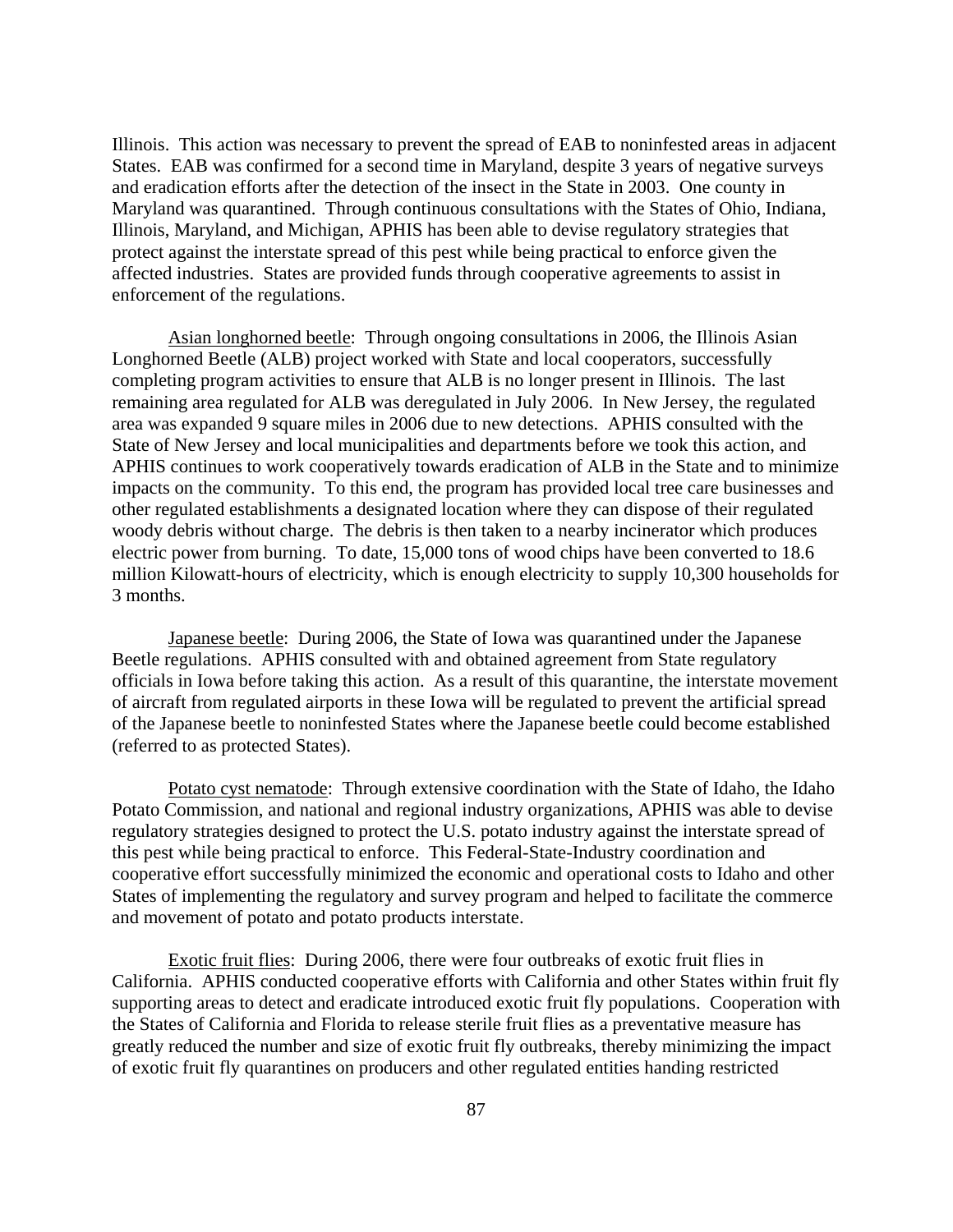commodities. In a cooperative effort, if an exotic fruit fly population is detected, the State and Federal Governments establish parallel quarantines around each detection site and enforce restrictions on intrastate and interstate movement of regulated articles. None of the quarantines established in 2006 impacted any tribal possessions.

#### *Elimination of brucellosis from bison and elk in the Greater Yellowstone Area (GYA).*

Affected parties include producers of domestic livestock, State governments, and Federal agencies. Each of these entities is represented on the Greater Yellowstone Interagency Brucellosis Committee (GYIBC). Governmental representatives to the committee include the State veterinarians and directors of the State wildlife agencies from States of Wyoming, Montana, and Idaho; as well as the U.S. Department of Agriculture, Animal and Plant Health Inspection Service, Veterinary Services (APHIS/VS); the U.S. Forest Service (USFS); the National Park Service (NPS); the U.S. Fish and Wildlife Service (USFWS); and the Bureau of Land Management (BLM) as voting members of the GYIBC executive committee. There are also three nonvoting members represented on GYIBC executive committee: U.S. Geological Survey (USGS); Agricultural Research Service (ARS); and the InterTribal Bison Cooperative (ITBC).

The GYIBC holds at least two public meetings per year to discuss brucellosis elimination planning for bison and elk in the GYA. Consultation was also carried out through regular meetings of representatives of the signatories to the Interagency Bison Management Plan, which was developed for the management of Yellowstone National Park brucellosis infected bison in Montana. In addition, APHIS/VS also consults regularly with the GYA State veterinarians, representatives of GYA State wildlife agencies, and the Wyoming Brucellosis Coordination Team.

The issue of how to best approach brucellosis elimination planning, including research was discussed. Public and intergovernmental partners worked with the Federal Government to determine what research should be done as part of the plan. APHIS/VS also consulted with the public and intergovernmental agencies to determine how best to help the GYA States to regain or maintain their brucellosis Class Free classification.

The U.S. Departments of Agriculture and the Interior have agreed upon a draft GYIBC Memorandum of Understanding (MOU) to replace an expired MOU for operation of the GYIBC with the focus toward brucellosis elimination planning. The MOU will be presented to the Governors of the GYA States for their review and approval. APHIS/VS also consulted with the State of Idaho to assist them in regaining their brucellosis Class Free classification.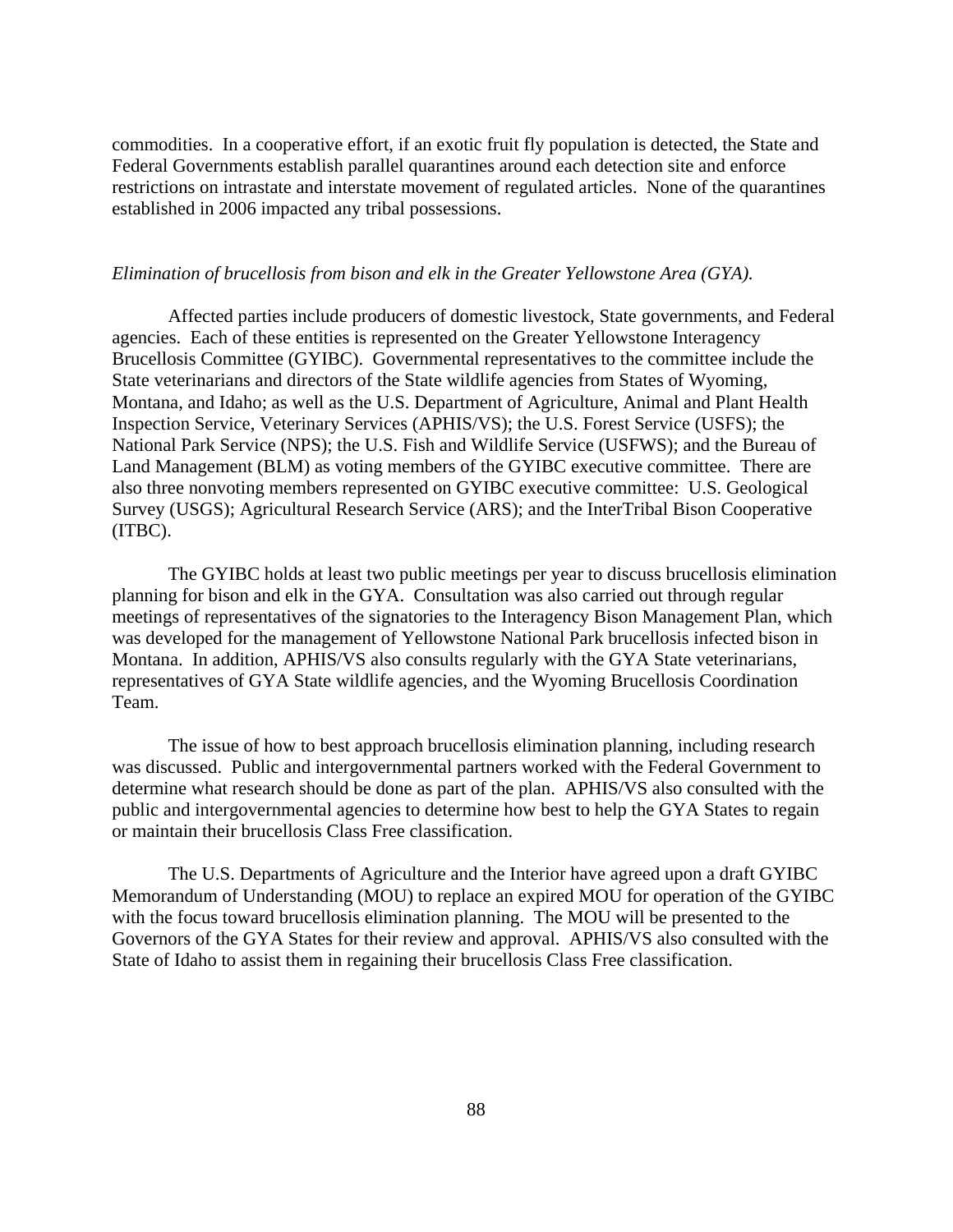#### *National Animal Identification System (NAIS).*

The implementation of NAIS will affect the U.S. Department of Agriculture, other Federal agencies, State and tribal governments, and livestock producers and other stakeholders. The consultation process consisted of discussions at meetings and other events with stakeholders, including representatives from industry groups and other nongovernmental organizations, and State and tribal officials. In addition, a series of meetings, seminars, and listening sessions were held throughout the country to provide producers, cooperators, and other stakeholders further opportunity to comment and learn how the NAIS will be implemented.

Description of Issues/Concerns Raised by Public/Intergovernmental Partners:

- Financial Producers are concerned about the costs of national identification.
- Ability to Maintain Confidentiality Producers want assurances about who will have access to the data and how the data will be used. Their concern is that someone could use the data to harm them or their businesses. This is a voluntary program.
- Flexibility It is important that the national system be flexible enough to accept data from existing identification systems (particularly branding systems). Also, the system needs to be flexible enough to allow producers to use it for their herd management needs.
- Liability Some participants voiced concerns that the NAIS information would be used by individuals (other than animal health authorities) for food safety issues and that traceability of food products would increase the participants' risk of liability and financial loss from food safety issues for which they are not responsible.

Both public and private funding is required for the NAIS to be fully operational. The integration of animal identification technology standards (electronic identification, retinal scan, DNA, etc.) will be determined by industry to ensure that the most practical options are implemented, and that new ones can easily be incorporated into the NAIS. Based on producer concerns about confidentiality of data, USDA has made the program completely voluntary and continues to pursue legislation to establish a system for withholding or disclosing information obtained through the animal identification system.

#### **B. Department of Commerce**

On June 15, 2006, President Bush issued Proclamation 8031 establishing the Northwestern Hawaiian Islands Marine National Monument. The Proclamation sets forth the purposes and management regime for the Monument, as well as restrictions and prohibitions on activities in the Monument to protect Monument resources. The three Trustees responsible for management of the Monument are the Department of Commerce, through the National Oceanic and Atmospheric Administration (NOAA), the Department of the Interior, through the United States Fish and Wildlife Service (USFWS), and the State of Hawaii.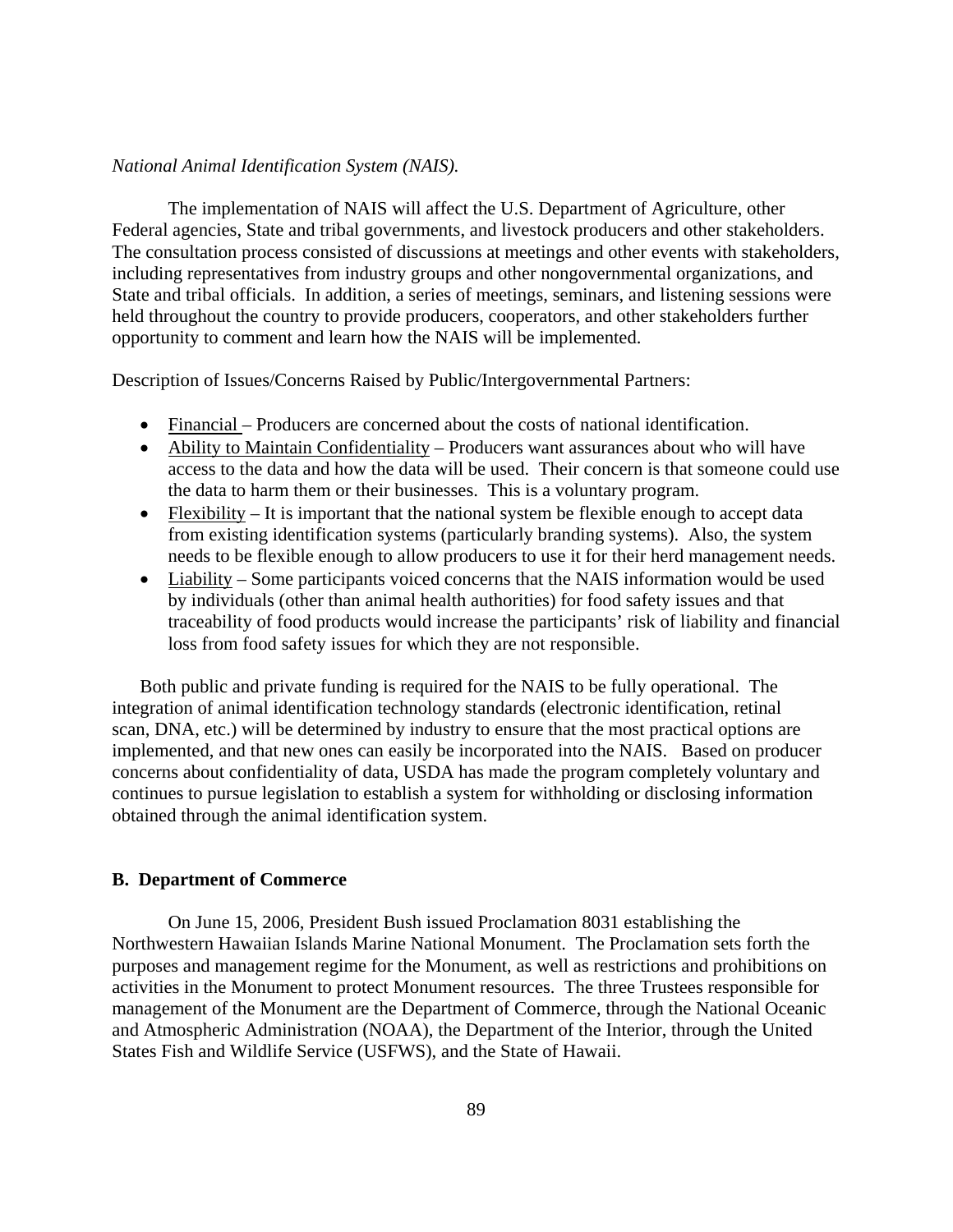In issuing the Proclamation, the President recognized the importance of the Northwestern Hawaiian Islands as a place rich in history and of great cultural significance to Native Hawaiians. The Proclamation includes a specific permit category for native Hawaiian practices to ensure that Native Hawaiian practices may continue to be conducted in the Monument consistent with the protection of Monument resources. Since issuance of the Proclamation, the State of Hawaii has been an integral partner in the ongoing process of carrying out the Proclamation's vision for management of the Monument. As a Monument Trustee, the State of Hawaii has been an equal partner involved in and consulted with concerning all important aspects of Monument management, including the permitting of activities within the Monument and development of the MOA.

Subsequent to issuance of the Proclamation, NOAA and USFWS developed joint regulations to codify the provisions of the Proclamation. The State of Hawaii was consulted during development of the regulations and raised concerns about its responsibilities and jurisdiction within the Monument. The joint regulations included the State's language for the preamble of the regulations to address these concerns. The State, as a Monument Trustee, has also participated fully in development of the MOA.

To address the State's concerns with the codifying regulations, NOAA and FWS incorporated the language suggested by the State into the preamble of the regulations. The MOA accommodates the concerns of all the Trustees, including the State of Hawaii and will be signed by the three Trustees as equal partners in managing the monument. Further, the MOA provides specifically for the identification of culturally significant religious locations and native Hawaiian practices that may benefit Monument resources and the Native Hawaiian community. As management of the Monument continues, the Trustees will continue work together to provide for unified management in the spirit of cooperative conservation to protect Monument resources.

#### **C. Department of Education**

#### *Part B Final Regulations*

The Department published final regulations governing the program assisted under Part B of the Individuals with Disabilities Education Act on August 14, 2006 (71 FR 46540). The regulations implemented substantial statutory changes made by the Individuals with Disabilities Education Improvement Act of 2004, and restructured preexisting regulations for the program. The Department had published a notice of proposed rulemaking (NPRM) on June 21, 2005 (70 FR 35782).

Because Part B of the IDEA imposes significant requirements on the special education services available to all children with disabilities in the country, these regulations affect State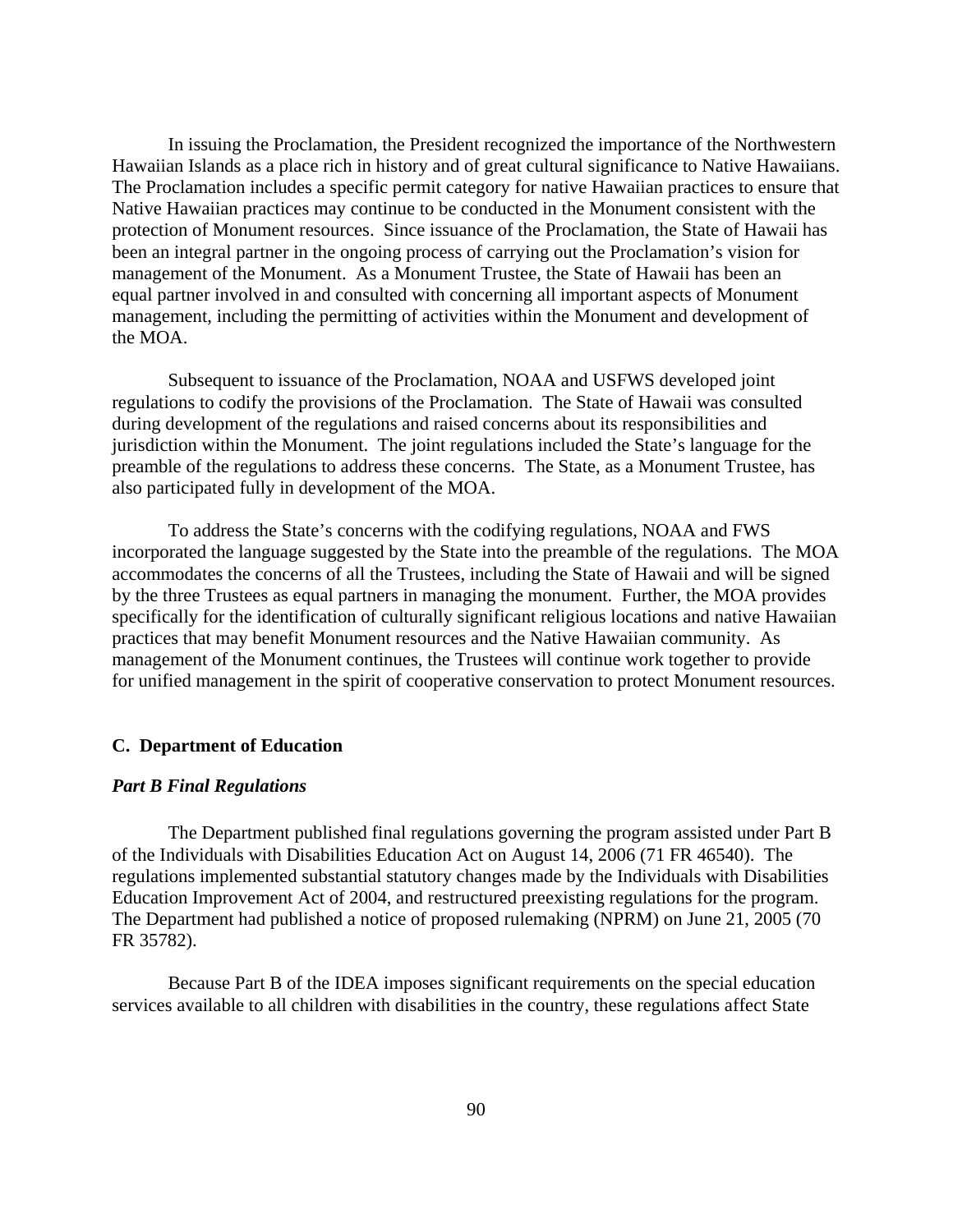Education Agencies (SEAs), local school districts, public elementary and secondary schools, special education teachers and related service providers, children with disabilities and their parents.

In the NPRM, the Department announced a series of seven regional public meetings to solicit public comment on the NPRM. These meetings were scheduled for times and locations that would permit the wide spectrum of affected parties an opportunity to participate. Several hundred people attended each public meeting. The Department also invited written comment for a 75-day period.

In response to the invitation in the NPRM, more than 5,500 parties submitted comments on the proposed regulations. They included comments from children with disabilities, parents, teachers and related service providers, State and local agency personnel, and parent-advocate and professional organizations, and members of Congress. The comments addressed each of the major subjects covered by the NPRM, including definitions such as the new highly qualified special education teacher definition and revisions to definitions of particular special education services; new and revised State and local educational agency eligibility requirements such as provisions concerning the participation of private school children with disabilities in special education services; provisions governing evaluations, eligibility determinations, individualized education programs and educational placements, due process and discipline procedures for children with disabilities; new provisions governing Federal and State monitoring and enforcement; and changes to the funding requirements.

The comments were reviewed and considered in developing the August 2006 final regulations. The preamble to the final regulations contains a lengthy *Analysis of Comments and Changes* (71 FR 46547-46743) detailing the specific changes requested and the changes made in the final regulations.

#### *Title I Final LEP Regulations*

On September 13, 2006, the Department published final regulations (71 FR 54188) that amended regulations under Title I of the Elementary and Secondary Education Act of 1965 (Title I) to provide States with additional flexibility regarding State, LEA, and school accountability for the achievement of limited English proficient (LEP) students. The final regulations permit a State to exempt "recently arrived" LEP students from one administration of the State's reading/language arts assessment. A State may also exclude the scores of "recently arrived" LEP students on the State's mathematics assessment and reading/language arts assessment (if taken) from determinations of adequate yearly progress (AYP). A "recently arrived" student is a student with limited proficiency in English who has attended schools in the United States for less than 12 months. Finally, a State may include in two AYP determination cycles the scores of former LEP students who no longer have limited English proficiency.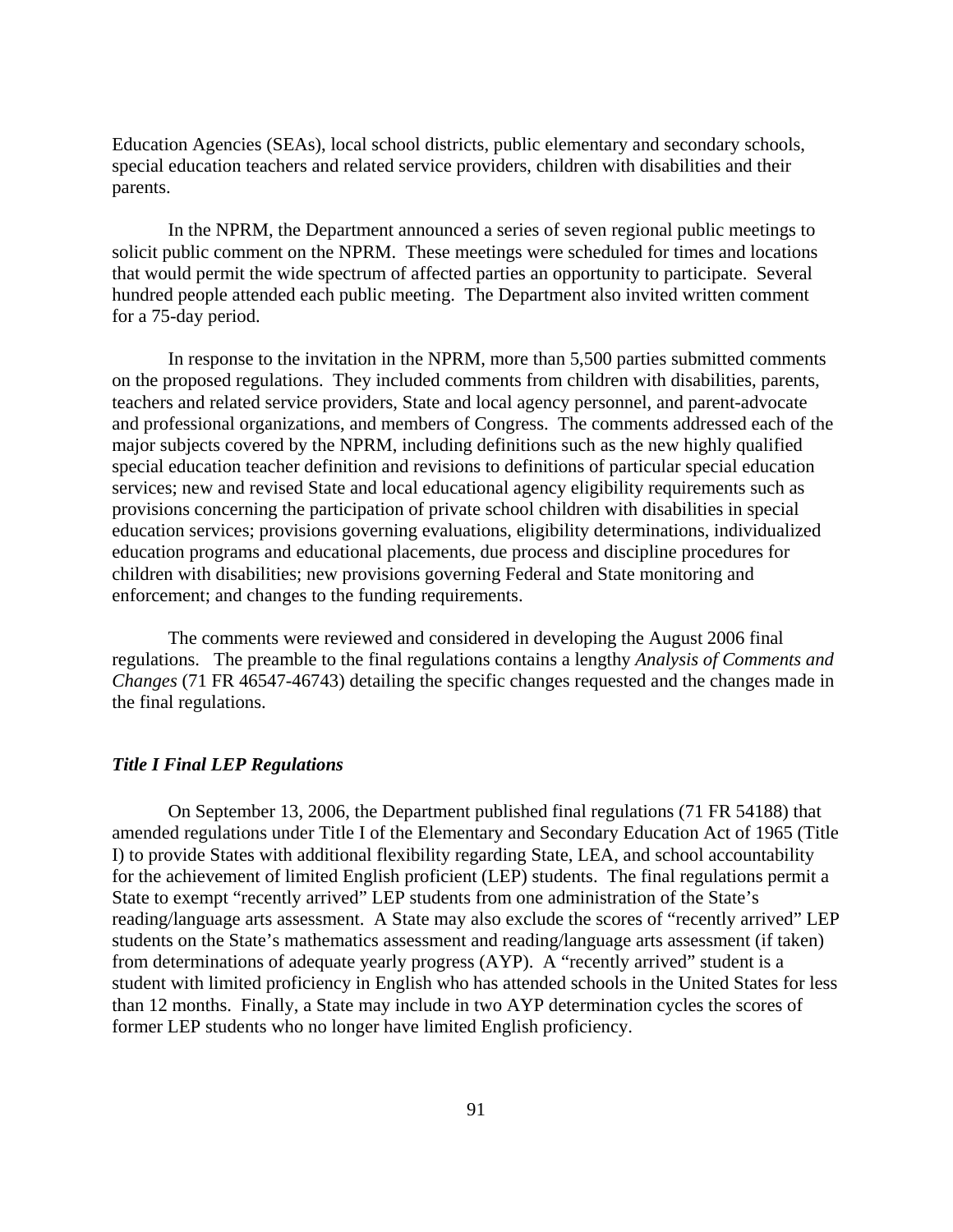These final regulations affect SEAs, LEAs, public elementary and secondary schools, and LEP students. In developing the regulations, Department staff consulted with individuals from these constituencies as well as researchers knowledgeable about assessing LEP students and advocates for LEP students.

The need for the Title I LEP regulations was raised to the Department by State and LEA officials who were concerned that LEP students who recently arrived in U.S. schools with little or no understanding of English could not reasonably demonstrate their knowledge on a reading/language arts assessment administered in English. These officials also noted that, by definition, once LEP students gain sufficient proficiency in English, they exit the LEP subgroup; as a result, a school or LEA does not receive credit for its efforts in raising the academic achievement of these students with respect to AYP for the LEP subgroup. Based on the concerns raised, the Department convened a meeting with State and LEA officials, researchers, and national advocacy groups to learn more about the issues involved in assessing LEP students, balanced by concerns of advocates for ensuring that all LEP students are held to high academic achievement standards and included in accountability. The Department also afforded interested parties the opportunity to provide written comments on the notice of proposed rulemaking and received comments from approximately 50 parties.

In response to the NPRM, approximately 50 parties submitted comments. Although generally favorable to the basic concept in the NPRM of allowing States flexibility in assessing "recently arrived" LEP students, the comments raised a number of issues, including the definition of a "recently arrived" LEP student; the number of years a "recently arrived" LEP student should be exempt from a State's reading/language arts assessment; whether a "recently arrived" student should also be exempt from a State's mathematics assessment; and the appropriateness of including former LEP students in the LEP subgroup for accountability purposes.

The information obtained through the public comment period, including the meeting with State and local officials, researchers, and national advocacy groups, informed Department staff about the issues that needed to be resolved in the final regulations. Based on this input, the Department revised slightly the definition of a "recently arrived" LEP student to include a student who has not been in U.S. schools for at least 12 months. The Department did not, however, expand the number of years a State could exempt a "recently arrived" LEP student from its reading/language arts assessment out of concern that doing so could reduce a school's incentive to instruct the student in academic content. The Department also did not permit a State to exempt a "recently arrived" student from the State's mathematics assessment because English language proficiency is not a prerequisite to participating in State mathematics assessments to the same extent as it is to participating in reading/language arts assessments. The Department believes the final regulations reflect a balance in input from State and local officials concerned about their schools' missing AYP because of "recently arrived" LEP students and advocacy groups concerned about ensuring that LEP students receive content knowledge as they gain English proficiency.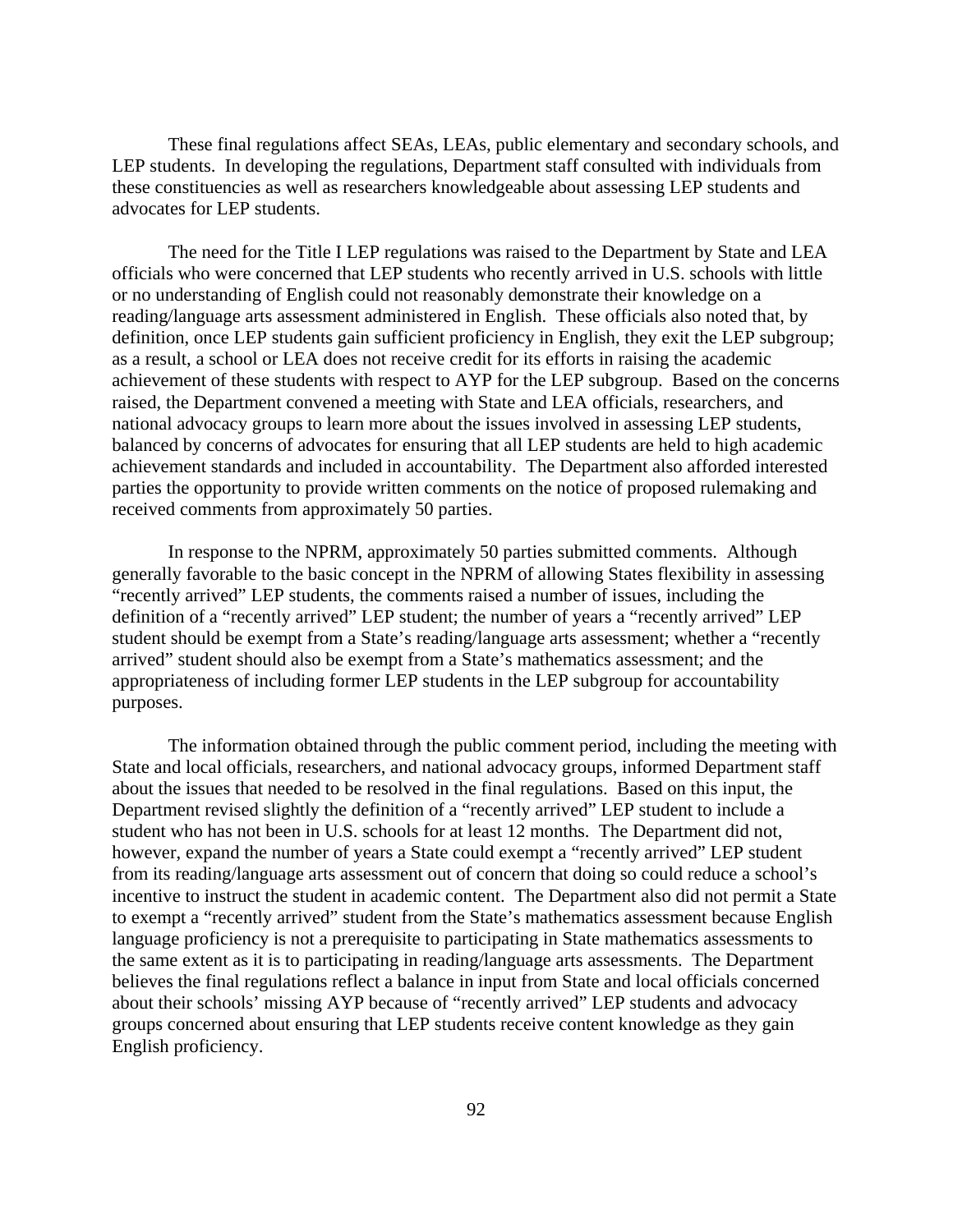#### *Academic Competitiveness Grants*

On July 3, 2006 (71 FR 37990), the Department published interim final regulations with a request for comments implementing the Academic Competitiveness Grant (ACG) and National Science and Mathematics Access to Retain Talent Grant (National SMART Grant) programs, which were added to the Higher Education Act of 1965, as amended (HEA) by the Higher Education Reconciliation Act of 2005 (Publ. L. 109-171), enacted on February 8, 2006, 20 U.S.C. 1070a-1 (HERA). The interim final regulations established regulations to implement the ACG and National SMART Grant programs.

ACG regulations affect college students and their parents, institutions of higher education, State educational agencies, and public and private secondary schools. Prior to publishing the interim final regulations, the Department held several meetings with affected constituencies, including Chief State School Officers and urban superintendents, to discuss what to include in the regulations. These meetings, hosted by senior officials at the Department, solicited input from groups interested in high school issues and the linkage to college.

Interested parties expressed concern that the requirements for the ACG program in the first several years of implementation not be so narrow as to preclude large numbers of students from qualifying for the program, given that they had little notice to take a "rigorous secondary school program of study." Others expressed a desire for the Department to set a high bar on the definition of "rigorous secondary school programs of study" to encourage students to take highlevel courses in high school.

The comments informed the regulations for the first two years of the program, and resulted in policy to indicate that Education intends to raise the level of rigor under this program in years three and later.

#### **D. Department of Health and Human Services**

#### *Flexibility and Innovation in Child Welfare Services*

Provisions of the Social Security Act authorize the Department of Health and Human Services to effect approval for as many as ten States per year to conduct demonstration projects involving the waiver of certain requirements of the title IV-E foster care program. The projects are intended to test new approaches to the delivery and financing of child welfare services. The child welfare waiver demonstration projects provide States with greater flexibility to use title IV-E funds for a range of child welfare services in addition to foster care in order to facilitate improved safety, permanency and well-being for children. (Normally title IV-E funds may only be used to pay for foster care maintenance payments and related allowable administrative costs.) All projects must be cost-neutral to the Federal Government and are required to include a rigorous evaluation conducted by an independent evaluator.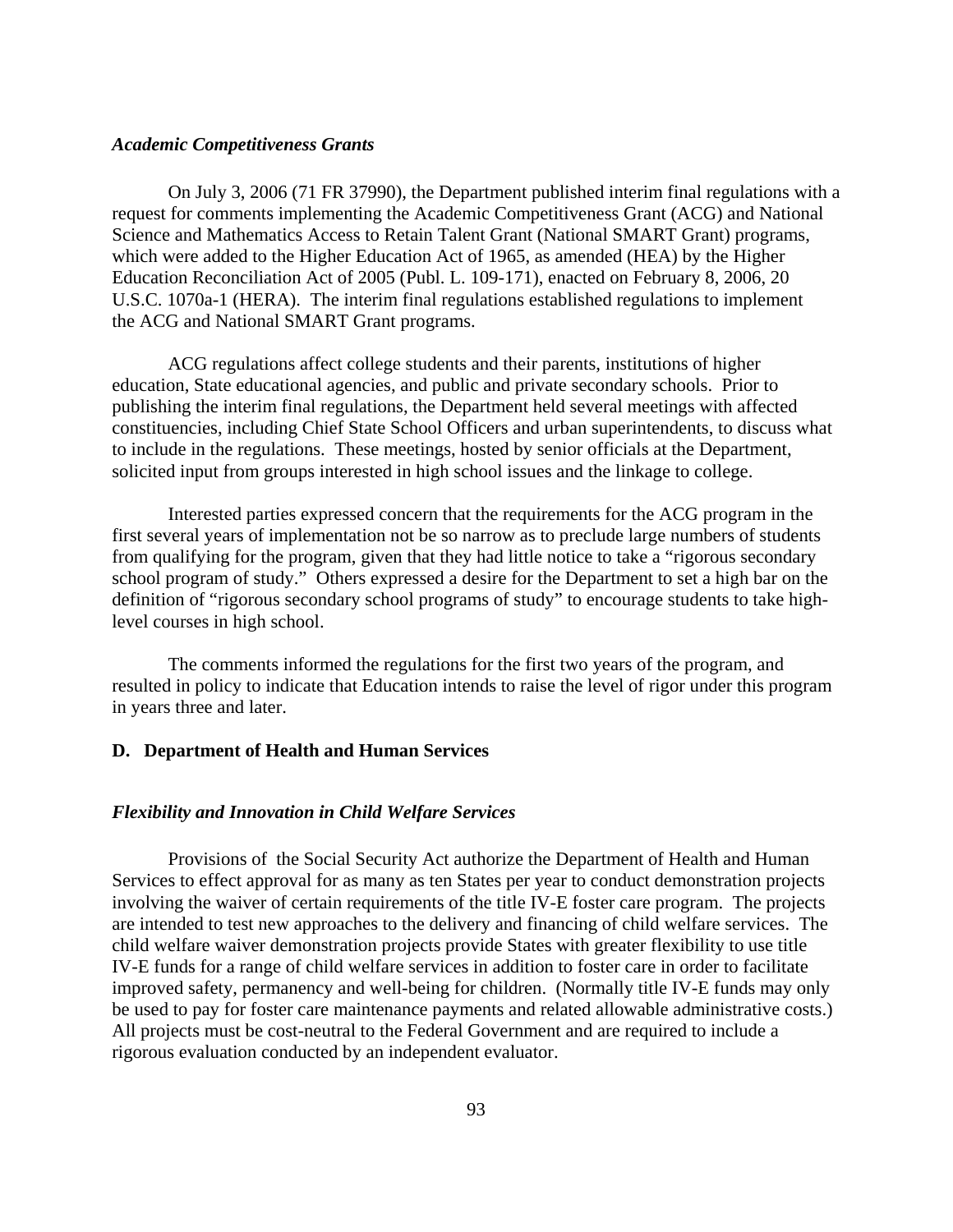While there has been public interest in child welfare waiver demonstrations, waiver requests must be submitted by a State's child welfare agency. Thus, the Children's Bureau within Administration for Children and Families (ACF) in HHS works primarily with State agencies on the child welfare waiver demonstrations. States applying for waivers, however, must seek public input on their proposals before they are approved.

ACF has engaged in considerable consultation and discussion with State representatives regarding child welfare demonstration proposals. General technical assistance has been provided to interested States prior to submission of proposals and extensive dialogue occurs during the negotiation of waivers. Consultation occurs primarily through conference calls, issue papers and correspondence. ACF leaders and staff have also met in person with State representatives when requested.

ACF was successful in working with the State of Florida to approve the first ever Statewide child welfare waiver demonstration in March 2006. In addition, some States have raised concern about the expiration of the child welfare waiver authority.

Currently, 15 States have active waiver demonstrations, involving 19 demonstration components. (Some States have more than one approved waiver demonstration project and some waiver agreements involve more than one type of service intervention.) Through timely technical assistance and negotiations with States, HHS was able to complete an expeditious review and approval of six of the currently approved projects. Over the coming years, these projects will promote improved outcomes for vulnerable children and families in the affected States and will also make an important national contribution to the evidence base in child welfare policy and practice.

#### *Food safety — E. coli Outbreak in Spinach*

The Lettuce Safety Initiative was an activity under the "2004 FDA Produce Safety Action Plan." It was developed in summer 2006 in response to recurring outbreaks of *E. coli* O157:H7 in fresh lettuce. This initiative was developed to: 1) assess current industry approaches and actions to address lettuce safety and further advance those efforts; 2) ensure early consumer alerts and respond rapidly in the event of an outbreak; 3) document observations of practices that potentially lead to contamination and use these data to help develop guidance /policy that will minimize opportunities for future outbreaks; and 4) consider appropriate regulatory action when warranted. In September 2006, in response to an *E. coli* outbreak in spinach, this initiative was expanded to include spinach.

On September 14, 2006, FDA issued an alert to consumers of an outbreak of E. coli, possibly related to bagged, fresh spinach. FDA, CDC, and State and local governments from the 8 affected States worked together to determine the cause and scope of the problem. In total, the outbreak involved approximately 200 cases of illness and 3 deaths due to E. coli infection. Twenty-six States and one Canadian province were affected.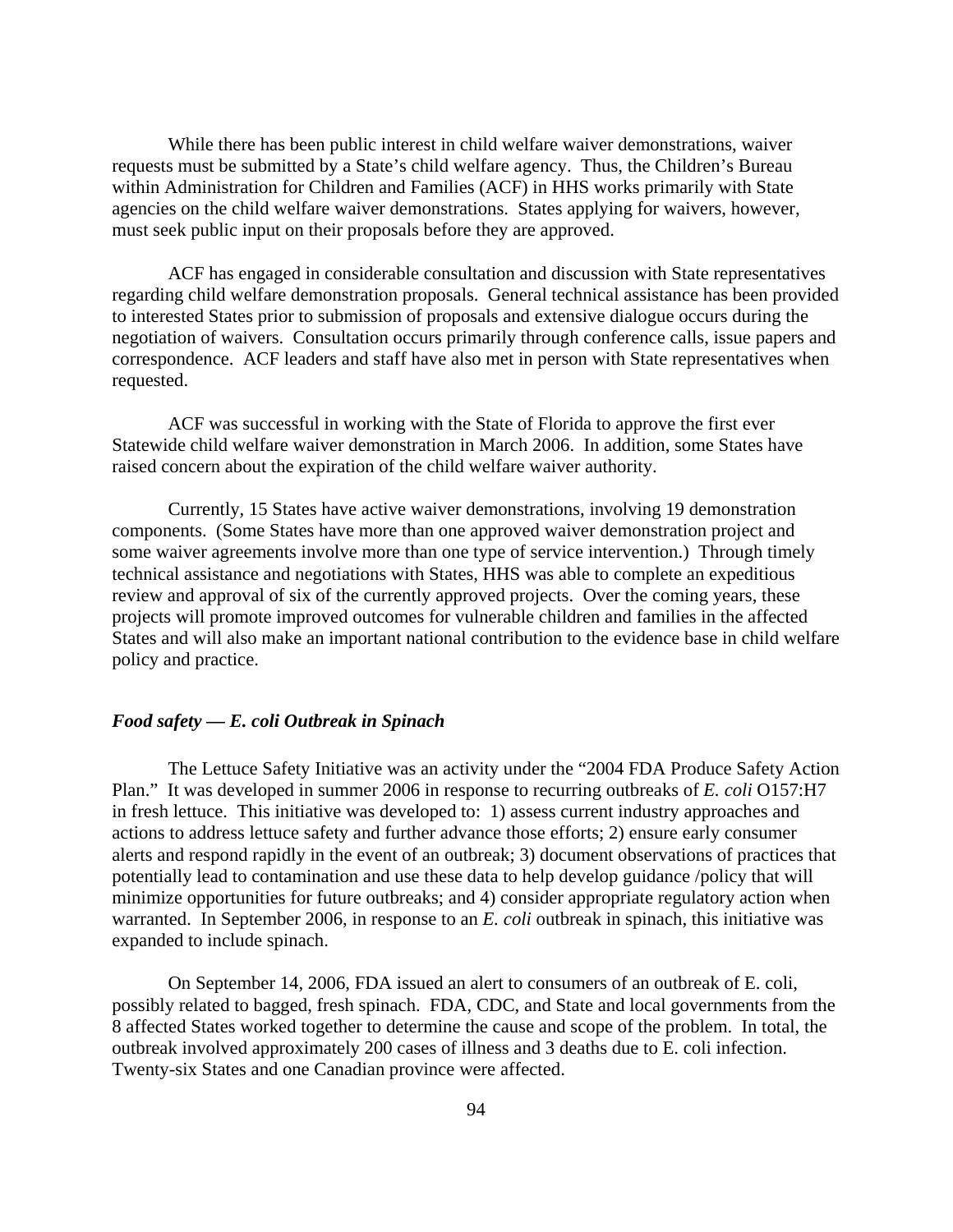FDA had developed the Lettuce Safety Initiative in cooperation with the State of California Department of Health Services and Department of Food and Agriculture, because of recurring outbreaks of *E. coli* O157:H7 traced back to produce grown in that State. During the 2006 outbreak linked to spinach, all affected States participated in the investigation.

As part of a larger FDA Produce Safety Action Plan, FDA held many meetings and constituent briefings on produce safety which involved FDA, CDC, USDA, State and local governments, consumers, academia, and relevant trade associations. Issues that were raised during the various food safety consultations included the need for enhanced communication and coordinated media activities, time zone difference that may affect that coordination, cultural and language differences, variations in State laws, the need to identify how produce becomes contaminated with pathogens and the speed and accuracy needed in investigations and trace backs of this nature.

The first illness linked to consumption of fresh bagged spinach was reported on August 20, 2006, and peak of illnesses were reported between August 26 and September 12. FDA was notified on September 13, 2006. Immediately, FDA, CDC, California and other State officials began holding daily conference calls to share information, and coordinate efforts. Field investigation teams included experts from USDA, CDC, FDA, and the State of California. These teams inspected and collected samples from facilities, evaluated animal management practices, water use, and the environmental conditions.

As a result of Federal-State cooperation, within a month of FDA receiving the first report of the *E. coli* outbreak in spinach, FDA and the State of California were able to narrow the investigation to four specific fields in four ranches.

Through these investigations, FDA has identified many possible factors that contribute to the contamination of fresh produce. FDA is working with the State of California and industry to promote measures that will minimize the potential for contamination of fresh produce.

#### *Health status disparities affecting American Indians and Alaska Natives*

The Department of Health and Human Services (HHS) and Indian Tribes share the goal of eliminating health and human service disparities among American Indians and Alaska Natives, and of ensuring that access to critical health and human services is maximized. To achieve this goal, and to the extent practicable and permitted by law, it is essential that federally recognized Indian Tribes and the HHS engage in open, continuous, and meaningful consultation. The importance of such consultation was affirmed through a 2004 Presidential Memorandum.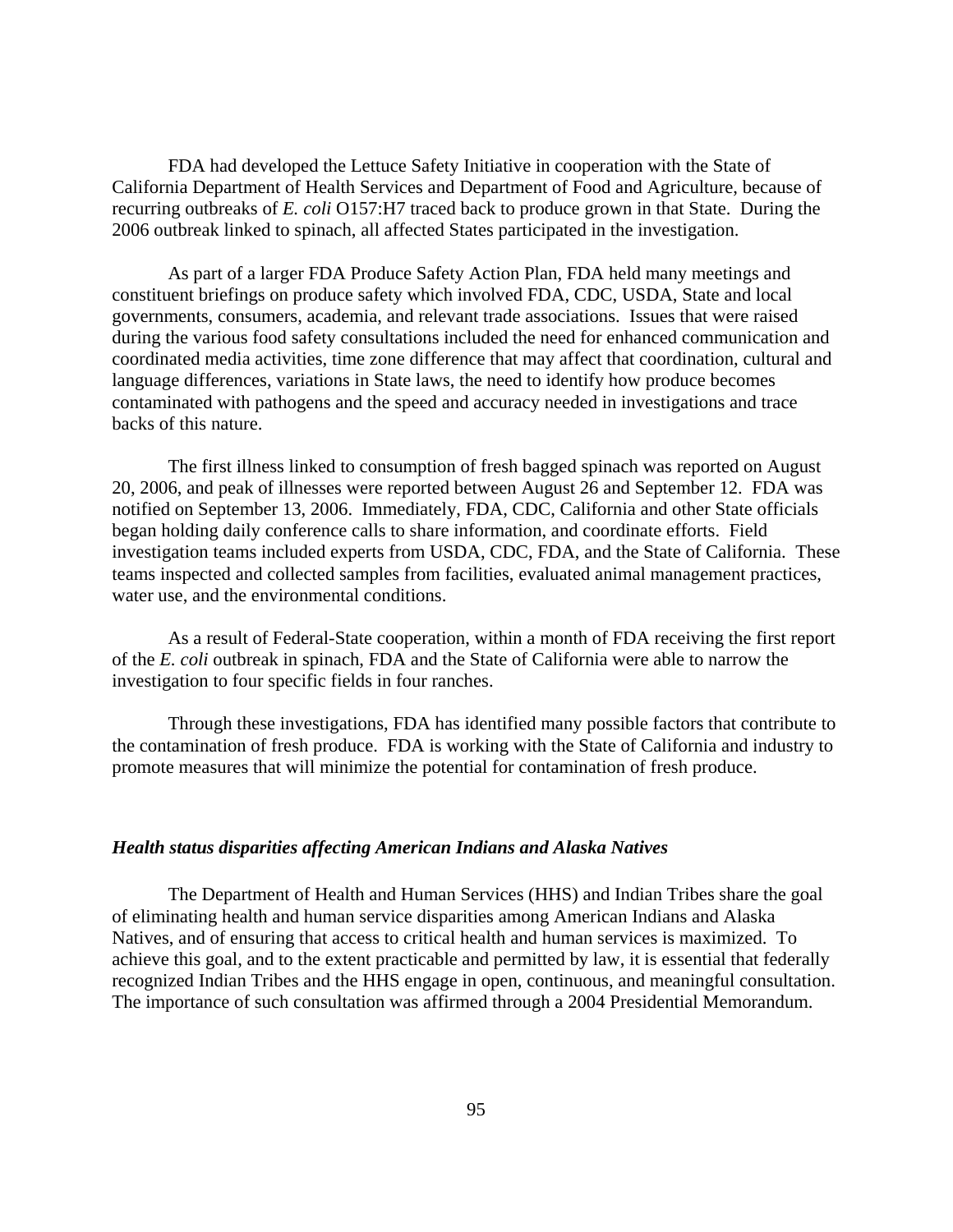During Fiscal Year 2006, HHS leadership worked closely with Indian tribal governments and tribal organizations, such as the National Congress of American Indians, the National Indian Health Board, the Tribal Self-Governance Advisory Committee, the Direct Service Tribes Advisory Committee, the American Indian Higher Education Consortium, the National Indian Child Welfare Association, the National Council on Urban Indian Health, as well as a number of locally-based governmental and non-governmental tribal groups.

Consultation with Indian tribes took the following diversity of forms at HHS during FY '06 :

- $\bullet$  1<sup>st</sup> Annual Divisional Budget and 8<sup>th</sup> Annual Tribal Budget Consultation Sessions: HHS agencies engaged Tribes in an annual conversation about budget priorities. Through this process, Tribes have been able to state their funding priorities to HHS. On March 11,  $2006$  HHS hosted the 1<sup>st</sup> Annual Divisional Budget Consultation Session. This was a new process as outlined in the Revised Tribal Consultation Policy. This session aloud Tribes to engage the Divisions on a more detailed conversation about their specific budgets. On May 17-18, 20006, HHS held it's Eighth Annual Budget Consultation Session. This session was one and one-half days at the request of tribal leaders. As a result, support for tribal programming has increased by 5 percent each year for the past three years, and funding has been able to be targeted to those areas of greatest need, as defined by Tribes.
- Regional Tribal Consultation Sessions: In 2006, HHS Regional Directors coordinated its  $4<sup>th</sup>$  annual year of Regional Tribal consultation sessions. Seven sessions were conducted in the field with one encompassing four regions all were coordinated with IHS Area Directors and supported by IGA. The sessions were attended by over 800 people and had over 145 Tribes represented at the sessions.
- Tribal Leaders Roundtables on Meth Abuse: In 2006, HHS hosted three Tribal Leader Roundtables across the country to listen to their issues and concerns on the rising use of methamphetamines in tribal communities. HHS awarded \$1,175,100 in funds to the American Association of Indian Physicians (AAIP) and its partners to address the outreach and education needs of Native American communities on methamphetamine (meth) abuse. Tribal leaders have identified meth use as one of their highest priority health issues, and called for Federal and State assistance to conduct outreach and education and help reduce the toll that methamphetamine abuse is taking on their communities.
- Pandemic Influenza Planning and Preparedness in Indian Country: In May 2006, HHS hosted a National tribal Leader Pandemic Influenza Preparedness Summit. The focus of the meeting was to answer questions and raise awareness to the National Strategy for Pandemic Influenza issued by President Bush on November 1, 2005. The meeting facilitated discussion between tribal experts and representatives from State and local health departments on how to work together to prepare and respond to threats to HHS' communities.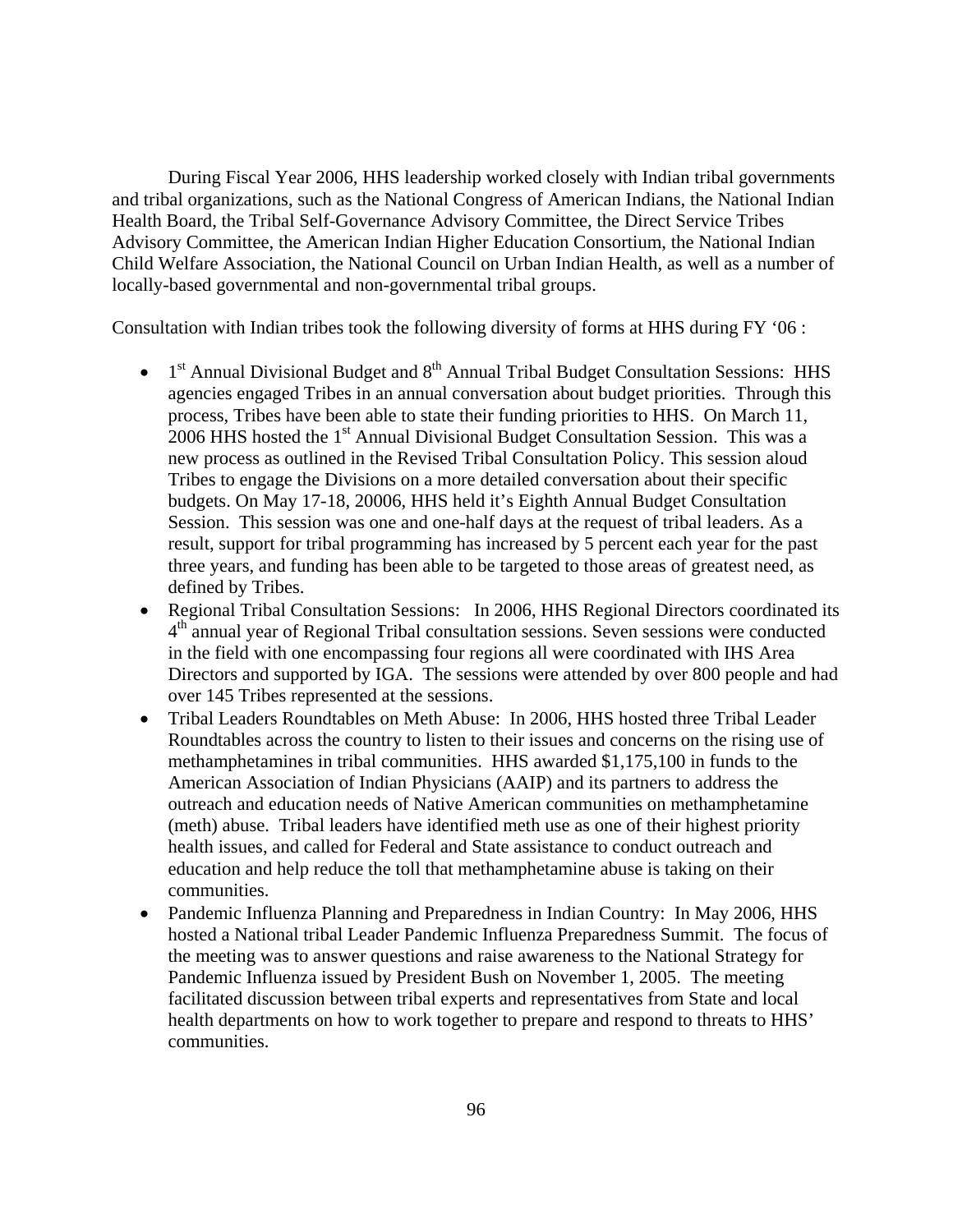• Centers for Medicare and Medicaid Services (CMS) Tribal Technical Advisory Committee (TTAG) During 2006, TTAG met in-person twice in Washington, D.C. at HHS Headquarters. Key issues discussed at these sessions included issues for TTAG operations with a major focus on implementation of the Medicare Modernization Act, as well as numerous Medicaid issues.

The highest priority identified at all tribal consultation sessions was the need to increase resources for Indian tribes. In addition, tribes sought to increase access to HHS programs and health services; enhanced consultation and communication with HHS; and recruitment and retention of care providers and the rising issue of Methamphetamine Abuse in Indian Country. Tribes also expressed specific interest in health promotion and disease prevention; Medicare and Medicaid; emergency preparedness and homeland security; health and human service facilities construction, and reauthorization of the Indian Health Care Improvement Act.

As a result of this process, tribal access to HHS resources improved. In 2006, HHS resources that were provided to tribes or expended for the benefit of tribes increased to approximately \$4.660 billion. This is an increase of approximately \$95 million or 2.09 percent over the 2005 amount of \$4.565 billion. The increase came in both appropriated funding as well as increased tribal access to non earmarked funds and increases in discretionary set asides.

#### **E. Department of Housing and Urban Development**

## *Working with Stakeholders on Revisions and Updates to the Consolidated Plan Regulations of State and Local Governments*

 On February 9, 2006 (71 FR 6950), HUD published a final rule streamlining and clarifying the consolidated plan submission regulations for community planning and development programs at 24 CFR part 91 so that the plans are more results-oriented and useful to communities in assessing their own progress toward addressing the problems of low-income areas. The rule also eliminated obsolete and redundant provisions and made other changes that conform the regulations to HUD's public housing regulations that govern the Public Housing Agency (PHA) Plan. The consolidated plan also serves as each jurisdiction's planning document for the use of Community Planning and Development formula grant programs funds. The final rule took into consideration comments received on the December 30, 2004, proposed rule (69 FR 78830). The proposed rule resulted from an extensive consultation process that involved public interest groups, State and local governments, grantees, and other stakeholders.

On March 14, 2002, HUD's Office of Community Planning and Development (CPD) convened a national planning meeting to introduce the concept of the Consolidated Plan Improvement Initiative. In attendance were public interest groups, grantees, and other stakeholders, along with staff from HUD Headquarters and field offices, and staff from the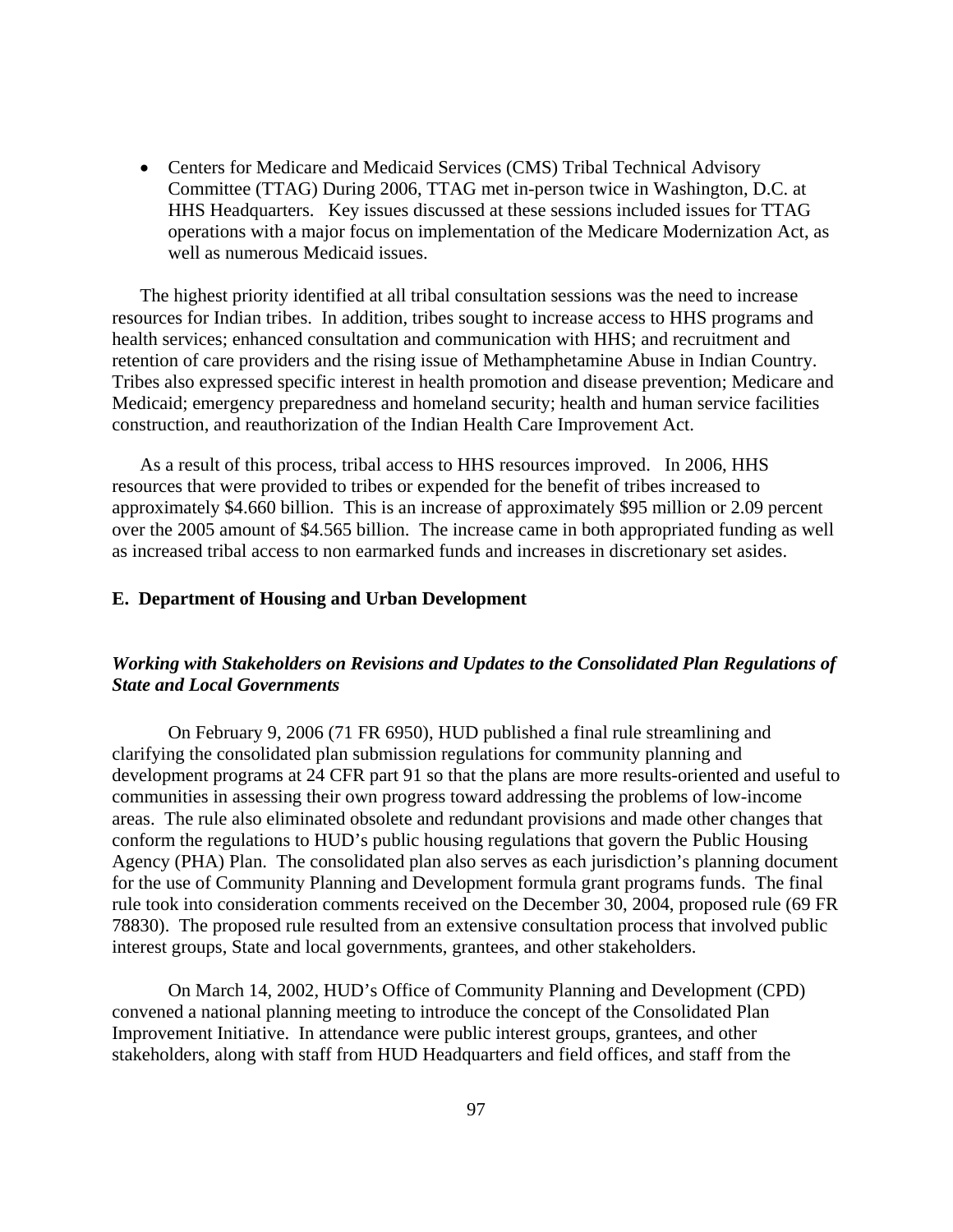Office of Management and Budget (OMB). At a meeting of these stakeholders, participants agreed that addressing the issues of streamlining and performance measurement would be best served by small working groups that represent the full range of people involved in and affected by the consolidated plan, including grantee practitioners, public interest groups, HUD staff, and other stakeholders. Six working groups were created to assess alternative planning requirements, examine and suggest performance measures, and identify communities that would be willing to test pilots of alternative planning procedures. Representatives from the following national groups participated in the working groups: Council of State Community Development Agencies, National Community Development Association, National Association for County, Community and Economic Development, National Association of Housing and Redevelopment Officials, and National Low Income Housing Coalition.

 Representatives of State and local governments participated in eight pilots that tested alternative planning procedures. One pilot looked at streamlining the consolidated plan by referencing existing documents to avoid requiring redundant information. Another pilot evaluated alternative means of satisfying non-housing community development plan requirements. A third pilot addressed alternative formats for submission of consolidated plans, action plans, and performance reporting. A fourth pilot explored ways to enhance the citizen participation process. A fifth pilot involved development and use of templates. The sixth pilot involved coordination of consolidated plan and PHA plan. A seventh pilot explored the development and review of tools to submit consolidated plans, track results, and report performance. An eighth pilot documented useful practices for streamlining and performance measurement. After completion of the pilots, the general view of the groups participating was that the consolidated plan must be a concise, action-oriented management tool that would be more understandable to the public and more useful to decision makers in the community.

 The national planning meeting and the pilot testing of alternative planning procedures helped HUD determine how the consolidated planning process and regulatory requirements might be streamlined, made more results-oriented, and ultimately made more useful to communities in addressing the needs of their low-income residents and areas. The consultation resulted in streamlining and clarifying changes to the consolidated plan regulations of State and local governments.

## *Working with the Manufactured Housing Consensus Committee to Develop Amendments to the Manufactured Home Construction and Safety Standards*

 The National Manufactured Housing Construction and Safety Standards Act of 1974 (42 U.S.C. 5401-5426) authorizes HUD to establish and amend the Federal Manufactured Home Construction and Safety Standards codified in 24 CFR part 3280. The Act was amended in 2000 by expanding its purposes and creating the Manufactured Housing Consensus Committee (MHCC). On November 30, 2005, HUD published a final rule amending the Federal Manufactured Home Construction and Safety Standards by adopting certain recommendations made to HUD by the Manufactured Housing Consensus Committee. The final rule took into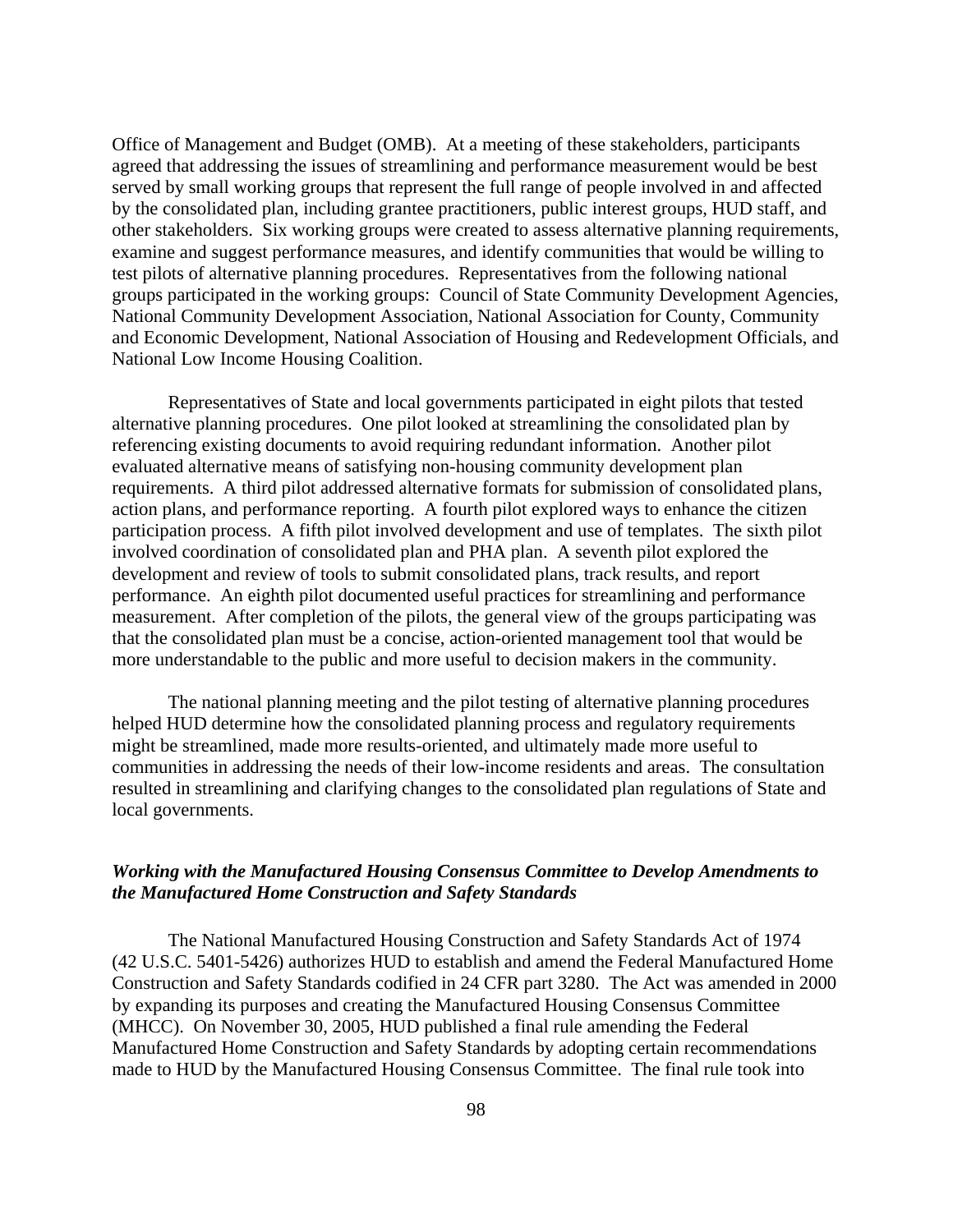consideration comments received on the December 1, 2004, proposed rule (69 FR 70016). HUD developed the proposed rule in consultation with the MHCC, which was supported by an Administering Organization (the National Fire Protection Association) (NFPA) and comprised of 21 members representing industry, government agencies, and consumers.

The MHCC held its first meeting in August of 2002 and began work on reviewing recommendations for revisions to the Manufactured Home Construction and Safety Standards previously submitted to HUD by the NFPA. These recommendations were developed based on procedures for consensus committees developed by the American National Standards Institute. The MHCC developed its own priorities and submitted revised versions of the NFPA recommendations to HUD as proposed revisions to the Manufactured Home Construction and Safety Standards.

 The MHCC made recommendations on simplifying requirements for whole-house ventilation; amending the term "firestopping" to "fireblocking;" streamlining the process for implementing alternative body and frame testing procedures; amending the design live load testing criteria; amending the thermal protection requirements; amending the plumbing system requirements; amending the heating, cooling, and fuel burning system requirements; amending the electrical system requirements; and updating other standards incorporated by reference.

 HUD reviewed the proposed revised Construction and Safety Standards recommended by the MHCC and was in agreement with almost all of them. The proposed rule was published for public comment, and in the final rule, HUD identified those MHCC proposals that were not accepted by HUD, returned to MHCC for further consideration, or modified by HUD in light of public comments received. The final rule improved various aspects of the Manufactured Home Construction and Safety Standards.

#### **F. Department of Justice**

#### *Community Oriented Policing Services (COPS)*

The COPS program involves information sharing between the COPS Office and State, local, and tribal law enforcement agencies to promote community policing knowledge and address emerging concerns within the law enforcement field.

State, local and tribal law enforcement agencies are all affected by the continuing demands placed on them with regard to community policing, crime prevention, homeland security, and ethics and integrity to name a few current topics of interest. Gaining access to this information in the most efficient and cost effective way is of paramount importance.

 COPS has a history of working closely with State, local, and tribal agencies. Since its inception in 1994 through the Violent Crime Control Act, COPS has consulted regularly with professional law enforcement organizations, such as the International Association of Chiefs of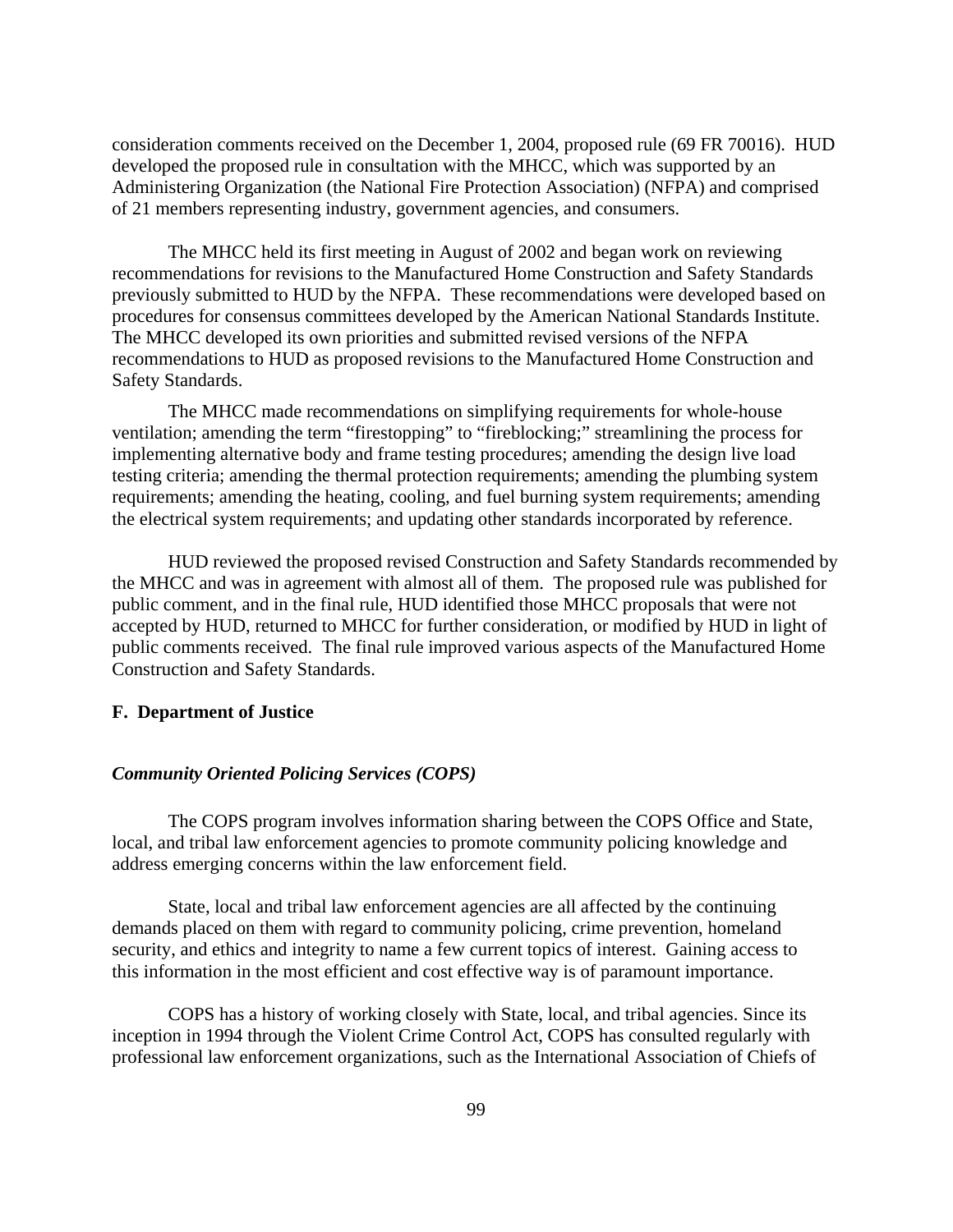Police, National Sheriffs Association, the Police Executive Research Forum, the Police Foundation, and NOBLE on current issues facing law enforcement. COPS also maintains regular contact with intergovernmental organizations such as the U.S. Conference of Mayors, the National League of Cities, and the National Association of Counties, which provides the perspective of local government on law enforcement issues. For more than a decade COPS has conducted research and evaluations with local police departments to identify barriers and challenges to their implementation of community policing. COPS consultation with State and local government is reflected in the training provided through the Regional Community Policing Institutes, best practices publications and other problem-specific guides, and targeted initiatives. COPS Office representatives attend conferences, meetings and workgroups throughout the year, as well as hosting one-on-one meetings with law enforcement officials to remain current on the issues and concerns facing agencies today and to put in place any policies or programs that may help address such needs. Additionally, the COPS Office Director, as a former law enforcement professional, enjoys a unique relationship with his law enforcement peers. Representatives of police groups as well as chiefs and sheriffs maintain direct contact with the COPS Director and have the opportunity to share their suggestions and concerns with him candidly.

 During conferences, meetings and workgroups, COPS has been encouraged to make efforts to reach more participants than can be represented on site at such events. In an effort to reach a broader audience of practitioners and interested parties, the COPS Office implemented a policy of providing information on a wide range of topics through electronic means. Webcasts and conference calls were established to address emerging needs and reach a maximum number of agencies with little or no cost to those agencies. Additionally, COPS established two surveys to be implemented in FY06. The American Customer Satisfaction Index (ACSI) will be posted on the COPS website in FY06. This survey will assist COPS in targeting areas of improvement for better dissemination of information to the public. The Community Policing Capacity/ Customer Satisfaction Survey will focus on COPS Office performance in meeting the mission to advance community policing by assessing the impact of COPS Office grant resources and knowledge resource products (training/technical assistance and publications) at increasing the capacity of grantees and knowledge resource recipients to implement community policing strategies.

COPS National Policing Conferences provide valuable information to those who attend. Additionally, COPS provides a variety of knowledge products and workshop information for attendees to share with those unable to attend. COPS continues to host webcasts on a variety of topics including methamphetamine interdiction and reduction as well as hiring and gangs. By logging into a designated webcast (similar to a TV show broadcast over the Internet) participants can join law enforcement officers, local government leaders, and community members for a discussion on current law enforcement issues identified by law enforcement practitioners.

The Office of Community Policing Services (COPS Office) hosts conference calls to reach a maximum number of law enforcement professionals with pertinent information. COPS is developing a pilot series of conference calls to discuss specific grant management topics of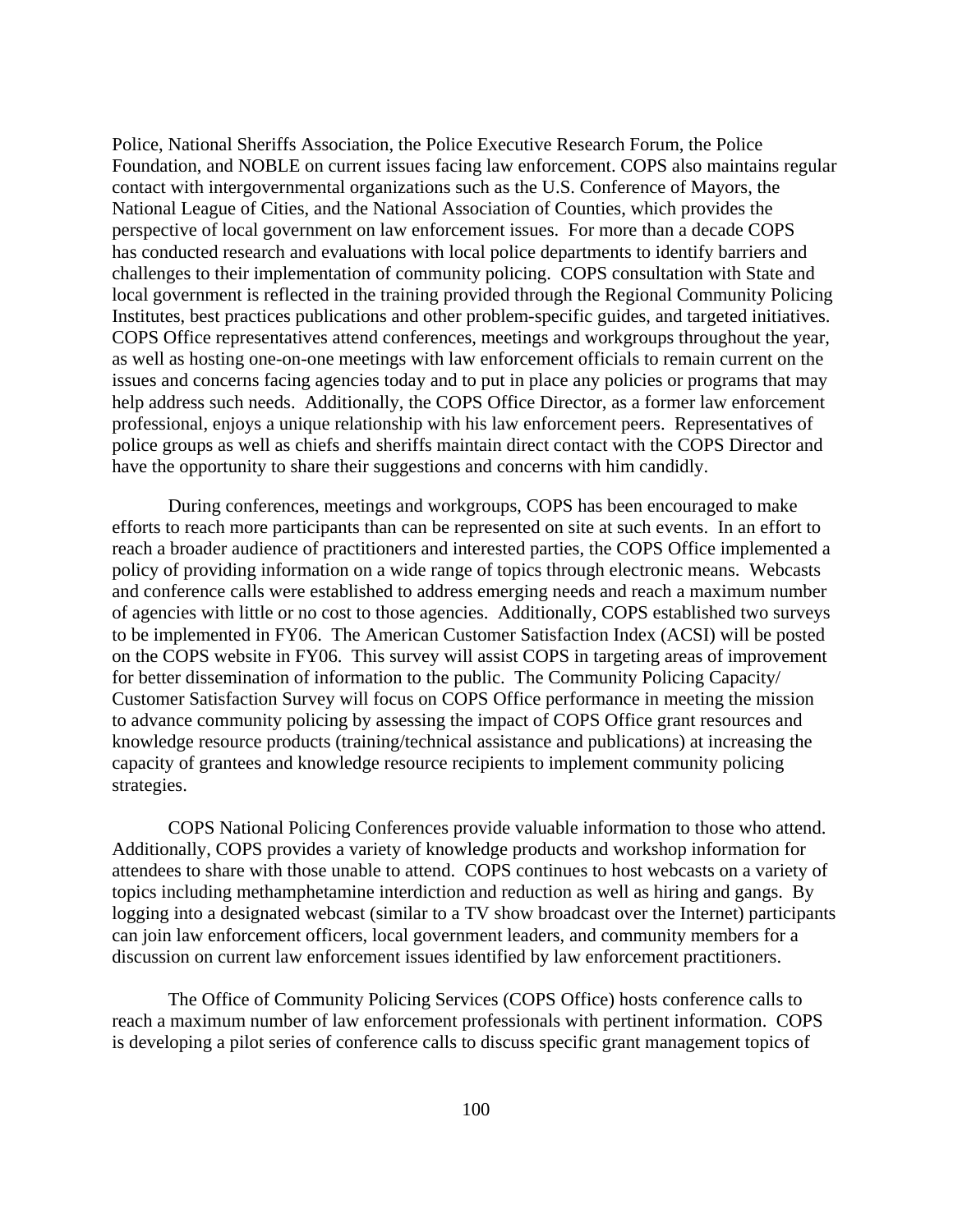interest to award recipients. The five subject areas are: 1) Legal Requirements: Retention, Nonsupplanting, and Allowable Costs; 2) Staying in Grant Compliance / Preparing for an Audit; 3) What Is Community Policing?; 4) Maintaining an Active Grant: Modifications, Extensions, and Related Grant Management Topics; and 5) Grant Closeout Process: Programmatic and Financial Issues. Each conference call has a maximum of 50 phone lines available.

The COPS Office continues to expand and diversify the audiences reached through partnerships with other agencies, employing technology and remaining accessible to law enforcement practitioners nationwide.

#### **G. Transportation**

#### *Federal Transit Administration (FTA)*

*Circulars Addressing Access Programs (Elderly Individuals and Individuals with Disabilities Circular (Section 5310), Job Access and Reverse Commute Circular, and New Freedom Circular*) - the process for all three circulars has been conducted as a single process.

States, local governments and/or governmental authorities may apply for grants for these programs and therefore, are the entities affected by the guidance documents. FTA published *Federal Register* notices and held public meetings.

FTA conducted extensive outreach in developing its circulars for these programs. First, FTA held initial listening sessions in Washington, DC in September, 2005. Then, FTA requested comments related to the Section 5310, JARC and New Freedom programs in a notice published on November 30, 2005 (70 FR 71950), and held listening sessions in five cities around the country. Subsequent to that notice, FTA published in the *Federal Register* on March 15, 2006 (71 FR 13456), proposed strategies for implementing these programs and requested comments on those strategies. In addition, FTA conducted an all-day public meeting on March 23, 2006, and held a number of meetings and teleconferences with stakeholders, which included State and local governments. To ensure that FTA heard from a broad range of stakeholders and interested parties, FTA extended the comment period of the March 15, 2006, *Federal Register* notice through May 22, 2006. FTA received more than 200 comments from State departments of transportation, trade associations, public and private providers of transportation services, metropolitan planning organizations (MPOs), individuals and advocates. Finally, FTA published the proposed circulars on its website ([www.fta.dot.gov\)](http://www.fta.dot.gov/) and a *Federal Register* notice (71 FR 52610) on September 6, 2006, seeking public comment on the proposed circulars. FTA received an additional 70 comments in response to the September 6, 2006, notice and proposed circulars.

A number of issues were raised by commenters, including the amount of funding available for certain activities, eligible activities to be funded by grants, and how FTA plans to administer the programs. All issues/concerns will be addressed in a future *Federal Register* notice and in the final guidance documents.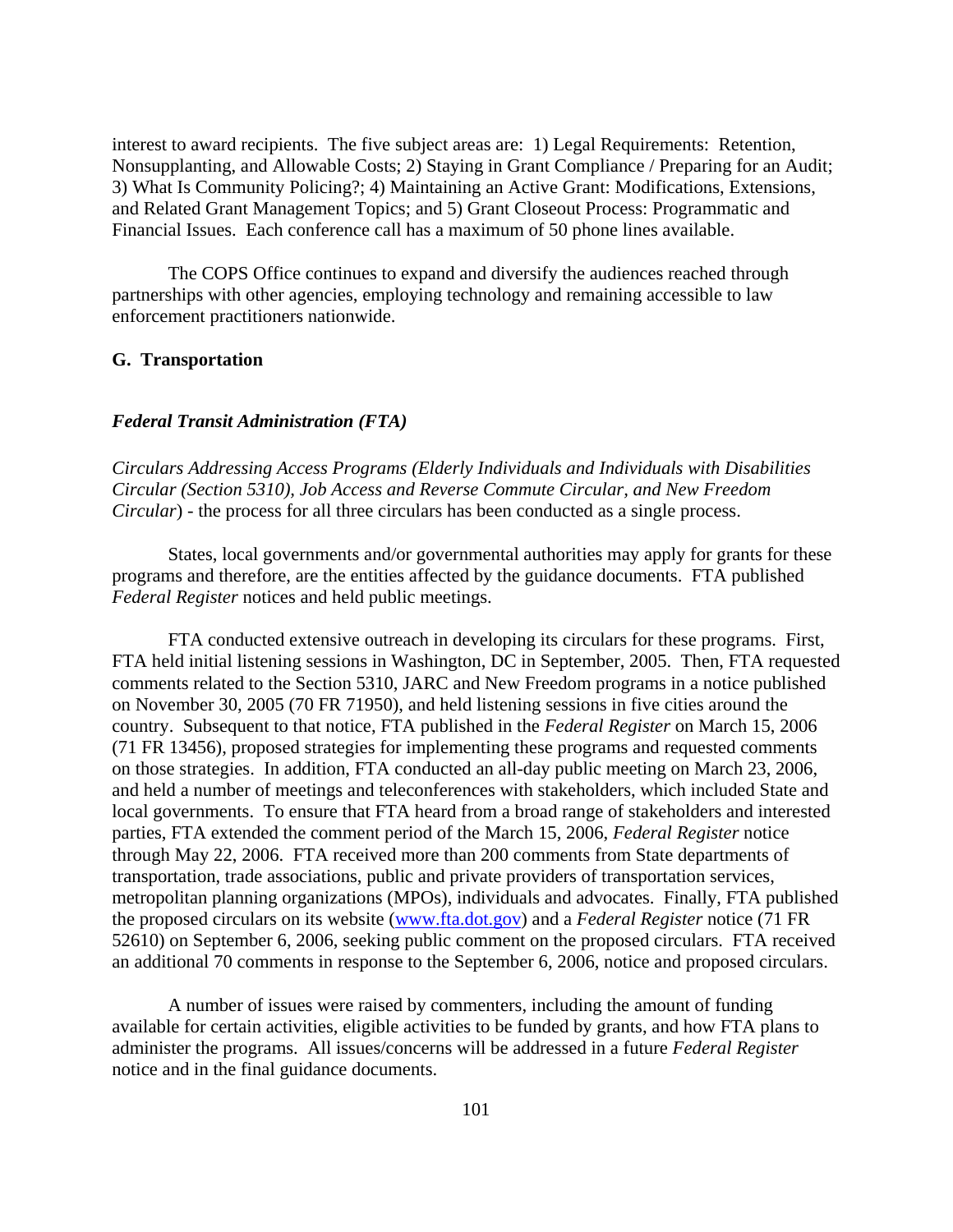In some cases, FTA's suggested strategies/policies were changed in response to commenters. For example, FTA modified the definition of a coordinated plan in response to comments received from State and local governments. In other cases, FTA explained why it would not change its policy decision.

#### *Section 5311 Nonurbanized Area Formula Program and FTA Tribal Transit Program*

States, local governments and or government authorities and tribes may apply for grants for these programs; these are entities affected by the guidance documents. FTA published *Federal Register* notices and held public meetings.

FTA conducted extensive outreach in revising the Section 5311 circular and developing and implementing the new Tribal Transit Program. FTA held initial listening session for the Section 5311 program in November of 2005, in Washington DC. For the Tribal Transit Program FTA held a listening session in October 2005, in Washington DC and presented at various national tribal meetings and conferences during the months of October thru December 2005. On July 31, 2006 FTA published a *Federal Register* notice responding to listening session comments and proposed its revised Section 5311 circular. In March 2006, FTA published a *Federal Register Notice* regarding proposed grant program provisions for the new tribal transit program and announced two public meetings that were subsequently held on April 4, 2006, in Denver, Colorado, and on April 7, 2006, Kansas City, Missouri. FTA received 26 written comments and published a second *Federal Register* notice in August 2006 responding to comments received; the notice also announced funding availability, and solicitation of grant applications for FY 2006 tribal transit program funds. FTA published the proposed circular and tribal transit program solicitation process on FTA's website (ww.fta.dot.gov). FTA received 95 grant applications in response to the August 2006 *Federal Register* notice.

A number of issues were raised by commenter's regarding reporting, intercity bus consultation, the process for awarding grants, funding availability, local match, eligible activities and how FTA plans to administer the program. The Section 5311 comments raised will be address in a *Federal Register* notice to be published in March 2007. All issues for the Tribal Transit Program were addressed in an August 2006 *Federal Register* notice (71, 157).

FTA implemented a two year intercity bus pilot program as a direct result of comments received by stakeholders and FTA modified its local match policy, produced a separate Master Agreement and certification and assurances as a result of the comments and concerns raised during tribal public outreach sessions and written comments.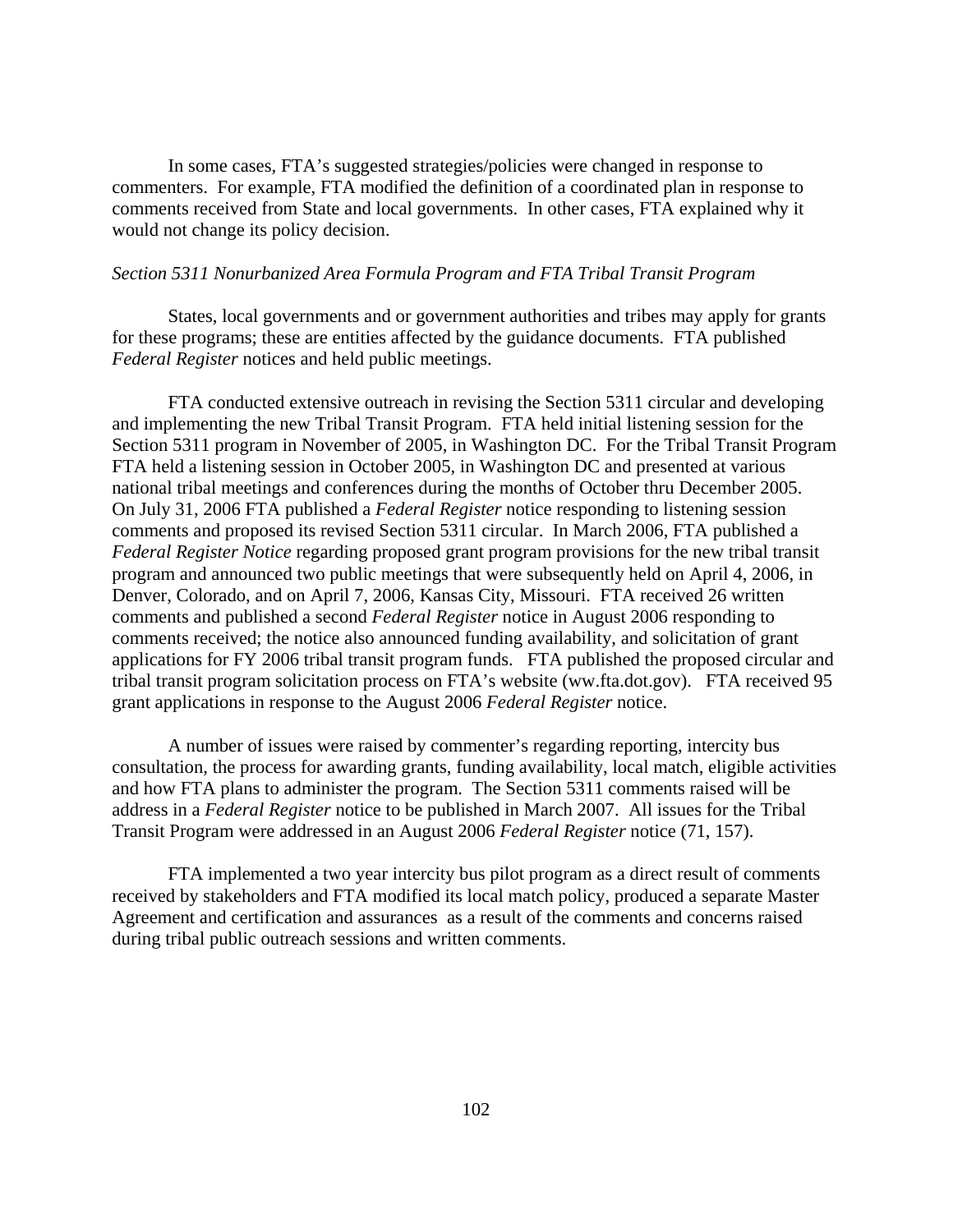## **H. Environmental Protection Agency (EPA)**

## *Consultation Mechanisms, General Outreach Activities and Communication Aids*

 EPA has several mechanisms to help State, local, and tribal officials learn about its regulatory plans and to let them know how they can engage in the rule-development process. For example, it distributes reprints of the semi-annual Regulatory Agenda to more than 300 State, local, and tribal government organizations and leaders. EPA also participates in a Federal Government-wide State and local governments website. In addition, EPA supports hotlines in both EPA Headquarters and the Regions where callers can get information on several topics, including regulatory and compliance information (further discussion of these communication aids below).

 In 1993, EPA chartered a cross-media advisory body under Federal Advisory Committee Act (FACA), the Local Government Advisory Committee (LGAC). Supported by resources from the Office of Congressional and Intergovernmental Relations, the LGAC is composed primarily of elected and appointed local government officials from communities across the nation. Committee members provide advice and recommendations that assist the EPA in developing a stronger partnership with local governments – a partnership that ultimately yields improved State and local government capacity to provide environmental programs and services. Likewise, the Small Community Advisory Subcommittee (SCAS), a subcommittee of the LGAC, routinely addresses issues and concerns facing smaller U.S. communities, and develops recommendations for the LGAC on regulations, policies, and guidance affecting the environmental services they depend on.

 The LGAC meets approximately three times per year, and provides the Agency with recommendations and advice on:

- Changes needed to allow flexibility and innovation to accommodate local needs without compromising environmental performance, accountability or fairness;
- Ways to improve performance measurement and speed dissemination of new environmental protection techniques and technologies among local governments;
- Improvements to program management and regulatory planning and development processes by involving local governments more effectively as partners in environmental management
- Projects to help local governments deal with the challenge of financing environmental protection infrastructure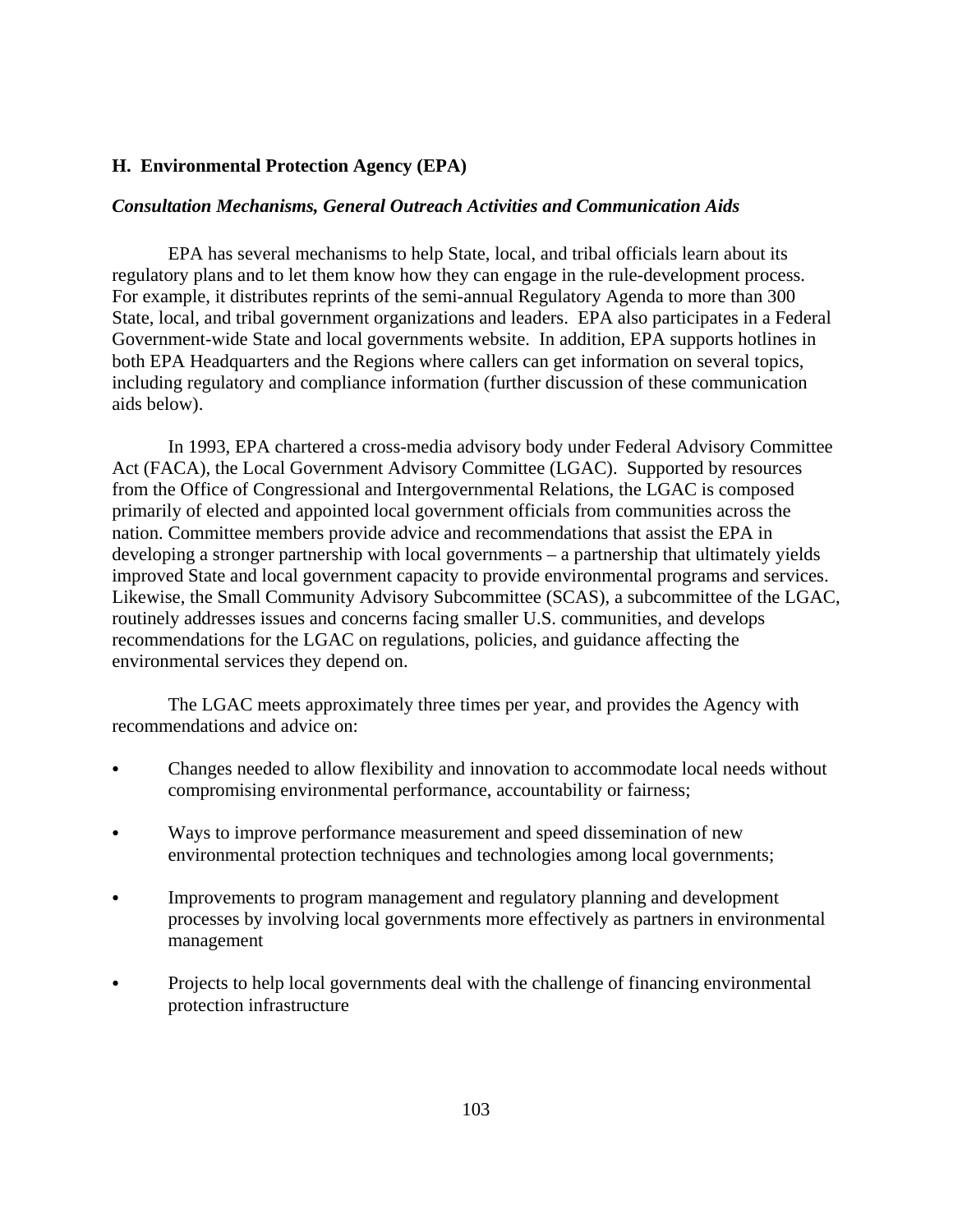The Tribal Operations Committee similarly addresses tribal interests. The program offices regularly work with groups of State, local, and tribal officials to address specific environmental and programmatic issues. Examples include media-specific FACA committees, regulatory negotiation advisory committees, and policy groups.

 EPA and States share responsibility for implementing national environmental programs, and success in meeting the nation's environmental goals depends on effective EPA-State partnerships. Since 1995, EPA has been working with States to build the National Environmental Performance Partnership System (NEPPS), a collaborative, results-oriented system for environmental management that has become the predominant way in which EPA and States work together to deliver environmental programs. Under NEPPS, EPA and States set priorities and design and implement strategies for achieving environmental and public health goals together. The joint Partnership and Performance Work Group, comprised of EPA leaders and high-level State officials drawn from the membership of the Environmental Council of the States (ECOS), leads the effort to build performance partnerships and provides an ongoing forum for raising and resolving policy and implementation issues and improve joint planning. EPA also consults with ECOS, the only national organization representing the State environmental commissioners, on the full range of program and policy matters affecting States.

 EPA continues to work with States under the National Environmental Performance Partnership System (NEPPS), principally through the Environmental Council of the States (ECOS) whose objective is to increase States' participation in Agency activities, particularly those affecting State-implemented programs. Committees consisting of both State and EPA members perform most of this work through forums that are open to other stakeholders. EPA and the ECOS have an active joint workgroup to address continuing implementation issues and to identify and remove remaining barriers to effective implementation of NEPPS. ECOS has also launched several other consultation projects with EPA including work on children's health issues, a partnership to build locally and nationally accessible environmental systems, and development of core performance measures.

## *Office of Prevention, Pesticides and Toxic Substances (OPPTS) Continues its General Outreach Activities*

The Office of Prevention, Pesticides and Toxic Substances (OPPTS) has several continuing outreach mechanisms related to its mission that allow OPPTS to routinely secure State and tribal insights and advice on issues related to the implementation of OPPTS' role in protecting public health and the environment from potential risk from toxic chemicals. These institutionalized processes are therefore to some extent independent of specific rulemaking activities. Nevertheless, they provide an open forum for State, local, and tribal governments to raise concerns about existing or pending OPPTS regulatory activities, which often leads to a meaningful dialogue that leads to new policies or changes to existing Federal policies. Here are a few of these OPPTS outreach mechanisms:

The Office of Pesticide Programs (OPP) in OPPTS uses the State Federal FIFRA Issues Research and Evaluation Group (SFIREG), originally established in 1974 by cooperative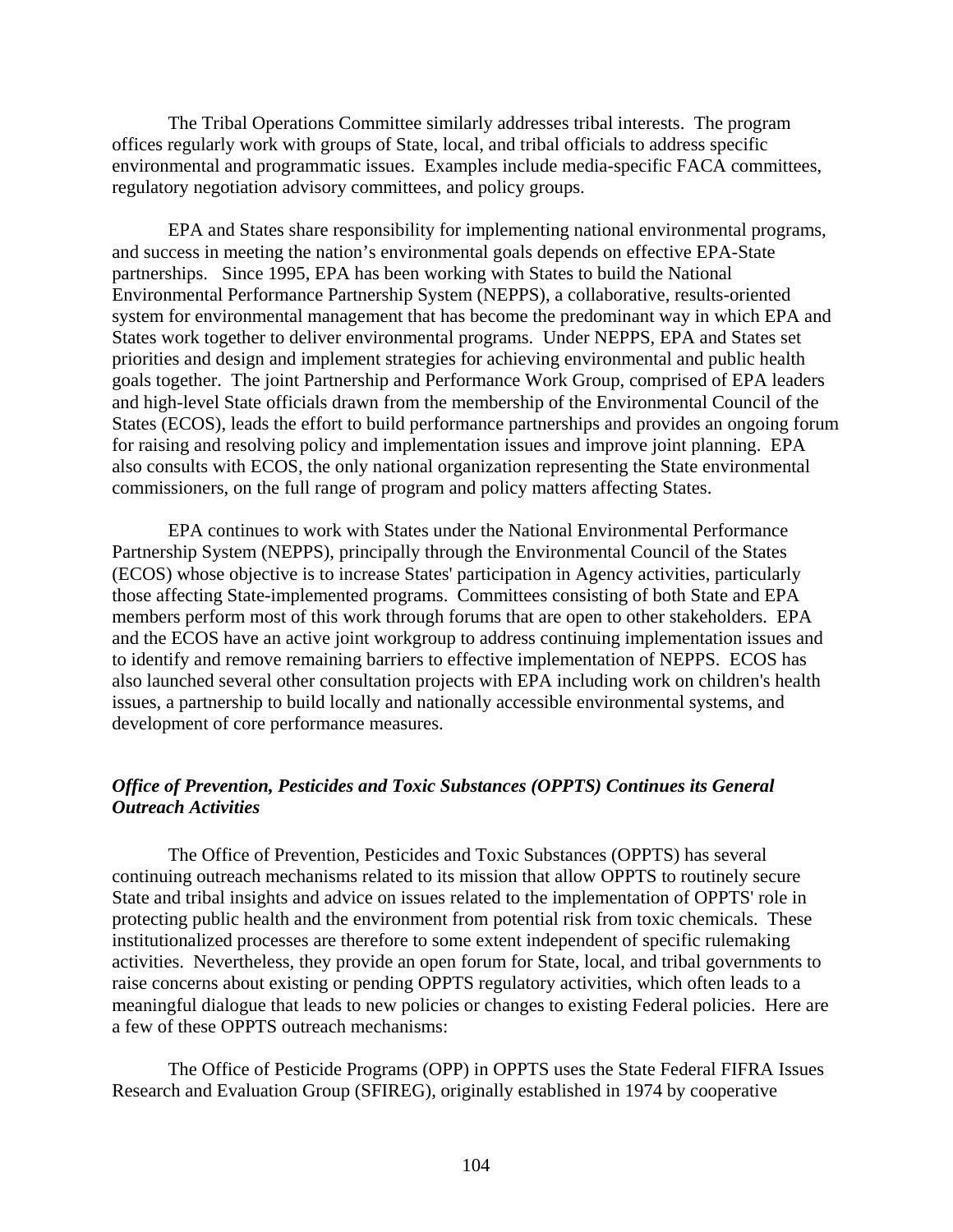agreement between EPA and the American Association of Pesticide Control Officials (AAPCO), the association that represents State level pesticide regulatory officials. SFIREG identifies, analyzes and provides State comment on pesticide regulatory issues and provides a mechanism for ongoing exchange of information about EPA and State pesticide programs. With a full committee and two subcommittees, there are eight regularly scheduled meetings each year that offer State officials the opportunity to meet with us to discuss issues including regulations in progress. One example of results from consulting with SFIREG was the formation of joint EPA-State workgroup to address a number of issues and projects.

Over the past several years, OPP consulted and received significant input from the Pesticide Program Dialogue Committee (PPDC), which provides a forum for a diverse group of stakeholders to provide feedback to the pesticide program on various pesticide regulatory, policy and program implementation issues. Membership to the Committee includes environmental and public interest groups, pesticide manufacturers and trade associations, user and commodity groups, public health and academic institutions, Federal and State agencies, and the general public. Topics of discussion at past meetings have included the following: inerts disclosure, registration review, spray drift, non-animal testing, antimicrobial pesticides, endangered species, reduced risk pesticides, labeling, minor uses, ecological standards, fees for service, experimental use permits, environmental marketing claims, outreach to the public, and several implementation issues emanating from the Food Quality Protection Act of 1996. This committee has provided a forum for meaningful dialogue and collaboration on addressing new policies or changes to existing Federal policies.

Reflecting consultations with a variety of stakeholders through the PPDC, OPPTS finalized a rule which established procedures for the periodic review of pesticide registrations once every 15 years. For example, during these communications, one of the Agency's State partners expressed a concern that, as part of registration review, OPP should consider the effects of a given pesticide on water quality. The Agency has agreed to consider a pesticide's effects on water quality during registration review, although no changes to the rule were required to do so.

 OPPTS' Office of Pollution Prevention and Toxics (OPPT) created the Forum on State Tribal Toxics Action (FOSTTA) in the early 1990s as a vehicle to encourage State and tribal involvement in OPPT decision making. OPPT has procured the services of ECOS and NTEC to ensure appropriate and adequate State and tribal representation at the FOSTTA meetings. OPPT has also established a tribal program to better communicate programs and activities with Native American Indian Tribes, to build more effective partnerships with Tribes to safeguard and protect the environment from toxic hazards, and to promote pollution prevention in Indian country. Some major activities of the tribal program include grants funding, internal training on tribal issues, follow-up activities from EPA Tribal Operations Committee meetings, interagency coordination efforts, and stakeholder outreach. OPPT is committed to working in partnership with tribal governments via appropriate and effective consultation.

OPP's Tribal Pesticide Program Council (TPPC) is a tribal technical resource, and program and policy dialogue and development group, focused on pesticide issues and concerns. It meets twice a year and provides a vehicle through which tribes can voice opinions on national pesticide policies and raise tribal pesticide issues to Federal attention. The TPPC is a strong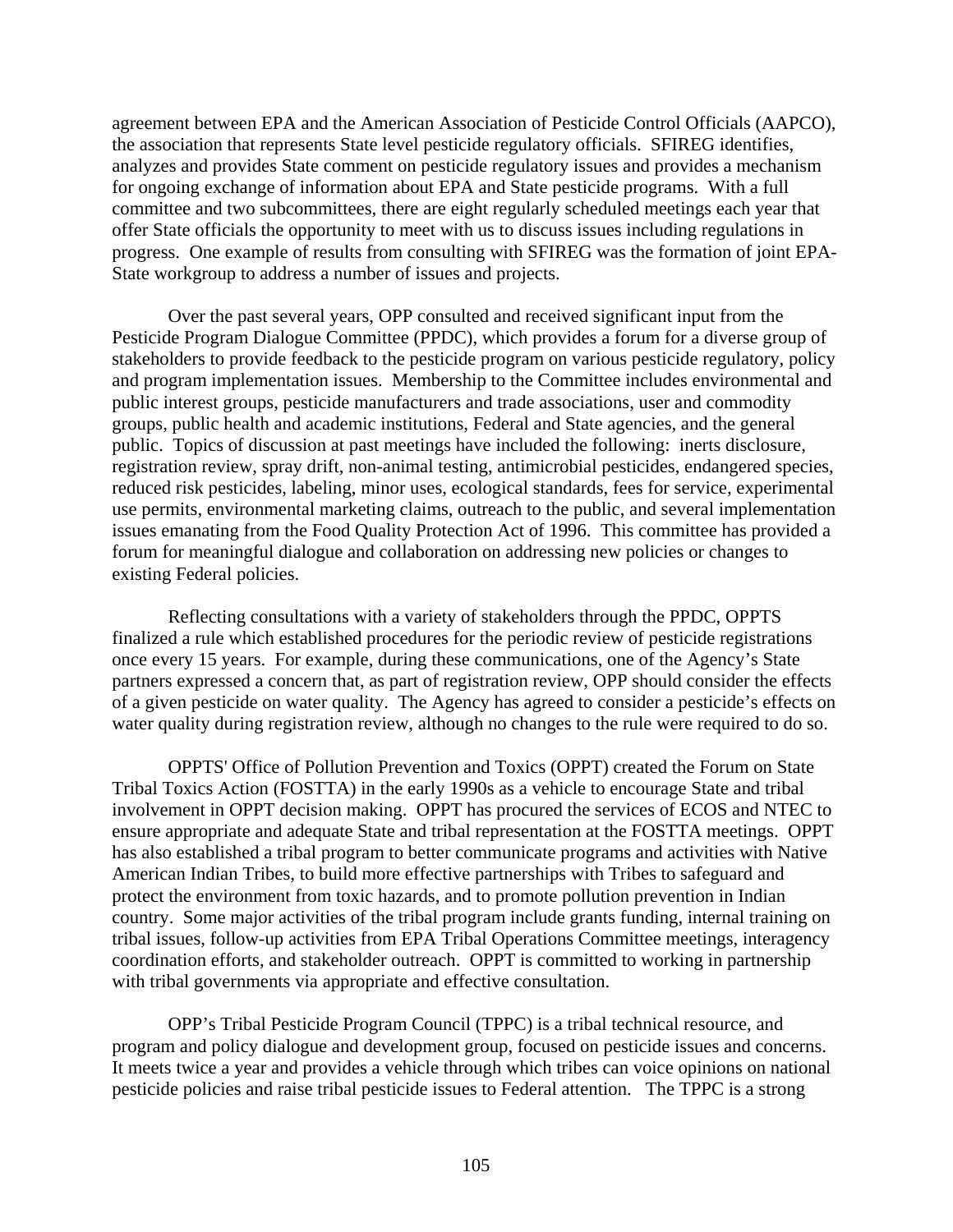partner with the EPA to ensure that tribes will continue to provide a major impetus for the longterm strategic direction taken by the OPPTS Tribal Program as it strives to build tribal capacity and produce an Agency pesticide strategy that is responsive to tribal needs and concerns. In addition, the TPPC serves as a technical resource pool for tribes in Indian country. The TPPC is composed of authorized representatives from federally recognized tribes and Indian nations and intertribal organizations. Authorization must be in writing by a letter from either the Tribal Chairperson or a letter or resolution from the Tribal Council or similar governing body. At this time, there are 42 authorized representatives, including some authorized alternates. Thirty-two tribes or Indian nations have authorized representatives.

# *Office of Policy, Economics and Innovation Outreach Activities*

EPA's National Center for Environmental Innovation (NCEI), in the Office of Policy, Economics, and Innovation (OPEI), routinely provides support to States to promote regulatory efficiency and improved environmental results. Through grants, direct staff assistance, partnership and leadership programs, and other forms of support, a number of NCEI programs engaged States in creating a more performance-based environmental regulatory system

 Performance Track recognizes and rewards facilities that demonstrate strong environmental performance, beyond current requirements. Currently, the program has about 400 members. Over 20 States have active performance-based environmental programs similar to Performance Track. The national Performance Track program works closely with its State counterparts . In FY 2006, NCEI continued to consult with States to address regulatory issues that can hinder smart growth at the local level, and through industry-specific partnerships improved environmental performance in specific industry sectors.

Through the Sector Strategies Program, NCEI and other stakeholders focused on tailored approaches for 13 sectors that are comprised of 780,000 facilities, contribute \$2.1 trillion to U.S. GDP (19 percent), and employ 19 percent of workers in the United States. In FY 2006, EPA worked closely with States to implement a policy on the role of environmental management systems in Federal environmental regulations and permits. This policy provided a framework to implement and evaluate alternative uses of EMSs in permits and regulations.

 During FY 2006, NCEI provided grant resources to State regulatory agencies to implement innovative strategies and approaches. NCEI continued to expand its State Innovation Grants Program, selecting six projects for funding from the 2006 competition. These projects reflected NCEI's strategic investment in assisting States implement innovation in environmental programs, specifically:

- the expansion (2 new projects/sectors) of the Environmental Results Program model (a compliance-assistance, performance self-certification and statisticallybased auditing approach) for small business sectors;
- the implementation of the National Performance Track Program and parallel performance-based programs by States (3 States/projects);
- the further testing of Environmental Management Systems (EMS) in permitting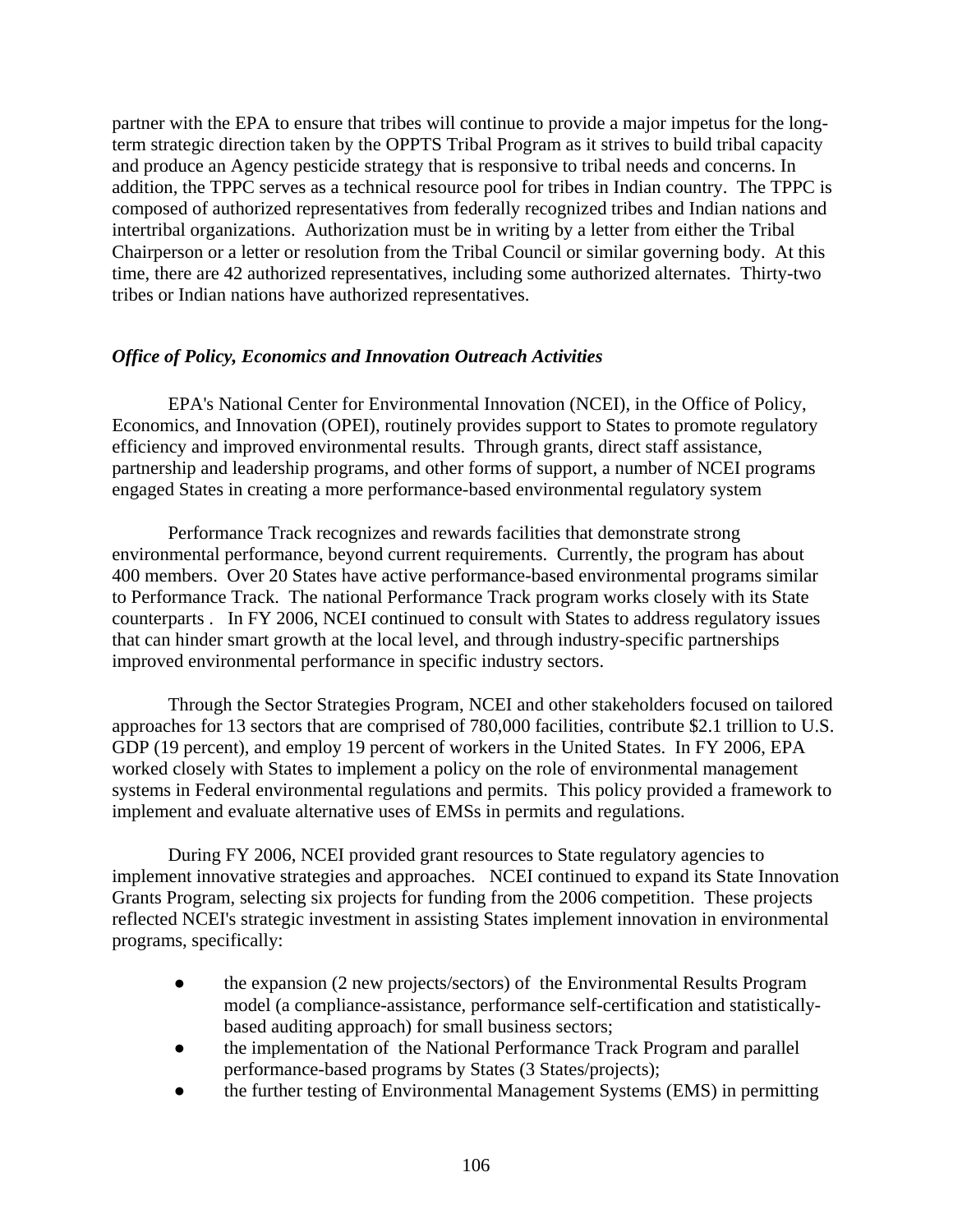(1 State/project) to help business adopt continuous process improvement strategies for environmental performance.

 NCEI selected these projects in a competition that was designed to respond to continued strong State interest in the program. NCEI also continued its collaborative work with the States on a number of projects under the *Joint EPA/State Agreement to Pursue Regulatory Innovation*.

 Likewise, NCEI provided information and assistance to States interested in the Environmental Results Program (ERP). ERP is an alternative regulatory approach to improve environmental performance and facility management in specific industry sectors, particularly those made up of small businesses. ERP integrates compliance assistance, self-certification, compliance assurance and enforcement, and statistically-based inspections and measurement to assess the environmental performance of facilities and overall sectors. In FY2006, 15 States pursued ERP in 10 sectors overall. NCEI worked with interested States to adopt ERP or its components in the following ways: as a mandatory program requiring self-certification of all facilities in a sector; voluntarily, by encouraging facilities to participate in order to obtain the benefits of compliance assistance and the certainty of knowing their compliance status; or, in some cases, using ERP as an alternative to formal permitting for large numbers of small facilities. NCEI also assisted in forming a consortium of states implementing ERP programs, allowing the States to provide greater leadership and direction.

# *Local and Small Government Outreach*

 EPA has also developed various materials intended to help small governments more easily understand Agency regulations.

- Profile of Local Government Operations: The Profile details all the environmental requirements with which a local government must comply and organizes the information based on operations, i.e., motor vehicle servicing, property management, etc. This makes it easier for the representative of a local government responsible for an operation to find out about all the environmental requirements that might impact his or her operation and where to find more detailed compliance information.
- Local Government Environmental Assistance Network (LGEAN): EPA helps support this Internet-based information service (that has parallel toll-free voice and fax-back options). LGEAN provides a first stop for local government officials with questions about environmental compliance. The site contains information from EPA and eight participating nongovernmental organizations. Users can ask questions of experts, consult with their peers, review and comment on developing regulations, and find the full text or summaries of State and Federal environmental statutes. LGEAN alerts users to hot topics and new developments in environmental compliance, tells them where to find technical and financial support, and provides them with a grant writing tutorial.
- Small Government Agency Plan: The Agency's interim Small Government Agency Plan supplements the intergovernmental consultations described above. The Plan outlines the analysis rule writers complete to determine whether the regulatory requirements of a rule might uniquely affect small governments. Under the plan, EPA encourages attention to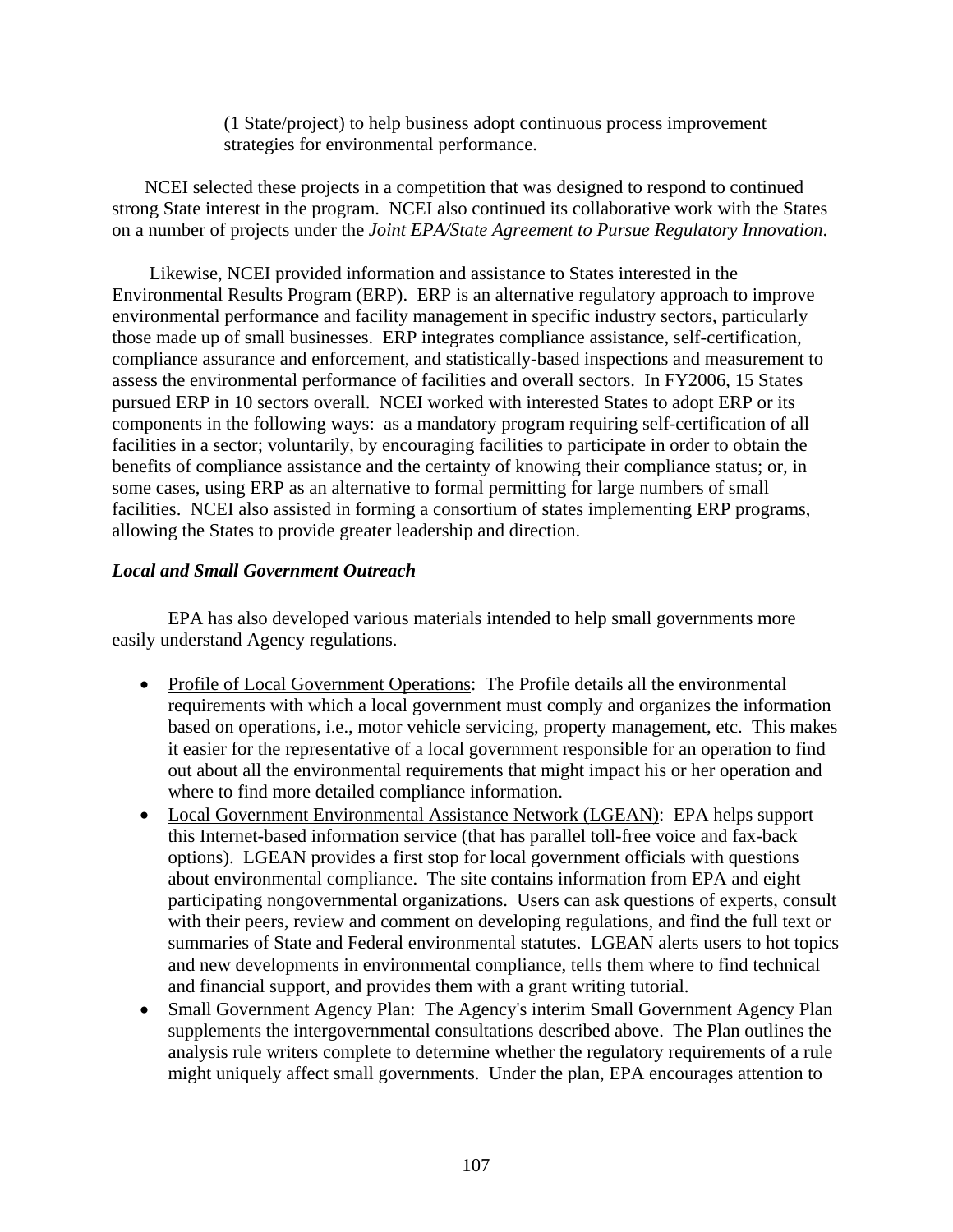such factors as whether small governments will experience higher per-capita costs because of economies of scale. The Plan also considers whether they would need to hire professional staff or consultants for implementation or be required to purchase and operate expensive or sophisticated equipment. The agency publishes the findings under the Small Government Agency Plan in the *Federal Register* with proposed and final rules. When there are unique or significant impacts on small governments, EPA takes action to inform and assist them.

- Newsletter/Internet Site for Small Governments: Under a cooperative agreement funded by EPA, the International City/County Management Association (ICMA) publishes a newsletter designed for small governments covering regulatory and other environmental programs of interest to them. ICMA's *Environmental SCAN* is also published electronically on the Internet. Access is free to anyone interested in local government issues. The ICMA site links electronically to EPA's Federal Register site so readers interested in a regulation covered in the newsletter can immediately gain access to the actual text. As part of the project, ICMA has also conducted several workshops for small government officials on regulatory and other environmental management topics.
- Guide to Federal Environmental Requirements for Small Governments: EPA also publishes and distributes the small communities guide, a reference handbook to help local officials become familiar with Federal environmental requirements that may apply to their jurisdictions. The guide explains Federal regulations in a simple, straightforward manner. Mandated programs described in the guide include those for which small communities have major responsibilities, such as landfills, public power plants, and sewage and water systems.
- Regional Guides to Federal Environmental Requirements for Small Governments: EPA Region VIII publishes and distributes a small community reference handbook to help local officials in Colorado, Montana, North and South Dakota, Utah and Wyoming become familiar with Federal environmental requirements that may apply to their jurisdictions. The guide includes up-to-date contact lists for State environmental programs.

## *Office of Solid Waste and Emergency Response*

#### *Resource Conservation and Recovery Act Burden Reduction Initiative: Final Rule.*

On April 4, 2006, EPA, in accordance with the goals of the Paperwork Reduction Act, promulgated changes to the regulatory requirements of the Resource Conservation and Recovery Act (RCRA) hazardous waste program to reduce the paperwork burden these requirements impose on the States, EPA and the regulated community. EPA estimated that the total annual hour savings under the final rule would range from 22,000 hours to 27,500 hours per year. This rulemaking streamlined our information collection requirements, ensuring that only the information that is actually needed and used to implement the RCRA program is collected and the goals of protection of human health and the environment are retained.

The Burden Reduction rule was a deregulatory activity in that it reduced the amount of paperwork that needed to be generated by the States, EPA and the regulated community. Costs were saved rather than added, hence EPA determined that the final rule did not contain a Federal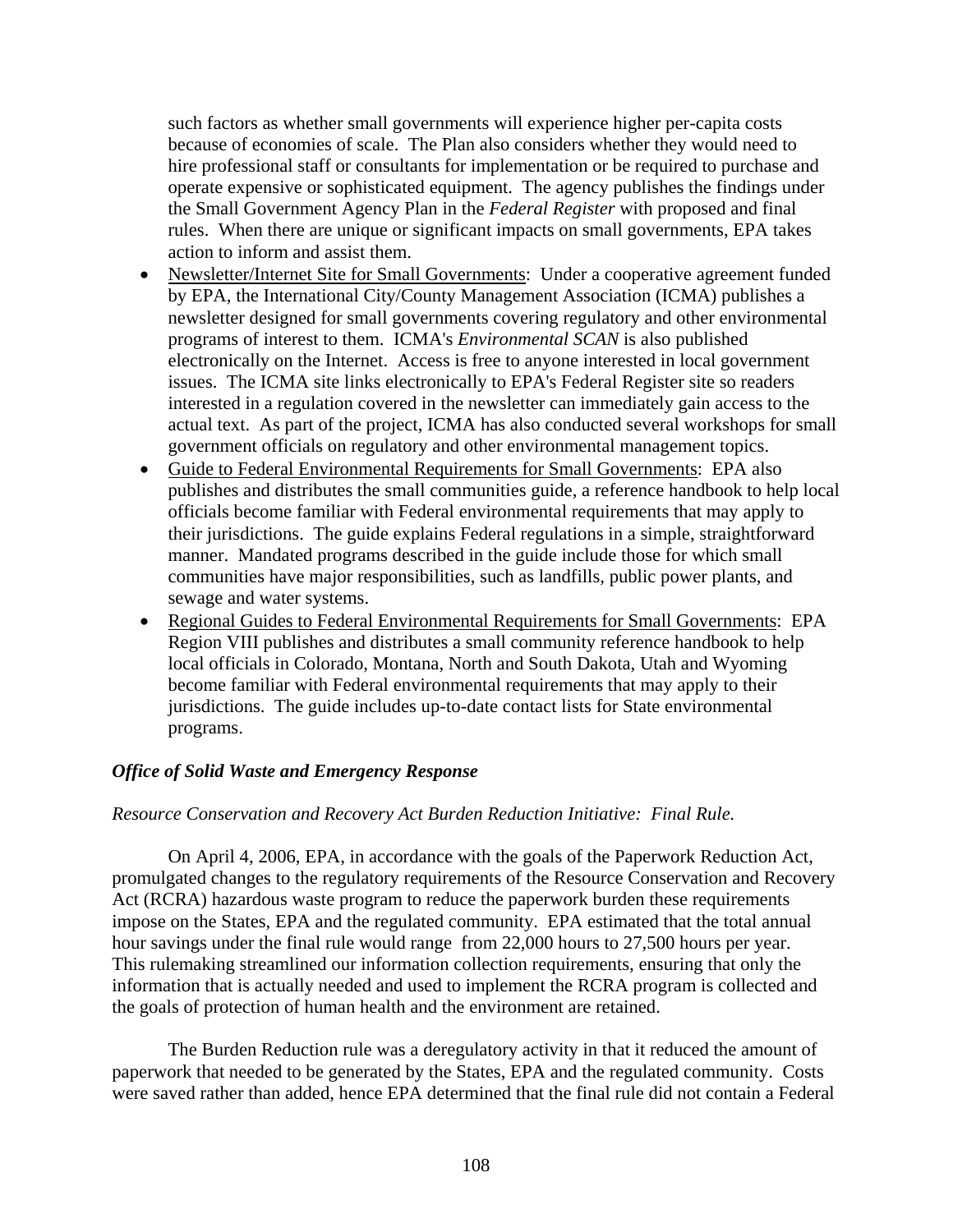mandate that may result in expenditures of \$100 million or more by State, local and tribal governments, in the aggregate, or by the private sector in any one year. In addition, the rule contained no regulatory requirements for small governments. Thus, it was determined that the final rule is not subject to the requirements of Sections 202, 203, and 205 of the UMRA.

While not formally subject to UMRA, EPA held extensive consultations with the State Waste Management Association (ASTSWMO) to ensure that concerns of State program implementers were addressed. These consultations largely occurred before October 2005.

States expressed concern because in some areas where EPA thought it was reducing burden on States, EPA was in fact merely shifting burden to State cleanup authorities. In the final regulation, EPA retained requirements identified by States as necessary to ensure that burden was not simply shifted to State cleanup programs.

#### *Criteria for the Safe and Environmentally Protective Use of Granular Mine Tailings*

Known as "Chat" Final Rule, this rule establishes criteria for the protective use of chat in transportation construction projects funded in whole or in part with Federal funds. Affected parties include the States of Oklahoma, Missouri, and Kansas, as well as owners (both private and tribal) of chat piles located within the Tri-state mining district. Other affected parties are users of chat in asphalt and concrete.

During the development of the proposed rule (71 FR 16729, April 4, 2006) and the final rule scheduled for promulgation in June 2007, EPA consulted with State environmental agencies and departments of transportation in Oklahoma, Missouri, and Kansas. EPA also consulted with the U.S. Department of Transportation Federal Highway Administration (FHWA) and the U.S. Bureau of Indian Affairs.

As required under the APA, EPA consultation took place formally during the proposal's notice and comment period. EPA also conducted numerous meetings with FHWA, and conducted a site visit to the Tar Creek Superfund site where EPA staff met and held discussions with tribal representatives and environmental staff from the three affected States. In addition, EPA consulted with the Quapaw Tribe of Oklahoma in specific with the chat piles on tribal lands.

Chat owners and Tribes are concerned that any rule could adversely impact the use of chat in road construction. State Highway departments do not want additional rules that would supersede their materials specifications. FHWA does not want the rule to add additional burdens to their management of Federal transportation funds.

Consultation has led to clarifying the proposal's scope so that it does not adversely affect existing Federal or State highway materials specifications. As a result of tribal consultations, the proposed rule was consistent with BIA efforts to encourage the sale of chat. The proposal was drafted so that it would be consistent with existing BIA MOUs with EPA. EPA did not change the proposal based on these consultations, since they confirmed the existing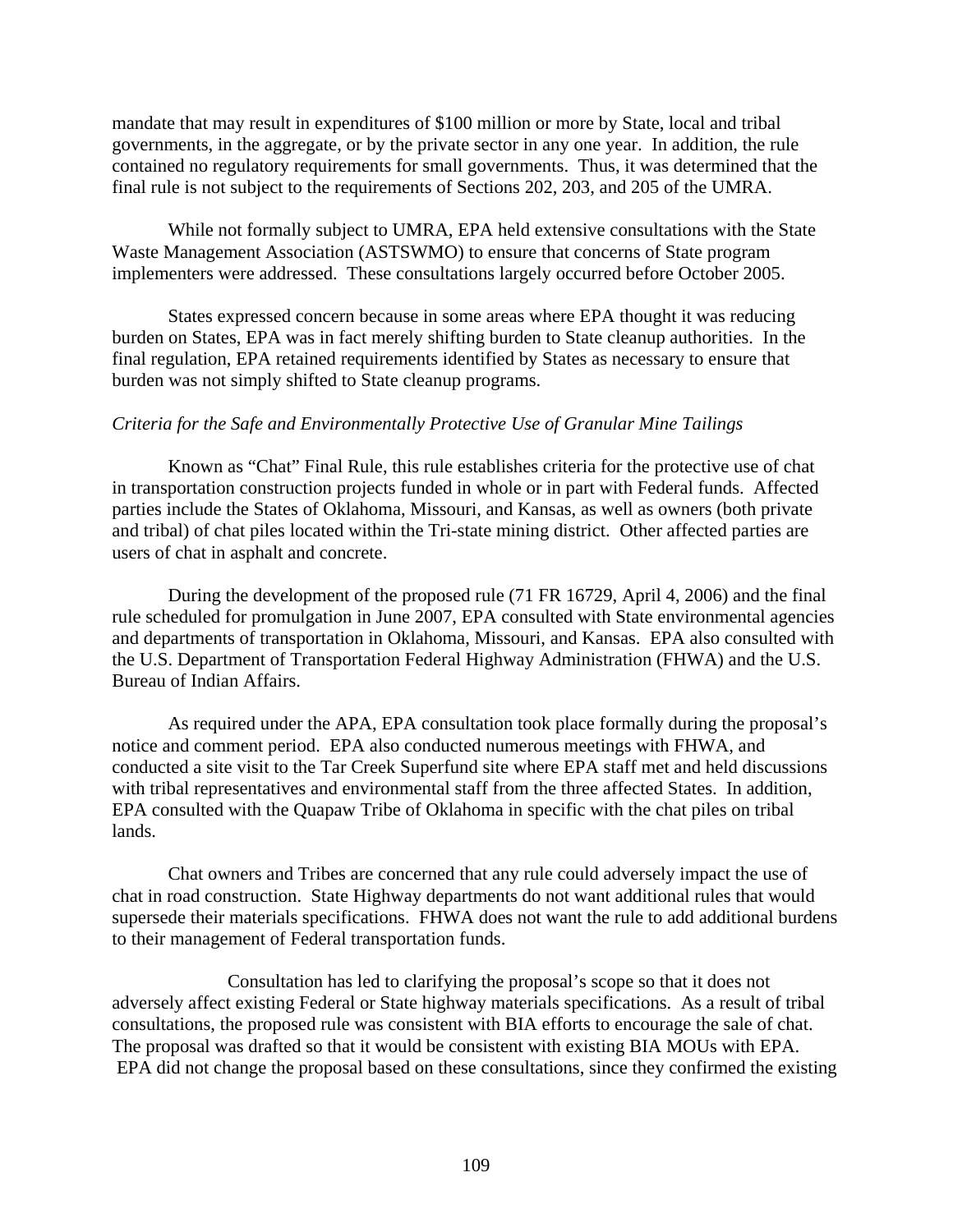### information.

#### *Underground Storage Tank Guidelines and Strategies*

Required by the Energy Policy Act of 2005, these documents included: (1) Tribal Strategy; (2) Guidelines for delivery prohibition and secondary containment; and (3) Reports to Congress.

In the process of developing these documents, EPA consulted with States, Tribes and other Federal Agencies. EPA set up workgroups comprised of State, tribal, and EPA HQ and regional representatives. Workgroups reviewed drafts and provided suggestions on how to resolve issues, including limiting the scope of the guidelines to what was required by the statute, providing States with flexibility to implement the guidelines, and providing certainty to the regulated community.

As a result of the consultation process, EPA provided additional flexibilities in how States could structure their underground storage tanks regulatory programs.

#### *Office of Prevention, Pesticides and Toxic Substances (OPPTS)*

#### *Periodic Pesticide Review*

On August 9, 2006, EPA published a final rule that established procedures for the periodic review of each pesticide every 15 years (known as registration review), as required under Section  $3(g)$  of the Federal Insecticide, Fungicide and Rodenticide Act (7 USC 136a(g)). The registration review program primarily affects pesticide registrants. Inter-governmental partners may be affected in that they have enforcement responsibilities or may themselves be users of pesticides.

EPA consulted stakeholders, including intergovernmental partners, in October 2006 meeting of the Pesticide Program Dialogue Committee (PPDC) which is an advisory committee established under the Federal Advisory Committee Act. Additionally, the Agency provided updates to SFIREG regarding the development of the new program.

The issues raised by participants in the consultation included the following; The design of the registration review program reflects input from consultation. Federal policies were changed as follows:

- Criteria for scheduling reviews. During the consultation, stakeholders reached agreement that the age of the pesticide's last review was a surrogate for risk because science issues that are considered now may not have been considered in the earlier review. Also, known risks of pesticides were recognized and dealt with during reregistration. Furthermore, the Agency has a separate procedure for managing emerging risks. Registration review schedules will be based on the date of the last comprehensive review.
- Public participation. The rule incorporates the pre-review comment period suggested by the stakeholders.